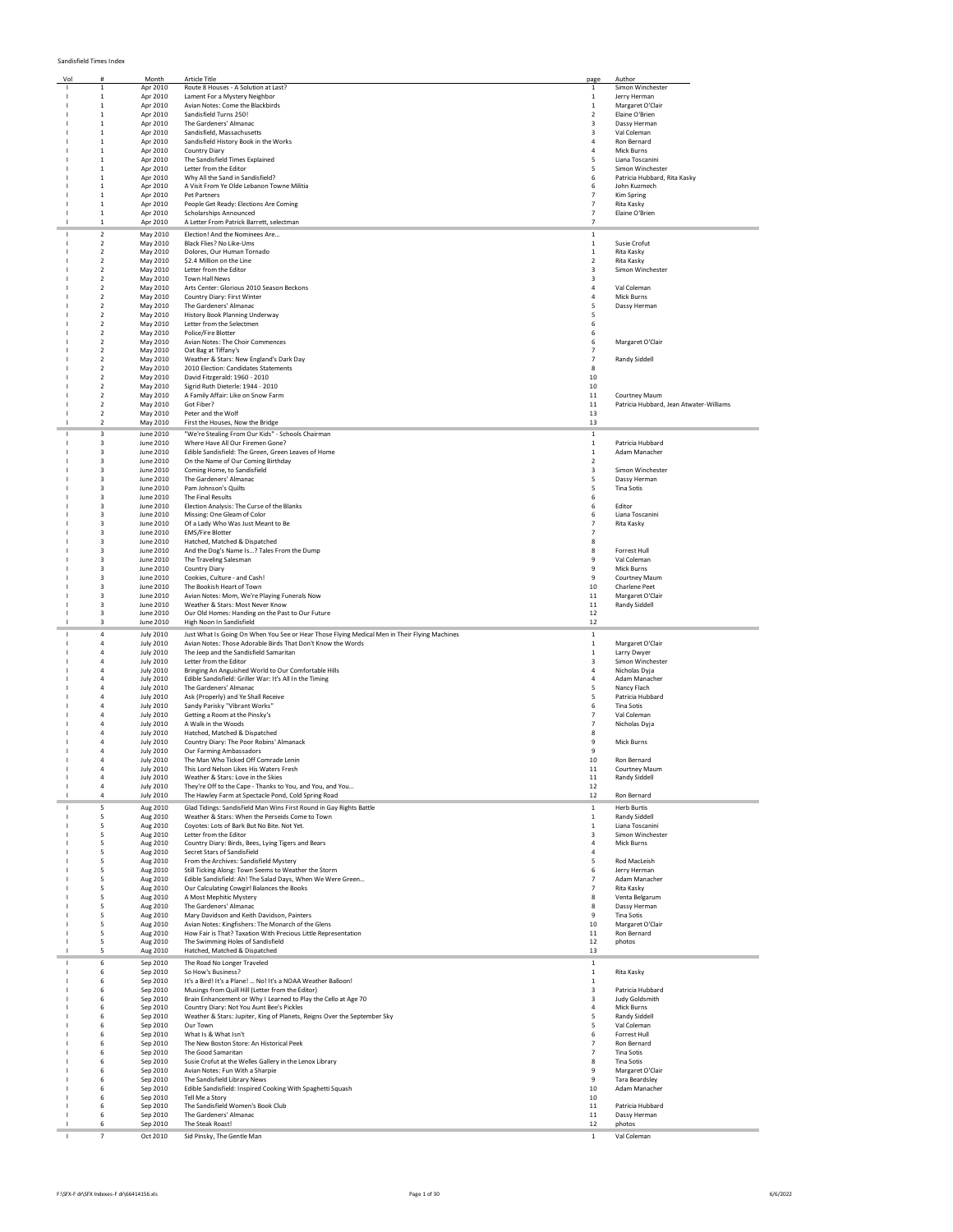| Vol               |                  |                              | <b>Article Title</b>                                                                                                 | page           | Author                     |
|-------------------|------------------|------------------------------|----------------------------------------------------------------------------------------------------------------------|----------------|----------------------------|
|                   |                  | Oct 2010                     | The Ghosts of Sandisfield                                                                                            | $\mathbf{1}$   |                            |
|                   | $\overline{7}$   | Oct 2010                     | Larry Zingale: Modern Primitive, American Treasure                                                                   | $\,$ 1         | <b>Tina Sotis</b>          |
|                   | $\overline{7}$   | Oct 2010                     | Musings from Quill Hill (Letter from the Editor)                                                                     | $\overline{2}$ | Patricia Hubbard           |
|                   | $\overline{7}$   | Oct 2010                     | Weather & Stars: More on Jupiter                                                                                     | 4              | Randy Siddell              |
|                   | $\overline{7}$   | Oct 2010                     | <b>Fine First Fundraisers</b>                                                                                        | 5              | Liana Toscanini            |
|                   | $\overline{7}$   | Oct 2010                     | An Award for Walter Wink                                                                                             | 6              | <b>Bill Shein</b>          |
|                   | $\overline{7}$   | Oct 2010                     | It's Apple and Pumpkin Picking Time at Riiska Orchard                                                                | 6              |                            |
|                   | $\overline{7}$   | Oct 2010                     | All the Country News That's Fit to Print                                                                             | $\overline{7}$ | Liana Toscanini            |
|                   | $\overline{7}$   | Oct 2010                     | The Gardeners' Almanac                                                                                               | $\overline{7}$ | Dassy Herman               |
|                   | $\overline{7}$   | Oct 2010                     | Logging. It Ain't for Sissies                                                                                        | 8              | Rita Kasky                 |
|                   | $\overline{7}$   | Oct 2010                     | Avian Notes: The Three Birds of Baseball                                                                             | 9              | Margaret O'Clair           |
|                   | $\overline{7}$   | Oct 2010                     | The Sandisfield Library News                                                                                         | 9              | <b>Tara Beardsley</b>      |
|                   | $\overline{7}$   | Oct 2010                     | The Cemeteries of Sandisfield                                                                                        | 10             | Jerry Herman               |
|                   | $\overline{7}$   | Oct 2010                     | Mr. Mycologist Matt, the Mushroom Man                                                                                | 12             | Courtney Maum              |
|                   | $\overline{7}$   |                              |                                                                                                                      |                |                            |
|                   | $\overline{7}$   | Oct 2010                     | <b>Edible Sandisfield</b>                                                                                            | 13<br>13       | Adam Manacher              |
|                   |                  | Oct 2010                     | Fiber Optics Update                                                                                                  |                | <b>Ron Bernard</b>         |
|                   | $\overline{7}$   | Oct 2010                     | The No-So-Secret Garden                                                                                              | 14             |                            |
|                   | $\overline{7}$   | Oct 2010                     | Farmington River Elementary School Bulletin                                                                          | 14             | <b>Tara Beardsley</b>      |
|                   | $\overline{7}$   | Oct 2010                     | What Do You Love to Eat?                                                                                             | 15             | Maxene Kupperman-Guinals   |
|                   | $\overline{7}$   | Oct 2010                     | The Good Samaritan                                                                                                   | 15             | Dassy Herman               |
|                   | $\overline{7}$   | Oct 2010                     | In A Random Dome, About Sandisfield                                                                                  | 15             | Maxene Kupperman-Guinals   |
|                   | $\overline{7}$   | Oct 2010                     | The Huntsmen Cometh                                                                                                  | 16             |                            |
|                   | $\overline{7}$   | Oct 2010                     | An Abbreviated Town Directory                                                                                        | 16             |                            |
|                   | 8                | Nov 2010                     | Vote Early! Vote Smart!                                                                                              | $\mathbf{1}$   |                            |
|                   | 8                | Nov 2010                     | <b>Ballot Questions</b>                                                                                              | 1              |                            |
|                   | 8                | Nov 2010                     | Got Milks?                                                                                                           | $\,$ 1         | Patricia Hubbard           |
|                   | 8                | Nov 2010                     | <b>Town Business</b>                                                                                                 | $\mathbf 2$    | Rhee Kasky                 |
|                   | 8                | Nov 2010                     | Musings from Quill Hill (Letter from the Editor)                                                                     | 3              | Patricia Hubbard           |
|                   | я                | Nov 2010                     | Route 8 Houses - The Scoop So Far                                                                                    | 3              |                            |
|                   | R                | Nov 2010                     | <b>Book Review</b>                                                                                                   | 5              | Val Coleman                |
|                   | 8                | Nov 2010                     | If the Fire Department Can't Find You, They Can't Save Your Life!                                                    | 5              |                            |
|                   | 8                | Nov 2010                     | Avian Notes: Turkeys                                                                                                 | 6              | Margaret O'Clair           |
|                   | 8                | Nov 2010                     | The Sandisfield Library News                                                                                         | 6              | <b>Tara Beardsley</b>      |
|                   | 8                | Nov 2010                     | An Attic Treasure                                                                                                    | $\overline{7}$ | Lorraine German            |
|                   | 8                |                              |                                                                                                                      |                |                            |
|                   | R                | Nov 2010<br>Nov 2010         | Sandisfield Historical Society Cookbook/Memoir Update                                                                | 8<br>8         | Josephine Freedman         |
|                   |                  | Nov 2010                     | Weather & Stars: Orion the Hunter                                                                                    |                | Randy Siddell              |
|                   | 8                |                              | Edible Sandisfield: And Now for Something Completely Different                                                       | 9              | Adam Manacher              |
|                   | 8                | Nov 2010                     | Farmington River Elementary School Bulletin                                                                          | 10             | <b>Tara Beardsley</b>      |
|                   | 8                | Nov 2010                     | Country Diary: Metacom, No Dot                                                                                       | 10             | Mick Burns                 |
|                   | 8                | Nov 2010                     | Fundraiser Held for the New Boston Church                                                                            | 11             |                            |
|                   | 8                | Nov 2010                     | <b>Comings and Goings</b>                                                                                            | 12             |                            |
|                   | 9                | Dec 2010                     | The Real Estate Tax Maze                                                                                             | $\,$ 1 $\,$    | Val Coleman                |
|                   | 9                | Dec 2010                     | Coming Soon: Sandisfield on the Web                                                                                  | $\,$ 1         |                            |
|                   | $\mathbf{q}$     | Dec 2010                     | Becki Olivieri: A Grant Recipient of the Bill Crofut Arts for Children Fund                                          | $\mathbf{1}$   |                            |
|                   | 9                | Dec 2010                     | Sandisfield Comes Out to Vote in Force                                                                               | $\overline{2}$ |                            |
|                   | $\ddot{q}$       | Dec 2010                     | Message from Dolores Harasyko, Town Clerk                                                                            | $\overline{2}$ |                            |
|                   | 9                | Dec 2010                     | Vintage Sandisfield Featured in 2011 Calendar                                                                        | $\overline{2}$ |                            |
|                   | 9                | Dec 2010                     | Musings from Quill Hill (Letter from the Editor)                                                                     | 3              | Patricia Hubbard           |
|                   | $\mathbf{q}$     |                              |                                                                                                                      |                |                            |
|                   | $\mathbf{q}$     | Dec 2010<br>Dec 2010         | A Message to All Sandisfield Children                                                                                | 3<br>4         | Lorraine German            |
|                   | 9                | Dec 2010                     | Next Stop Sandisfield<br>The Town Has Been Busy                                                                      | 5              | <b>Patrick Barrett</b>     |
|                   | $\ddot{q}$       | Dec 2010                     | Flora Briggs Rhodes                                                                                                  | 5              | Ron Bernard                |
|                   |                  |                              |                                                                                                                      |                |                            |
|                   | 9                | Dec 2010                     | Recreation Committee (The Scariest Folks in Town and more!)                                                          | 6              | Rhee Kasky                 |
|                   | 9                | Dec 2010                     | The Sandisfield Library News                                                                                         | 6              | <b>Tara Beardsley</b>      |
|                   | 9                | Dec 2010                     | <b>Town Business</b>                                                                                                 | $\overline{7}$ | Rhee Kasky                 |
|                   | $\mathbf{q}$     | Dec 2010                     | Avian Notes: Feed the Birds or Not                                                                                   | 8              | Margaret O'Clair           |
|                   | $\mathbf{q}$     | Dec 2010                     | Edible Sandisfield: Veggies Roasting on an Open Fire!                                                                | 9              | Adam Manacher              |
|                   | 9                | Dec 2010                     | Historical Society Holds Annual Wine and Cheese Social                                                               | 10             |                            |
|                   | 9                | Dec 2010                     | Farmington River Elementary School Bulletin                                                                          | 10             | <b>Tara Beardsley</b>      |
|                   | 9                | Dec 2010                     | Country Diary: Metacom, 2.0                                                                                          | 11             | Mick Burns                 |
|                   | 9                | Dec 2010                     | The Extravaganza! A Holiday Tradition                                                                                | 11             |                            |
|                   | ۹                | Dec 2010                     | Health Board Chair Quits After Clash                                                                                 | 11             | Setsuko Sato Winchester    |
|                   |                  |                              |                                                                                                                      |                |                            |
|                   | 9                |                              |                                                                                                                      | 12             |                            |
|                   |                  | Dec 2010                     | Special Notice From the Board of Assessors                                                                           |                |                            |
|                   | 10               | Jan/Feb 2011                 | A Curious Case of Highway Robbery                                                                                    | $\,$ 1 $\,$    | Simon Winchester           |
|                   | 10               | Jan/Feb 2011                 | Shade Road Hero Named to Boxing Hall of Fame                                                                         | $\mathbf{1}$   | Larry Dwyer                |
|                   | 10               | Jan/Feb 2011                 | Shall We Now Have Dancing on the Village Green?                                                                      | $\mathbf{1}$   |                            |
|                   | 10               | Jan/Feb 2011                 | Vintage Sandisfield Images Rediscovered                                                                              | $\overline{2}$ | <b>Ron Bernard</b>         |
|                   | 10               |                              | Jan/Feb 2011 The Nature of the New (Letter from the Editor)                                                          | 3              | Setsuko Winchester         |
|                   | 10               | Jan/Feb 2011                 | Farewell to the Gross House                                                                                          | 3              |                            |
|                   | 10               |                              | Jan/Feb 2011 Weather & Stars: Oh, What a Year                                                                        | 4              | Randy Siddell              |
|                   | 10               | Jan/Feb 2011                 | <b>Town Business</b>                                                                                                 | 5              | <b>Rhee Kasky</b>          |
|                   | 10               | Jan/Feb 2011                 | Gardeners' Almanac: Strictly For the Birds                                                                           | 6              | Sue Tarasuk                |
|                   | 10               | Jan/Feb 2011                 | A Walk in the Woods: Pits That Are Not Pits                                                                          | $\overline{7}$ | Tom Ryan                   |
|                   | 10               | Jan/Feb 2011                 | Town Board of Health? Forget Septic. Try Toxic                                                                       | 8              | Simon Winchester           |
|                   | 10               | Jan/Feb 2011                 | Down by the River, A "Roaring" Success                                                                               | 9              | Rhee Kasky                 |
|                   | 10               | Jan/Feb 2011                 | King of the Roads                                                                                                    | 10             | Rhee Kasky                 |
|                   | 10               | Jan/Feb 2011                 | Avian Notes: The Birds of Football                                                                                   | 11             | Margaret O'Clair           |
|                   | 10               |                              |                                                                                                                      | 11             | <b>Tara Beardsley</b>      |
|                   | 10               | Jan/Feb 2011<br>Jan/Feb 2011 | Farmington River Elementary School Bulletin                                                                          | 13             | Adam Manacher              |
|                   | 10               |                              | Edible Sandisfield: Valentine's Day: Candy is Dandy But Rice is So Nice<br>Ready? Flame! Fire!                       | 14             |                            |
|                   |                  | Jan/Feb 2011                 |                                                                                                                      |                | Patricia Hubbard           |
|                   | 10               | Jan/Feb 2011                 | <b>Comings and Goings</b>                                                                                            | 15             |                            |
|                   | 10               | Jan/Feb 2011                 | The Day the Alienist Came to Town                                                                                    | 15             | R. F. Royce                |
|                   | 11               | Mar 2011                     | A Legal Right to Farm? The Benefits - and the Risks                                                                  | $\mathbf{1}$   | Larry Dwyer                |
|                   | 11               | Mar 2011                     | Our Oldest Quilt Comes Home at Last. Maybe                                                                           | $\,$ 1         | Debbie Harris              |
|                   | 11               | Mar 2011                     | Shoveler on the Roof. It's Snow Joke!                                                                                | $\mathbf{1}$   | photo                      |
|                   | 11               | Mar 2011                     | Please Sir, Can I Have Some More? Porkey Comes A-Calling.                                                            | $\overline{2}$ | Michael Lutynski           |
|                   | $11\,$           | Mar 2011                     | Let There Be Light! A Crucial Decision for the Town                                                                  | $\mathbf 2$    | Jean Atwater-Williams      |
|                   | 11               | Mar 2011                     | With Love, From Sandisfield's Village Green to Cairo's Tahrir Square (Letter from the Editor)                        | 3              | Setsuko Winchester         |
|                   | 11               | Mar 2011                     | Ode to Volume I                                                                                                      | 3              | Val Coleman                |
|                   | 11               | Mar 2011                     | Mystery Solved!                                                                                                      | $\overline{4}$ | ST Reporter                |
|                   | 11               | Mar 2011                     | <b>Town Business</b>                                                                                                 | 5              | Debbie Harris & Rhee Kasky |
|                   | $11\,$           | Mar 2011                     | Gardeners' Almanac: Behold - A Sower Went Forth to Sow                                                               | 6              | Sue Tarasuk                |
|                   | $11\,$           | Mar 2011                     | A Walk in the Woods: Sweet Dreams Are Made of This                                                                   | $\overline{7}$ | Tom Ryan                   |
|                   | 11               | Mar 2011                     | Sandisfield Students Will Take to the Stage                                                                          | $\overline{7}$ |                            |
|                   | 11               | Mar 2011                     | Avian Notes: Three Birds of Winter, Seldom Seen                                                                      | 8              | Margaret O'Clair           |
|                   |                  |                              |                                                                                                                      |                |                            |
|                   | 11               | Mar 2011                     | Our Representatives - What are The Doing for Us?                                                                     | 8              | Susie Crofut               |
|                   | 11               | Mar 2011                     | Ski Story: Film Makers Come to Town                                                                                  | 9              | ST Reporter                |
|                   | 11               | Mar 2011                     | All Aboard - And Show Us the Money!                                                                                  | 12             |                            |
|                   | 11               | Mar 2011                     | Farmington River Elementary School Bulletin                                                                          | 13             | <b>Tara Beardsley</b>      |
|                   | 11               | Mar 2011                     | Nick Elton - Master Builder                                                                                          | 14             | Dassy Herman               |
|                   | 11               | Mar 2011                     | Comings and Goings                                                                                                   | 15             |                            |
|                   | 11               | Mar 2011                     | Help is on its Way                                                                                                   | 15             |                            |
|                   | 11               | Mar 2011                     | When the North Pole Came to Sandisfield                                                                              | 10/11          | photos                     |
| Ш                 | 1                | Apr 2011                     | Strike Up the (Broad)Band!                                                                                           | $\,$ 1 $\,$    | <b>Debbie Harris</b>       |
| Ш                 | $\,$ 1           | Apr 2011                     | Tripping the Lights Fantastic: The Multifarious Stories of Walter Linkovich                                          | $\,$ 1         | Val Coleman                |
| ш                 | $\mathbf{1}$     |                              |                                                                                                                      | 1              | Chester I Minnows          |
|                   | $\mathbf{1}$     | Apr 2011                     | Down in the Woods, a Big Surprise                                                                                    | $\overline{2}$ | Ron Bernard                |
|                   |                  | Apr 2011                     | A Brief History of the Historians of Our History                                                                     |                |                            |
|                   | $\mathbf{1}$     | Apr 2011                     | Letter From the Editor (Count our Blessings. We are no Sendai, nor ever will be)                                     | 3              | Simon Winchester           |
|                   | $\mathbf{1}$     | Apr 2011                     | A Country Newspaper                                                                                                  | 3              | Val Coleman                |
|                   | $\mathbf{1}$     | Apr 2011                     | Our Town's Storied Past Goes Digital                                                                                 | $\overline{4}$ | Ron Bernard                |
|                   | $\mathbf{1}$     | Apr 2011                     | Town Business - February and March                                                                                   | 5              | Rita Kasky                 |
| $\mathbf{H}$      | $\mathbf{1}$     | Apr 2011                     | The Gardeners' Almanac: The Kindest Cut of All                                                                       | 6              | Sue Tarasuk                |
| $\mathbf{H}$      | $\mathbf{1}$     | Apr 2011                     | Town Postpones Right-to-Farm Law                                                                                     | $\overline{7}$ | Larry Dwyer                |
| $\mathbf{H}$      | $\mathbf{1}$     | Apr 2011                     | The Iceman Cometh, but the Fish Stayeth Away                                                                         | $\overline{7}$ | Larry Dwyer                |
|                   | $\mathbf{1}$     | Apr 2011                     | Patriotism, Piety and Preservation - The Story of Beech Plain's 'Amen Farm'                                          | 8              | Ron Bernard                |
|                   | $\mathbf{1}$     | Apr 2011                     | Farmington River Elementary School Bulletin                                                                          | 9              | <b>Tara Beardsley</b>      |
| $\mathbf{H}$      | $\mathbf 1$      | Apr 2011                     | Avian Notes: The Bluebird Carries the Sky on His Back                                                                | 10             | Margaret O'Clair           |
| Ш<br>$\mathbf{H}$ | $\mathbf 1$<br>1 | Apr 2011<br>Apr 2011         | Country Diary: Of Kang and Kachelofen and the Joys of Coziness<br>A Walk in the Woods: Now You See It, Now You Don't | 11<br>12       | Mick Burns<br>Tom Ryan     |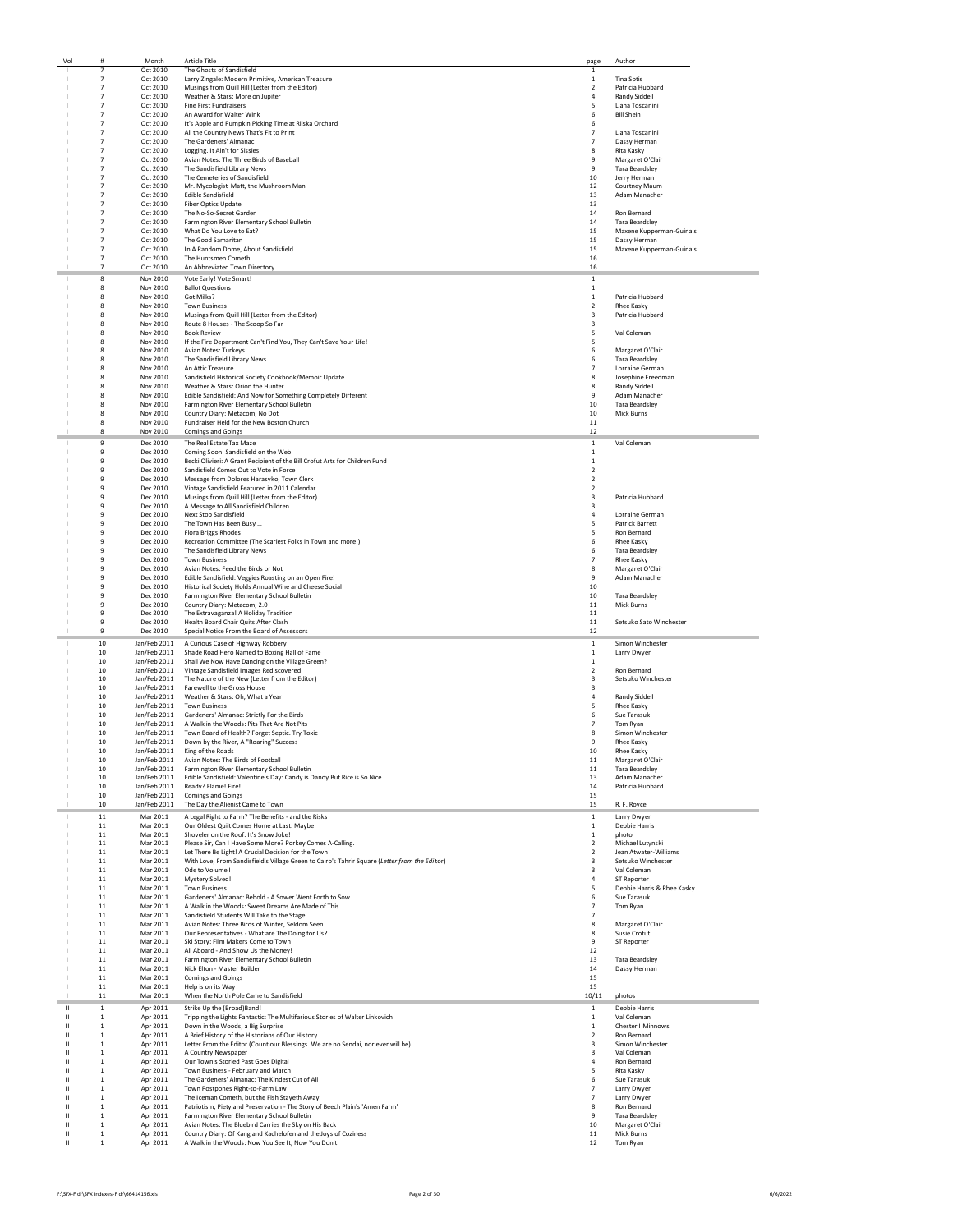|              | Vol                          |                                           | Month                                | Article Title                                                                                                                                                    | page                         | Author                                  |
|--------------|------------------------------|-------------------------------------------|--------------------------------------|------------------------------------------------------------------------------------------------------------------------------------------------------------------|------------------------------|-----------------------------------------|
|              | $\mathbf{H}$                 | $\mathbf{1}$                              | Apr 2011                             | Comings and Goings (Hoffman)                                                                                                                                     | 13                           |                                         |
|              | Ш                            | $\overline{\mathbf{2}}$                   | May 2011                             | Up, Up and Away (Budget, Finance)                                                                                                                                | $\mathbf{1}$                 | <b>Debbie Harris</b>                    |
|              | $\mathbf{H}$<br>$\mathbf{H}$ | $\overline{2}$<br>$\overline{2}$          | May 2011<br>May 2011                 | So Where Can I Buy a Quart of Milk Around Here?<br>The Black Plague (Insects)                                                                                    | 1<br>$\mathbf{1}$            | Larry Dwyer<br>Dassy Herman             |
|              | $\mathbf{H}$                 | $\overline{2}$                            | May 2011                             | Will History Repeat Itself in Sandisfield? (Electricity, Broadband, Internet)                                                                                    | $\overline{2}$               | Jean Atwater-Williams                   |
|              | $\mathbf{H}$                 | $\overline{2}$                            | May 2011                             | Notice From the Sandisfield Town Clerk                                                                                                                           | 2                            | Dolores Harasyko                        |
|              | $\mathbf{H}$                 | $\overline{2}$                            | May 2011                             | No Longer the Silent Majority (Letter from the Editor)                                                                                                           | 3                            | <b>Debbie Harris</b>                    |
|              | $\mathbf{H}$<br>$\mathbf{H}$ | $\overline{2}$<br>$\mathcal{P}$           | May 2011                             | Avian Notes: Woodpeckers Take a Licking but Keep on Drilling                                                                                                     | 5<br>6                       | Margaret O'Clair<br>Sue Tarasuk         |
|              | $\mathbf{H}$                 | $\overline{2}$                            | May 2011<br>May 2011                 | The Gardeners' Almanac (The Rose)<br>Managing the Land (Property Management)                                                                                     | $\overline{7}$               | Susie Crofut                            |
|              | $\mathbf{H}$                 | $\overline{2}$                            | May 2011                             | Town Business (March & April)                                                                                                                                    | 8                            | <b>Rhee Kasky</b>                       |
|              | $\mathbf{H}$                 | $\overline{2}$                            | May 2011                             | SARC's Sixteenth Season Full of Surprises                                                                                                                        | 8                            | Jean Atwater-Williams                   |
|              | $\mathbf{H}$                 | $\overline{2}$                            | May 2011                             | Farmington River Elementary School Bulletin                                                                                                                      | 9                            | <b>Tara Beardsley</b>                   |
|              | $\mathbf{H}$<br>$\mathbf{H}$ | $\overline{\mathbf{2}}$<br>$\overline{2}$ | May 2011                             | The Otis/Sandisfield Kiwanis Club                                                                                                                                | 9<br>10/11                   | Roberta Myers                           |
|              | $\mathbf{H}$                 | $\overline{2}$                            | May 2011<br>May 2011                 | 2011 Sandisfield Town Election: The Nominees<br>Photograph of an April Snowstorm                                                                                 | 12                           | Larry Dwyer                             |
|              | $\mathbf{H}$                 | $\overline{2}$                            | May 2011                             | <b>Edible Sandisfield</b>                                                                                                                                        | 12                           | Josephine Freedman                      |
|              |                              | $\overline{2}$                            | May 2011                             | Mama Mia! It's Villa Mia!                                                                                                                                        | 13                           | Rhee Kasky                              |
|              |                              | $\overline{2}$                            | May 2011                             | Weather & Stars (Can Spring be Far Behind?)                                                                                                                      | 13                           | <b>Randy Siddell</b>                    |
|              | $\mathbf{H}$<br>$\mathbf{H}$ | $\overline{2}$<br>$\overline{2}$          | May 2011<br>May 2011                 | The Ferris-Burtis Foundation                                                                                                                                     | 14<br>15                     | <b>Herb Burtis</b><br><b>Tina Sotis</b> |
|              | $\mathbf{H}$                 | $\mathcal{P}$                             | May 2011                             | Arts Review (Robin Crofut-Brittingham)<br>A Letter to Annie (Anne & Phil Hoffman)                                                                                | 16                           | Val Coleman                             |
|              | $\mathbf{H}$                 | $\overline{2}$                            | May 2011                             | Comings & Goings (Mazzaferro)                                                                                                                                    | 16                           |                                         |
|              | $\mathbf{H}$                 | $\overline{2}$                            | May 2011                             | Letters to the Editor (Fukushima, Waxwing, Chester Minnows)                                                                                                      | 17                           |                                         |
|              | $\mathbf{H}$                 | $\overline{2}$                            | May 2011                             | Free Pizza for Seniors??? Really!!!                                                                                                                              | $17\,$                       | Susan Galik                             |
|              | $\mathbf{H}$                 | 3                                         | June 2011                            | Budget Impasse Over Soaring School Costs (Budget, Finance, Schools)                                                                                              | $\,1\,$                      | Simon Winchester                        |
|              | $\mathbf{H}$<br>$\mathbf{H}$ | 3<br>3                                    | June 2011<br>June 2011               | <b>Bridge Watch</b><br>Cracking Down on the Dam Busters (DCR, ATV)                                                                                               | $\mathbf{1}$<br>$\,$ 1       | <b>Staff Reporter</b>                   |
| $\mathbf{H}$ |                              | 3                                         | June 2011                            | An Act of Kindness (Letter from the Editor)                                                                                                                      | 3                            | <b>Debbie Harris</b>                    |
| $\mathbf{H}$ |                              | $\overline{a}$                            | June 2011                            | 6-Word Memoirs                                                                                                                                                   | 3                            |                                         |
|              | $\mathbf{H}$                 | 3                                         | June 2011                            | Batter Up (Little League)                                                                                                                                        | 3                            |                                         |
|              | $\mathbf{H}$                 | 3<br>3                                    | June 2011<br>June 2011               | The Gardeners' Almanac (Berry, Berry Good)                                                                                                                       | $\sqrt{4}$<br>$\overline{4}$ | Sue Tarasuk                             |
|              | $\mathbf{H}$<br>$\mathbf{H}$ | 3                                         | June 2011                            | May (poem)<br>Avian Notes: My Friends Flickers (Woodpeckers)                                                                                                     | 5                            | Val Coleman<br>Margaret O'Clair         |
|              | $\mathbf{H}$                 | 3                                         | June 2011                            | Take a Hike - West Lake Trail                                                                                                                                    | 5                            | Larry Dwyer                             |
|              | $\mathbf{H}$                 | 3                                         | June 2011                            | The Swift-Atwater Clubhouse (History)                                                                                                                            | 6                            | Ron Bernard                             |
|              | $\mathbf{H}$                 | 3                                         | June 2011                            | Town Business (Board of Selectmen Meetings)                                                                                                                      | $\overline{7}$               | R Kasky/D Harris                        |
|              | $\mathbf{H}$                 | 3                                         | June 2011                            | Farmington River Elementary School Bulletin                                                                                                                      | 8                            | <b>Tara Beardsley</b>                   |
|              | $\mathbf{H}$<br>$\mathbf{H}$ | 3<br>$\overline{a}$                       | June 2011<br>June 2011               | 23rd Massachusetts Science Poetry Writing Contest                                                                                                                | 8<br>9                       | Ron Bernard                             |
|              | $\mathbf{H}$                 | $\overline{a}$                            | June 2011                            | Montville Village (History)<br>It Sure Ain't Pretty (Garbage)                                                                                                    | $11\,$                       | Anita Carr                              |
|              | $\mathbf{H}$                 | 3                                         | June 2011                            | Letter from the Selectmen (Harasyko, Skrip, Website, Gray, Route 57)                                                                                             | 12                           | Patrick Barrett                         |
|              | $\mathbf{H}$                 | $\overline{a}$                            | June 2011                            | Sandisfield Police Blotter                                                                                                                                       | 12                           |                                         |
|              | $\mathbf{H}$                 | 3                                         | June 2011                            | Emerald Ash Borer (Insects)                                                                                                                                      | 13                           | Tom Ryan                                |
|              | $\mathbf{H}$<br>$\mathbf{H}$ | 3<br>3                                    | June 2011                            | Teen Singers Need Host Homes in Sandisfield (Arts Center)                                                                                                        | 13                           |                                         |
|              |                              |                                           | June 2011                            | Comings & Goings (Waiveris)                                                                                                                                      | 14                           |                                         |
|              | $\mathbf{H}$<br>$\mathbf{H}$ | $\overline{4}$<br>$\overline{a}$          | <b>July 2011</b><br><b>July 2011</b> | Budget Woes: Grave Implications for Town's Future (Budget, Finance, Free Cash)<br>Sandisfield Resident Leads World in Spotting Supernova (Randy Siddle)          | $\,1\,$<br>$\,$ 1 $\,$       | Simon Winchester                        |
|              | $\mathbf{H}$                 | $\overline{a}$                            | <b>July 2011</b>                     | Farmington River Elementary School Bulletin                                                                                                                      | $\,$ 1 $\,$                  | <b>Tara Beardsley</b>                   |
|              | $\mathbf{H}$                 | $\overline{a}$                            | <b>July 2011</b>                     | Teen World Music Ensemble Takes Sandisfield By Storm (Arts Center)                                                                                               | $\mathbf 2$                  | Liana Toscanini                         |
|              | $\mathbf{H}$                 | $\overline{a}$                            | <b>July 2011</b>                     | Letter from the Editor                                                                                                                                           | 3                            | <b>Tina Sotis</b>                       |
|              | $\mathbf{H}$                 | $\overline{a}$                            | <b>July 2011</b>                     | Sandisfield Police Blotter                                                                                                                                       | 3                            |                                         |
|              | $\mathbf{H}$                 | $\overline{4}$                            | <b>July 2011</b>                     | Take a Hike - Bob's Way                                                                                                                                          | $\overline{4}$               | Larry Dwyer                             |
|              | $\mathbf{H}$<br>$\mathbf{H}$ | $\overline{4}$<br>4                       | <b>July 2011</b><br><b>July 2011</b> | Edible Sandisfield - Polenta? Cook it al Dente<br>Avian Notes: Old Baldy: American Bad Boy (Bald Eagle)                                                          | $\overline{4}$<br>5          | Adam Manacher<br>Margaret O'Clair       |
|              | $\mathbf{H}$                 | 4                                         | <b>July 2011</b>                     | Where Did Our Downtown Go? (History, Bosworth, Sage, church)                                                                                                     | 6                            | Ron Bernard                             |
|              | $\mathbf{H}$                 | 4                                         | <b>July 2011</b>                     | A Day to Remember (Memorial Day)                                                                                                                                 | $\overline{7}$               | Liana Toscanini                         |
|              | $\mathbf{H}$                 | $\overline{a}$                            | <b>July 2011</b>                     | Town Business (Board of Selectmen Meetings)                                                                                                                      | 8                            | <b>Rhee Kasky</b>                       |
|              |                              |                                           | <b>July 2011</b>                     | An Alpaca Grows in Sandisfield (Red Barn, Gray)                                                                                                                  | 9                            | Roberta Myers                           |
|              | $\mathbf{H}$                 | $\overline{a}$                            | <b>July 2011</b><br><b>July 2011</b> | A Day of Shear Magic (Red Barn, Alpaca)                                                                                                                          | 9<br>10                      | <b>Debbie Harris</b>                    |
| $\mathbf{H}$ |                              | $\overline{a}$                            | <b>July 2011</b>                     | Wired West Update (Fiber Optic, Broadband, Internet)<br>Hush! Pray Silence for the Book Lady (Laurie Foulke-Green, Library)                                      | 11                           | Rhee Kasky                              |
|              | $\mathbf{H}$                 | $\overline{a}$                            | <b>July 2011</b>                     | Letter from the Selectmen (Beaver, Route 183, Tryon)                                                                                                             | 12                           | Patrick Barrett                         |
|              | $\mathbf{H}$                 | $\overline{4}$                            | <b>July 2011</b>                     | Letters to the Editor (School Budget, Benefits, Dairy Queen)                                                                                                     | 13                           |                                         |
|              | $\mathbf{H}$                 | $\overline{4}$                            | <b>July 2011</b>                     | Comings & Goings (Salzano, Cadoret, Gadwah, Dixie)                                                                                                               | 14                           |                                         |
|              | $\mathbf{H}$                 | 5                                         | Aug 2011                             | Sandisfield To Be Internet Pioneer in "Lighting Up" the Berkshires (Deval Patrick, Broadband)                                                                    | $\mathbf{1}$                 | Simon Winchester                        |
|              | $\mathbf{H}$                 | 5                                         | Aug 2011                             | Letter From the Editor (Dog Days, Governor, Otis, Cash, Broadband)                                                                                               | 3                            | <b>Tina Sotis</b>                       |
|              | $\mathbf{H}$<br>$\mathbf{H}$ | 5<br>5                                    | Aug 2011                             | Permettez-Moi? (Permit, Harasyko, Bylaws)<br>Northern Lights                                                                                                     | 3<br>3                       | Rhee Kasky<br>Val Coleman               |
|              | $\mathbf{H}$                 | 5                                         | Aug 2011<br>Aug 2011                 | Take a Hike - Yanner Park (York Lake, Route 8)                                                                                                                   | $\overline{a}$               | Larry Dwyer                             |
|              | $\mathbf{H}$                 | 5                                         | Aug 2011                             | Second Municipal Lighting Plant Vote August 4th (Wired West, Broadband)                                                                                          | $\overline{a}$               | Jean Atwater-Williams                   |
|              | $\mathbf{H}$                 | 5                                         | Aug 2011                             | Doug Rocco - Speed Demon (racing, Lime Rock)                                                                                                                     | 5                            | Susan Van Sickle                        |
|              | $\mathbf{H}$                 | 5                                         | Aug 2011                             | Forrest's Fun Facts (Recycling, trash)                                                                                                                           | 5                            | Forrest Hull                            |
|              | $\mathbf{H}$                 | 5                                         | Aug 2011                             | Dave Shade - Inducted Into the Boxing Hall of Fame (welterweight, Slattery)                                                                                      | 6                            | Larry Dwyer                             |
|              | Ш                            | 5                                         | Aug 2011<br>Aug 2011                 | Edible Sandisfield - Vegan Heaven (vegetables, pasta)<br>Avian Notes - The Assault of Number 5, Fighter Squadron (Bluebird, Swallows)                            | 6                            | Adam Manacher<br>Margaret O'Claii       |
|              |                              | 5                                         | Aug 2011                             | Sandisfield Historical Society Cookbook Update                                                                                                                   | $\overline{\phantom{a}}$     | Josephine Freedman                      |
| ш            |                              | 5                                         | Aug 2011                             | Town Business (COA, school, highway, website)                                                                                                                    | 8                            | <b>Debbie Harris</b>                    |
|              | $\mathbf{H}$                 | 5                                         | Aug 2011                             | New Boston Village - A Tale of Four Families (History, Brown, Twining, Clark, Northway)                                                                          | 9                            | Ron Bernard                             |
|              | $\mathbf{H}$                 | 5                                         | Aug 2011                             | Farmington River Elementary School Bulletin                                                                                                                      | 10                           | <b>Tara Beardsley</b>                   |
|              | $\mathbf{H}$<br>$\mathbf{H}$ | 5<br>5                                    | Aug 2011<br>Aug 2011                 | Letter From the Selectman (school, Town Meeting, Arts Center)<br>Lobster Supper Fundraiser for Sandisfield's 250th Birthday (History)                            | 12<br>12                     | Patrick Barrett                         |
|              | $\mathbf{H}$                 | 5                                         | Aug 2011                             | Letters to the Editor (warrants, school, history, Berkshire Rehabilitation, William s)                                                                           | 13                           |                                         |
|              | $\mathbf{H}$                 | 5                                         | Aug 2011                             | Comings & Goings (Linkovich Cronin, Williams, Moreau)                                                                                                            | 14                           |                                         |
|              | $\mathbf{H}$                 | 6                                         | Sep 2011                             | Yanner Park (Highland Community Initiative, open space plan)                                                                                                     | $\mathbf{1}$                 | Nick Dyja                               |
|              | $\mathbf{H}$                 | 6                                         | Sep 2011                             | Irene: We floated out, unhurt (flood, Arts Center)                                                                                                               | 1                            |                                         |
|              | $\mathbf{H}$                 | 6                                         | Sep 2011                             | In Ganderworld: It's a Jungle Out There (geese)                                                                                                                  | $\mathbf{1}$                 | <b>Brigitte Ruthman</b>                 |
|              | $\mathbf{H}$<br>$\mathbf{H}$ | 6<br>6                                    | Sep 2011<br>Sep 2011                 | A State Visit (Downing, Pignatelli, master plan)<br>This Time: A Simple Plan (Yanner Park)                                                                       | $\mathbf{1}$<br>2            | Debbie Harris<br>Simon Winchester       |
|              | $\mathbf{H}$                 | 6                                         | Sep 2011                             | Letter From the Editor (Highland Community)                                                                                                                      | 3                            | Setsuko Winchester                      |
|              | $\mathbf{H}$                 | 6                                         | Sep 2011                             | Take A Hike (Spectacle Pond, the Gorge, Myers, GPS)                                                                                                              | $\sqrt{4}$                   | Larry Dwyer                             |
|              | $\mathbf{H}$                 | 6                                         | Sep 2011                             | Book Review (Case Studies in Voice Pedagogy)                                                                                                                     | 5                            | Val Coleman                             |
|              | $\mathbf{H}$                 | 6                                         | Sep 2011                             | Bring the World to Your Door! (P.I.E, Steak Roast)                                                                                                               | 5                            |                                         |
|              | $\mathbf{H}$<br>$\mathbf{H}$ | 6<br>6                                    | Sep 2011<br>Sep 2011                 | Tales From the Dump (green, recycle, plastic)                                                                                                                    | 5<br>6                       | Forrest Hull<br><b>Debbie Harris</b>    |
|              | $\mathbf{H}$                 | 6                                         | Sep 2011                             | Can Caterpillars Predict the Weather? (NDD, Wooly Bears)<br>From Russia, via Paris, to Sandisfield (with Love) (Karinska, Bolsheviks, Ballet Russes, Balanchine) | 7                            | Jean Atwater-Williams                   |
| $\mathbf{H}$ |                              | 6                                         | Sep 2011                             | Jim Sengelis: "Do I Know You" (Arts Center, drawing)                                                                                                             | $\overline{7}$               | Shawn Baker                             |
|              | $\mathbf{H}$                 | 6                                         | Sep 2011                             | Town Business (Board of Assessors, Town Meeting, COA, Planning, STC)                                                                                             | 8                            |                                         |
|              | $\mathbf{H}$                 | 6                                         | Sep 2011                             | Our Very Own Cape Canaveral (Tennessee Gas Pipeline, Geopig)                                                                                                     | 9                            | Simon Winchester                        |
|              |                              | 6<br>6                                    | Sep 2011                             | Steak Roast (photos)                                                                                                                                             | $11\,$                       | <b>Richard Migot</b>                    |
| ш            |                              | 6                                         | Sep 2011<br>Sep 2011                 | West New Boston (Beech Plain, tannery, Silverbrook, Osborn)<br>Wired-West (fiber optic, Downing, Nuciforo)                                                       | 12<br>12                     | Jean Atwater-Williams                   |
|              | $\mathbf{H}$                 | 6                                         | Sep 2011                             | Avian Notes - Nature's Flying Vacuum Cleaners (Barn Swallows, Purple Martin)                                                                                     | 13                           | Margaret O'Clair                        |
|              | $\mathbf{H}$                 | 6                                         | Sep 2011                             | Summer Was (poem)                                                                                                                                                | 13                           | Val Coleman                             |
|              | ш                            | 6                                         | Sep 2011                             | The Gardiner's Almanac - In the Blue and the Dim and the Half-light (shade plants)                                                                               | 14                           | Sue Tarasuk                             |
|              | $\mathbf{H}$                 | 6                                         | Sep 2011                             | Edible Sandisfield (salt roasting, meats, vegetables)                                                                                                            | 15                           | Adam Manacher                           |
|              | $\mathbf{H}$                 | 6                                         | Sep 2011                             | Farmington River Elementary School Bulletin                                                                                                                      | 15                           | Tara Beardsley                          |
|              | Ш<br>$\mathbf{H}$            | 6<br>6                                    | Sep 2011<br>Sep 2011                 | Letters to the Editor (Sandisfield News, Burma Shave)<br>Sandisfield Historical Society News (Fall Festival)                                                     | 16<br>17                     | Josephine Freedman                      |
|              | $\mathbf{H}$                 | 6                                         | Sep 2011                             | Comings and Goings (Fletcher, Carr, Daigle, Platt)                                                                                                               | 18                           |                                         |
| $\mathbf{H}$ |                              | $\overline{7}$                            | Oct 2011                             | Once Upon a Midnight Dreary (New Boston Inn, Ghost)                                                                                                              | $\mathbf{1}$                 | <b>Francis Deming</b>                   |
| $\mathbf{H}$ |                              | $\overline{7}$                            | Oct 2011                             | Helen Meisl (WWII)                                                                                                                                               | $\mathbf{1}$                 | Camille Dwyer                           |
| $^{\prime}$  |                              | $\overline{7}$                            | Oct 2011                             | Show Us the Money (Chapter 61, Lower Spectacle Pond, conservation)                                                                                               | $\mathbf{1}$                 | <b>Debbie Harris</b>                    |
|              | $\mathbf{H}$                 | $\overline{7}$                            | Oct 2011                             | Letter from the Editor (Berkshires)                                                                                                                              | 3                            | <b>Tina Sotis</b>                       |
|              | $\mathbf{H}$                 | $\overline{7}$<br>$\overline{7}$          | Oct 2011                             | Seasons Senescent (poem)                                                                                                                                         | 3                            | Val Coleman                             |
|              | Ш<br>Ш                       | $\overline{7}$                            | Oct 2011<br>Oct 2011                 | Lena and Jack Sandler (chickens, WWI, Baron de Hirsch)<br>All You Have To Do Is Ask (Hurricane Irene, FEMA, MEMA, ECP, NAP, TAP)                                 | 4<br>5                       | Rhee Kasky<br>Debbie Harris             |
|              | $\mathbf{H}$                 | 7                                         | Oct 2011                             | De Mars Photographs From Sandisfield Days Gone By (Giles, Winsted, Ives)                                                                                         | 5                            | Jean Atwater-Williams                   |
|              |                              |                                           |                                      |                                                                                                                                                                  |                              |                                         |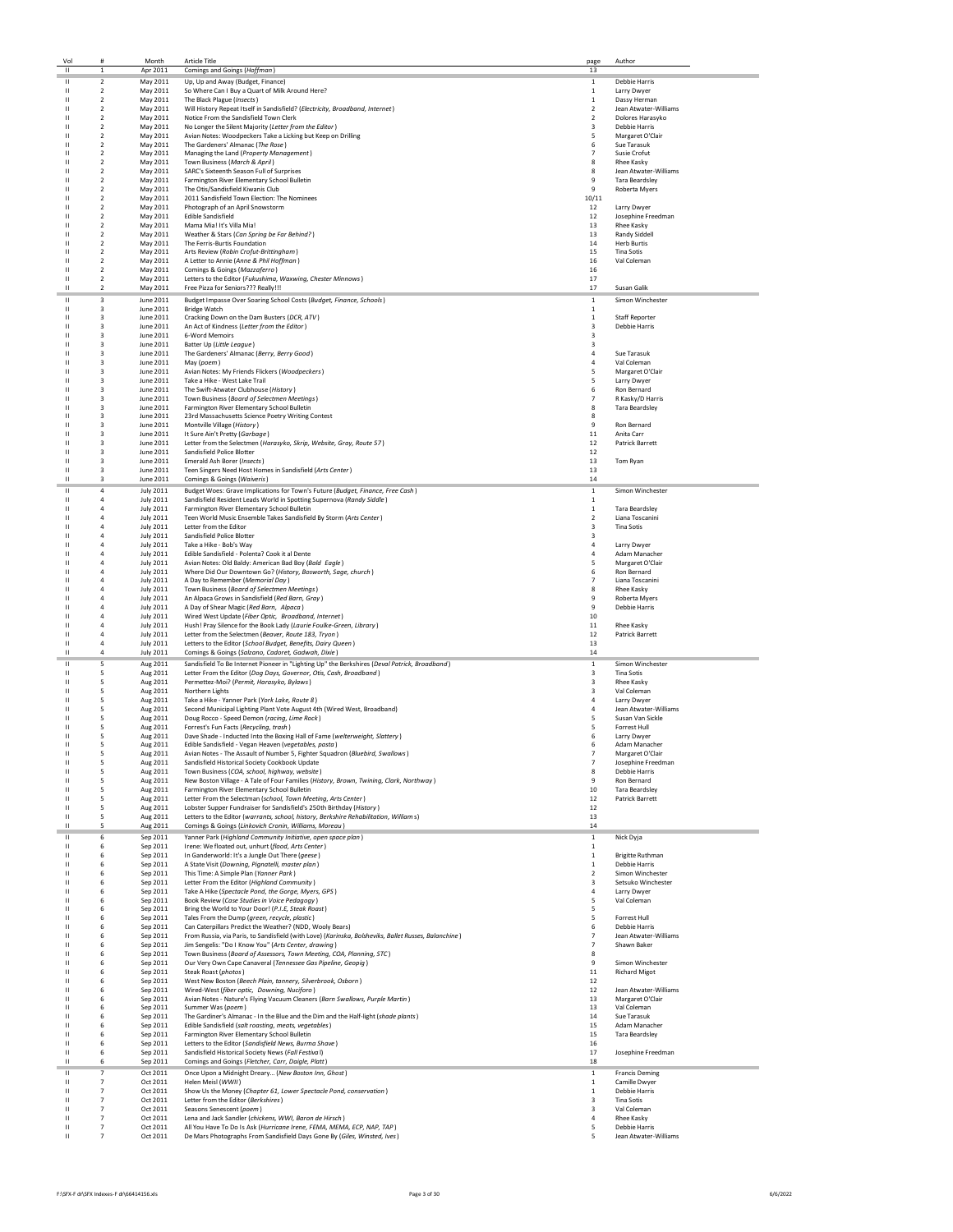| Vol               | #                                         | Month                        | <b>Article Title</b>                                                                                                                              | page                             | Author                                       |
|-------------------|-------------------------------------------|------------------------------|---------------------------------------------------------------------------------------------------------------------------------------------------|----------------------------------|----------------------------------------------|
| П                 | $\overline{7}$                            | Oct 2011                     | Leaf Craft - Just Don't Leaf it Alone (Decoration, Halloween, Thanksgiving)                                                                       | 6                                | <b>Debbie Harris</b>                         |
| $\mathbf{H}$      | $\overline{7}$                            | Oct 2011                     | South Sandisfield - The Littlest Village (Sandy Brook, Smith, Webster, Sage)                                                                      | $\overline{7}$                   | Ron Bernard                                  |
| Ш                 | $\overline{7}$                            | Oct 2011                     | 250th Celebration: Eight Months and Counting (Irene, Birthday, Carr Field)                                                                        | $\overline{7}$                   | Laura Rogers-Castro                          |
| ш                 | $\overline{7}$<br>$\overline{7}$          | Oct 2011                     | Town Business (Wired West, Highway, Finance)                                                                                                      | 8                                | <b>Debbie Harris</b>                         |
| ш<br>п            | $\overline{7}$                            | Oct 2011<br>Oct 2011         | Edible Sandisfield - Eat Your Sprouts (vegetable)<br>The Gardener's Almanac (Root Cellar, vegetables, squash)                                     | -9<br>10                         | Adam Manacher<br>Sue Tarasuk                 |
|                   | $\overline{7}$                            | Oct 2011                     | Sandisfield Police Blotter                                                                                                                        | 11                               |                                              |
|                   | $\overline{7}$                            | Oct 2011                     | Thanks for Dinner (Lobster Supper, New Boston, Gt. Barrington)                                                                                    | 11                               | Susan Galik                                  |
|                   | $\overline{7}$                            | Oct 2011                     | Tales From the Dump (Hazardous Waste, CFLs, mercury)                                                                                              | 11                               | Forrest Hull                                 |
| ш                 | $\overline{7}$                            | Oct 2011                     | Letter from the Selectmen (Hurricane Irene, highway, Campetti)                                                                                    | 12                               | <b>Patrick Barrett</b>                       |
| п                 | $\overline{7}$                            | Oct 2011                     | Sandisfield Historical Society (Cookbook)                                                                                                         | 12                               |                                              |
| ш                 | $\overline{7}$                            | Oct 2011                     | Blueberry Picking (Huckleberry Buckle)                                                                                                            | 12                               | <b>Hannah Barret</b>                         |
| П                 | $\overline{7}$                            | Oct 2011                     | Letters to the Editor (Berkshire Rehabilitation, Hurricane Irene, Civil Defense, Wooly Bears)                                                     | 13                               |                                              |
| П                 | $\overline{7}$                            | Oct 2011                     | Comings and Goings (Campetti, Cormier)                                                                                                            | 14                               |                                              |
| П                 | 8                                         | Nov 2011                     | Wither Our Post Office? (01255, Cooley, Lockheed Martin)                                                                                          | $\,$ 1                           | Simon Winchester                             |
| П                 | 8                                         | Nov 2011                     | Edible Sandisfield - Across the Divide, the Corn Abides (cornbread)                                                                               | $\mathbf{1}$                     | Adam Manacher                                |
| н                 | 8                                         | Nov 2011                     | FEMA Red Tape Forces Town to Borrow - First Time in Fourteen Years (Highway)                                                                      | 1                                | Debbie Harris                                |
| п                 | 8                                         | Nov 2011                     | Letter From the Editor (Town Meeting, warrant, Finance)                                                                                           | 3                                | Setsuko Winchester                           |
| н                 | R                                         | Nov 2011                     | Finding Peace: In This Veteran's' Home (Berkshire Rehabilitation)                                                                                 | $\mathbf{a}$                     | Val Coleman                                  |
| н                 | $\bf{8}$                                  | Nov 2011                     | The Beech Plain and Spectacle Pond: In the Days When Beech Was King (Royal Hemlock, Hawley)                                                       | 5                                | Ron Bernard                                  |
|                   | 8                                         | Nov 2011                     | Can You Entertain Us? (Extravaganza)                                                                                                              | 6                                |                                              |
|                   | 8                                         | Nov 2011                     | History Book Project Enters Final Phase (Sponsor)                                                                                                 | 6                                | Liana Toscanini                              |
|                   | 8<br>8                                    | Nov 2011<br>Nov 2011         | Avian Notes - A Force of Habit (Plover, Tern, Hawks, Swallows)<br>Town Business (Highway, Lassor, Board of Health, Campetti, Irene, FEMA)         | $\overline{7}$<br>8              | Margaret O'Clair<br>Debbie Harris/Rhee Kasky |
| н                 | 8                                         | Nov 2011                     | Give Help to the Birds That Stay Here Through the Winter, They Get Cold and Hungry                                                                | 9                                | Debbie Harris                                |
| н                 | 8                                         | Nov 2011                     | Farmington River Elementary School Bulletin                                                                                                       | 10                               | <b>Tara Beardsley</b>                        |
| н                 | 8                                         | Nov 2011                     | Clear the Fields and the Cows Will Come (Beech Plain, New York City)                                                                              | 10                               | <b>Thelma Esteves</b>                        |
| н                 | 8                                         | Nov 2011                     | A Long and Lyrical Journey, by Land and Sea (Sotis)                                                                                               | 11                               | Sheila Weller                                |
| п                 | 8                                         | Nov 2011                     | Sandisfield Historical Society News (cookbook, Victoria Vaughn)                                                                                   | 12                               |                                              |
| п                 | 8                                         | Nov 2011                     | The Sandisfield Library News                                                                                                                      | 12                               | <b>Tara Beardsley</b>                        |
| п                 | R                                         | Nov 2011                     | Bill of Rights Performance (Constitution, Arts Center, Dr. Bruce, Baptist, Dean)                                                                  | 13                               | Suzanne O'Connell                            |
| п                 | 8                                         | Nov 2011                     | Letter From the Selectman (Irene, highway, FEMA, Board of Assessors, 250th Anniversary)                                                           | 15                               | <b>Patrick Barrett</b>                       |
| п                 | 8                                         | Nov 2011                     | Letters to the Editor (Weinstein, Spectacle Pond, Cormier, Pinsky)                                                                                | 16                               |                                              |
| П                 | 8                                         | Nov 2011                     | Comings and Goings (Riiska, Yeager)                                                                                                               | 17                               |                                              |
| п                 | 9                                         | Dec 2011                     | Counting Our Pennies (Town Budget, FY 2012)                                                                                                       | $\mathbf{1}$                     | <b>Rhee Kasky</b>                            |
| п                 | 9                                         | Dec 2011                     | David v. Goliath (Mass DoT, Rte 183)                                                                                                              | $\mathbf{1}$                     | Simon Winchester                             |
| п                 | 9                                         | Dec 2011                     | The Great Halloween Nor'easter of 2011 (snow)                                                                                                     | $\mathbf{1}$                     | Setsuko Winchester                           |
| п                 | $\ddot{q}$                                | Dec 2011                     | Our Regional Selectmen Ask: Shall We Join Forces? (roads, services)                                                                               | $\overline{2}$                   | <b>Debbie Harris</b>                         |
| п                 | $\ddot{q}$                                | Dec 2011                     | Letter From the Editor (snow, donations)                                                                                                          | $\mathbf{3}$                     | Debbie Harris                                |
| п                 | 9                                         | Dec 2011                     | Edible Sandisfield - A Christmas Pick-Me-Up (Tiramisu, Mascarpone, Sabayon)<br>Broadband Undate (MBI, Wired West, "lost mile")                    | $\overline{a}$                   | Adam Manacher                                |
| п<br>п            | 9<br>9                                    | Dec 2011<br>Dec 2011         | The Kimberley House, Redux (Dowd, Town Hill Road, Great Barrington)                                                                               | $\overline{a}$<br>5              | Jean Atwater-Williams<br>Ron Bernard         |
| н                 | 9                                         | Dec 2011                     | Town Business (FEMA, Board of Assessors, Highway, Irene, Finance, Planning)                                                                       | 6                                | Debbie Harris/Rhee Kasky                     |
|                   | 9                                         | Dec 2011                     | The Gardeners' Almanac (Orchids)                                                                                                                  | $\overline{7}$                   | Sue Tarasuk                                  |
| н                 | 9                                         | Dec 2011                     | It's All In a Days Work (Turo, Farmington River School)                                                                                           | 8                                | Anastasia Stanmeyer                          |
| п                 | 9                                         | Dec 2011                     | Farmington River Elementary School Bulletin                                                                                                       | 8                                | <b>Tara Beardsley</b>                        |
| н                 | 9                                         | Dec 2011                     | Tales From the Dump (permit, CFLs, recycle)                                                                                                       | 10                               | Forrest Hull                                 |
|                   | 9                                         | Dec 2011                     | The Plight Before Christmas                                                                                                                       | 11                               | Jean Atwater-Williams                        |
|                   | 9                                         | Dec 2011                     | 250th Celebration: 6 Months and Counting ("Sandisfield Eats", Kupperman, "Sandisfield Wall")                                                      | 12                               | Laura Rogers-Castro                          |
|                   | 9                                         | Dec 2011                     | Stop Press (Solar Farm, CTC Electric)                                                                                                             | 12                               |                                              |
| п                 | $\ddot{q}$                                | Dec 2011                     | Letter From the Selectman (Treasurer, Highway, FEMA, Board of Selectmen, Historical Society)                                                      | 13                               | <b>Patrick Barrett</b>                       |
| п                 | 9                                         | Dec 2011                     | The Sandisfield Library News                                                                                                                      | 13                               | Tara Beardsley                               |
| ш                 | $\,9$                                     | Dec 2011                     | Comings and Goings (Mason, Rothkopf)                                                                                                              | 14                               |                                              |
| П                 | 9                                         | Dec 2011                     | Sandisfield Police Blotter                                                                                                                        | 15                               |                                              |
| п                 | 10                                        | Jan/Feb 2012                 | How Do We Feel  About Solar (solar energy, CTC Electric)                                                                                          | 1                                | Simon Winchester                             |
| п                 | 10                                        | Jan/Feb 2012                 | Hopping the Rails to the Berkshires (NYC Grand Central, Pittsfield, funding, jobs, service)                                                       | 1                                | Larry Dwyer                                  |
| П                 | 10                                        | Jan/Feb 2012                 | Ready for the Great Backyard Bird Count! (GBBC, Audubon Society, Cornell Lab, Internet)                                                           | $\mathbf{1}$                     | <b>Debbie Harris</b>                         |
| н                 | 10                                        | Jan/Feb 2012                 | Letter From the Editor (Open Space Plan, Solar Panels)                                                                                            | 3                                | <b>Debbie Harris</b>                         |
|                   |                                           |                              |                                                                                                                                                   |                                  |                                              |
| н                 | 10                                        | Jan/Feb 2012                 | OWS (Poem)                                                                                                                                        | 3                                | Val Coleman                                  |
| п                 | 10                                        | Jan/Feb 2012                 | Town Hill - Northwest (Good Farmers and Good People) (Settlers, Spectacle Pond, Clam River Berkshire Mountain House)                              | $\overline{a}$                   | Ron Bernard                                  |
|                   |                                           |                              |                                                                                                                                                   |                                  |                                              |
| П                 | 10                                        | Jan/Feb 2012                 | Town Business - Board of Selectman Meetings Summary (11/14, 11/21, 11/28/2011)                                                                    | $\overline{4}$                   | ed: D. Harris                                |
| н<br>н            | 10                                        | Jan/Feb 2012                 | Avian Notes - Whoo's Looking at You? (Owls)                                                                                                       | 5                                | Margaret O'Clair                             |
| н                 | 10                                        | Jan/Feb 2012                 | The Gardeners' Almanac (holiday plants)                                                                                                           | 6<br>$\overline{7}$              | Sue Tarasuk                                  |
| п                 | 10<br>10                                  | Jan/Feb 2012                 | Edible Sandisfield (Comfort Food, Lentils)                                                                                                        | $\overline{7}$                   | Adam Manacher<br>Debbie Harris               |
| ш                 | 10                                        | Jan/Feb 2012<br>Jan/Feb 2012 | Open Sesame (Open Space Plan)<br>Sandisfield Library News                                                                                         | 8                                | Laurie Foulke-Green                          |
|                   |                                           |                              |                                                                                                                                                   |                                  |                                              |
| П<br>$\mathbf{H}$ | 11                                        | Mar 2012                     | Counting Our Pennies - Where Does the Money Go? (Proposition 2 $\frac{1}{2}$ )                                                                    | 1, 13                            | Rhee Kasky                                   |
| н                 | 11<br>11                                  | Mar 2012                     | When Pigs Fly Farm: Feed Your Neighbors First (Sandy & Andy Snyder, CSA)                                                                          | 1.2                              | <b>Tina Sotis</b>                            |
|                   | 11                                        | Mar 2012                     | Sandisfield Plumber on Cat-Shooting Charge (Gene Anderson)                                                                                        | 1,10<br>$\overline{\mathbf{3}}$  |                                              |
|                   | 11                                        | Mar 2012<br>Mar 2012         | Smitty Proclaims "Happy Birthday, Sandisfield!" (Housatonic Plantation No. 3, Daniel Brown, Civil War)<br>Winter, Plainly (poem)                  | 3                                | Val Coleman                                  |
| н                 | 11                                        | Mar 2012                     | Selectman's Letter (Highway Dept., Planning Board, right to farm, School Committee, Zoning Board)                                                 | 4                                | Patrick Barrett                              |
| п                 | 11                                        | Mar 2012                     | A Cold Fish Story (Izaak Walton League of America, Spectacle Pond, Bill Baysinger)                                                                | 5                                | Ron Bernard                                  |
| ш                 | 11                                        | Mar 2012                     | Who's Who in Sandisfield (Ralph Morrison, Ruth Dec-Friedman, SANDISWALL 2012)                                                                     | 5                                | Maxine Kupperman-Guinals                     |
|                   | 11                                        | Mar 2012                     | Tracking Down Winter's Mysteries (animal tracks)                                                                                                  | ь                                | Depple Harris                                |
|                   | $11\,$                                    | Mar 2012                     | The Sandisfield Library News                                                                                                                      | 6                                | Laurie Foulke-Green                          |
|                   | $11\,$                                    | Mar 2012                     | Sandisfield Historical Society News (Christmas Fair, Sandisfield Eats)                                                                            | $\overline{7}$                   | Josephine Freedman                           |
| н                 | $11\,$                                    | Mar 2012                     | Local Quilter Semifinalist in International Show (Teresa Bills, American Quilt Society)                                                           | $\overline{7}$                   |                                              |
| п<br>п            | 11<br>11                                  | Mar 2012                     | The Gardner's Almanac, Testing the Soil (pH, UMASS soil test)                                                                                     | 8<br>9                           | Sue Tarasuk<br><b>Ron Bernard</b>            |
| п                 | 11                                        | Mar 2012                     | The Free Quarter, Sandisfield's Forgotten Corner (George Shepard, Fox Road, Sears Road, Roberts Road)<br>Avian Notes (Owls)                       |                                  |                                              |
| п                 | 11                                        | Mar 2012                     |                                                                                                                                                   | 10                               | Margaret O'Clair                             |
| п                 | $11\,$                                    | Mar 2012<br>Mar 2012         | Stretching Out (yoga classes, Jane Hason, Erica Faye)<br>250th Celebration, 3 Months and Counting (Rascals & Others, Lebanon Militia, Carr Field) | 11<br>11                         | Susan Van Sickle<br>Laura Rogers-Castro      |
| п                 | $11\,$                                    | Mar 2012                     | A Moose Lives in Sandisfield (Lower West St)                                                                                                      | 12                               | Larry Dwyer                                  |
| п                 | 11                                        | Mar 2012                     | Wired West Update, Fiber In Our Future? It's Up to Us (MBI)                                                                                       | 14                               | Jean Atwater-Williams                        |
| ш                 | $11\,$                                    | Mar 2012                     | Hiking Spectacle Pond (Cold Spring Road)                                                                                                          | 15                               | Larry Dwyer                                  |
| ш                 | 11                                        | Mar 2012                     | Sandisfield Police Blotter - November and December 2011                                                                                           | 16                               |                                              |
| П                 | 11                                        | Mar 2012                     | Suspicious Fire at Historic Beech Plain Barn (Rowley Farm)                                                                                        | 16                               |                                              |
| $\mathbf{H}$      | 11                                        | Mar 2012                     | Comings and Goings (Riley Jack Muller, Richard Threlkeld, Donna Louise Somerville, Myrtle Nehmer Mazzaferro)                                      | 17                               |                                              |
| ш                 | 11                                        | Mar 2012                     | Letters to the Editor (Turkey Trot, Sullivan Rd, alternate power, Farmington River Elementary School)                                             | 18                               |                                              |
| Ш                 | $\mathbf{1}$                              | Apr 2012                     | Happy Birthday, Sandisfield!! (Housatonic Plantation, Township No. 3, sestercentennial)                                                           | $\,$ 1                           |                                              |
| Ш                 | $\,$ 1                                    | Apr 2012                     | Farewell, Tuckers (Allan's Restaurant, Tuffy and Joyce Campetti, Barbara and Ray "Tucker" Cormier, Villa Mia)                                     | $\,$ 1                           | Ron Bernard                                  |
| ш                 | $\mathbf{1}$                              | Apr 2012                     | Rural Electrification (New Deal, REA)                                                                                                             | 1,5                              | Val Coleman                                  |
| $\mathbf{H}$      | $\mathbf{1}$                              | Apr 2012                     | Annual Benefit Dinner Held for the New Boston Church (Rev. Brian Care)                                                                            | $\overline{2}$                   |                                              |
| $\mathbf{H}$      | $\mathbf{1}$                              | Apr 2012                     | Volume III (noem)                                                                                                                                 | $\overline{2}$                   | Val Coleman                                  |
| Ш                 | $\mathbf{1}$                              | Apr 2012                     | Letter From the Editor (Pete Seeger, Marie Colvin, Tristan da Cunha, Silverbrook Café)                                                            | $\overline{\mathbf{3}}$          | Simon Winchester                             |
| Ш                 | $\mathbf{1}$                              | Apr 2012                     | The Sandisfield Library News                                                                                                                      | $\overline{4}$                   | Laurie Foulke-Green                          |
| Ш<br>$\mathbf{H}$ | $\mathbf{1}$                              | Apr 2012                     | 250th Celebration - 3 Months and Counting (New Boston Inn, Kathy Jacobs, Barbara Cormier, BNRC)                                                   | $\overline{4}$                   | Laura Rogers-Castro                          |
| $\mathbf{H}$      | 1                                         | Apr 2012                     | Selectmen's Letter (250th Anniversary Committee, Smitty Pignatelli, Richard Neal, Elaine O'Brien)                                                 | 5                                | <b>Patrick Barrett</b><br>Sue Tarasuk        |
| $\mathbf{H}$      | 1<br>1                                    | Apr 2012<br>Apr 2012         | The Gardener's Almanac (Raised Beds)<br>Town Business (Planning Board Meeting)                                                                    | 6<br>6                           | <b>Rhee Kasky</b>                            |
| Ш                 | $\,$ 1                                    | Apr 2012                     | A Nudist Colony in Otis Wood Lands? (Federal Writers Proj., Burgoyne Trail Assoc., Rev. H Harrington, GSA)                                        | $\overline{7}$                   | Ron Bernard                                  |
| Ш                 | $\mathbf{1}$                              | Apr 2012                     | Happy 250th Birthday! (photos, March 6, 2012)                                                                                                     | 8,9                              | <b>Richard Migot</b>                         |
| ш                 | $\overline{1}$                            | Apr 2012                     | Edible Sandisfield ("Sandisfield Eats", Josephine Freedman)                                                                                       | 10                               | Adam Manacher                                |
| Ш                 | $\mathbf{1}$                              | Apr 2012                     | Farmington River Elementary School Bulletin                                                                                                       | 11                               | <b>Tara Beardsley</b>                        |
| ш                 | 1                                         | Apr 2012                     | Sandisfield Historical Society News (250th Anniversary Celebration, "Sandisfield Eats", Edmund Sears)                                             | 11                               | Josephine Freedman                           |
| $\mathbf{H}$      | 1                                         | Apr 2012                     | Snapshots of Sandisfield - A Call for your Photos, Drawings, Paintings, Quilts                                                                    | 12                               |                                              |
| $\mathbf{H}$      | $\,$ 1 $\,$                               | Apr 2012                     | Comings and Goings (Carmella L. Nardi, Rosemary Anne Platt, Audrey K. Riiska)                                                                     | 13                               |                                              |
| $\mathbf{H}$      | $\mathbf 1$                               | Apr 2012                     | Letters to the Editor                                                                                                                             | 14                               |                                              |
| Ш                 | $\mathbf{1}$                              | Apr 2012                     | <b>Primary Election Results</b>                                                                                                                   | 14                               |                                              |
| Ш                 | $\overline{2}$                            | May 2012                     | A Budget Shortfall? Time to Bite the Bullet (Mass. Dept. Revenue, FY 2013)                                                                        | 1, 2                             | Rhee Kasky, Simon Winchester                 |
| Ш                 | $\overline{2}$                            | May 2012                     | One of Our Own Dows Good (Otisfield, Anastasia Stanmeyer, Berkshire Magazine, Proposition 2 1/2)                                                  | 1, 13                            |                                              |
| Ш                 | $\overline{2}$                            | May 2012                     | Cat Case Dropped (Gene Anderson)                                                                                                                  | $\overline{2}$                   |                                              |
| Ш                 | $\overline{2}$                            | May 2012                     | Spring 2012 (poem)                                                                                                                                | $\overline{2}$                   | Val Coleman                                  |
| ш                 | $\overline{2}$                            | May 2012                     | Bridge Watch - Work Starts on New Boston Bridge (Mass. Dept. Transportation, J.H. Maxymillian, Vern Palen)                                        | $\overline{\mathbf{3}}$          | Ron Bernard                                  |
| ш<br>$\mathbf{H}$ | $\overline{\mathbf{2}}$<br>$\overline{2}$ | May 2012<br>May 2012         | The Gardeners' Almanac, Lovely Bloomers (Peonies)<br>Maple Report (maple syrup)                                                                   | $\overline{a}$<br>$\overline{4}$ | Sue Tarasuk<br>Tom Ryan                      |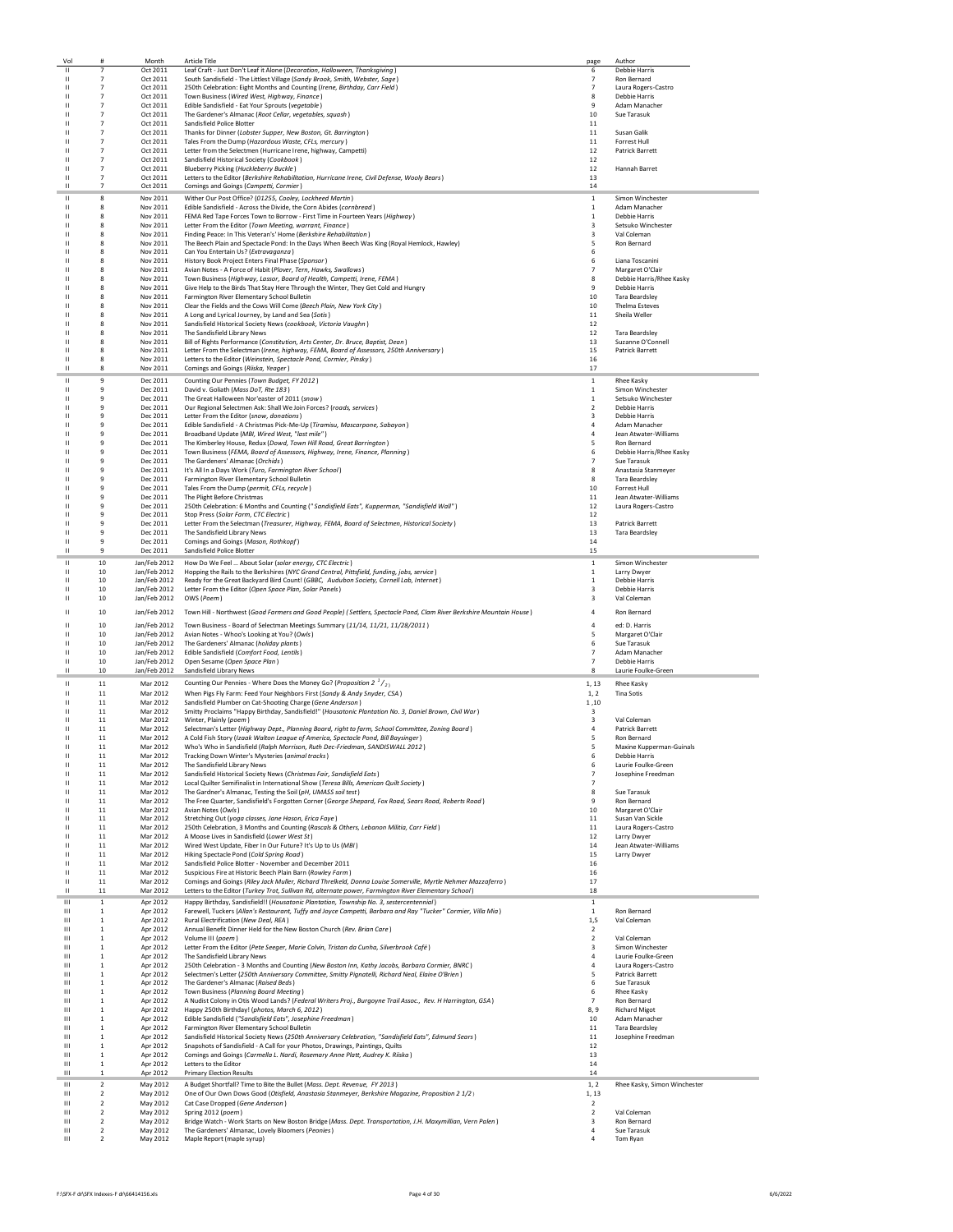| Vol                          | #                                         | Month                                | <b>Article Title</b>                                                                                                                                                                                    | page                                               | Author                                                     |
|------------------------------|-------------------------------------------|--------------------------------------|---------------------------------------------------------------------------------------------------------------------------------------------------------------------------------------------------------|----------------------------------------------------|------------------------------------------------------------|
| Ш<br>Ш                       | $\overline{\mathbf{2}}$<br>$\overline{2}$ | May 2012<br>May 2012                 | 250th Celebration, 2 Months and Counting! (Rascals and Others, Ben Luxon, Knox Trail)<br>Town Business (250th Committee, Old Town Hall, Chapter 90, COA, Smitty Pignatelli, Ben Downing, Charlie Pease) | -5<br>6, 7, 11                                     | Laura Castro-Rogers<br>Rhee Kasky                          |
|                              |                                           |                                      | Rock, Twig and Leaf: Ramona Gallery Celebrates Art in Nature (Ana Maria Hoffman, Theresa Hryckvich, Anne & Phil Hoffman, Ramon                                                                          |                                                    |                                                            |
| $\mathbf{H}$                 | $\overline{2}$                            | May 2012                             | Gutierez )                                                                                                                                                                                              | 8                                                  | <b>Tina Sotis</b>                                          |
| $\mathbf{H}$<br>Ш            | $\overline{2}$<br>$\overline{2}$          | May 2012<br>May 2012                 | The Clam River Greenway Depends on You! (BNRC, Edward Denham, Hammertown Rd, Geo. Shepard, Ron Bernard)<br>Huge Sandiswall2012 Fundraiser Tag Sale                                                      | 9<br>9                                             | Liana Toscanini                                            |
| Ш                            | $\overline{2}$                            | May 2012                             | Election Profile, Patrick Barrett (Letter)                                                                                                                                                              | 10                                                 |                                                            |
| Ш                            | $\overline{2}$                            | May 2012                             | Who's On the Ballot / Question 1 / Question 2                                                                                                                                                           | 10                                                 | Jean Atwater-Williams                                      |
| Ш                            | 2                                         | May 2012                             | Middle Mile Moving Ahead (G4S, MBI)<br>Selectmen's Letter (Michael Morrison, "Sandisfield Eats", Lane Construction Co., Mass. Highway Dept., Steve Harasyko, Sandisfield                                | 12                                                 |                                                            |
| $\mathbf{H}$                 | $\overline{2}$                            | May 2012                             | Recreation Comm., Mass. Dept. Revenue, Dennis Mountain, Proposition 2 1/2, Elaine O'Brien)                                                                                                              | 13                                                 | <b>Patrick Barrett</b>                                     |
| Ш<br>Ш                       | $\overline{2}$<br>$\overline{2}$          | May 2012<br>May 2012                 | Edible Sandisfield, Shoots of Joy (asparagus)<br>Sandisfield Arts Center Kicks off Seventeenth Season (Anni Crofut, Triple Play, Alexander Technique, Ferris Burtis)                                    | 14<br>15                                           | Adam Manacher                                              |
| ш                            | $\overline{2}$                            | May 2012                             | Timberframing (Don Turek)                                                                                                                                                                               | 16                                                 | Larry Dwyer                                                |
| Ш                            | 2                                         | May 2012                             | Clam River Ramble (BNRC, Hammertown Rd)                                                                                                                                                                 | 18                                                 | Laura Castro-Rogers                                        |
| Ш<br>$\mathbf{H}$            | $\overline{2}$<br>$\overline{2}$          | May 2012<br>May 2012                 | Sandisfield Historical Society News ("Sandisfield Easts", 250th celebration, Barry Freedman)<br>Police Blotter (January through March 2012)                                                             | 19<br>19                                           | Josephine Freedman                                         |
| $\mathbf{H}$                 | $\overline{2}$                            | May 2012                             | This Old Wall (Lower West St., Abbey Lake, Shade Rd., Don Turek, York Lake Trail, cone-along)                                                                                                           | 20                                                 | Larry Dwyer                                                |
| $\mathbf{H}$<br>Ш            | $\overline{2}$<br>$\overline{2}$          | May 2012<br>May 2012                 | Letters to the Editor (alternative energy, cat shooting)<br>Comings and Goings (Robert [Bob] Kidder Green)                                                                                              | 21<br>22                                           |                                                            |
| $\mathbf{H}$                 | $\overline{2}$                            | May 2012                             | The Sandisfield Library News                                                                                                                                                                            | 23                                                 | Laurie Foulke-Green                                        |
| Ш                            | 3                                         | June 2012                            | Red Faces - Taxes to Rise (Prop 2 1/2, Berkshire Eagle, MA State Dept. of Revenue)                                                                                                                      | 1, 2                                               | Simon Winchester                                           |
| $\mathbf{H}$<br>Ш            | 3                                         | June 2012                            | The 15-Hour Campaign (Ralph Leavenworth)                                                                                                                                                                | 1<br>$\overline{2}$                                | <b>Bill Price</b>                                          |
| $\mathbf{H}$                 | 3<br>$\overline{\mathbf{3}}$              | June 2012<br>June 2012               | This is Not a Bird (Martin Bernstein)<br>Missing Tina (poem, Tina Sotis)                                                                                                                                | $\overline{2}$                                     | Val Coleman                                                |
| $\mathbf{H}$                 | 3                                         | June 2012                            | Memorial Day Parade, 2012 (photos)                                                                                                                                                                      | 2, 8, 10, 11, 19                                   | <b>Richard Migot</b>                                       |
| Ш<br>Ш                       | 3<br>3                                    | June 2012<br>June 2012               | Letter From the Editor (Tina Sotis, Sandisfield Then and Now)<br>Bridge Watch - It Begins (New Boston Bridge, Routes 8 & 57, JH Maxymillian, MA DOT, CSL)                                               | 3<br>4                                             | <b>Bill Price</b><br>Sandy Parisky                         |
| Ш                            | 3                                         | June 2012                            | Sandisfield's Family Album (Sandisfield Then and Now, Ron Bernard)                                                                                                                                      | 5                                                  | <b>Bill Price</b>                                          |
| Ш                            | 3                                         | June 2012                            | Season Opener at SArC a Smashing Success (Family Cabaret)                                                                                                                                               | -6                                                 |                                                            |
| Ш<br>Ш                       | 3<br>$\overline{3}$                       | June 2012<br>June 2012               | Town Business (April 2, April 12, April 23, 2012)<br>Regional Select Board Meeting (April 18, Southern Berkshire Regional Planning Commission, WMECO)                                                   | 7,13<br>8                                          | Rhee Kasky                                                 |
| Ш                            | $\overline{\mathbf{3}}$                   | June 2012                            | 250th Celebration - 1 Month to Go! (Carr Family, Yankee Street Rods, Binney Meigs, Chuck Nelson, Local Farms Open House)                                                                                | 9                                                  | Laura Rogers-Castro                                        |
| Ш<br>Ш                       | $\overline{\mathbf{3}}$<br>3              | June 2012<br>June 2012               | Sandisfield Historical Society News<br>Welcome Home Little, Apple Peeler (George and Cindy Short, Elizur Spencer George Shepard)                                                                        | 12<br>12                                           | Josephine Freedman<br>Ron Bernard                          |
| $\mathbf{H}$                 | 3                                         | June 2012                            | Selectmen's Letter (Town Website, town manager, Delores Harasyko)                                                                                                                                       | 14                                                 | Patrick Barrett                                            |
| Ш                            | $\overline{\mathbf{3}}$                   | June 2012                            | The Sandisfield Library News                                                                                                                                                                            | 14                                                 | Laurie Foulke-Green                                        |
| $\mathbf{H}$<br>Ш            | $\overline{\mathbf{3}}$<br>3              | June 2012<br>June 2012               | Tour De Sandisfield?? (First Annual Berkshire Cycling Classic, UCI, Erik Zabel)<br>All in a Day's Work (Sandisfield Fire Department, Ralph Morrison)                                                    | 15<br>16                                           | Jean Atwater-Williams<br>Larry Dwyer                       |
| Ш                            | 3                                         | June 2012                            | Sandisfield 250th Anniversary (schedule)                                                                                                                                                                | 17                                                 |                                                            |
| Ш                            | 3                                         | June 2012                            | Comings and Goings (Walter Wink)                                                                                                                                                                        | 18                                                 |                                                            |
| Ш<br>Ш                       | 4<br>$\overline{a}$                       | <b>July 2012</b><br><b>July 2012</b> | Sandisfield (poem)<br>Countdown to the 250th Almost Over (200th Anniversary, Bicentennial Queen, George Lundgren)                                                                                       | $1\,$<br>1, 2, 3                                   | Val Coleman<br>Laura Rogers-Castro                         |
| Ш                            | $\overline{a}$                            | <b>July 2012</b>                     | Letter From the Editor (Berkshire Style, The Book Barn)                                                                                                                                                 | 3                                                  | <b>Bill Price</b>                                          |
| Ш                            | $\sqrt{4}$                                | <b>July 2012</b>                     | <b>Finance Committee Opening</b>                                                                                                                                                                        | $\overline{\mathbf{3}}$                            | John Skrip                                                 |
| Ш<br>Ш                       | $\sqrt{4}$<br>$\overline{4}$              | <b>July 2012</b><br><b>July 2012</b> | Tuckers Redux (Marty Cormier, Joyce and Tuffy Campetti)<br>Meet Some Sandisfield Rascals And Others (Ben Luxon, Lord Sandys, Col. Knox, Dr. Ira Smith, George Hull)                                     | 3<br>4                                             |                                                            |
| Ш                            | $\overline{a}$                            | <b>July 2012</b>                     | A Walk and Two Hikes                                                                                                                                                                                    | $\overline{a}$                                     |                                                            |
| Ш                            | $\overline{4}$                            | <b>July 2012</b>                     | "250 Candlesticks" Community Art Project                                                                                                                                                                | 4                                                  |                                                            |
| Ш<br>$\mathbf{H}$            | 4<br>$\overline{4}$                       | <b>July 2012</b><br><b>July 2012</b> | Flyover Aborted (104th Fighter Wing, FAA)<br>Colonial Militia Return to Sandisfield (American Revolution, Lebanon Militia, Carr Field)                                                                  | 4<br>5                                             | John Kuzmech                                               |
| $\mathbf{H}$                 | $\overline{4}$                            | <b>July 2012</b>                     | A Life Changing Mission to Mexico (Chorus Angelicus, Bill Crofut Arts Fund)                                                                                                                             | 6                                                  | Becki Olivieri                                             |
| Ш<br>Ш                       | 4<br>$\overline{4}$                       | <b>July 2012</b><br><b>July 2012</b> | Walk in the Footsteps of Col. Knox (Tom Ragusa, Knox Trail, The Great Road)<br>Bridge Watch - NB's "Little" Dig (Old Stone House, Levine, Croibier, Morrison, Murray, Tannery Rd)                       | $\overline{7}$<br>8                                | Ron Bernard<br>Sandy Parisky                               |
| Ш                            | $\overline{a}$                            | <b>July 2012</b>                     | Weed Control at West and Abbey Lakes? (DCR, Harrison, Adams, Wilkerson, Pignatelli, Dowling)                                                                                                            | 9                                                  | <b>Bill Price</b>                                          |
| $\mathbf{H}$                 | $\overline{4}$                            | <b>July 2012</b>                     | Two Bears Foraging Locally (Lutynski, Atwater-Williams, photo)                                                                                                                                          | 10                                                 |                                                            |
| $\mathbf{H}$<br>$\mathbf{H}$ | $\overline{a}$<br>$\overline{4}$          | <b>July 2012</b><br><b>July 2012</b> | Sandisfield Historical Society News ("Sandisfield Then and Now", Elizur Spencer, Creem family)<br>Kerry Sends Envoy (Brigid O'Rourke, Patrick Barrett, Jean Atwater-Williams)                           | 10<br>11                                           | Norton Fletcher                                            |
| $\mathbf{H}$                 | $\overline{4}$                            | <b>July 2012</b>                     | Your Selectmen Are Calling                                                                                                                                                                              | 11                                                 |                                                            |
| $\mathbf{H}$<br>Ш            | $\overline{4}$<br>$\overline{4}$          | <b>July 2012</b><br><b>July 2012</b> | Hammertown Road, like Tuckers, Re-opens (Beech Plain people, Hurricane Irene, Steve Harasyko)                                                                                                           | 11<br>12, 13                                       | Rhee Kasky                                                 |
| Ш                            | $\overline{4}$                            | <b>July 2012</b>                     | Town Business (April 30, 2012; May 7, 2012; May 14, 2012; May 21, 2012; June 4, 2012)<br>The Sandisfield Library News                                                                                   | 14                                                 | Laurie Foulke-Green                                        |
| Ш                            | $\overline{4}$                            | <b>July 2012</b>                     | Sandisfield 250th Celebration Schedule                                                                                                                                                                  | 14                                                 |                                                            |
| Ш<br>Ш                       | $\overline{4}$<br>$\overline{4}$          | <b>July 2012</b><br><b>July 2012</b> | Arts and Culture Review (Ferris Burtis concert, Julian Muller, Morwenna Boyd, Kathleen Calihan, Yevgeny Kutik)<br>Edible Sandisfield (Cornmeal Mush, Hasty Pudding, Indian Pudding)                     | 15<br>15                                           | Ben Luxon<br>Adam Manacher                                 |
| Ш                            | $\overline{4}$                            | <b>July 2012</b>                     | Food Safety Taken Seriously (Model Food Code)                                                                                                                                                           | 16                                                 | Liana Toscanini                                            |
| Ш                            | $\overline{4}$<br>$\overline{a}$          | <b>July 2012</b>                     | Comings and Goings (Henry Zelek, Laura Wilson)                                                                                                                                                          | 17                                                 |                                                            |
| Ш<br>Ш                       | 5                                         | <b>July 2012</b><br>Aug 2012         | Sandisfield 250th Committee Crusted Fruit Pie Contest 2012 (rules)<br>250th Now Part of Our History (photos)                                                                                            | 18<br>$\mathbf{1}$                                 |                                                            |
| Ш                            | 5                                         | Aug 2012                             | The Silverbrook CAFE: Come On In! (Connie D'Andrea)                                                                                                                                                     | $\overline{2}$                                     | Larry Dwyer                                                |
| Ш                            | 5                                         | Aug 2012                             | Letter From the Editor (Demmings, Sean Carr, Barbara Cormier, Carr Field, Patrick Barrett)                                                                                                              | 3                                                  | <b>Bill Price</b>                                          |
| Ш<br>Ш                       | -5<br>5                                   | Aug 2012<br>Aug 2012                 | South County Hill-Town Coalition Taking Hold (Selectmen, Smitty Pignatelli, Berkshire Regional Planning)<br>August (poem)                                                                               | 3<br>4                                             | Val Coleman                                                |
| Ш                            | 5                                         | Aug 2012                             | SArC Gets a Lift (Alice Boyd, Massachusetts Cultural Facilities Fund)                                                                                                                                   | 4                                                  | Miriam Karmel                                              |
| Ш                            | 5                                         | Aug 2012                             | Police Blotter (April and May 2012)                                                                                                                                                                     | 5                                                  |                                                            |
| Ш<br>Ш                       | 5                                         | Aug 2012<br>Aug 2012                 | The Gardeners' Almanac (Ornamental Grasses)<br>Farmington River Elementary School Bulletin                                                                                                              | 5<br>6                                             | Sue Tarasuk                                                |
| Ш                            | 5                                         | Aug 2012                             | Bridge Watch: High-Wire Work (WMECO, JH Maxymillian, Old Stone House)                                                                                                                                   | $\overline{7}$                                     | Sandy Parisky                                              |
| Ш<br>Ш                       | 5<br>5                                    | Aug 2012<br>Aug 2012                 | Weed Killing Along Gas Line (Tennessee Gas)<br>Rascals & Others (Ron Bernard, Billy Carr, Ben Luxon, Joe Baker, Rosamund Chapin)                                                                        | $\overline{7}$<br>8                                | <b>Roberta Myers</b><br><b>Bill Price</b>                  |
| Ш                            | 5                                         | Aug 2012                             | Thank You!!!! (Sandisfield 250th Birthday Committee)                                                                                                                                                    | 9                                                  |                                                            |
| Ш<br>$\mathbf{H}$            | 5                                         | Aug 2012                             | Congratulations to Us!!! (Dave Shade, Carr Field, Berkshire Firework, photos)<br>2062                                                                                                                   | 10, 11, 12                                         | Simon Winchester                                           |
| $\mathbf{H}$                 | 5<br>5                                    | Aug 2012<br>Aug 2012                 | Town Business (June 18, 2012; July 2, 2012)                                                                                                                                                             | 13<br>14                                           | <b>Rhee Kasky</b>                                          |
| $\mathbf{H}$                 | 5                                         | Aug 2012                             | Neither Rain Nor Snow  (Mary Leary, Steve Campetti, Mary Campetti Lundgren, Vogellus place)                                                                                                             | 15                                                 | <b>Roberta Mvers</b>                                       |
| Ш<br>Ш                       | 5<br>5                                    | Aug 2012<br>Aug 2012                 | The Sandisfield Library News<br>Sandisfield Historical News                                                                                                                                             | 16<br>16                                           | Laurie Foulke-Green<br>Norton Fletcher, Josephine Freedman |
|                              |                                           | 2012                                 | Sandisfield - Celebrating Our Sestercentennial 1762-2012 (Historical supplement)                                                                                                                        |                                                    |                                                            |
| Ш                            | 6                                         | Sept 2012                            | A Response: Democracy Here for the Taking (Municipal and State Budgets, Chapter 90, Proposition 2-1/2)                                                                                                  | 1, 2                                               | Patrick Barrett                                            |
| Ш                            | 6                                         | Sept 2012                            | Making Hay (Valley View Farm, Roosterville, Matt Pachulski, Elizur Deming, Rudolph Voight)                                                                                                              | 1, 8, 9                                            | <b>Bill Price</b>                                          |
| Ш                            |                                           |                                      |                                                                                                                                                                                                         |                                                    |                                                            |
|                              | 6                                         | Sept 2012                            | Doubling Up on the Vals (Val Coleman, Otis Wood Lands)                                                                                                                                                  | $\overline{2}$                                     |                                                            |
| Ш<br>Ш                       | 6<br>6                                    | Sept 2012<br>Sept 2012               | Letter from the Editor (New Old Bridge, "Rascals", Welcome Home)<br>Happy Birthday, Wired West (MBI, GIS map, Market Street Research, Matrix Design Group)                                              | 3<br>$\overline{\mathbf{3}}$                       | <b>Bill Price</b><br>Jean Atwater-Williams                 |
| $\mathbf{H}$                 | 6                                         | Sept 2012                            | Bridge Watch (Stoplight, Jersey Barriers, Tannery Road, JH Maxymillian, Mass DOT)                                                                                                                       | $\sqrt{4}$                                         | Sandy Parisky                                              |
| $\mathbf{H}$<br>Ш            | 6<br>6                                    | Sept 2012<br>Sept 2012               | Rascals and Others, The Movie<br>Another Bridge Watch, Maybe Next Year (Clark Road, Steve Harasyko, Smitty Pignatelli)                                                                                  | 5<br>5                                             |                                                            |
| Ш                            | 6                                         | Sept 2012                            | Sept (poem)                                                                                                                                                                                             | 5                                                  | Val Coleman                                                |
| Ш<br>$\mathbf{H}$            | 6<br>6                                    | Sept 2012                            | Tales From the Dump (Municipal Solid Waste, LDPE)                                                                                                                                                       | 6<br>$\overline{7}$                                | Forrest Hull<br>Samantha Swartz                            |
| Ш                            | 6                                         | Sept 2012<br>Sept 2012               | Local Student Wins Google Scholarship (Samantha Swartz, Flying Cloud Institute, NCWIT, CSSI)<br>Sandisfield Library News(Summer Reading Program)                                                        | 10                                                 | Laurie Foulke-Green                                        |
| Ш                            | 6                                         | Sept 2012                            | Sandisfield Historical Society                                                                                                                                                                          | 10                                                 | Norton Fletcher, Josephine Freedman                        |
| Ш<br>ш                       | 6<br>6                                    | Sept 2012<br>Sept 2012               | Another Timber Frame Home! (Sears Road, Dave Bowman, Neil Godden, Leigh Tryon, Ray Cormier)<br>The Red Squirrel                                                                                         | 11<br>12                                           | Tom Christopher<br>Larry Dwyer                             |
| Ш                            | 6                                         | Sept 2012                            | Town Business (July 16, 2012)                                                                                                                                                                           | 13                                                 | Delores Harasyko                                           |
| Ш<br>$\mathbf{H}$            | 6                                         | Sept 2012                            | Thanks, Sandisfield (Ellen Croibier)                                                                                                                                                                    | 13                                                 |                                                            |
| $\mathbf{H}$                 | 6<br>6                                    | Sept 2012<br>Sept 2012               | Town Committees Get Underway (Town Management Committee, Long Term Planning Committee)<br>The Forums (Persons of Conscience)                                                                            | 13<br>14                                           | Margaret O'Clair                                           |
| Ш                            | 6                                         | Sept 2012                            | Comings and Goings (Franz Leimeister)                                                                                                                                                                   | 14                                                 |                                                            |
| Ш                            | $\overline{7}$                            | Oct 2012                             | A Serious Proposal (Community Development Block Grant, Alice Boyd, SArC, Laura Rogers-Castro)                                                                                                           | 1, 2                                               |                                                            |
| Ш<br>Ш                       | $\overline{7}$<br>$\overline{7}$          | Oct 2012<br>Oct 2012                 | Apples on the Trees (Riiska Brook Orchard)<br>Voting 2012                                                                                                                                               | 1, 8, 9<br>$\overline{2}$                          | <b>Bill Price</b>                                          |
| Ш                            | $\overline{7}$                            | Oct 2012                             | Ellen Croibier Wins Award (American Cancer Society)                                                                                                                                                     | $\overline{2}$                                     |                                                            |
| Ш<br>$\mathbf{H}$            | $\overline{7}$<br>$\overline{7}$          | Oct 2012                             | Letter From the Editor (Tuckers, New Boston Inn, Silverbrook, Villa Mia)                                                                                                                                | $\overline{\mathbf{3}}$                            | <b>Bill Price</b>                                          |
| Ш                            | $\overline{7}$                            | Oct 2012<br>Oct 2012                 | Apply Now! (Cultural Council grants)<br>Campetti Resigns                                                                                                                                                | $\overline{\mathbf{3}}$<br>$\overline{\mathbf{3}}$ | Ron Bernard<br><b>Bill Price</b>                           |
| Ш<br>Ш                       | 7<br>$\overline{7}$                       | Oct 2012<br>Oct 2012                 | Local Heroes (SArC)<br>Bridge Watch (Stoplights Rtes 8 & 57)                                                                                                                                            | 3<br>$\overline{4}$                                | Sandy Parisky                                              |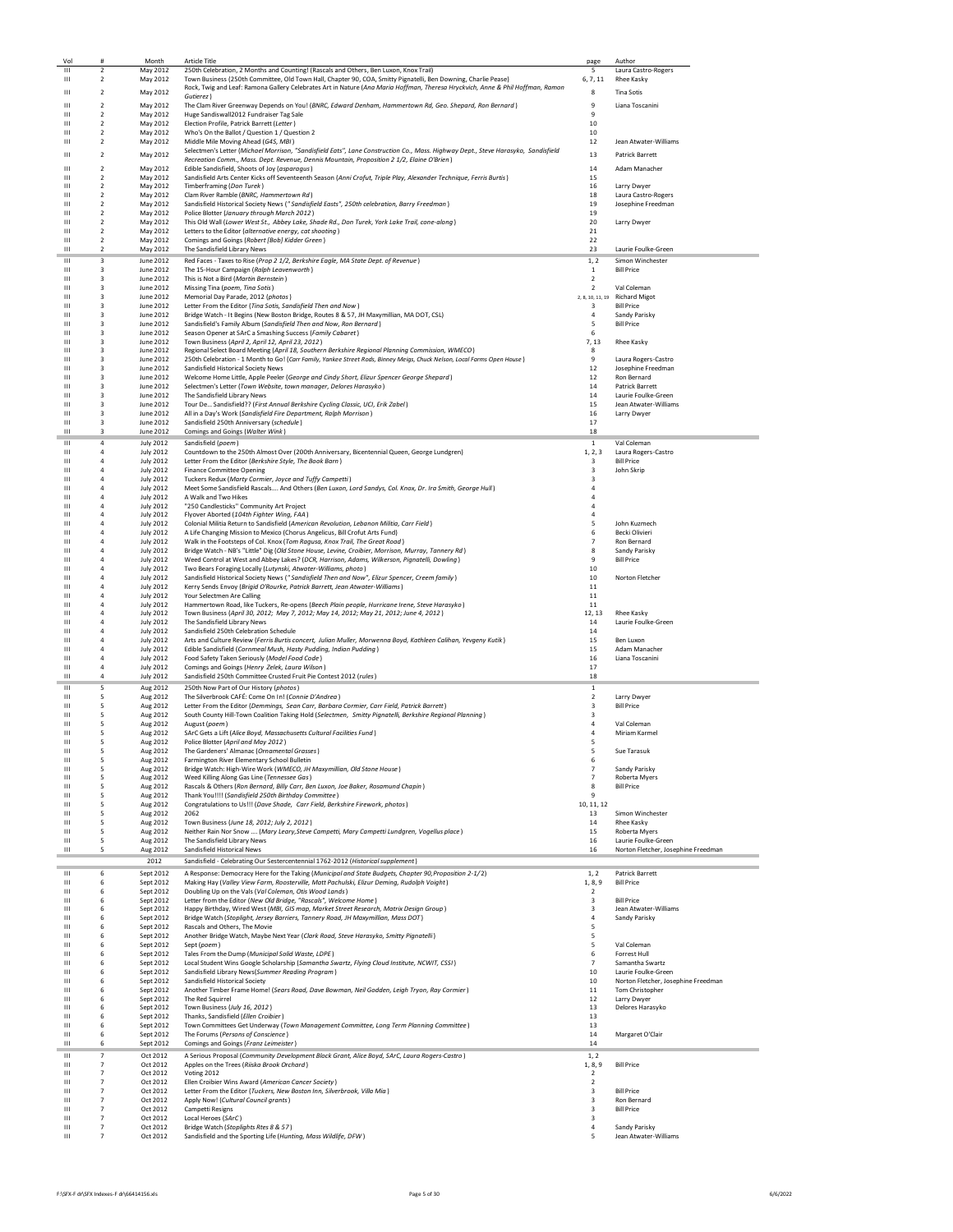| Vol                          | #                                | Month                        | <b>Article Title</b>                                                                                                                                                                                                                                | page                             | Author                                         |
|------------------------------|----------------------------------|------------------------------|-----------------------------------------------------------------------------------------------------------------------------------------------------------------------------------------------------------------------------------------------------|----------------------------------|------------------------------------------------|
| Ш<br>$\mathbf{H}$            | $\overline{7}$<br>$\overline{7}$ | Oct 2012<br>Oct 2012         | Edible Sandisfield (beef)<br>60 Seconds for Better Broadband (Wired West)                                                                                                                                                                           | 6<br>6                           | Adam Manacher                                  |
| $\mathbf{H}$                 | $\overline{7}$                   | Oct 2012                     | The Mushroom Tour (SArC, Dianna Smith, COMA, mycology)                                                                                                                                                                                              | $\overline{7}$                   | Larry Dwyer                                    |
| Ш                            | $\overline{7}$                   | Oct 2012                     | Where's Simon? ("The Men Who United the States")                                                                                                                                                                                                    |                                  |                                                |
| Ш<br>ш                       | $\overline{7}$<br>$\overline{7}$ | Oct 2012<br>Oct 2012         | New Hartford Road Improving Daily<br>Everybody Helps (Bethany Perry, Suzanne Avery)                                                                                                                                                                 | 8<br>9                           |                                                |
| $\mathbf{H}$                 | $\overline{7}$                   | Oct 2012                     | The Sandisfield Library News                                                                                                                                                                                                                        | 10                               | Laurie Foulke-Green                            |
| $\mathbf{H}$                 | $\overline{7}$                   | Oct 2012                     | Open House (Historical Society, Sandisfield Eats)                                                                                                                                                                                                   | 10                               | Josephine Freedman                             |
| $\mathbf{H}$<br>Ш            | $\overline{7}$<br>$\overline{7}$ | Oct 2012<br>Oct 2012         | Roberta Myers, Life volunteer (Ron Myers, New Jersey, The Sandisfield Newsletter)<br>Selectmen's Letter (250th Committee, Ron Myers, Historical Society, road work, Joseph Zeller, Robert Campetti)                                                 | 11<br>12                         | Rhee Kasky<br><b>Patrick Barrett</b>           |
| Ш                            | $\overline{7}$                   | Oct 2012                     | Town Business (July 30, August 18, August 27, September 10)                                                                                                                                                                                         | 13, 14                           | ed. Bill Price                                 |
| ш                            | $\overline{7}$                   | Oct 2012                     | Letters to the Editor                                                                                                                                                                                                                               | 14                               |                                                |
| $\mathbf{H}$                 | $\overline{7}$                   | Oct 2012                     | EMS & Fire Department (call outs, July, August)                                                                                                                                                                                                     | 14                               |                                                |
| Ш<br>$\mathbf{H}$            | 8<br>8                           | Nov 2012<br>Nov 2012         | Selectman Stricken (Jeff Gray, Town Counsel, Patrick Barrett, MJ Tuckers, Silverbrook Café)<br>New Boston Store Struggles to Remain Standing (Pete Murray)                                                                                          | 1, 3<br>1, 7                     | <b>Bill Price</b><br><b>Bill Price</b>         |
| $\mathbf{H}$                 | 8                                | Nov 2012                     | A Little Assistance (Community Development Block Grant, Alice Boyd)                                                                                                                                                                                 | $\overline{2}$                   | Laura Rogers-Castro                            |
| $\mathbf{H}$                 | 8                                | Nov 2012                     | Letter From the Editor (Jeff Gray, New Boston Store)                                                                                                                                                                                                | 3                                | <b>Bill Price</b>                              |
| Ш                            | 8                                | Nov 2012                     | Liana Leaves Town (Richard Migot, Sandisfield Arts Center, Yanner Park, 250th Birthday Celebration)                                                                                                                                                 | 3                                | Susie Crofut                                   |
| $\mathbf{H}$                 | 8                                | Nov 2012                     | Calling 911 - What Happens If You Do? (Sandisfield EMTs, Ralph Morrison, Office of Emergency Medical Services, Life Star Emergency Medical Services)                                                                                                | $\overline{4}$                   | <b>Bill Price</b>                              |
| Ш                            | 8                                | Nov 2012                     | Bridge Watch (J.H. Maxymillian, EMD Construction)                                                                                                                                                                                                   | 5                                | Sandy Parisky                                  |
| Ш<br>Ш                       | 8<br>8                           | Nov 2012<br>Nov 2012         | Who Is Joshua Smith (Chuck Nelson, Looking Glass Gardens, Dodd Road, Jeff Voner, Sandisfield State Forest, Joey Maliawco)<br>Historic New Boston Store Severely Damaged in Morning Accident (Pete Murray, Ken Langdon, JH Maxymillian, Andy Snyder) | 6, 7<br>8                        | Maxene Kupperman-Guinals<br>Simon Winchester   |
| Ш                            | 8                                | Nov 2012                     | The New Boston Store (poem)                                                                                                                                                                                                                         | -9                               | Val Coleman                                    |
| $\mathbf{H}$                 | 8                                | Nov 2012                     | Is There a Store in Our Future? (New Boston Inn, Barbara Colorio, Connie D'Andrea, Bruce Wall)                                                                                                                                                      | 10                               | Simon Winchester                               |
| $\mathbf{H}$<br>Ш            | 8<br>8                           | Nov 2012<br>Nov 2012         | The New Boston Store: A Tribute to an Old Friend (Joseph Norton, Episcopal Meeting House, Steve Campetti)<br>A Sandisfielder's Pilgrimage to Fort Ticonderoga (Col. Henry Knox, Beech Plain, Henry Spring's Tavern)                                 | 11<br>12                         | Ron Bernard<br>Ron Bernard                     |
| Ш                            | 8                                | Nov 2012                     | Sandisfield Historical News (Annual Wine and Cheese open house, History Book Committee)                                                                                                                                                             | 13                               | Josephine Freedman                             |
| ш                            | 8                                | Nov 2012                     | Thief Reaches a New Low (Dia Klenja, Villa Mia)                                                                                                                                                                                                     | 13                               |                                                |
| ш<br>$\mathbf{H}$            | 8<br>8                           | Nov 2012<br>Nov 2012         | Town Business (Sept 24, 2012, Oct 1, 2012)                                                                                                                                                                                                          | 14<br>14                         | ed: Bill Price<br><b>Patrick Barrett</b>       |
| $\mathbf{H}$                 | 8                                | Nov 2012                     | Selectman's Letter (Pete and Sue Murray, Board of Assessors, Tim O'Neal)<br>The York Lake Loop Trail (Laurie Wilkerson, West Lake Trail)                                                                                                            | 15                               | Larry Dwyer                                    |
| Ш                            | 8                                | Nov 2012                     | The Sandisfield Library News                                                                                                                                                                                                                        | 15                               | Laurie Foulke-Green                            |
| Ш                            | 8                                | Nov 2012                     | Sandisfield's Heroes Honored (SArC, Local Heroes)                                                                                                                                                                                                   | 16                               |                                                |
| Ш<br>$\mathbf{H}$            | 8<br>8                           | Nov 2012<br>Nov 2012         | Comings and Goings (Scott Stringham, Sr.)<br>Special Town Meeting (Storm Irene, Ambulance)                                                                                                                                                          | 17<br>17                         |                                                |
| $\mathbf{H}$                 | 8                                | Nov 2012                     | Terranova's Closes (Otis)                                                                                                                                                                                                                           | 17                               |                                                |
| $\mathbf{H}$                 | 8                                | Nov 2012                     | Changing Owners (Liana Toscanini, Nathanial Bosworth, Peter Baimonte, James Merrill General Store, Danial Kronenfeld, Terry Spohnholz, William                                                                                                      | 18                               | Ron Bernard                                    |
|                              |                                  |                              | Langdon, Maria Domato, John Huber, Laurel Fuller)                                                                                                                                                                                                   |                                  |                                                |
| Ш<br>$\mathbf{H}$            | 9<br>9                           | Dec 2012<br>Dec 2012         | Sandy in the City (Hurricane Sandy)<br>Truck Still Stuck in Store (New Boston Store, Pete and Sue Murray, Tolland Mountain Builders, Haulas Trucking)                                                                                               | 1.3<br>1,6                       | <b>Larry Dwyer</b><br><b>Bill Price</b>        |
| Ш                            | 9                                | Dec 2012                     | A Note From Jeff Gray, Selectman (BMC)                                                                                                                                                                                                              | 1                                |                                                |
| Ш                            | 9                                | Dec 2012                     | Grant Possibility Attracts Interest (Community Development Block Grant, Alice Boyd)                                                                                                                                                                 | 2                                | Laura Rogers-Castro                            |
| $\mathbf{H}$<br>$\mathbf{H}$ | 9<br>9                           | Dec 2012<br>Dec 2012         | Old Poems (poem)<br>Results of November 6 Election                                                                                                                                                                                                  | $\overline{2}$<br>$\mathcal{P}$  | Val; Coleman                                   |
| $\mathbf{H}$                 | 9                                | Dec 2012                     | Letter From the Editor (Hurricane Sandy, New Boston Store, The Sandisfield Times)                                                                                                                                                                   | 3                                | <b>Bill Price</b>                              |
| Ш                            | 9                                | Dec 2012                     | Heritage Markers Appear All Over Town (Historical Society)                                                                                                                                                                                          |                                  | Ron Bernard                                    |
| Ш<br>Ш                       | 9<br>9                           | Dec 2012<br>Dec 2012         | Sandisfield Back in Business (Select Board, MJ Tuckers, Silverbrook Café, Jeff Gray, Berkshire Medical Center)<br>Special Town Meeting Rescheduled                                                                                                  | 5<br>5                           | <b>Bill Price</b>                              |
| $\mathbf{H}$                 | 9                                | Dec 2012                     | Town Management Review Committee Up and Running (Committee Minutes October 2, 2012)                                                                                                                                                                 | $\overline{7}$                   | <b>Debbie Harris</b>                           |
| $\mathbf{H}$                 | $\,9$                            | Dec 2012                     | Sandisfield Arts Center Looks Ahead (holiday concert, ADA accessibility)                                                                                                                                                                            | 8                                | Alice Boyd                                     |
| $\mathbf{H}$<br>$\mathbf{H}$ | $\,9$<br>9                       | Dec 2012                     | Bridge Watch : Excavation Work on Concrete Footing and Wing-Walls (J.H. Maxymillian, Mass DOT)                                                                                                                                                      | 8<br>9                           | Sandy Parisky                                  |
| $\mathbf{H}$                 | 9                                | Dec 2012<br>Dec 2012         | Sandisfield Cultural Council Grants<br>Sandisfield Library News                                                                                                                                                                                     | 9                                | John Skrip<br>Laurie Foulke-Green              |
| Ш                            | 9                                | Dec 2012                     | Set Up Your Own Portable Sawmill (Northeast State Foresters Association, TerMar Triangle Farm, Terry Ignace)                                                                                                                                        | 10                               | Tom Ryan                                       |
| Ш                            | 9                                | Dec 2012                     | Knox Trail Wine (Joe and Sally Salzano, Perry Road)                                                                                                                                                                                                 | 11                               | Ron Bernard                                    |
| Ш<br>$\mathbf{H}$            | 9<br>9                           | Dec 2012<br>Dec 2012         | Old Route 8 (Colebrook Reservoir, Farmington River Bridge, Colebrook Dam)<br>Letters to the Editor (Hi Everyone!, Get It Right!!)                                                                                                                   | 11<br>12                         | Jean Atwater-Williams, Larry Dwyer, Bill Price |
| $\mathbf{H}$                 | 9                                | Dec 2012                     | Sandisfield Historical Society News (Book Project Committee, Norton Fletcher)                                                                                                                                                                       | 12                               |                                                |
| Ш                            | 9                                | Dec 2012                     | Comings and Goings Dr. (Ronald Myers, Gabe Levenson)                                                                                                                                                                                                | 13                               |                                                |
| Ш                            | 10                               | Jan/Feb 2013                 | 3-1/2 Months and Counting (New Boston store, Pete Murray)                                                                                                                                                                                           | $\mathbf{1}$                     | <b>Bill Price</b>                              |
| $\mathbf{H}$<br>Ш            | 10<br>10                         | Jan/Feb 2013<br>Jan/Feb 2013 | An Occurrence at the Clam River Bridge (accident, A. J. Riiska, Abdulqaddir Tariq, Absolute Transportation)<br><b>Budget Redux</b>                                                                                                                  | 1, 2, 3<br>$\mathbf{1}$          | Simon Winchester<br>Patrick Barrett            |
| Ш                            | 10                               | Jan/Feb 2013                 | Grant Submission Deadline Nears (Community Development Block Grant, DHCD, Alice Boyd)                                                                                                                                                               | $\overline{2}$                   | Laura Rogers-Castro                            |
| ш                            | 10                               | Jan/Feb 2013                 | Local Nurse Charged with Medicaid Fraud (Robin Annecharico)                                                                                                                                                                                         | $\overline{2}$                   | <b>Bill Price</b>                              |
| $\mathbf{H}$<br>Ш            | 10<br>10                         | Jan/Feb 2013<br>Jan/Feb 2013 | Will Sandisfield Rally Get Broadband? (MBI, Wired West)<br>Results of the Special Town Meeting (December 17)                                                                                                                                        | 3                                | Jean Atwater-Williams                          |
| Ш                            | 10                               | Jan/Feb 2013                 | Town Budget Planning Underway (FY2014)                                                                                                                                                                                                              |                                  | Debbie Harris                                  |
| Ш                            | 10                               | Jan/Feb 2013                 | Sandisfield Library News                                                                                                                                                                                                                            | $\overline{a}$                   | Laurie Foulke-Green                            |
| ш<br>ш                       | 10<br>10                         | Jan/Feb 2013<br>Jan/Feb 2013 | Sandisfield Historical Society Christmas Fair 2012 (photos)<br>My Very Own Christmas, 2012 (poem)                                                                                                                                                   | 5<br>5                           | Ron Bernard<br>Val Coleman                     |
| Ш                            | 10                               | Jan/Feb 2013                 | Otis/Sandisfield Kiwanis Club Disbanding After 38 Years (chartered 1975)                                                                                                                                                                            | 6                                | <b>Roberta Mvers</b>                           |
| Ш                            | 10                               | Jan/Feb 2013                 | Local Man Sentenced for Arson (Kyle Majewski, Matthew Carey, Norfolk, CT)                                                                                                                                                                           | $\overline{7}$                   | <b>Bill Price</b>                              |
| Ш<br>Ш                       | 10<br>10                         | Jan/Feb 2013<br>Jan/Feb 2013 | Council On Aging (Balance and movement, Tai Chi)<br>Town Business (October 9, October 15, November 26, December 3, December 10)                                                                                                                     | 8, 9                             | Delores Harasyko                               |
| Ш                            | 10                               | Jan/Feb 2013                 | Sandisfield Historical Society News                                                                                                                                                                                                                 |                                  | Jo Freedman                                    |
| ш                            | 10                               | Jan/Feb 2013                 | Town Management Committee Minutes (November 13, December 11)                                                                                                                                                                                        | 10                               |                                                |
| $\mathbf{H}$<br>Ш            | 10<br>10                         | Jan/Feb 2013<br>Jan/Feb 2013 | Do You Have an Opinion about Town Government? (Suggestion Box Blog)<br>Sandisfield Police Blotter (October, November, December)                                                                                                                     | 10<br>11                         | <b>Debbie Harris</b>                           |
| Ш                            | 10                               | Jan/Feb 2013                 | EMX Z & Fire Department (October, November, December)                                                                                                                                                                                               | 11                               |                                                |
| Ш                            | 10                               | Jan/Feb 2013                 | My Daughter and CHD (Cora Campbell Barrett)                                                                                                                                                                                                         | 12                               | Hannah Barrett                                 |
| Ш<br>$\mathbf{H}$            | 10                               | Jan/Feb 2013                 | Subzero Nero (Bantam rooster)                                                                                                                                                                                                                       | 13<br>13                         | <b>Brigitte Ruthman</b>                        |
| ш                            | 10<br>10                         | Jan/Feb 2013<br>Jan/Feb 2013 | Farmington River Elementary School Bulletin<br>Bridge Watch (J.H. Maxymillian, Mass DOT, Old Stone House)                                                                                                                                           | 14                               | Sandy Parisky                                  |
| $\mathbf{H}$                 | 10                               | Jan/Feb 2013                 | Selectman's Letter (Jeff Gray, Steve Harasyko, Delores Harasyko, Tropical Storm Sandy, Lane Construction)                                                                                                                                           | 14                               | Patrick Barrett                                |
| Ш                            | 10                               | Jan/Feb 2013                 | Comings and Goings (Gertrude Kelley, Nancy Flach)                                                                                                                                                                                                   | 15                               |                                                |
| Ш<br>Ш                       | 10                               | Jan/Feb 2013                 | Chapter 61 Helps Land Owners Save on Taxes (Chapter 59)                                                                                                                                                                                             | 16                               | Tom Ryan                                       |
| Ш                            | 11<br>11                         | Mar 2013<br>Mar 2013         | Meanwhile, Down at the Silverbrook (Villa Mia, Pete Murray, Connie D'Andrea, Happy Banga)<br>Winter at the Arts Center (Massachusetts Cultural Council Grant, lift and vestibule, pews)                                                             | 1, 2<br>1,4                      | Simon Winchester<br>Alice Boyd                 |
| Ш                            | 11                               | Mar 2013                     | Arrest in Local Burglaries (Otis Woodlands, Hammertown Road)                                                                                                                                                                                        | $\mathbf{1}$                     |                                                |
| $\mathbf{H}$                 | 11                               | Mar 2013                     | Awakening (poem)                                                                                                                                                                                                                                    | $\overline{2}$                   | Val Coleman                                    |
| $\mathbf{H}$<br>Ш            | 11<br>$11\,$                     | Mar 2013<br>Mar 2013         | Town of Sandisfield, Schedule for Elections/Town Meeting<br>Letter From the Editor ("had news")                                                                                                                                                     | $\overline{2}$<br>3              | <b>Bill Price</b>                              |
| Ш                            | 11                               | Mar 2013                     | A KickOStart for Long Term Planning Committee (Patrick Barrett, Jeff Gray, Dolores Harasyko, new committee)                                                                                                                                         | 3                                |                                                |
| Ш                            | 11                               | Mar 2013                     | Anti-Burglar Tips (web site)                                                                                                                                                                                                                        | 3                                | <b>Debbie Harris</b>                           |
| Ш<br>Ш                       | 11<br>11                         | Mar 2013<br>Mar 2013         | Wired West (service, economy, education)<br>The Pews (Baptist Society)                                                                                                                                                                              | 4<br>4                           | Jean Atwater-Williams<br>Val Coleman           |
| ш                            | 11                               | Mar 2013                     | Down Where the Store Used to Be (New Boston Store, Associated Building Wreckers, Tolland Mountain Builders)                                                                                                                                         | 5                                | <b>Bill Price</b>                              |
| $\mathbf{H}$                 | 11                               | Mar 2013                     | Town Management Committee Minutes (January 15, 2013)                                                                                                                                                                                                | 6                                |                                                |
| Ш<br>Ш                       | 11<br>11                         | Mar 2013<br>Mar 2013         | Management Committee to Present Recommendations<br>The Sandisfield Library                                                                                                                                                                          | 6<br>$\overline{7}$              | <b>Debbie Harris</b><br>Laurie Foulke-Green    |
| Ш                            | 11                               | Mar 2013                     | Sandisfield Council on Aging (Tai Chi and Computer classes)                                                                                                                                                                                         | 7                                |                                                |
| Ш                            | 11                               | Mar 2013                     | Our Friends and Neighbors (Sylvia German)                                                                                                                                                                                                           | $\overline{7}$                   |                                                |
| ш<br>$\mathbf{H}$            | 11<br>$11\,$                     | Mar 2013<br>Mar 2013         | Riding with the Snowplows (Storm Nemo, Steve Harasyko, Scott Worcester)<br>Moving Forward by Giving Back (Berkshire Taconic Community Foundation, Bill Crofut, The Simple Gifts Fund)                                                               | 8<br>9                           | <b>Bill Price</b><br>Susan Crofut              |
| Ш                            | $11\,$                           | Mar 2013                     | The Ferris Burtis Music Foundation (John Ferris, Herb Burtis, Berkshire Taconic)                                                                                                                                                                    | 9                                |                                                |
| Ш                            | 11                               | Mar 2013                     | Gold in the Arts (Bill Crofut Arts Fund)                                                                                                                                                                                                            | 9                                |                                                |
| Ш                            | 11                               | Mar 2013                     | Sing a Tropical Song (Isla Verde, Puerto Rico)                                                                                                                                                                                                      | 10                               | <b>Herb Burtis</b>                             |
| Ш<br>Ш                       | 11                               | Mar 2013<br>Mar 2013         | Edible Sandisfield (Potatoes)<br>Lieut. Governor George Hull (19 <sup>th</sup> century, John Hyde, Williams College, Lee Bank, Linkovich Property)                                                                                                  | 10<br>11                         | Adam Manacher                                  |
| Ш                            | 11<br>11                         | Mar 2013                     | The Gardner's Almanac (mulch)                                                                                                                                                                                                                       | 12                               | Ron Bernard<br>Sue Tarasuk                     |
| ш                            | 11                               | Mar 2013                     | Town Business (Dec. 17, 2012, Jan. 7, 2013, Jan. 14, 2013, Jan. 22, 2013, Feb. 4, 2013)                                                                                                                                                             | 13, 14, 15                       | ed. Bill Price                                 |
| $\mathbf{H}$                 | 11                               | Mar 2013                     | Comings and Goings (Emmalyn Dawn Marie Pachulski, Jim Reese, Fran Levenson, Dr. Nilda Torresola)                                                                                                                                                    | 16, 17                           |                                                |
| $\mathbf{H}$<br>$\mathbf{H}$ | 11<br>11                         | Mar 2013<br>Mar 2013         | Letters to the Editor (Abisha Rice House, Gene Riiska, Thanks, arsonists)<br>EMS & Fire Department Reports/Police Blotter                                                                                                                           | 18<br>18                         |                                                |
| IV                           |                                  | Apr 2013                     | An Unwelcome Tourist Moves In (Emerald Ash Borer, DCR, APHIS, quarantine)                                                                                                                                                                           | 1.6                              | Tom Ryan                                       |
|                              | 1                                |                              |                                                                                                                                                                                                                                                     |                                  |                                                |
| IV                           | 1                                | Apr 2013                     | The Country Store (public meeting, Connie D'Andrea, Silverbrook Café)                                                                                                                                                                               | $\mathbf{1}$                     | Simon Winchester                               |
| IV<br>IV                     | $\,$ 1 $\,$<br>$\,1\,$           | Apr 2013<br>Apr 2013         | The Governor Returns (Gov. Duval Patrick, fiber optic, Massachusetts Broadband Institute, Wired West)<br>Coming Up (town schedule)                                                                                                                  | $\overline{2}$<br>$\overline{2}$ | Jean Atwater-Williams                          |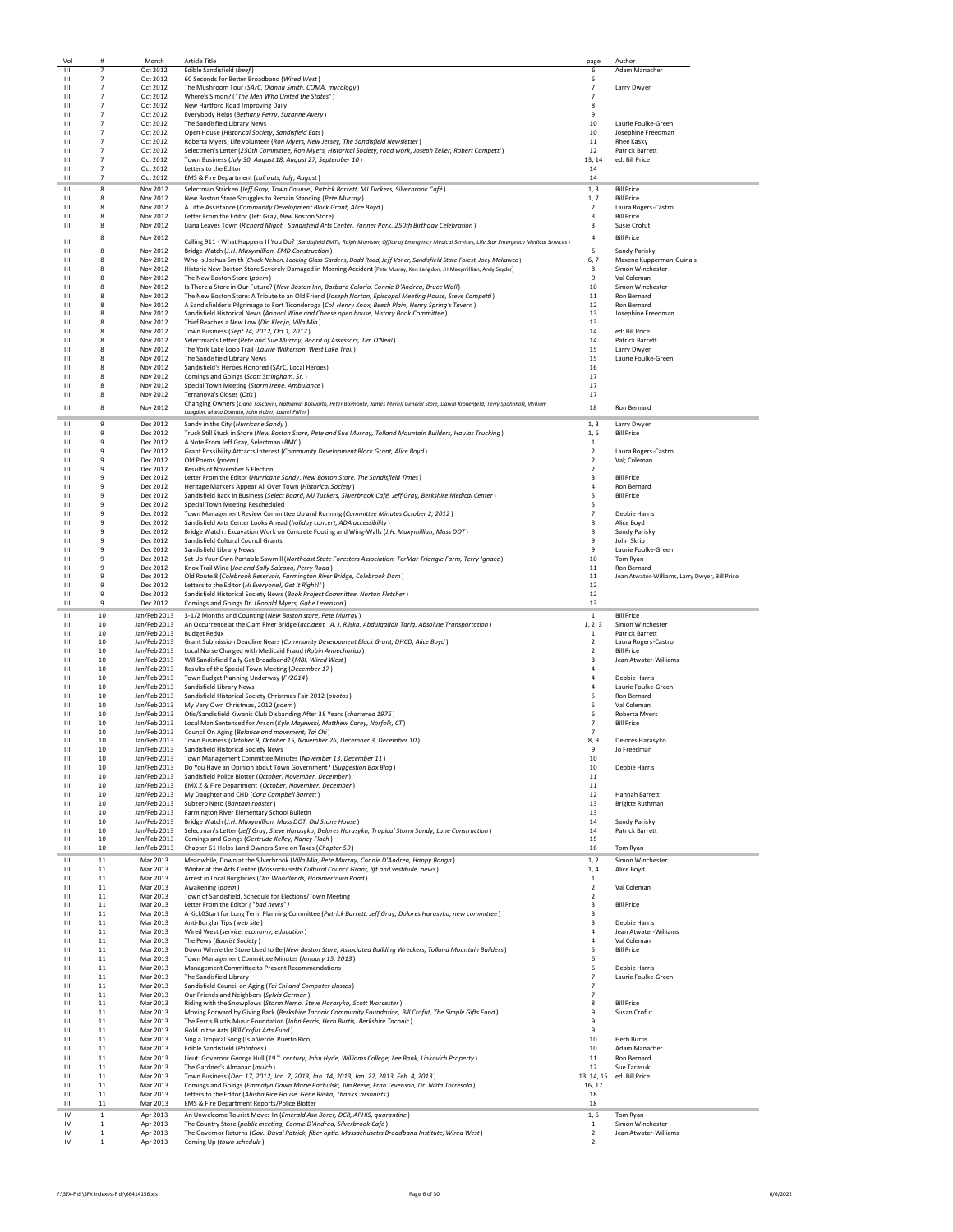| Vol                          | #                                         | Month                                | <b>Article Title</b>                                                                                                                                                                                  | page                                               | Author                                      |
|------------------------------|-------------------------------------------|--------------------------------------|-------------------------------------------------------------------------------------------------------------------------------------------------------------------------------------------------------|----------------------------------------------------|---------------------------------------------|
| ${\sf IV}$<br>IV             | 1<br>1                                    | Apr 2013                             | Letter From the Editor (The Times)                                                                                                                                                                    | 3<br>3                                             | <b>Bill Price</b>                           |
| $\mathsf{I}\mathsf{V}$       | $\overline{1}$                            | Apr 2013<br>Apr 2013                 | Tiger Paper (The Sandisfield Times)<br>The Sandisfield Times (poem)                                                                                                                                   | $\mathbf{R}$                                       | Simon Winchester<br>Val Coleman             |
| IV                           | <sup>1</sup>                              | Apr 2013                             | Bridge Watch (Willard Platt, Farmington River)                                                                                                                                                        | $\overline{a}$                                     |                                             |
| IV<br>IV                     | <sup>1</sup><br>1                         | Apr 2013                             | Insult to Injury (New Boston Store, Pete Murray)                                                                                                                                                      | 5<br>5                                             | <b>Bill Price</b><br><b>Bill Price</b>      |
| IV                           | $\,$ 1                                    | Apr 2013<br>Apr 2013                 | Arrests in Local Burglaries (southern Berkshire County)<br>Lock Your Cars! (Sandisfield Road break In)                                                                                                | 5                                                  | Concerned Citizen                           |
| IV                           | $\,$ 1                                    | Apr 2013                             | What the Quarantine Means (hardwood, proper wood treatments, Berkshire County)                                                                                                                        | 6                                                  |                                             |
| IV                           | 1                                         | Apr 2013                             | Sentinel Ash (Henry Gundlach)<br>A First Novel by Town Resident (Miriam Karmel, Chicago, The Book Loft)                                                                                               | $\overline{7}$                                     | <b>Brigitte Ruthman</b>                     |
| IV<br>IV                     | 1<br><sup>1</sup>                         | Apr 2013<br>Apr 2013                 | Town Suggestion Box Goes Live (website)                                                                                                                                                               | 8<br>8                                             | <b>Debbie Harris</b>                        |
| $\mathsf{IV}$                | 1                                         | Apr 2013                             | A New Sandisfield Exchange (Karen Yvonne, Farmington River School District, Otis area)                                                                                                                | 8                                                  | Vanessa Tarasuk                             |
| IV                           | $\,$ 1                                    | Apr 2013                             | Future Planning Committee Meets (meeting minutes, March 16, 2013)                                                                                                                                     | 9                                                  |                                             |
| IV<br>IV                     | 1<br>$\overline{1}$                       | Apr 2013<br>Apr 2013                 | USPS May Be on Its Knees (Karen Cooley, Koren Ahlen, Connie D'Andrea, Lisa Leavenworth)<br>A Sandisfield Naval Hero of the "Barbary Wars" (George Shepard, Dr. Jonathan Cowdery)                      | 9<br>10                                            | Simon Winchester<br>Ron Bernard             |
| IV                           | $\overline{1}$                            | Apr 2013                             | Summer Internship Offer at Bidwell House Museum (Monterey, Barbara Palmer)                                                                                                                            | 11                                                 |                                             |
| IV                           | <sup>1</sup>                              | Apr 2013                             | Town Business (February 11, February 19, March 4)                                                                                                                                                     | 12, 13                                             |                                             |
| IV                           | 1<br>$\overline{1}$                       | Apr 2013                             | Special Town Meeting (town garage, Town Hall annex, OSHA)                                                                                                                                             | 13                                                 |                                             |
| IV<br>IV                     | <sup>1</sup>                              | Apr 2013<br>Apr 2013                 | Sandisfield Historical Commission Reconstituted (250 <sup>th</sup> anniversary)<br>Wildlife on Cold Spring Road (photos)                                                                              | 14<br>15                                           | Ron Bernard<br>Jean Atwater-Williams        |
| IV                           | 1                                         | Apr 2013                             | "Then and Now" to Stay Here (abstract sculpture, Binney Meigs, Chuck Nelson, Patrick Barrett, Don & Mary Turek)                                                                                       | 16                                                 | <b>Bill Price</b>                           |
| IV                           | 1                                         | Apr 2013                             | Comings and Goings (Betty Wilber, Violet M. Hryckvich)                                                                                                                                                | 17                                                 |                                             |
| IV<br>IV                     | 1<br>1                                    | Apr 2013<br>Apr 2013                 | Letter To the Editor (Road Maintenance?, Local Samaritans)<br>The Sandisfield Library                                                                                                                 | 18<br>18                                           | Laurie Foulke-Green                         |
| IV                           | $\overline{2}$                            | May 2013                             | Is a Part-Time Administrator in Our Future?                                                                                                                                                           | $\mathbf{1}$                                       | <b>Debbie Harris</b>                        |
| IV                           | $\overline{2}$                            | May 2013                             | Town Going to Pot? (David Hubbard)                                                                                                                                                                    | 1, 8                                               | Simon Winchester                            |
| IV                           | $\overline{2}$                            | May 2013                             | Hearing Set for New Bridge at Roosterville (Clark Road, Farmington River, Willard Platt, Mass DOT)                                                                                                    | $\overline{2}$                                     |                                             |
| IV<br>IV                     | $\overline{2}$<br>$\overline{2}$          | May 2013<br>May 2013                 | Silverbrook Granted Permit for Store (Connie D'Andrea, Patrick Barrett, Happy Banga)<br>Letter From the Editor                                                                                        | $\overline{2}$<br>$\overline{\mathbf{3}}$          | Simon Winchester<br><b>Bill Price</b>       |
| IV                           | $\overline{2}$                            | May 2013                             | May (poem)                                                                                                                                                                                            | $\overline{\mathbf{3}}$                            | Val Coleman                                 |
| IV                           | $\overline{2}$                            | May 2013                             | "Our Town" Coming to Our Town (Thornton Wilder)                                                                                                                                                       | $\overline{\mathbf{3}}$                            | Ben Luxon                                   |
| IV<br>IV                     | 2<br>$\overline{2}$                       | May 2013<br>May 2013                 | Third Annual Blass Blast Coming Up (Winsted Fire Department, Rob Blass, cystic fibrosis)<br>Who's Buried Over Here? (Willard Platt, New Boston Cemetery, Carr Field, Historical Society)              | $\overline{4}$<br>5                                | <b>Bill Price</b><br>John Kuzmech           |
| IV                           | $\overline{2}$                            | May 2013                             | Sandisfield Historical Society (Norton Fletcher)                                                                                                                                                      | -5                                                 | Jo Freedman                                 |
| IV                           | $\overline{2}$                            | May 2013                             | Dividing up the Pie (budget, FY 2012special town Meeting, Proposition 2-1/2)                                                                                                                          | 6                                                  | Rhee Kasky                                  |
| IV<br>IV                     | $\overline{2}$<br>$\overline{2}$          | May 2013<br>May 2013                 | Letter From Board of Assessors (Commercial Accounts, Town's valuation, Chapter Land program)<br>The Gardeners' Almanac (vegetable gardens, raised beds, mulch)                                        | 6<br>$\overline{7}$                                | Sue Tarasuk                                 |
| IV                           | $\overline{\phantom{a}}$                  | May 2013                             | Selectman's Letter (Annual Town Meeting, Proposition 2-1/2, Chuck Nelson, Binney Meigs)                                                                                                               | 7, 17                                              | Patrick Barrett                             |
| IV                           | $\overline{2}$                            | May 2013                             | Old Cemeteries to Get New Signs (Sandisfield Center Cemetery, Beech Plain cemetery, New Boston Cemetery, Roberts Road Cemetery)                                                                       | 8                                                  | Kathie Burrows                              |
| IV<br>IV                     | $\overline{2}$<br>$\overline{2}$          | May 2013<br>May 2013                 | Projects from the Historical Sandisfield Commission (Kathie Burrows, public cemeteries, DeMars collection)<br>Gov. Patrick Celebrates Broadband Connection at Farmington Elementary (MBI, Wired West) | 8<br>9                                             | Ron Bernard<br>Jean Atwater-Williams        |
| IV                           | $\overline{2}$                            | May 2013                             | Save the Date (Local Heroes)                                                                                                                                                                          | 9                                                  |                                             |
| IV                           | $\overline{2}$                            | May 2013                             | 2013 Town Elections (Rosario Messina, Mark Norman, Bill O'Brien Jr, Elaine O'Brien, Bethany Perry, Gary Bottum Sr, Kim Spring)                                                                        | 10, 11                                             |                                             |
| IV<br>IV                     | $\overline{2}$<br>$\overline{2}$          | May 2013                             | Town Business (meeting minutes: March 11, 2013, March 18, 2013, March 25, 2013, April 1, 2013)                                                                                                        | 12, 13                                             | ed. Bill Price                              |
| IV                           | $\overline{2}$                            | May 2013<br>May 2013                 | We Fix it Every 174 Years (Arts Center, Nick Elton, Val Coleman, Susie Crofut)<br>What's a "Burek"? (Villa Mia, baked pastry, Turkey, Balkans, Albania)                                               | 14<br>15                                           | Alice Boyd<br>June Strickland               |
| IV                           | $\overline{2}$                            | May 2013                             | Thyme and Babe (cows)                                                                                                                                                                                 | 16                                                 | <b>Brigitte Ruthman</b>                     |
| $\mathsf{IV}$<br>IV          | $\overline{2}$<br>$\overline{2}$          | May 2013                             | Comings and Goings (Martin Bernstein)                                                                                                                                                                 | 17                                                 |                                             |
| IV                           |                                           | May 2013                             | Letters to the Editor                                                                                                                                                                                 | 18                                                 | <b>Bill Price</b>                           |
| IV                           | 3<br>3                                    | June 2013<br>June 2013               | Third Selectman Arrives at Town Hall (Patrick Barrett, Rosario Messina, Jeff Grey)<br>Welcome Visitors (Sandhill cranes)                                                                              | 1, 13<br>$1\,$                                     | Susie Crofut                                |
| IV                           | 3                                         | June 2013                            | Letter From the Editor (Miriam Karmel, gas station/convenience store, Forrest Hull)                                                                                                                   | $\overline{2}$                                     | <b>Bill Price</b>                           |
| IV                           | 3                                         | June 2013                            | Re-Grand Opening at the Silverbrook (Connie D'Andrea, Keno Café)                                                                                                                                      | $\overline{2}$                                     | <b>Bill Price</b>                           |
| IV<br>IV                     | 3<br>$\overline{3}$                       | June 2013<br>June 2013               | Gas Station/Convenience Store Approved So Far (Conservation Commission, Happy Banga, Clare English)<br><b>Town election Results</b>                                                                   | $\overline{2}$<br>$\overline{2}$                   |                                             |
| $\mathsf{IV}$                | $\overline{3}$                            | June 2013                            | For a Carton of Milk: Paradise Lost (Planted Feather, Pete's store)                                                                                                                                   | $\overline{\mathbf{3}}$                            | Miriam Karmel                               |
| IV                           | $\overline{3}$                            | June 2013                            | Daffodils Down (poem)                                                                                                                                                                                 | $\overline{\mathbf{3}}$                            | Val Coleman                                 |
| IV<br>IV                     | $\overline{\mathbf{3}}$<br>$\mathbf{a}$   | June 2013<br>June 2013               | Walk Our Town Portion of the Knox Trail (Tom Ragusa)<br>Sandisfield Historical Society (Sandisfield Center Cemetery, John Kuzmech, Willard Platt, New Boston Cemetery)                                | $\overline{a}$<br>$\overline{a}$                   | Ron Bernard<br>Josephine Freedman           |
| IV                           | $\mathbf{a}$                              | June 2013                            | Burglary Update (Meghen Bartini)                                                                                                                                                                      | $\overline{a}$                                     |                                             |
| IV                           | $\overline{\mathbf{3}}$                   | June 2013                            | Farmington River Elementary School Bulletin (PTO, Trimester Honor Roll)                                                                                                                               | 5                                                  | <b>Tara Beardsley</b>                       |
| IV<br>IV                     | $\overline{\mathbf{3}}$<br>$\overline{3}$ | June 2013<br>June 2013               | Arts Center Opens to Rave Reviews (Lorraine German, Anni Crofut, Richard Migot, "Release the Penguins")<br>An Unwelcome Tourist: Part 2 (Emerald Ash Borer, US Forest Service, SLAM)                  | 6<br>$\overline{7}$                                | Alice Boyd<br>Tom Ryan                      |
| IV                           | $\overline{\mathbf{3}}$                   | June 2013                            | Bridge Watch (Route 8/57, J. H, Maxymillian, Mass DOT, Peter Levine, Ellen Croibier)                                                                                                                  | 8                                                  | Sandy Parisky                               |
| $\mathsf{I}\mathsf{V}$       | 3                                         | June 2013                            | Our Friends and Neighbors (Katrina Rock, Simple Gifts Fund, Bill Crofut, Sophia Krans)                                                                                                                | 8                                                  |                                             |
| IV<br>IV                     | 3<br>3                                    | June 2013                            | The Call of the MOOC (Massive Open Online Course)<br>Memorial Day Parade, 2013 (photos)                                                                                                               | $\mathbf{q}$<br>10.11                              | Larry Dwyer                                 |
| IV                           | $\overline{3}$                            | June 2013<br>June 2013               | Young Musicians to Perform (Ferris Burtis Music Foundation, Yevgeny Kurtik, Gabriella Makuc, Katie Weiser, Julian Muller)                                                                             | 12                                                 |                                             |
| IV                           | $\overline{3}$                            | June 2013                            | Where are the Bears?                                                                                                                                                                                  | 13                                                 |                                             |
| IV                           | $\overline{\mathbf{3}}$                   | June 2013                            | "Our Town" Calling All Players (Ben Luxon)                                                                                                                                                            | 14                                                 |                                             |
| IV<br>$\mathsf{I}\mathsf{V}$ | $\overline{\mathbf{3}}$<br>$\mathbf{a}$   | June 2013<br>June 2013               | Special Exhibit of Historic DeMars Photos (Whiting Mills, Winsted, CT)<br><b>EMS/Fire Dept Blotter</b>                                                                                                | 14<br>15                                           |                                             |
| IV                           | $\overline{\mathbf{3}}$                   | June 2013                            | The Sandisfield Library                                                                                                                                                                               | 15                                                 | Laurie Foulke-Green                         |
| IV<br>IV                     | $\overline{\mathbf{3}}$<br>3              | June 2013                            | Town Business (April 16, 2013, April 22, 2013)                                                                                                                                                        | 16.17<br>17                                        | ed. Bill Price                              |
| IV                           | $\overline{\mathbf{3}}$                   | June 2013<br>June 2013               | Comings and Goings (Joshua Farm)<br>Letters to the Editor                                                                                                                                             | 18                                                 |                                             |
| IV                           | $\overline{4}$                            | <b>July 2013</b>                     | Not Just Yet (Route 8/Station/Store, Happy Banga, Ron Fortune, Jeremia Pollard)                                                                                                                       | 1, 2                                               | Larry Dwyer                                 |
| IV                           | $\overline{4}$                            | <b>July 2013</b>                     | Save the Pavilion? Yes! (Maria Domato, American Legion Post 456, Hamilton Grove)                                                                                                                      | 1, 2                                               | Ron Bernard                                 |
| IV<br>IV                     | $\overline{a}$<br>$\overline{a}$          | <b>July 2013</b><br><b>July 2013</b> | What is Rolled at a "Turkey Roll?"<br>Letter From the Editor (Vi Hryckvich, Dana Palmer, ConComm, Susan Bubenas)                                                                                      | $\overline{2}$<br>$\overline{\mathbf{3}}$          | <b>Bill Price</b>                           |
| IV                           | $\sqrt{4}$                                | <b>July 2013</b>                     | Turn Off the Lights (environmentally friendly lighting, Full Cutoff Lighting)                                                                                                                         | 3                                                  | Larry Dwyer                                 |
| IV                           | $\sqrt{4}$                                | <b>July 2013</b>                     | Sandisfield for Markey                                                                                                                                                                                | $\overline{\mathbf{3}}$                            |                                             |
| IV<br>IV                     | $\overline{4}$<br>$\overline{4}$          | <b>July 2013</b><br><b>July 2013</b> | Firefly (heifer)<br>Yearly Data Verification Program/Building Permits/Site Visits (Mass Dept of Revenue Guidelines, appraiser s)                                                                      | $\overline{4}$<br>$\overline{4}$                   | <b>Brigitte Ruthman</b>                     |
| IV                           | $\overline{4}$                            | <b>July 2013</b>                     | For Sale: A Perfect Place (Sears Road, Camp Woodcrest, Bob Green, Chapin Fish, Otis Woodlands, writers colony)                                                                                        | 5                                                  | Simon Winchester                            |
| IV                           | $\overline{4}$                            | <b>July 2013</b>                     | Town Business (Selectmen's Meetings: May 6, May 28, June 3, 2013, All-Boards Meeting: May 13, 2013)                                                                                                   | 6,7                                                | ed. Bill Price                              |
| IV<br>IV                     | $\overline{4}$<br>$\overline{4}$          | <b>July 2013</b><br><b>July 2013</b> | Future Planning/Strategic Planning Committee (May 9, 2013)<br>Sandisfield Historical Society (South Sandisfield Meeting House, Summer Fair)                                                           | $\overline{7}$<br>8                                | Mary Turek<br>Josephine Freedman            |
| IV                           | 4                                         | <b>July 2013</b>                     | Kindergarten and Early Kindergarten Offered (The Monterey School, School Choice Program)                                                                                                              | 8                                                  |                                             |
| IV                           | $\overline{a}$                            | <b>July 2013</b>                     | Save the Date (Local Heroes, BTU's)                                                                                                                                                                   | $\mathbf{q}$                                       |                                             |
| IV                           | $\overline{a}$<br>$\overline{a}$          | <b>July 2013</b>                     | What Is It Worth? (Mid-Century Modern, Danish Modern)                                                                                                                                                 | 9                                                  | David LeBeau                                |
| IV<br>IV                     | $\overline{a}$                            | <b>July 2013</b><br><b>July 2013</b> | Memories from our 250th Celebration (photos)<br>Sandisfield Scholarship Awarded (Evangeline (Eve) Kuzmech)                                                                                            | 10, 11<br>12                                       | <b>Richard Migot</b><br>Laura Rogers-Castro |
| IV                           | $\overline{4}$                            | <b>July 2013</b>                     | What is the Sandisfield Scholarship Fund?                                                                                                                                                             | 12                                                 |                                             |
| IV                           | $\overline{4}$                            | <b>July 2013</b>                     | She will swim through the air this Spring (poem)                                                                                                                                                      | 12                                                 | Val Coleman                                 |
| IV                           | $\overline{4}$                            | <b>July 2013</b>                     | Our Friends and Neighbors (Mary Slater, Haley Couch, Ali Hiller, Margaret O'Clair, Shannon Margraf, Karen Cooley, Tina Sotis,<br>Colebrook Store, Riiska Brook Orchards)                              | 13                                                 |                                             |
| $\mathsf{I}\mathsf{V}$       | $\overline{4}$                            | <b>July 2013</b>                     | The Sandisfield Library                                                                                                                                                                               | 14                                                 | Laurie Foulke-Green                         |
| IV                           | $\overline{4}$                            | <b>July 2013</b>                     | Police Blotter                                                                                                                                                                                        | 14                                                 |                                             |
| IV<br>IV                     | $\overline{4}$<br>4                       | <b>July 2013</b><br><b>July 2013</b> | Our Town, in Production (Ben Luxon, Sandisfield Arts Center, Thornton Wilder)<br>Arts Center "Ups its Game" (Alice Boyd, Susie Crofut, Nick Elton, Val Coleman, Steve Crump, Abbie Lombard)           | 15<br>16                                           | <b>Bill Price</b>                           |
| IV                           | 4                                         | <b>July 2013</b>                     | Comings and Goings (Peter Hitchcock, Pauline Linder Simsovic)                                                                                                                                         | 17                                                 |                                             |
| IV                           | $\overline{a}$                            | <b>July 2013</b>                     | Letters to the Editor (ConComm, "Out on a Limb", Keep Paradise)                                                                                                                                       | 18                                                 |                                             |
| IV                           | 5                                         | Aug 2013                             | Hard Work Still to Come (Select Board, Town Administrator)                                                                                                                                            | 1, 10                                              | <b>Bill Price</b>                           |
| IV<br>IV                     | 5<br>5                                    | Aug 2013<br>Aug 2013                 | A "New" New Boston Store? (Chandru & Kim Paspuletti, Happy Banga)<br>The Pond (Fox Road)                                                                                                              | 1<br>1, 2                                          | Jo Garfield                                 |
| IV                           | -5                                        | Aug 2013                             | Warrant for a Special Town Meeting                                                                                                                                                                    | $\overline{2}$                                     |                                             |
| IV                           | -5                                        | Aug 2013                             | Letter From the Editor (Select Board, Silverbrook Café, Happy Banga)                                                                                                                                  | $\overline{\mathbf{3}}$                            | <b>Bill Price</b>                           |
| IV<br>IV                     | 5<br>5                                    | Aug 2013<br>Aug 2013                 | Summer Poem<br>Thanks to the Tax Man (Sandisfield Times, 501(c)3)                                                                                                                                     | $\overline{\mathbf{3}}$<br>$\overline{\mathbf{3}}$ | Val Coleman<br>Simon Winchester             |
| IV                           | 5                                         | Aug 2013                             | At the Turkey Roll (photos)                                                                                                                                                                           | $\overline{a}$                                     |                                             |
| IV                           | 5                                         | Aug 2013                             | Heroes Honored (Arts Center)                                                                                                                                                                          | $\overline{a}$                                     |                                             |
| $\mathsf{I}\mathsf{V}$<br>IV | 5<br>5                                    | Aug 2013<br>Aug 2013                 | Work Locally, Earn Globally (Wired West, MBI)<br>Our Friends and Neighbors (Pete and Sue Murray, Chapin Fish)                                                                                         | $\overline{a}$<br>5                                | Alice Boyd                                  |
| IV                           | 5                                         | Aug 2013                             | Student Rocks in Mongolia (Camille Dwyer, Ulan Bator, Mongolia, New Zealand, Smith Collage)                                                                                                           | 5                                                  | Larry Dwyer                                 |
| IV                           | 5                                         | Aug 2013                             | Job Corps Accepting Students (Department of Labor)                                                                                                                                                    | 5                                                  |                                             |
| IV                           | 5                                         | Aug 2013                             | Sandisfield Historical Commission (Two Major Programs)                                                                                                                                                | 6                                                  | Ron Bernard                                 |
| IV<br>IV                     | 5<br>5                                    | Aug 2013<br>Aug 2013                 | Canine Parvo Outbreaks in Northern Berkshire County (dogs, Worcester Country)<br>What is it Worth? (Val Coleman, "The Stamp Collection", pie safe)                                                    | 6                                                  | Kim Spring<br>David LeBeau                  |
|                              |                                           |                                      |                                                                                                                                                                                                       |                                                    |                                             |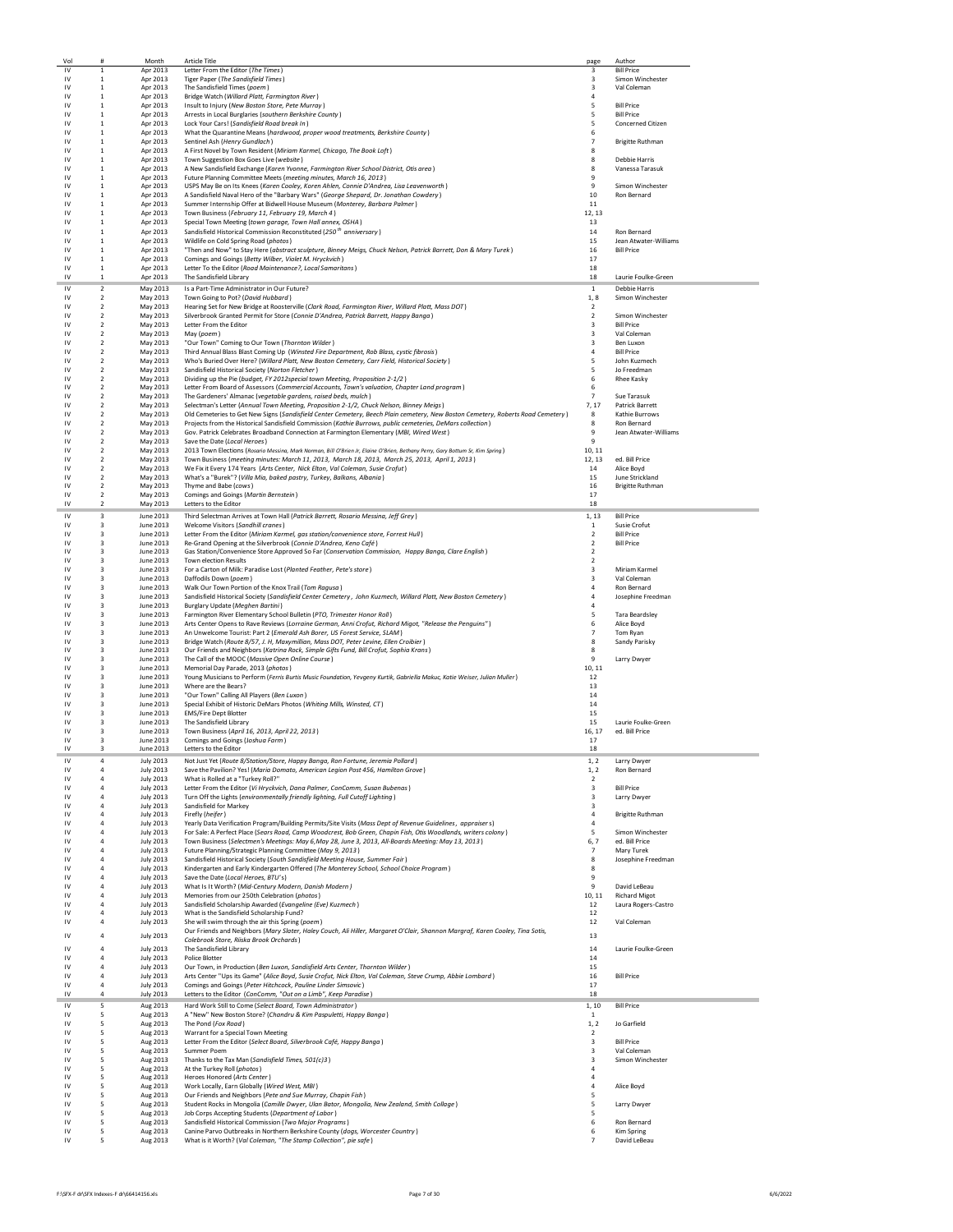| Vol                    | #                                | Month                        | Article Title                                                                                                                                                                                                       | page                             | Author                                          |
|------------------------|----------------------------------|------------------------------|---------------------------------------------------------------------------------------------------------------------------------------------------------------------------------------------------------------------|----------------------------------|-------------------------------------------------|
| IV<br>IV               | 5<br>5                           | Aug 2013                     | The Luna Moth (photo)<br>The Legend of Abiel's Rock (glacial erratics, Beech Plain, Knox Trail, Nathaniel Austin, Tom Ragusa, Edward Knurow)                                                                        | 7<br>$\mathbf{R}$                | Larry Dwyer<br>Ron Bernard                      |
| IV                     | 5                                | Aug 2013<br>Aug 2013         | A Tale of Two Tax Charts (Budgeted Revenue Components, Single-Family Average Tax Bill)                                                                                                                              | 9                                |                                                 |
| IV                     | 5                                | Aug 2013                     | Walkabout in Downtown Sandisfield (Long Term Planning Committee, town buildings)                                                                                                                                    | 11                               |                                                 |
| IV                     | 5                                | Aug 2013                     | An Investment for the Town? (medical marijuana)                                                                                                                                                                     | 11                               |                                                 |
| IV<br>IV               | 5<br>5                           | Aug 2013<br>Aug 2013         | Where Can I Buy Milk or Eggs? (Country Stores, Farm Stands, Poultry Products, Farms, Orchards, map)<br>Look Out Below (rock slide, Route 8, Massachusetts DOT)                                                      | 12, 13<br>14                     | Sandy Parisky<br>Larry Dwyer                    |
| IV                     | 5                                | Aug 2013                     | Break-in at Sandisfield Center (Police Chief Michael Morrison)                                                                                                                                                      | 14                               |                                                 |
| IV                     | -5                               | Aug 2013                     | Among the Dead in New Boston (photos, New Boston Cemetery, John Kuzmech, Willard Platt)                                                                                                                             | 15                               |                                                 |
| $\mathsf{IV}$          | 5                                | Aug 2013                     | The Sandisfield Library                                                                                                                                                                                             | 15                               | Laurie Foulke-Green                             |
| IV<br>IV               | 5<br>5                           | Aug 2013<br>Aug 2013         | Sandisfield Historical Society (Fair and Cemetery Walk)<br>One Bridge, Two Views (photos, Joanne Olson, Al Lazarowitz)                                                                                              | 16<br>16                         | Josephine Freeman                               |
| IV                     | 5                                | Aug 2013                     | York Lake is Back!                                                                                                                                                                                                  | 17                               | Flora Parisky                                   |
| IV                     | 5                                | Aug 2013                     | Tour the Green Place, Online (Bob Green, Mirror Lake, Chapin Fish)                                                                                                                                                  | 18                               |                                                 |
| IV<br>IV               | 5<br>5                           | Aug 2013                     | The Stars Are Falling, Chicken Little Says (Perseid meteor shower)                                                                                                                                                  | 18<br>19                         | Maxine Kupperman-Guinals<br>Molly Pitcher       |
| IV                     | 5                                | Aug 2013<br>Aug 2013         | Colebrook Store, Our Neighbor Reopened (Sandy Brook Road, Miriam G. Briggs)<br>An Impromptu Choir Takes the Stage (Arts Center, Ron Myers, Tim Sullivan, Berkshire Lyric Theater, Nancy King)                       | 20                               | <b>Bill Price</b>                               |
| IV                     | 5                                | Aug 2013                     | Comings and Goings (Dave Lewis, Berkshire Firework, Liana Toscanini, Yanner Park)                                                                                                                                   | 21                               |                                                 |
| IV                     | 5                                | Aug 2013                     | Letters to the Editor                                                                                                                                                                                               | 22                               |                                                 |
| IV                     | -5                               | Aug 2013                     | <b>EMS/Fire Dept Blotter</b>                                                                                                                                                                                        | 22                               |                                                 |
| IV<br>IV               | 6<br>6                           | Sept 2013<br>Sept 2013       | Stones on Stones (stone walls)<br>Committee Moving Ahead (Long-Range Planning Committee, Town Management Review Committee)                                                                                          | 1, 15<br>1,4                     | <b>Brigitte Ruthman</b>                         |
| IV                     | 6                                | Sept 2013                    | Country Store Plan Reaches Town Boards (Chandru and Kim Paspuletti)                                                                                                                                                 | 1.3                              | <b>Bill Price</b>                               |
| IV                     | 6                                | Sept 2013                    | CDBG Grant Rejected (Commonwealth of Massachusetts)                                                                                                                                                                 | $\overline{2}$                   | Alice Boyd                                      |
| IV                     | 6                                | Sept 2013                    | Rescuing the American Legion Pavilion (New Boston, Maria Domato, Legion Post 456, Farmington River)                                                                                                                 | 2                                | Ron Bernard                                     |
| IV<br>IV               | 6<br>6                           | Sept 2013<br>Sept 2013       | Letter From the Editor (Dump Hours, New Yorkers)<br>Welcome Back to School (Farmington River Elementary School)                                                                                                     | 3<br>3                           | <b>Bill Price</b><br><b>Tara Beardsley</b>      |
| IV                     | 6                                | Sept 2013                    | Broadband Update (Massachusetts Broadband Institute (MBI), Community Anchor Institutions (CAI) )                                                                                                                    | 4                                | Jean Atwater-Williams                           |
| IV                     | 6                                | Sept 2013                    | Sandisfield Historical Commission (Representative Smitty Pignatelli, historical markers)                                                                                                                            | 4                                |                                                 |
| IV<br>IV               | 6<br>6                           | Sept 2013<br>Sept 2013       | No Pot, No Way (David Hubbard, Barbara Cormier, Sonja Gray, Delores Harasyko, John Skrip)<br>Setting Tax Rates, 1960s-Style (Richard Widmark, Willard Roosevelt, Jack Newsom. Constant Bosworth House, Bill Rowley) | 5<br>6                           | Simon Winchester<br>Barbara Newsom              |
| IV                     | 6                                | Sept 2013                    | Sandisfield Resident on Today Show (Simon Winchester, electroconvulsive shock therapy, David Gregory)                                                                                                               | 7                                |                                                 |
| IV                     | 6                                | Sept 2013                    | Council on Aging Catching Up (Judy Deming, CHP health clinic, Halls Store, Terranova's, Silverbrook Country Store)                                                                                                  | $\overline{7}$                   | Susan Galik                                     |
| IV                     | 6                                | Sept 2013                    | Speak, Eat, Watch (Val Coleman, Sandisfield Arts Center, Sandisfield Fire Department, York Lake, Perseid meteor shower)                                                                                             | 8                                | Larry Dwyer                                     |
| IV<br>IV               | 6<br>6                           | Sept 2013<br>Sept 2013       | What Is It Worth? (soft paste porcelain platter)<br>Bridge Watch (J.H. Maxymillian)                                                                                                                                 | 8<br>9                           | David LeBeau<br>Sandy Parisky                   |
| IV                     | 6                                | Sept 2013                    | Sandisfield Historical Society                                                                                                                                                                                      | 9                                | Josephine Freedman                              |
| IV                     | 6                                | Sept 2013                    | Where Does the Money Go? (impact attenuator, Steve Harasyko)                                                                                                                                                        | 10                               |                                                 |
| IV<br>IV               | 6<br>6                           | Sept 2013                    | Our Friends and Neighbors (Riiska Brook Orchard, Miriam Karmel, Connie D'Andrea, Silverbrook Café)                                                                                                                  | 10<br>10                         |                                                 |
| IV                     | 6                                | Sept 2013<br>Sept 2013       | Sandisfield Times Approved as Non-Profit (IRS, 501(c)(3))<br>Town Business (Selectmen's Meetings - June 10, June 17, June 24, July 8, July 22, July 29)                                                             | $11 - 14$                        | ed. Bill Price                                  |
| IV                     | -6                               | Sept 2013                    | The Maverick Theater (poem)                                                                                                                                                                                         | 15                               | Val Coleman                                     |
| IV                     | 6                                | Sept 2013                    | A Brand-New Electric Idea (plug)                                                                                                                                                                                    | 16                               | Larry Dwyer                                     |
| $\mathsf{IV}$<br>IV    | 6<br>6                           | Sept 2013<br>Sept 2013       | Letters (Thanks to Connie, Otis Poultry Farm Left Out, "Black Snakes" Mean Gone Geese)<br>The Sandisfield Library                                                                                                   | 17<br>17                         | Laurie Foulke-Green                             |
| IV                     | 6                                | Sept 2013                    | Comings and Goings (Irving Sarnoff)                                                                                                                                                                                 | 18                               |                                                 |
| ı٧                     | $\overline{7}$                   | Oct 2013                     | Town Administrator Interviews This Month (Lisa Blackmer, eve Kummel, Terry Walker, Edward McDonald)                                                                                                                 | $\mathbf 1$                      |                                                 |
| IV                     | $\overline{7}$                   | Oct 2013                     | Store Wars Heating Up (MJ Tuckers, Happy Banga, Kim & Chandru Paspuletti)                                                                                                                                           | 1                                | <b>Bill Price</b>                               |
| IV                     | $\overline{7}$                   | Oct 2013                     | Gas Pipeline Expansion Planned (Colebrook River, Beech Plain Section, Kinder Morgan, Town Hill Road, FERC)                                                                                                          | 1, 3                             | <b>Bill Price</b>                               |
| IV<br>$\mathsf{IV}$    | $\overline{7}$<br>$\overline{7}$ | Oct 2013<br>Oct 2013         | Sandisfield Historical Commission (Historical Markers, Smitty Pignatelli, DeMars Collection)<br>Cultural Council Seeks Grant Applications                                                                           | $\overline{2}$<br>$\overline{2}$ | Ron Bernard<br>John Skrip                       |
| $\mathsf{IV}$          | $\overline{7}$                   | Oct 2013                     | Letter From the Editor (American Legion Pavilion, Medicare Fraud)                                                                                                                                                   | 3                                | <b>Bill Price</b>                               |
| IV                     | $\overline{7}$                   | Oct 2013                     | Sandisfield Times Approved as Non-Profit (501(c)(3))                                                                                                                                                                | 3                                |                                                 |
| IV                     | $\overline{7}$                   | Oct 2013                     | Jazz and Poetry At SArC (Sir William Trio, Ben Luxon, Anni Crofut)                                                                                                                                                  | $\overline{a}$                   |                                                 |
| IV<br>IV               | $\overline{7}$<br>$\overline{7}$ | Oct 2013<br>Oct 2013         | Tom Sawyer: Me Do Proud<br>Bridge Watch (J.H. Maxymillian, Mass DOT)                                                                                                                                                | $\overline{a}$<br>5              | Larry Dwyer<br>Sandy Parisky                    |
| IV                     | $\overline{7}$                   | Oct 2013                     | "Our Town," Coming Soon to Sandisfield (Ben Luxon)                                                                                                                                                                  | 6                                | <b>Bill Price</b>                               |
| IV                     | $\overline{7}$                   | Oct 2013                     | On the Trial of Mushrooms (Dianna Smith, Pioneer Valley Mycological Association, Sandisfield Arts Center)                                                                                                           | $\overline{7}$                   | Sandy Parisky                                   |
| IV                     | $\overline{7}$<br>$\overline{7}$ | Oct 2013                     | The Pot Boils Over (Simon Winchester, Response Letters)                                                                                                                                                             | 8,9                              |                                                 |
| IV<br>IV               | $\overline{7}$                   | Oct 2013<br>Oct 2013         | Local Barn Burns (Kevin Margraf, West Street, Sandisfield Fire Department, Chief Ralph Morrison)<br>Council On Aging (Dupree Concert)                                                                               | 10<br>11                         | <b>Bill Price</b><br>Susan Galik                |
| IV                     | $\overline{7}$                   | Oct 2013                     | New Boston Inn Hosts Revolutionary Re-enactors (Lanyon Militia, Elizabeth Kuzmech, Barbara Colorio)                                                                                                                 | 11                               | <b>Bill Price</b>                               |
| IV                     | $\overline{7}$                   | Oct 2013                     | What Is It Worth? (Louis XV Revival, Rococo Revival)                                                                                                                                                                | 12                               | David LeBeau                                    |
| IV<br>IV               | $\overline{7}$<br>$\overline{7}$ | Oct 2013<br>Oct 2013         | Farmington River Elementary School Bulletin (Farm-to-School Project)<br>The Generosity of Friends (Blass Blast, Robert)                                                                                             | 12<br>13                         | <b>Tara Beardsley</b><br>Karlene & Warren Blass |
| IV                     | $\overline{7}$                   | Oct 2013                     | Sandisfield Historical Society (Sandisfield Meeting House)                                                                                                                                                          | 13                               | Josephine Freedman                              |
| IV                     | $\overline{7}$                   | Oct 2013                     | Another Kind of Local Wildlife (freshwater jellyfish, West Lake)                                                                                                                                                    | 13                               |                                                 |
| IV                     | $\overline{7}$                   | Oct 2013                     | Town Business (August 12, August 26, September 9)                                                                                                                                                                   | 14, 15                           |                                                 |
| IV<br>IV               | $\overline{7}$<br>$\overline{7}$ | Oct 2013<br>Oct 2013         | Our Friends and Neighbors (Larry Dwyer, Simon Winchester)<br><b>EMS/Fire Dept Blotter</b>                                                                                                                           | 16<br>16                         |                                                 |
| IV                     | $\overline{7}$                   | Oct 2013                     | Letters to the Editor (Fiber Optic??, Yet Another Tax Story, Newspapers at Connie's Country Store, Just Sayin')                                                                                                     | 17                               |                                                 |
| IV                     | $\overline{7}$                   | Oct 2013                     | <b>Calling All Cat Lovers</b>                                                                                                                                                                                       | 17                               | Kim Spring                                      |
| IV                     | $\overline{7}$                   | Oct 2013                     | Comings and Goings (Gabriela Lucia Ongaro)                                                                                                                                                                          | 18                               |                                                 |
| IV<br>IV               | 8<br>8                           | Nov 2013<br>Nov 2013         | Riding to Work (Teresa Bills, Jeanne Buck, Ruth McDowell)<br>Meanwhile, at Town Hall  (town administrator, Strategic Planning Committee)                                                                            | 1,6<br>-1                        | <b>Bill Price</b>                               |
| IV                     | я                                | Nov 2013                     | "Our Town" Comes to Our Town (Reid Sinclair, Sasha Nader, Anni Crofut)                                                                                                                                              | 1, 3                             | Ben Luxon                                       |
| $\mathsf{I}\mathsf{V}$ | 8                                | Nov 2013                     | A Choice for Sandisfield (stores, Xtra Mart, MJ Tuckers, Villa Mia, New Boston Crane, New Boston Inn)                                                                                                               | $\mathbf 2$                      | <b>Bogart Muller</b>                            |
| $\mathsf{IV}$          | 8                                | Nov 2013                     | Letter From the Editor (subscriptions, website, town administrator, town buildings, gas pipeline)                                                                                                                   | 3                                | <b>Bill Price</b>                               |
| $\mathsf{IV}$<br>IV    | 8<br>8                           | Nov 2013<br>Nov 2013         | When the Leaves Go (poems)<br>Rabies Outbreak                                                                                                                                                                       | 3<br>3                           | Val Coleman                                     |
| IV                     | 8                                | Nov 2013                     | Local Author on Bestseller List (Simon Winchester)                                                                                                                                                                  | 4                                | <b>Bill Price</b>                               |
| IV                     | 8                                | Nov 2013                     | Sandisfield Historical Commission (Name Plaques, Ghi Sign Services)                                                                                                                                                 | 5                                | Eric Pachulski                                  |
| IV<br>$\mathsf{IV}$    | 8<br>8                           | Nov 2013<br>Nov 2013         | Still Breathing After All These Years (heart attack)<br>Shooting the Farmington (photos, race, "the washing machine")                                                                                               | $\overline{7}$<br>8              | Larry Dwyer<br><b>Bill Price</b>                |
| $\mathsf{IV}$          | 8                                | Nov 2013                     | Bridge Watch (photos)                                                                                                                                                                                               | 9                                |                                                 |
| IV                     | 8                                | Nov 2013                     | Grants to be Announced by Local Cultural Council                                                                                                                                                                    | 9                                | John Skrip                                      |
| IV<br>IV               | 8<br>8                           | Nov 2013<br>Nov 2013         | Our Friends and Neighbors (Katrina Rock, Riiska Brook Orchard, Aimee Raifstanger, moose)<br>A Jazz and Poetry Evening in Sandisfield (Sandisfield Arts Center, The Sir William Trio)                                | $\mathbf{q}$<br>10               | Hilde Weisert                                   |
| IV                     | 8                                | Nov 2013                     | Sandisfield Historical Society (Apple Fest, Riiska Brook Orchard, annual wine and cheese reception)                                                                                                                 | 11                               | Josephine Friedman                              |
| IV                     | 8                                | Nov 2013                     | The Sandisfield Library                                                                                                                                                                                             | $11\,$                           | Laurie Foulke-Green                             |
| IV                     | 8                                | Nov 2013                     | Letters to the Editor (pipeline)                                                                                                                                                                                    | 12                               |                                                 |
| IV<br>IV               | 8<br>8                           | Nov 2013<br>Nov 2013         | The villa Mia Moose (photos)<br>Comings and Goings (Bill Powell)                                                                                                                                                    | 13<br>13                         | Joanne Olson                                    |
| IV                     | 8                                | Nov 2013                     | <b>Town Business</b>                                                                                                                                                                                                | 13                               |                                                 |
| IV                     | 9                                | Dec 2013                     | Avian Notes (2013: A Year in Birds)                                                                                                                                                                                 | 1, 5                             | Margaret O'Clair                                |
| IV                     | $\ddot{q}$                       | Dec 2013                     | Town Administrator Already at Work (Lisa Blackmer)                                                                                                                                                                  | 1, 3                             | <b>Bill Price</b>                               |
| IV<br>IV               | $\,9$<br>$\,9$                   | Dec 2013<br>Dec 2013         | Building Consultant's Initial Report (Strategic Planning Committee, Bryarly Consulting)<br>The Gas Pipeline Expansion (Thelma Esteves, Roberta Myers, Kinder Morgan, Tennessee Gas, FERC)                           | 1<br>$\overline{2}$              | <b>Hilde Weisert</b>                            |
| IV                     | 9                                | Dec 2013                     | <b>Rabies Warning Continues</b>                                                                                                                                                                                     | 2                                |                                                 |
| IV                     | 9                                | Dec 2013                     | Letter From the Editor (Thank You)                                                                                                                                                                                  | 3                                |                                                 |
| IV<br>IV               | 9<br>9                           | Dec 2013                     | Christmas in Illinois, 1944 (poem)                                                                                                                                                                                  | 3<br>$\overline{4}$              | Val Coleman<br>Ron Bernard                      |
| IV                     | 9                                | Dec 2013<br>Dec 2013         | The Town Seal Embosser (Delores Harasyko, Patrick Barrett)<br>Sandisfield Town Clerks, 1875-2013                                                                                                                    | 4                                |                                                 |
| IV                     | 9                                | Dec 2013                     | It Came Upon a Midnight Clear (Edmund Hamilton Sears)                                                                                                                                                               | 5                                |                                                 |
| IV                     | 9                                | Dec 2013                     | What Is It Worth? (antiques)                                                                                                                                                                                        | 5                                | David LeBeau                                    |
| IV<br>IV               | 9<br>9                           | Dec 2013<br>Dec 2013         | Town Business (Sept 16, Sept 23, Sept 30, Oct 7, Oct 15, Oct 21, Oct 28, Nov 4)<br>The Farmington River Elementary School Bulletin (Wellness Policy, Dairy Council, schedule)                                       | 6, 7, 12<br>8                    | ed: Bill Price<br><b>Tara Beardsley</b>         |
| IV                     | $\ddot{q}$                       | Dec 2013                     | Our Friends and Neighbors (Pete and Sue Murray, Karen Cooley, Connie D'Andrea)                                                                                                                                      | 8                                |                                                 |
| IV                     | $\ddot{q}$                       | Dec 2013                     | "Our Town" in Our Town (Arts Center, Ben Luxon, photos)                                                                                                                                                             | 9.10,11                          |                                                 |
| IV                     | 9                                | Dec 2013                     | The Sandisfield Library                                                                                                                                                                                             | 12                               | Laurie Foulke-Green                             |
| IV                     |                                  | Dec 2013                     | Sandisfield Historical Society<br>Extravaganza is Back! (Sandisfield Arts Center)                                                                                                                                   | 13<br>13                         | Josephone Freedman                              |
|                        | 9                                |                              |                                                                                                                                                                                                                     |                                  |                                                 |
| IV<br>IV               | 9<br>9                           | Dec 2013<br>Dec 2013         | Lion and Babe (steers)                                                                                                                                                                                              | 14                               | <b>Brigitte Ruthman</b>                         |
| IV                     | 9                                | Dec 2013                     | Comings and Goings (Graysyn Shea Holland, William Henry Perry, Bill Powell, Lena Sandler, Betty Leech)                                                                                                              | 15, 16, 17                       |                                                 |
| IV                     | $\mathbf{q}$                     | Dec 2013                     | Letters to the Editor (Support for "Local" Country Store, Thanks, Glaucoma and Medical Marijuana)                                                                                                                   | 18                               |                                                 |
| IV                     | 10                               | Jan/Feb 2014                 | Wee, wee, wee, all the way home (Scott MacKenzie, pig, Don Johnson, David McCuin)                                                                                                                                   | 1,6                              | <b>Brigitte Ruthman</b>                         |
| IV<br>IV               | 10<br>10                         | Jan/Feb 2014<br>Jan/Feb 2014 | Do We Have a Sibling Abroard? (sister city, Ombersley, Norton Fletcher, Lord Samuel Sandys)<br>Banker Likely Buyer of Green Property (Dominic Konstam, Camp Wood Crest, Bob Green)                                  | 1,4<br>1.5                       | Ron Bernard<br>Simon Winchester                 |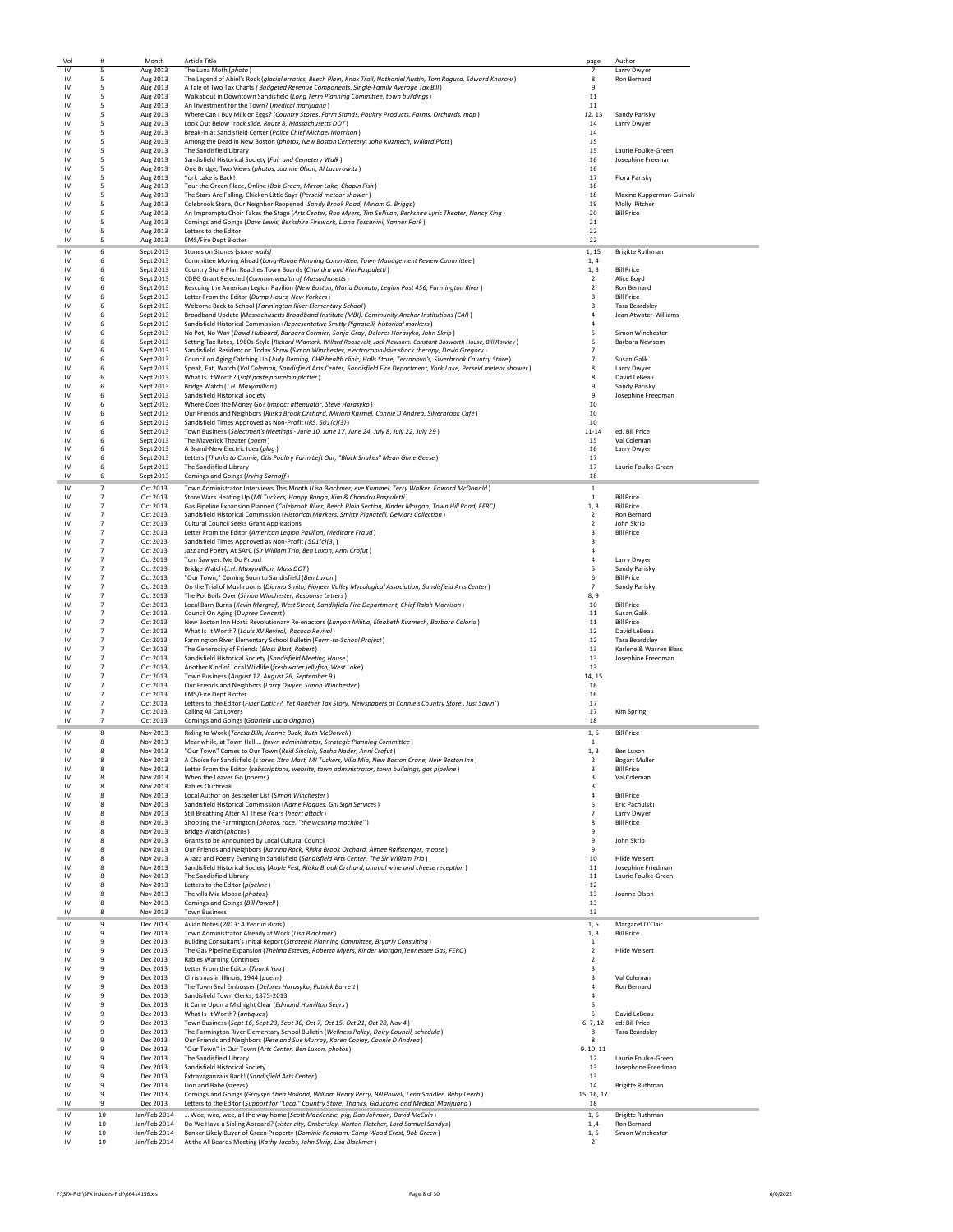| Vol                                     | #                                          | Month                        | <b>Article Title</b>                                                                                                                                                        | page                                               | Author                                         |
|-----------------------------------------|--------------------------------------------|------------------------------|-----------------------------------------------------------------------------------------------------------------------------------------------------------------------------|----------------------------------------------------|------------------------------------------------|
| IV                                      | 10                                         | Jan/Feb 2014                 | Town Business (Selectmen's Meetings Nov 18, Nov 25, Dec 2, All Boards Meeting December 9, Dec 16)                                                                           | 2,7                                                | ed: Bill Price                                 |
| IV                                      | 10                                         | Jan/Feb 2014                 | Letter From the Editor (Pete Murray, Tuffy Campetti, Bill O'Brien, Sr.)                                                                                                     | $\mathbf{R}$                                       | <b>Bill Price</b>                              |
| IV<br>IV                                | 10                                         | Jan/Feb 2014                 | Evening is My Morning Now (poem)                                                                                                                                            | $\overline{\mathbf{3}}$<br>$\overline{\mathbf{3}}$ | Val Coleman                                    |
| IV                                      | 10<br>10                                   | Jan/Feb 2014<br>Jan/Feb 2014 | Our Continuing Store Drama (Rt. 8 store and gas station, Happy, Banga, Kim and Chandru Paspuletti, Joyce Campetti)<br>Winter/Spring Burnin)g Permits (Open Burning Permits) | $\overline{4}$                                     | <b>Bill Price</b>                              |
| IV                                      | 10                                         | Jan/Feb 2014                 | Change the Batteries in Your Smoke Detectors                                                                                                                                | 4                                                  |                                                |
| IV                                      | 10                                         | Jan/Feb 2014                 | Court Blotter (Ivan Fiddelke)                                                                                                                                               | $\overline{4}$                                     |                                                |
| IV                                      | 10                                         | Jan/Feb 2014                 | Goy Your 2014 Dump Sticker?                                                                                                                                                 | 5                                                  |                                                |
| IV                                      | 10                                         | Jan/Feb 2014                 | It's Magic (New England Cottontail rabbits, BNRC, Doug Bruce)                                                                                                               | 8                                                  | Marianne Piche, Tom Ryan                       |
| IV                                      | 10                                         | Jan/Feb 2014                 | Office of the Town Clerk: Nomination Papers                                                                                                                                 | 9                                                  |                                                |
| IV                                      | 10                                         | Jan/Feb 2014                 | Residents Seek Answers to Pipeline Concerns (Tennessee Gas, Kinder Morgan, FERC, Patrick Barrett, Lisa Blackmer)                                                            | 10, 11                                             | <b>Bill Price</b>                              |
| IV                                      | 10                                         | Jan/Feb 2014                 | Another Winter of Our Discontent                                                                                                                                            | 12                                                 | Larry Dwyer                                    |
| IV                                      | 10                                         | Jan/Feb 2014                 | Bill Crofut Arts Fund for Children                                                                                                                                          | 13                                                 |                                                |
| IV                                      | 10                                         | Jan/Feb 2014                 | Sandisfield Cultural Council Report                                                                                                                                         | 13                                                 | John Skrip                                     |
| IV                                      | 10                                         | Jan/Feb 2014                 | Our Thanks to All of You (Donor list)                                                                                                                                       | 14                                                 |                                                |
| IV                                      | 10                                         | Jan/Feb 2014                 | Our Friends and Neighbors (Dia and Tasim Klenja, Villa Mia Restaurant, Delores Harasyko, Reed P. Cote, Hunter Cormier)                                                      | 15                                                 |                                                |
| IV                                      | 10                                         | Jan/Feb 2014                 | Council on Aging                                                                                                                                                            | 15                                                 | Susan Galik                                    |
| IV                                      | 10                                         | Jan/Feb 2014                 | Comings and Goings (Pete Murray, Bill O'Brien, Sr., Tuffy Campetti)                                                                                                         | 16, 17                                             |                                                |
| IV                                      | 10                                         | Jan/Feb 2014                 | Letters to the Editor                                                                                                                                                       | 18                                                 |                                                |
| $\mathsf{IV}$                           | 10                                         | Jan/Feb 2014                 | At the Sandisfield Historical Society's Christmas Fair (photos)                                                                                                             | 18                                                 |                                                |
| $\mathsf{IV}$                           | 10                                         | Jan/Feb 2014                 | The Sandisfield Lirary                                                                                                                                                      | 18                                                 | Laurie Foulke-Green                            |
| IV                                      | 10                                         | Jan/Feb 2014                 | <b>EMS/Fire Blotter</b>                                                                                                                                                     | 18                                                 |                                                |
| IV                                      | $11\,$                                     | Mar 2014                     | Meeting Lisa (Lisa Blackmer, town administrator, Berkshire Eagle)                                                                                                           | 1, 2                                               |                                                |
| IV                                      | 11                                         | Mar 2014                     | Serious Problems with Municipal Buildings (Strategic Planning Committee, Bryarly Consulting)                                                                                | 1, 3                                               | <b>Bill Price</b>                              |
| IV                                      | 11                                         | Mar 2014                     | Town Election in May (calendar)                                                                                                                                             | $\overline{2}$                                     |                                                |
| IV                                      | 11                                         | Mar 2014                     | Letter From the Editor<br>Protect Your Animals (Rabies Clinic)                                                                                                              | 3<br>$\overline{\mathbf{3}}$                       | <b>Bill Price</b>                              |
| $\mathsf{I}\mathsf{V}$<br>$\mathsf{IV}$ | 11<br>11                                   | Mar 2014<br>Mar 2014         | Town Business (minutes: 12/16/13, 1/13/14)                                                                                                                                  | 4,5                                                | ed: Bill Price                                 |
| $\mathsf{IV}$                           | $11\,$                                     | Mar 2014                     | Letter from the Selectmen (Lisa Blackmer, Highway Department, David McCuin, Pete Murrary, Tuffy Campetti, Bill O'Brien, Sr)                                                 | 5                                                  | Patrick Barrett                                |
| $\mathsf{I}\mathsf{V}$                  | $11\,$                                     | Mar 2014                     | Get Ready for the Parade (Memorial Day, Old Town Hall, West New Boston)                                                                                                     | 6                                                  |                                                |
| IV                                      | 11                                         | Mar 2014                     | A Reporter Knows the Way to Sandisfield (Berkshire Eagle, John Sakata, Lisa Blackmer, Steve Harasyko, David McCuin, Tim O'Neil)                                             | 6                                                  | <b>Bill Price</b>                              |
| IV                                      | 11                                         | Mar 2014                     | Trial Planning Through the Clam River Reserve (Berkshire Natural Resource Council, Doug Bruce, Mikael Leavitt)                                                              | $\overline{7}$                                     | Mary Anne Grammer                              |
| IV                                      | 11                                         | Mar 2014                     | Pete Seeger (poem)                                                                                                                                                          | $\overline{7}$                                     | Val Coleman                                    |
| $\mathsf{IV}$                           | 11                                         | Mar 2014                     | Our Friends and Neighbors (Kim and Chandru Paspoletti, Diego Ongaro, Carmela Misley)                                                                                        | $\overline{7}$                                     |                                                |
| $\mathsf{IV}$                           | $11\,$                                     | Mar 2014                     | Sandisfield Historical Commission (Old-House Name Plaques)                                                                                                                  | 8                                                  |                                                |
| IV                                      | 11                                         | Mar 2014                     | No Health Insurance? Low Income? (Volunteers in Medicine, Ken Mayer)                                                                                                        | 8                                                  | <b>Bill Price</b>                              |
| IV                                      | $11\,$                                     | Mar 2014                     | Bridge Watched (lights, noise, traffic, Farmington River, Old Stone House, Peter Levine, J.H. Maxymillian)                                                                  | 9                                                  | Sandy Parisky                                  |
| IV                                      | 11                                         | Mar 2014                     | PTA Gets a Note from the Teacher (Farmington River Elementary School)                                                                                                       | 9                                                  |                                                |
| $\mathsf{IV}$                           | 11                                         | Mar 2014                     | Just Another Old-Fashioned Winter (photos)                                                                                                                                  | $10\,$                                             | Jean Atwater-Williams, Flora Parisky, Brigitte |
|                                         |                                            |                              |                                                                                                                                                                             |                                                    | Ruthman                                        |
| IV                                      | 11                                         | Mar 2014                     | The "Spirits" of Colebrook (Colebrook River Village, photos)                                                                                                                | 11                                                 | Larry Dwyer                                    |
| IV                                      | 11                                         | Mar 2014                     | Our Readers Respond (Green Property, Dominic Konstam, John Yaeger, Roger Tryon, Robert Liberman, Antonia & Gearge Grumbach,                                                 | 12                                                 | <b>Bill Price</b>                              |
|                                         |                                            |                              | <b>Patrick Barrett</b>                                                                                                                                                      |                                                    |                                                |
| IV                                      | 11                                         | Mar 2014                     | Two More Letters (Classy Publication, But, Correcting Assertions, From the BNRC)                                                                                            | 13                                                 |                                                |
| IV                                      | 11                                         | Mar 2014                     | Flood in Our "Sister City" (Omberskey, England)                                                                                                                             | 14                                                 | Ron Bernard                                    |
| IV                                      | $11\,$                                     | Mar 2014                     | Preschool Registration and Screening (Farmington River Elementary School)                                                                                                   | 14                                                 | <b>Tara Beardsley</b>                          |
| IV                                      | $11\,$                                     | Mar 2014                     | Scholarships Available to Sandisfield Students (Sandisfield Scholarship Fund)                                                                                               | 15                                                 | Laura Rogers-Castro                            |
| IV                                      | 11                                         | Mar 2014                     | "Lost" SandisfieldManuscript Available Soon (Ron Bernard, Elizur Yale Smith)                                                                                                | 15                                                 |                                                |
| IV                                      | 11                                         | Mar 2014                     | Broadband Update (MBI, Wired West)                                                                                                                                          | 16                                                 | Jean Atwater-Williams                          |
| IV<br>$\mathsf{IV}$                     | 11                                         | Mar 2014                     | Comings and Goings (Bill O'Brien)                                                                                                                                           | 17                                                 | Ruth Dec-Friedman                              |
| $\mathsf{IV}$                           | 11                                         | Mar 2014                     | Letters to the Editor (EMTs, Donor)                                                                                                                                         | 18                                                 |                                                |
| IV                                      | $11\,$<br>11                               | Mar 2014<br>Mar 2014         | The Sandisfield Library<br>Rescued Pig Getting Fat (Lucky Cookie Dough, Joshua's Farm, Brigitte Ruthman)                                                                    | 18<br>18                                           | Laurie Foulke-Green                            |
|                                         |                                            |                              |                                                                                                                                                                             |                                                    |                                                |
| ٧                                       | $\mathbf 1$                                | Apr 2014                     | Selectmen Get a Special Delivery (Strategic Planning Committee, town buildings)                                                                                             | 1, 2                                               | Ron Bernard                                    |
| v                                       | $\mathbf{1}$                               | Apr 2014                     | The Party Line (telephone service)                                                                                                                                          | 1, 7                                               | Jo Garfield                                    |
| v                                       | 1                                          | Apr 2014                     | Joyce's Trading Post Closer to Reality (convenience store, Kim and Chandru Paspuletti, Route 8, Happy Banga)                                                                | 1, 5                                               | Sandy Parisky, Bill Price                      |
| v<br>V                                  | 1                                          | Apr 2014                     | Group fzormed to Oppose Pipeline Expansion (Tennessee Gas, Federal Energy Regulatory Commission (FERC))<br>Letter From the Editor (The Times)                               | $\overline{2}$<br>$\overline{\mathbf{3}}$          | <b>Bill Price</b><br><b>Bill Price</b>         |
| ٧                                       | 1<br>$\mathbf{1}$                          | Apr 2014<br>Apr 2014         | Board Resignations Unexpected (Ms. Segrin, Gary Bottums, Gene Riiska, Nick Della-Giustina)                                                                                  | $\overline{\mathbf{3}}$                            | <b>Bill Price</b>                              |
| ٧                                       | $\mathbf{1}$                               | Apr 2014                     | Rabies Alert Still On                                                                                                                                                       | $\overline{\mathbf{3}}$                            |                                                |
| v                                       | $\mathbf{1}$                               | Apr 2014                     | Notice of Annual Town Caucus                                                                                                                                                | 3                                                  |                                                |
| v                                       | 1                                          | Apr 2014                     | Celebrate Spring (Sandisfield Arts Center)                                                                                                                                  | $\overline{a}$                                     | Mary Anne Grammer                              |
| v                                       | 1                                          | Apr 2014                     | Council on Aging                                                                                                                                                            | $\overline{a}$                                     | Susan Galik                                    |
| v                                       | 1                                          | Apr 2014                     | Monument's Kim Cormier                                                                                                                                                      | 6                                                  | <b>Terry Cowgill</b>                           |
| V                                       | $\mathbf{1}$                               | Apr 2014                     | Special Earth Day Event (Sandisfield Arts Center, pipeline expansion, Berkshire Environmental Action Team)                                                                  | 6                                                  |                                                |
|                                         |                                            |                              | Sandisfield: Oppose Pipeline Expansion (Tennessee Gas Pipeline (TGP), Sandisfield Taxpayers Opposing the Pipeline (STOP) Kinder                                             |                                                    |                                                |
| $\mathsf{V}$                            | $\overline{1}$                             | Apr 2014                     | Morgan )                                                                                                                                                                    | 8,9                                                | Roberta Myers                                  |
| ٧                                       | $\overline{1}$                             | Apr 2014                     | Falling in Love (poem)                                                                                                                                                      | 9                                                  | Val Coleman                                    |
| ٧                                       | $\mathbf{1}$                               | Apr 2014                     | The Loss of the Hewins Barn (Hewins St, Sheffield)                                                                                                                          | 10                                                 | <b>Brigitte Ruthman</b>                        |
| V                                       | $\overline{1}$                             | Apr 2014                     | Rugged Survivors a Link to the Past (hand-hewn barn frames, Sandisfield Then and Now, Ron Bernard)                                                                          | 11                                                 | <b>Brigitte Ruthman</b>                        |
| v                                       | 1                                          | Apr 2014                     | It Could All Add Up (Sandisfield finacial straits)                                                                                                                          | 12                                                 | Susan Galik                                    |
| $\vee$                                  | $\mathbf{1}$                               | Apr 2014                     | Small Town vs. Small City (Sandisfield, MA, Monterey, CA)                                                                                                                   | 13                                                 | Roberta Myers                                  |
| V                                       | 1                                          | Apr 2014                     | Clam River Trail Parking Approved                                                                                                                                           | 13                                                 | Mary Anne Grammer                              |
| V                                       | $\,$ 1                                     | Apr 2014                     | Farewell, Karen (Karen Cooley, USPS)                                                                                                                                        | 14                                                 | <b>Bill Price</b>                              |
| V<br>$\vee$                             | $\,1\,$                                    | Apr 2014                     | Connecting at the Speed of Light (Library, MBI)                                                                                                                             | 14                                                 |                                                |
|                                         | $\mathbf{1}$<br>$\mathbf{1}$               | Apr 2014                     | Gallery Sundays (Sandisfield Arts Center)                                                                                                                                   | 14<br>15                                           |                                                |
| v                                       | $\mathbf{1}$                               | Apr 2014                     | <b>EMS/Fire Blotter</b><br>The Sandisfield Library                                                                                                                          | 15                                                 | Laurie Foulke-Green                            |
| $\vee$                                  | 1                                          | Apr 2014<br>Apr 2014         | Town Business (Selectmen's Meetings: Jan 27, Feb 3, Feb 10, Feb 18)                                                                                                         | 16, 17                                             | Delores Harasyko, ed. Bill                     |
| V                                       | $\mathbf{1}$                               | Apr 2014                     | Comings and Goings (Carmela (Millie) Misley)                                                                                                                                | 18                                                 |                                                |
| ٧                                       | $\mathbf{1}$                               | Apr 2014                     | Our Friends and Neighbors (Hilde Weisert)                                                                                                                                   | 18                                                 |                                                |
|                                         |                                            |                              |                                                                                                                                                                             |                                                    |                                                |
| ٧<br>٧                                  | $\overline{2}$<br>$\overline{2}$           | May 2014<br>May 2014         | Memorial Day Parade<br>A Resolution on Opposition to the Pipeline Expansion (non-binding resolution, S.T.O.P.)                                                              | 1, 11<br>$\mathbf{1}$                              | <b>Bill Price</b>                              |
| V                                       | $\overline{2}$                             | May 2014                     | Meanwhile, at Town Hall (Local Government Advisory Committee)                                                                                                               | 1,2                                                |                                                |
| v                                       | $\overline{2}$                             | May 2014                     | Important Public Meeting, May 8 (Kind)er Morgan, gas pipeline expansion)                                                                                                    | 1                                                  |                                                |
| v                                       | $\overline{2}$                             | May 2014                     | Bobcat Suspected of Rabies (Roosterville Rd)                                                                                                                                | $\overline{2}$                                     | <b>Kim Spring</b>                              |
| V                                       | $\overline{2}$                             | May 2014                     | Sold Out Event at the Arts Center (dinner, Adam Manacher, Alison Larkin)                                                                                                    | $\overline{2}$                                     | Mary Anne Grammer                              |
| ٧                                       | $\overline{2}$                             | May 2014                     | Letter From the Editor (naval surgeon, Villa Mia, Ron Bernard, Dr. Jonathan Cowdery)                                                                                        | $\overline{\mathbf{3}}$                            | <b>Bill Price</b>                              |
| ٧                                       | $\overline{2}$                             | May 2014                     | Wild Abandon (noem)                                                                                                                                                         | $\overline{\mathbf{3}}$                            | Val Coleman                                    |
| v                                       | $\overline{2}$                             | May 2014                     | Blass Blast Fundraiser (Winsted Fire Dept., Rob Blass, Cystic Fibrosis)                                                                                                     | $\overline{\mathbf{3}}$                            |                                                |
| v                                       | $\overline{2}$                             | May 2014                     | From the Office of the Town Clerk: Absentee Ballots                                                                                                                         | 3                                                  |                                                |
| $\vee$                                  | $\overline{\phantom{a}}$                   | May 2014                     | Moreover Alice's Restaurant (Sandisfield Arts Center, Alice Boyd)                                                                                                           | $\overline{a}$                                     | Simon Winchester                               |
| v                                       | $\overline{2}$                             | May 2014                     | The Sandisfield Players Announce 2014 Season (Under Milk Wood)                                                                                                              | $\sqrt{4}$                                         | Ben Luxon                                      |
| V                                       | $\overline{2}$                             | May 2014                     | Resolution to Ban Gas Pipeline Expansion Sandisfield                                                                                                                        | 5                                                  |                                                |
| ٧                                       | $\overline{2}$                             | May 2014                     | Sandisfield Historical Commission (Elizur Yale Smith, Sandisfield: An Intimate History and Some Comments)                                                                   | 6                                                  | Ron Bernard                                    |
| v                                       | $\overline{2}$                             | May 2014                     | Spring Baseball (Cal Ripken League)                                                                                                                                         | $\overline{7}$                                     |                                                |
| ٧                                       | $\overline{2}$                             | May 2014                     | Like Kids? Have Kids? (Robin Campetti, Entertainment Committee)                                                                                                             | $\overline{7}$                                     | <b>Bill Price</b>                              |
| v<br>v                                  | $\overline{\phantom{a}}$<br>$\overline{2}$ | May 2014                     | Whit Is It Worth? (Imari, Arita ware)                                                                                                                                       | $\overline{7}$<br>8                                | David LeBeau<br><b>Patrick Barrett</b>         |
| v                                       | $\overline{2}$                             | May 2014                     | Selectman's Letter (Technical Alliance Grant, Master Plan, Office of Public Safety)                                                                                         | $\mathbf{q}$                                       |                                                |
|                                         | $\overline{2}$                             | May 2014<br>May 2014         | "Cinderella" a Great Success (Farmington River Regional School)                                                                                                             |                                                    | Mary Anne Grammer                              |
| v                                       | $\overline{2}$                             |                              | 2014 Town Elections (Jeff Gray, Mark Newman, Ralph Morrison, Behtany Risska Perry, Dana Beardsley, Nazario Sanchez, Joe Zeller)<br>Police Report                            | 10, 11<br>12                                       |                                                |
| ٧                                       | $\overline{2}$                             | May 2014<br>May 2014         | The Sandisfield Library                                                                                                                                                     | 12                                                 | Laurie Foulke-Green                            |
| v                                       | $\overline{2}$                             | May 2014                     | Council on Aging                                                                                                                                                            | 13                                                 | Susan Galik                                    |
| $\vee$                                  | $\overline{\phantom{a}}$                   | May 2014                     |                                                                                                                                                                             | 14                                                 | Adam Manacher                                  |
| $\vee$                                  | $\overline{2}$                             | May 2014                     | At the Risska's Pruning Workshop (Sandisfield Arts Center, Andy Wrba)<br>Our Friends and Neighbors (Dawn Campetti Pachulski, Courtney Maum, Chapin Fish)                    | 14                                                 |                                                |
| ٧                                       | $\overline{2}$                             | May 2014                     | Comings and Goings (Marion Bernstein)                                                                                                                                       | 15                                                 |                                                |
| ٧                                       | $\overline{2}$                             | May 2014                     | The Gardener's Almanac (pruning spring flowering shrubs)                                                                                                                    | 16                                                 | Sue Tarasuk                                    |
| V                                       | $\overline{2}$                             | May 2014                     | Trash Talk (The Master Garbologist)                                                                                                                                         | 16                                                 | Ron Bernard                                    |
| v                                       | $\overline{2}$                             | May 2014                     | Sandisfield Historical Society (Norton Fletcher)                                                                                                                            | 17                                                 | John Kuzmech                                   |
| $\vee$                                  | $\overline{\phantom{a}}$                   | May 2014                     | Letters to the Editor                                                                                                                                                       | 18                                                 |                                                |
|                                         |                                            |                              |                                                                                                                                                                             |                                                    |                                                |
| v                                       | 3                                          | June 2014                    | The Day Everything Passed (School budget)                                                                                                                                   | 1, 2                                               |                                                |
| v<br>$\vee$                             | $\overline{\mathbf{3}}$<br>$\overline{3}$  | June 2014<br>June 2014       | Residents Say "No Pipeline, No Way!" (Kinder Morgan, Tennessee Gas, "Wild and Seek", Jean Atwater-Williams)<br>Results of Annual Town Election                              | 1, 3<br>$\overline{2}$                             | <b>Bill Price</b>                              |
| ٧                                       | $\overline{\mathbf{3}}$                    | June 2014                    | Help Wanted (Strategic Planning Committee (Town Master Plan)                                                                                                                | $\overline{2}$                                     |                                                |
| ٧                                       | $\overline{\mathbf{3}}$                    | June 2014                    | Letter From the Editor (Administrator, Select Board)                                                                                                                        | $\overline{\mathbf{3}}$                            |                                                |
| ٧                                       | 3                                          | June 2014                    | Need Help in an Emergency? (EMT, Fire Chief)                                                                                                                                | 3                                                  |                                                |
| v                                       | 3                                          | June 2014                    | Daffodils (poem)                                                                                                                                                            | 3                                                  | Val Coleman                                    |
|                                         |                                            |                              |                                                                                                                                                                             | $\overline{a}$                                     | Simon Winchester                               |
| V                                       | 3                                          | June 2014                    | Moreover (Mail, Karen Cooley, Tina Levasseur)                                                                                                                               |                                                    |                                                |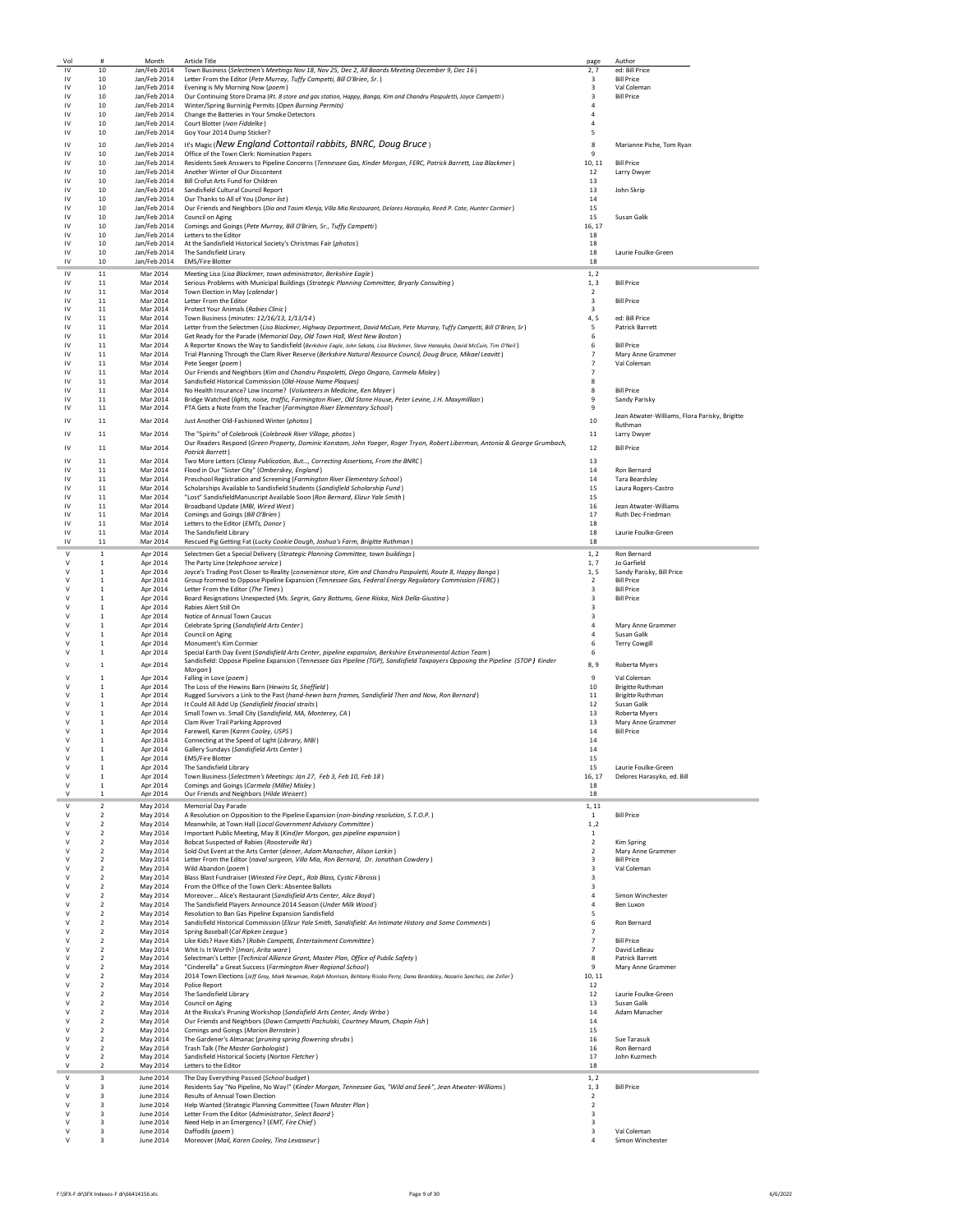| Vol<br>٧         | $\overline{\mathbf{3}}$                            | Month<br>June 2014                   | <b>Article Title</b>                                                                                                                                                                  | page<br>$\overline{4}$                     | Author                                            |
|------------------|----------------------------------------------------|--------------------------------------|---------------------------------------------------------------------------------------------------------------------------------------------------------------------------------------|--------------------------------------------|---------------------------------------------------|
| v                | 3                                                  |                                      | Breaking News at the PO! (US Postal Service)                                                                                                                                          |                                            | <b>Bill Price</b><br>Ron Bernard                  |
|                  |                                                    | June 2014                            | Sandisfield Historical Commission (National Register of Historic Places, New Boston Inn, Montville Baptist Church, Philemon Sage House)                                               | 5                                          |                                                   |
| ٧<br>٧           | $\overline{\mathbf{3}}$<br>$\overline{\mathbf{3}}$ | June 2014<br>June 2014               | Hill Town Wrestlers (Gordon Soule, David Colli, Simon Jones, Shawn Green, Robert Yvon, Marty Cormier, Barbara Cormier)<br>Kids Beat Folks Again (Monterey Baseball Cal Ripken League) | 6<br>6                                     |                                                   |
| v                | 3                                                  | June 2014                            | Arts Center is More Than Just "Arts"                                                                                                                                                  | 7                                          | Alice Boyd                                        |
| v<br>v           | 3<br>3                                             | June 2014<br>June 2014               | Jim Singelis Returns to SArC<br>A Review, A Modern Marriage, In Another Country (Courtney Maum)                                                                                       | $\overline{7}$<br>$\overline{7}$           | Alice Boyd<br>Val Coleman                         |
| v                | 3                                                  | June 2014                            | Fundraiser for Cora Barrett (Sandisfield COA)                                                                                                                                         | $\overline{7}$                             |                                                   |
| ٧                | $\overline{\mathbf{3}}$<br>$\overline{\mathbf{3}}$ | June 2014<br>June 2014               | What's It All About, Dylan? (Dylan Thomas, Under Milkwood)<br>We Have a Hardware Store Again (Otis Center, Bruce Taylor, Knox Trail Inn)                                              | 8<br>9                                     | Ben Luxon                                         |
| v                | $\overline{\mathbf{3}}$                            | June 2014                            | Memorial Day Parade, 2014 (photos)                                                                                                                                                    | 10                                         |                                                   |
| v                | 3                                                  | June 2014                            | Town Business (Selectmen's Minutes)                                                                                                                                                   | 11, 14                                     | ed. Bill Price                                    |
| v<br>v           | 3<br>3                                             | June 2014<br>June 2014               | Spring Calving (Dr. Wayne Hassinger, James Herriot)<br>Selectman's Letter (Kinder Morgan, Tennessee Pipeline, COA)                                                                    | 12<br>13                                   | <b>Brigitte Ruthman</b><br><b>Patrick Barrett</b> |
| v                | 3                                                  | June 2014                            | Pavilion Plans Approved (American Legion, Sandisfield Conservation Commission, State DEP, Marie Damato)                                                                               | 13                                         | Ron Bernard                                       |
| ٧<br>v           | 3<br>3                                             | June 2014<br>June 2014               | Council on Aging (Elder Law)<br>Gram's Redneck Resuables [sic: Reusables] (Flea Market, Kimberley Brothers, Dave Conklin)                                                             | 14<br>15                                   | Susan Galik<br>Ron Bernard                        |
| v                | 3                                                  | June 2014                            | Sandisfield Historical Society (Norton Fletcher, Summer Fair)                                                                                                                         | 16                                         | John Kuzmech                                      |
| v<br>v           | 3<br>3                                             | June 2014<br>June 2014               | Comings and Goings (Henry Salzano, Marion Bernstein)<br>Letters to the Editor (Thanks, Highway Dept, Kinder Morgan)                                                                   | 17<br>18                                   |                                                   |
| ٧                | 3                                                  | June 2014                            | The Sandisfield Library                                                                                                                                                               | 18                                         |                                                   |
| ٧                | $\overline{\mathbf{3}}$                            | June 2014                            | Our Friends and Neighbors                                                                                                                                                             | 18                                         |                                                   |
| ٧<br>٧           | $\overline{4}$<br>$\overline{4}$                   | <b>July 2014</b><br><b>July 2014</b> | Where is Sandisfield Going? (town meeting, Strategic Planning Committee, BRPC)                                                                                                        | 1.3                                        | <b>Bill Price</b>                                 |
| v                | 4                                                  | <b>July 2014</b>                     | A Ray of Sunshine? (Article 97, gas pipeline, DCR, MFPA, Kinder Morgan)<br>Reminder (post office)                                                                                     | 1, 3<br>$\overline{2}$                     | <b>Bill Price</b>                                 |
| v                | 4                                                  | <b>July 2014</b>                     | ServSafe and Air B&Bs (Board of Health)                                                                                                                                               | $\overline{2}$                             |                                                   |
| v<br>V           | $\overline{a}$<br>$\overline{4}$                   | <b>July 2014</b><br><b>July 2014</b> | Word to the Wise (American Legion, Post 456)<br>Photo (Chandru and Kim Paspuletti, Joyce's Trading Post)                                                                              | $\overline{2}$<br>$\overline{2}$           |                                                   |
| V                | $\overline{4}$                                     | <b>July 2014</b>                     | Meanwhile, at Town Hall  (Town Administrator)                                                                                                                                         | $\overline{2}$                             |                                                   |
| ٧                | 4                                                  | <b>July 2014</b><br><b>July 2014</b> | Thoughts on the Fourth of July, 2014 (poem)<br>What Shall We Show Them, When They Come? (Ombersley)                                                                                   | 3                                          | Val Coleman<br>Simon Winchester                   |
| v                | $\overline{4}$                                     | <b>July 2014</b>                     | The Sandisfield Library                                                                                                                                                               | 4                                          | Laurie Foulke-Green                               |
| v<br>$\vee$      | $\overline{a}$                                     | <b>July 2014</b>                     | Sandisfield Day, Right Here in Town (solar home)                                                                                                                                      | 5<br>6                                     | Judi Friedman                                     |
| v                | $\overline{a}$<br>$\overline{4}$                   | <b>July 2014</b><br><b>July 2014</b> | Sandisfield 'Way Back When' (Norton Fletcher, Sandisfield Historical Society)<br>Sandisfield Scholarships Awarded (Mia Bills, Hunter Cormier, Trae Ezequelle, Clayton Gaudette)       | $\overline{7}$                             | Ron Bernard<br>Laura Rogers-Castro                |
| ٧                | $\overline{4}$                                     | <b>July 2014</b>                     | Some words by Robert Blass                                                                                                                                                            |                                            |                                                   |
| V<br>v           | $\overline{4}$<br>$\overline{4}$                   | <b>July 2014</b><br><b>July 2014</b> | Photo (DCR Loggers' Workshop)<br>Photo (Sandisfield veterans, Memorial Day Parade)                                                                                                    | 8                                          | Tom Jacobs                                        |
| v                | 4                                                  | <b>July 2014</b>                     | A Town Treasure Rediscovered (Otis Library & Museum, Elizur Yale Smith, George Sokolsky)                                                                                              | 9                                          | <b>Bill Price</b>                                 |
| v<br>v           | $\overline{4}$                                     | <b>July 2014</b>                     | Town Business (Select Board Minutes: May 8, May 19, May 27, June 2, June 9, June 16, June 23, 2014)                                                                                   | 10                                         | ed: Bill Price                                    |
|                  | $\overline{4}$                                     | <b>July 2014</b><br><b>July 2014</b> | It Might Have Been Real (practice accident drill, photos)<br>A Special Letter to the Community (Cora Barrett)                                                                         | 11<br>12                                   | <b>Bill Price</b><br>Hannah Barrett               |
| ٧                | 4                                                  | <b>July 2014</b>                     | New B&B Continues a New Boston Tradition (Rosanne and Steve Hoekstra, Hillside Garden Inn)                                                                                            | 13                                         | Ron Bernard                                       |
| v<br>$\vee$      | $\overline{4}$<br>$\overline{4}$                   | <b>July 2014</b><br><b>July 2014</b> | Council on Aging<br>Edible Sandisfield (Quinoa)                                                                                                                                       | 14<br>15                                   | Susan Galik<br>Adam Manacher                      |
| v                | $\overline{a}$                                     | <b>July 2014</b>                     | Our Friends and Neighbors (Eugene English)                                                                                                                                            | 15                                         |                                                   |
| ٧                | $\overline{4}$                                     | <b>July 2014</b>                     | She's Enormoose! (photo)                                                                                                                                                              | 16                                         | <b>Ronald Thomas</b>                              |
| v<br>V           | $\overline{4}$<br>$\overline{4}$                   | <b>July 2014</b><br><b>July 2014</b> | Sandisfield Historical Society (Norton Fletcher)<br>Comings and Goings (Robert E. Ratigan)                                                                                            | 16<br>17                                   | John Kuzmech                                      |
| V                | $\overline{4}$                                     | <b>July 2014</b>                     | Letters to the Editor (Gratitude, Tennesse Gas)                                                                                                                                       | 18                                         |                                                   |
| ٧                | 5                                                  | Aug 2014                             | The Author-Host (The Sandisfield Players, "Under Milk Wood", Dylan Thomas, Elizabeth Hardwick, Robert Lowell)                                                                         | 1, 4                                       | Mary Richie                                       |
| v<br>V           | 5<br>5                                             | Aug 2014                             | Many Visions for Our Town (S trategic Planning Committee, Master Plan)                                                                                                                | 1, 3<br>1, 3                               | <b>Bill Price</b><br><b>Bill Price</b>            |
| $\vee$           | 5                                                  | Aug 2014<br>Aug 2014                 | Original Store/Gas Station Proposal Returns (Happy Banga, Kim and Chandru Paspuletti)<br>Leadership Training, Anyone? (Selectboard Agenda)                                            | $\overline{2}$                             | Rita Kasky                                        |
| V                | 5                                                  | Aug 2014                             | Post Office to Remain Open (Geoffrey Coehlo)                                                                                                                                          | $\overline{2}$                             |                                                   |
| v<br>٧           | 5<br>5                                             | Aug 2014<br>Aug 2014                 | The Milk Wood Sonnet (poem)<br>Last Call for Wild & Woolly Animal Tales (Sandisfield Arts Center)                                                                                     | $\overline{4}$<br>4                        | Val Coleman                                       |
| v                | 5                                                  | Aug 2014                             | Eccentric, Quirky, but Perfect (Sandisfield Players,"Under Milk Wood:, Dylan Thomas, Ben Luxon)                                                                                       | 5                                          | Barbara Muso Penn                                 |
| v<br>v           | 5                                                  | Aug 2014                             | An Evening of Grand Opera (Arts Center, Susie Crofut, Patricia Vital, Benjamin Sloman, Charles Coleman, Lloyd Arriola, Ben Luxon)                                                     | 6<br>$\overline{7}$                        | Charlene Peet                                     |
| v                | 5<br>5                                             | Aug 2014<br>Aug 2014                 | All Aboard the Berkshire Express! (train service)<br>"Sistering" May Solve Mystery about Town's Naming (Ombersley, England, Lord Sandys)                                              | 8                                          | Simon Winchester<br>Ron Bernard                   |
| v                | 5                                                  | Aug 2014                             | Letter to the Editor (Tolland, croquet)                                                                                                                                               | 9                                          | Joe Clark                                         |
| ٧                | 5<br>5                                             | Aug 2014<br>Aug 2014                 | Gallery Sundays Increase Artist Exposure (Arts Center)<br>A Fresh Look at Local Farm Stands, Grocery Stores, & More (food sources, map)                                               | 9<br>10, 11                                | Sandy Parisky                                     |
| v                | 5                                                  | Aug 2014                             | A Visit to the Sandisfield Historical Society (Willard Platt)                                                                                                                         | 12, 13                                     | Lois Platt                                        |
| v                | 5                                                  | Aug 2014                             | The Bridge to Willard's House (Clark and Roosterville Roads)                                                                                                                          | 13                                         |                                                   |
| $\vee$<br>v      | 5<br>5                                             | Aug 2014<br>Aug 2014                 | Selectman's Letter<br>Our Friends and Neighbors (Colebrook Store, Bob Ratigan, Norton Fletcher)                                                                                       | 14<br>15                                   | <b>Patrick Barrett</b>                            |
| ٧                | 5                                                  | Aug 2014                             | Church Fundraiser Successful (New Boston Congregrational Church)                                                                                                                      | 15                                         |                                                   |
| V<br>v           | 5<br>5                                             | Aug 2014<br>Aug 2014                 | Sandifield Historical Society (report in poetry)<br>Roadwork on Beech Plain Road (photos)                                                                                             | 15<br>16                                   | John Kuzmech                                      |
| $\vee$           | 5                                                  | Aug 2014                             | Revolution to Revisit New Boston Inn (Olde Lebanon Towne Militia)                                                                                                                     | 16                                         |                                                   |
| V<br>v           | 5<br>5                                             | Aug 2014<br>Aug 2014                 | The Sandifield Library<br>1,001 Reasons The Mega-Station Won't Work (proposed Route 8 gas station)                                                                                    | 16<br>17                                   | Laurie Foulke-Green<br>Bogart W. Muller           |
| V                | 5                                                  | Aug 2014                             | Letters to the Editor (Just a Note, More Than Just a Good Paper)                                                                                                                      | 18                                         |                                                   |
|                  |                                                    | Aug 2014                             | Susy Says (poem)                                                                                                                                                                      | 18                                         | Susan Galik                                       |
| V<br>٧           | 6<br>6                                             | Sept 2014<br>Sept 2014               | Dirt Under the Tires (Driving the Back Roads)<br>Store Wars, Part II (Happy Banga, Te. 8, Chandru and Kim Paspuletti)                                                                 | 1, 14                                      | <b>Brigitte Ruthman</b><br><b>Bill Price</b>      |
| v                | 6                                                  | Sept 2014                            | Divide and Conquer (Kinder Morgan, Tennessee Gas, MEPA, DCR, FERC, Article 97, Berkshire Environmental Action Team)                                                                   | 1, 3<br>1, 3                               |                                                   |
| v                | 6                                                  | Sept 2014                            | Select Board Responds (Rita Kasky, proactive leadership)                                                                                                                              | $\overline{2}$                             | Patrick Barrett                                   |
| $\vee$<br>V      | 6<br>6                                             | Sept 2014<br>Sept 2014               | <b>Taxpaver Notification</b><br><b>Primary Election</b>                                                                                                                               | $\overline{\phantom{a}}$<br>$\overline{2}$ |                                                   |
| ٧                | 6                                                  | Sept 2014                            | Cemeteries: To Regulate or Not? (Ben Campetti, plant and tree regulations)                                                                                                            | $\overline{4}$                             | <b>Bill Price</b>                                 |
| ٧<br>$\vee$      | 6<br>6                                             | Sept 2014<br>Sept 2014               | Progress at the Pavilion (American Legion, grounds clean up, repairs)<br>Local Authors Tell All (Courtney Maum, Miriam Karmel)                                                        | 5<br>5                                     | Maria Domato                                      |
| $\vee$           | 6                                                  | Sept 2014                            | Barbar and Ferdinand, Together (special concert, Arts Center)                                                                                                                         | 6                                          | Susie Crofut                                      |
| v<br>v           | 6<br>6                                             | Sept 2014<br>Sept 2014               | A Month of Animals (Arts Center schedule)<br>Big Cat (poem)                                                                                                                           | $\overline{7}$<br>$\overline{7}$           | <b>Hilde Weisert</b><br>Hilde Weisert             |
| v                | 6                                                  | Sept 2014                            | Local Poet Knows Animals (Hilde Weisert)                                                                                                                                              | $\overline{7}$                             |                                                   |
| ٧                | 6                                                  | Sept 2014                            | Sandisfield Historical Society                                                                                                                                                        | 8                                          | John Kuzmech                                      |
| v<br>$\vee$      | 6<br>6                                             | Sept 2014<br>Sept 2014               | History or Memories (Willard Platt, Betty Wilbur, Mrs. Rowley, Norton Fletcher, Sten Penridge)<br>An Eyewitness to Sandisfield (Cora Roraback, Henry Spring)                          | 8<br>9                                     | Lois Platt<br><b>Bill Price</b>                   |
| v                | 6                                                  | Sept 2014                            | Walking Through the Woods (Clam River Trail, BNRC)                                                                                                                                    | 10                                         | <b>Trail Volunteers</b>                           |
| v<br>V           | 6                                                  | Sept 2014                            | Sandisfield Historical Commission (historical assets survey)                                                                                                                          | 10                                         | Ron Bernard                                       |
|                  | 6<br>6                                             | Sept 2014<br>Sept 2014               | Biking for a Cause (FSH Society, muscular Dystrophy)<br>The Sandisfield Library                                                                                                       | 11<br>11                                   | Adam Manacher<br>Laurie Foulke-Green              |
| ٧                | 6                                                  | Sept 2014                            | Emergency Repairs at Connie's (Silverbrook Café & Country Store, vintage cars)                                                                                                        | 12                                         | <b>Barney Oldfield</b>                            |
| v<br>v           | 6<br>6                                             | Sept 2014<br>Sept 2014               | Successful Fund Raiser for the Kids (Farmington River Elementary School)<br>The Pew Poll in Sandisfield: Resolved (Arts Center)                                                       | 13<br>15                                   | Val Colman                                        |
| v                | 6                                                  | Sept 2014                            | The Militia Returns (photo)                                                                                                                                                           | 15                                         | <b>Bill Price</b>                                 |
| v<br>٧           | 6<br>6                                             | Sept 2014<br>Sept 2014               | Cultural Council Grants Available<br>New Coffee Shop in Town (Villa Mia)                                                                                                              | 15<br>15                                   |                                                   |
| V                | 6                                                  | Sept 2014                            | Town Business (Select Board minutes: June 23, June 30, July 7, July 21, August 11, August 25, 2014)                                                                                   | 16, 17                                     | ed. Bill Price                                    |
| v                | 6                                                  | Sept 2014                            | Quick reminder: ServSafe Certification Offered                                                                                                                                        | 17                                         |                                                   |
| $\vee$<br>v      | 6<br>6                                             | Sept 2014<br>Sept 2014               | Letters To The Editor<br>A Local Student on the Aegean Sea (Bill Crofut Arts Fund; Aegean Center for Fine Arts; Paros, Greece)                                                        | 17<br>18                                   | Sophie Linscott                                   |
| v                | $\overline{7}$                                     | Oct 2014                             | Markey, Warren, and FERC toKinder Morgan: Not So Fast! (Pignatelli, Downing, Neal, McGovern)                                                                                          | 1, 2                                       | Hilde Weisert                                     |
| v                | $\overline{7}$                                     | Oct 2014                             | Silverbrook Store to Close (Connie D'Andrea)                                                                                                                                          | 1                                          |                                                   |
| V<br>٧           | $\overline{7}$<br>$\overline{7}$                   | Oct 2014<br>Oct 2014                 | New Nursing Facility to be Proposed (Berkshire Rehabilitation & Skilled Care Center, Arthena Health Care System)<br>Mowing                                                            | 1, 2<br>$1\,$                              | <b>Bill Price</b><br>Unknown                      |
| V                | $\overline{7}$                                     | Oct 2014                             | Truck Driver Position (applications)                                                                                                                                                  | $\overline{2}$                             |                                                   |
| v                | $\overline{7}$                                     | Oct 2014                             | Results of Primary Election in Sandisfield                                                                                                                                            | $\overline{2}$                             |                                                   |
| $\vee$<br>$\vee$ | $\overline{7}$<br>$\overline{7}$                   | Oct 2014<br>Oct 2014                 | October 29 for Meeting with FERC<br>Special Letter to the Editor (Rob Blass, cytic fibrosis)                                                                                          | $\overline{2}$<br>$\overline{2}$           |                                                   |
| V                | $\overline{7}$                                     | Oct 2014                             | Gift From the Editor (photo)                                                                                                                                                          | $\overline{\mathbf{3}}$                    | <b>Bill Price</b>                                 |
| ٧<br>٧           | $\overline{7}$<br>$\overline{7}$                   | Oct 2014<br>Oct 2014                 | Town Buildings and Master PlanMoving Ahead (Strategic Planning Committee, Bob Grey)<br>Happy's Special Permit Approved (Akaal Properties)                                             | $\overline{\mathbf{3}}$<br>3               | <b>Bill Price</b>                                 |
| V                | 7                                                  | Oct 2014                             | Out On a Limb (gas pipeline expansion, Tennessee Gas, Article 97, Kinder Morgan, Eminent Domain, Spectacle Pond)                                                                      | 4                                          | Roberta Myers                                     |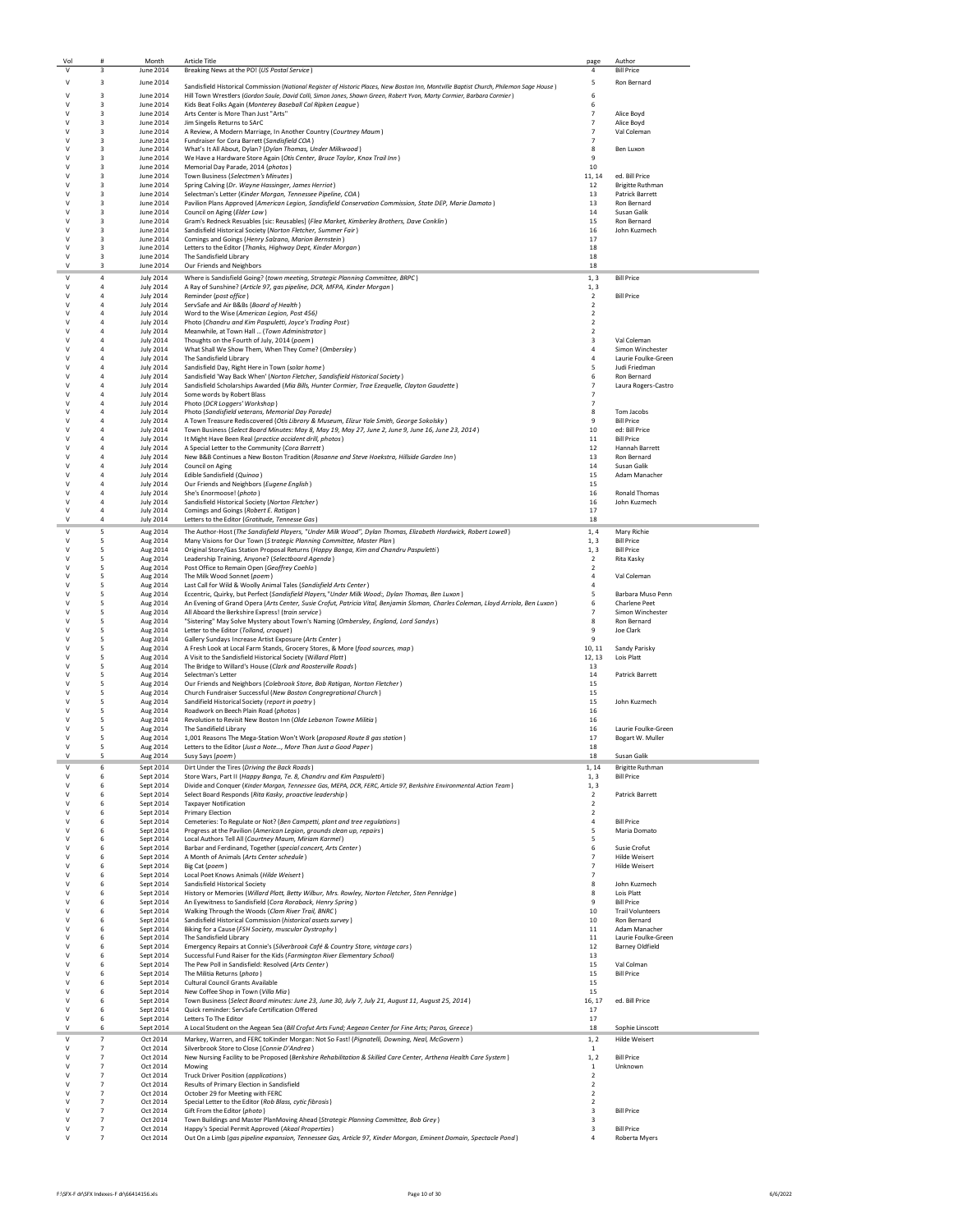| Vol         | #                                | Month                        | <b>Article Title</b>                                                                                                                                                                    | page                             | Author                                     |
|-------------|----------------------------------|------------------------------|-----------------------------------------------------------------------------------------------------------------------------------------------------------------------------------------|----------------------------------|--------------------------------------------|
| v           | $\overline{7}$                   | Oct 2014                     | Progress at the Pavilion (American Legion Post, C.W. Nelson)                                                                                                                            | 5                                | Maria Domato                               |
| v           | $\overline{7}$                   | Oct 2014                     | Knox Trail in Sandisfield Connected, Finally! (Amherst Military Road, Great Road, Boston-Albany Road)                                                                                   | 5                                | Ron Bernard                                |
| ٧           | $\overline{7}$                   | Oct 2014                     | New Book Honors "Legendary Locals" (George Leveille, Henry Huntington, Ben Luxon, Barnas Sears, Edmond Sears, SammySpring,                                                              | 6                                | Ron Bernard                                |
|             |                                  |                              | George Sokolsky, Simon Winchester)                                                                                                                                                      |                                  |                                            |
| ٧           | 7                                | Oct 2014                     | The Apple Crop, 2014 (Riiska Brook Orchard, Big Elm Brewery)                                                                                                                            | $\boldsymbol{6}$                 | <b>Bill Price</b>                          |
| ٧<br>v      | $\overline{7}$<br>$\overline{7}$ | Oct 2014                     | That Roaring You Hear  (drag racer, Richard Hamilton, Richie's Toy)                                                                                                                     | $\overline{7}$<br>$\overline{7}$ | <b>Bill Price</b>                          |
| v           | $\overline{7}$                   | Oct 2014<br>Oct 2014         | Appeal for New Members (Cultural Council)<br>Winners of the Pet Paradel photos)                                                                                                         | 8                                | John Skrip                                 |
| v           | $\overline{7}$                   | Oct 2014                     | Letter to the Editor (Babar, Grant Johannesen, Mildred Natwick)                                                                                                                         | 8                                |                                            |
|             | $\overline{7}$                   | Oct 2014                     | What's Left to Love (poem)                                                                                                                                                              | 8                                | Val Coleman                                |
| ٧           | $\overline{7}$                   | Oct 2014                     | The Sandisfield Library                                                                                                                                                                 | 9                                | Laurie Foulke-Green                        |
| v           | $\overline{7}$                   | Oct 2014                     | Jazz in Sandisfield 2014 (Jackie McLean, Kris Allen, Jen Allen, Henry Lugo, Arts Center)                                                                                                | 9                                | Sandy Parisky                              |
| v           | $\overline{7}$                   | Oct 2014                     | Sandisfield Players to Present (A Christmas Carol)                                                                                                                                      | $\mathbf{q}$                     |                                            |
| v           | $\overline{7}$                   | Oct 2014                     | Home Thoughts From Away (Perth, Australia)                                                                                                                                              | 10                               | Simon Winchester                           |
| V           | $\overline{7}$                   | Oct 2014                     | Sandisfield Historical Society (Hank Wingat, Al Marshall)                                                                                                                               | 10                               | John Kuzmech                               |
| V           | $\overline{7}$                   | Oct 2014                     | Pictures we liked this year (photos)                                                                                                                                                    | 11                               |                                            |
| ٧           | $\overline{7}$                   | Oct 2014                     | Town Business (Select Board Minutes: August 11, August 18, September 8, September 15, September 22)                                                                                     | 12                               | ed. Mary Ann Grammer, Bill Price           |
| ٧           | $\overline{7}$                   | Oct 2014                     | Book Review: "Being Esther" (Miriam Karmel)                                                                                                                                             | 13                               | Val Coleman                                |
| ٧<br>v      | $\overline{7}$<br>$\overline{7}$ | Oct 2014                     | Absentee Ballots<br>Cemetery Update                                                                                                                                                     | 14<br>14                         | Town Clerk                                 |
| v           | $\overline{7}$                   | Oct 2014<br>Oct 2014         | Summer's Last Swim (photo)                                                                                                                                                              | 15                               | <b>Bill Price</b>                          |
| v           | $\overline{7}$                   | Oct 2014                     | Letters to the Editor (Mary Richie's Story; Thanks, Sandisfield)                                                                                                                        | 16                               |                                            |
|             | $\overline{7}$                   | Oct 2014                     | Fattoush? Pistou? (Pigs Fly Farm, CSA, WPFF Cookbook)                                                                                                                                   | 16                               | Maxene Kupperman-Guinals                   |
| ٧           | $\overline{7}$                   | Oct 2014                     | Fire and EMT Calls Sept 2014                                                                                                                                                            | 16                               |                                            |
| $\vee$      | $\overline{7}$                   | Oct 2014                     | Farmington River Elementary School Bulletin (Principal Nadolny, Mrs. Meyers)                                                                                                            | 17                               | Mary Ann Grammer                           |
| ٧           | 8                                | Nov 2014                     | FERC Listens to Pipeline Concerns (Tennessee Gas, Spectacle Pond, Article 97, Kinder Morgan)                                                                                            | 1, 3                             |                                            |
| ٧           | 8                                | Nov 2014                     | "Rabies!" "Quarantine!" "Yikes!"                                                                                                                                                        | 1, 5                             | <b>Robert Tarasuk</b>                      |
| v           | 8                                | Nov 2014                     | State Municipal Association Comes to Town (Lisa Blackmer, MMA, Smitty Pignatelli, Monica Webb)                                                                                          | 3                                | Ron Bernard                                |
| v           | -8                               | Nov 2014                     | Letter From the Editor (Town Finance Committee, Select Board)                                                                                                                           | $\overline{2}$                   | <b>Bill Price</b>                          |
| v           | 8                                | Nov 2014                     | On Reading Mitchell's Odyssey (poem)                                                                                                                                                    | $\overline{2}$                   | ValColeman                                 |
|             | 8                                | Nov 2014                     | Is This Your Coin? (Frank Verderber)                                                                                                                                                    | $\overline{2}$                   |                                            |
| ٧           | 8                                | Nov 2014                     | Last Call at the Silverbrook                                                                                                                                                            | $\overline{2}$                   | Connie D'Andrea                            |
| v           | 8                                | Nov 2014                     | Two Big Jobs (Strategic Planning Committee, Master Plan, Town Building Project)                                                                                                         | $\overline{4}$                   | <b>Bill Price</b>                          |
| v           | 8                                | Nov 2014                     | Finance Kerfuffle (Rita Kasky, Finance Committee, Select Board)                                                                                                                         | 6                                | <b>Bill Price</b>                          |
| v<br>v      | 8<br>8                           | Nov 2014<br>Nov 2014         | Letter from the Selectmen (Happy Banga, Kinder Morgan, Highway Department, BRPC)<br>A Christmas Carol                                                                                   | $\overline{7}$<br>$\overline{7}$ | <b>Patrick Barrett</b><br>Ben Luxon        |
| ٧           | 8                                | Nov 2014                     | We Are All Caregivers (book talk)                                                                                                                                                       | 8                                | Susie Crofut                               |
| ٧           | 8                                | Nov 2014                     | "A Wonderful Life" on Radio Right Here (live radio play, Sandisfield Arts Center, Herstory Theater Company)                                                                             | 8                                | Sandy Parisky                              |
| ٧           | 8                                | Nov 2014                     | Our Friends and Neighbors (Jodi Marinelli, Joe Riccio)                                                                                                                                  | 8                                |                                            |
| v           | 8                                | Nov 2014                     | Council on Aging                                                                                                                                                                        | 9                                | Susan Galik                                |
| v           | 8                                | Nov 2014                     | The Next Generation of Veterans (American Legion Post 456)                                                                                                                              | 9                                | Maria Domato                               |
| v           | -8                               | Nov 2014                     | Another Scam ("Medicare")                                                                                                                                                               | 9                                |                                            |
|             | 8                                | Nov 2014                     | Town Business (Board minutes: September 8, 15, 22, 29, October 6, 14, 20, 27, 2014)                                                                                                     | 10                               | ed: Mary Anne Grammer                      |
| ٧           | 8                                | Nov 2014                     | Sandhill cranes in Sandisfield (photos)                                                                                                                                                 | 11                               | Good Eye                                   |
| ٧           | 8                                | Nov 2014                     | Sandisfield Historical Society (Francis Deming)                                                                                                                                         | 12                               | John Kuzmech                               |
| v           | 8                                | Nov 2014                     | Last-Mile Broadband Outreach Meetings (Wired West, MBI)                                                                                                                                 | 12                               |                                            |
| v           | 8                                | Nov 2014                     | Sandisfield Home Lost to Fire (Otis Woodlands)                                                                                                                                          | 13                               |                                            |
| v           | 8                                | Nov 2014                     | Turkeys (photo)                                                                                                                                                                         | 14                               | Good Eve                                   |
| V           | 8                                | Nov 2014                     | Correcton to Town Directory (Justice of the Peace/Notary Public, John Skrip)                                                                                                            | 14                               |                                            |
| ٧<br>$\vee$ | 8<br>8                           | Nov 2014                     | The Clothing Drop (American Legion)                                                                                                                                                     | 14                               |                                            |
|             |                                  | Nov 2014                     | The Sandisfield Library                                                                                                                                                                 | 14                               | Laurie Foulke-Green                        |
| v           | 9                                | Dec 2014                     | Now They Know Where We Are (Tennessee Gas pipeline, FERC, Kinder Morgan, Spectacle Pond)                                                                                                | 1, 2                             |                                            |
| v<br>v      | ٩                                | Dec 2014                     | Farewell, "Sandisfield in Winter" (Arts Center backdrop, "Dixie")                                                                                                                       | 1,6                              | Ron Bernard                                |
| V           | 9<br>9                           | Dec 2014<br>Dec 2014         | Roberta, It Won't Be the Same Here Without You (Roberta Myers)<br>Finance Committee Short-Handed                                                                                        | 1.6<br>$\overline{2}$            | Judy Goldsnith                             |
| ٧           | 9                                | Dec 2014                     | Letter From the Editor (Thank You)                                                                                                                                                      | $\overline{\mathbf{3}}$          | <b>Bill Price</b>                          |
| v           | 9                                | Dec 2014                     | The Creche (poem)                                                                                                                                                                       | 3                                | Val Coleman                                |
| ٧           | 9                                | Dec 2014                     | Nursing Home Proposal Moving Quickly (Arena Health Care, William Bures propoerty)                                                                                                       | 3                                | <b>Bill Price</b>                          |
| v           | 9                                | Dec 2014                     | Where are the Deer?                                                                                                                                                                     | $\overline{4}$                   | <b>Brigette Ruthman</b>                    |
| v           | 9                                | Dec 2014                     | Getting the the Spirits ("A Christmas Carol", Ben Luxon, Roger De Coverley dance, Sandisfield Players)                                                                                  | 5                                | Barbara Penn                               |
| v           | 9                                | Dec 2014                     | <b>Monterey Artists Tour</b>                                                                                                                                                            | 5                                |                                            |
|             | 9                                | Dec 2014                     | Roberta's Hike (Sandisfield's "Grand Canyon")                                                                                                                                           | 6                                | <b>Bill Price</b>                          |
| ٧           | 9                                | Dec 2014                     | Letter from the Selectmen (Highway Department, Strategic Planning Committee, Yanner Park, Pipeline)                                                                                     | $\overline{7}$                   | Patrick Barrett                            |
| ٧           | 9                                | Dec 2014                     | Our Friends and Neighbors (Katrina Rock, Sandy and Flora Parisky)                                                                                                                       | $\overline{7}$                   |                                            |
| v           | ٩                                | Dec 2014                     | Our Town: A Personal Essay                                                                                                                                                              | 8,9                              | <b>Hilde Weisert</b>                       |
| v           | $\mathbf{q}$                     | Dec 2014                     | Sandisfield Historical Society                                                                                                                                                          | $\mathbf{q}$                     | John Kuzmech                               |
| $\vee$      | 9                                | Dec 2014                     | A Tale of Two Cottages (Cottages #144 and 150, Beech Plain, Cold Spring Road)                                                                                                           | 10, 11                           | Ron Bernard                                |
| ٧<br>٧      | 9<br>9                           | Dec 2014                     | The Sandisfield Library                                                                                                                                                                 | 11                               | Laurie Foulke-Green                        |
| V           | 9                                | Dec 2014<br>Dec 2014         | Town Business (Select Board Meetings: Nov. 3, Nov. 10, Nov. 17, Nov. 24)<br>Strategic Planning Committee (Town Building Project, Master Plan Project)                                   | 12<br>13                         |                                            |
| v           | ٩                                | Dec 2014                     | Letters to The Editor                                                                                                                                                                   | 14                               |                                            |
|             |                                  |                              |                                                                                                                                                                                         |                                  |                                            |
| v<br>V      | 10<br>10                         | Jan/Feb 2015<br>Jan/Feb 2015 | Public Weighs in On Nursing Home Proposal (Athena Health Care, Berkshire Rehabilitation & Skilled Care Center)<br>Diego and the Movie ("Bob and the Trees", Sundance Film Festival)     | 1, 2<br>1.4                      | Tom Christopher<br><b>Bill Price</b>       |
| ٧           | 10                               | Jan/Feb 2015                 | Pipeline Update (Kinder Morgan)                                                                                                                                                         | $\overline{2}$                   |                                            |
| V           | 10                               | Jan/Feb 2015                 | Year 2015 Calendar of Events                                                                                                                                                            | $\overline{2}$                   |                                            |
| $\vee$      | 10                               | Jan/Feb 2015                 | Help Count the Birds (Great Backyard Bird Count)                                                                                                                                        | $\overline{2}$                   | Margaret O'Clair                           |
| v           | 10                               | Jan/Feb 2015                 | Letter From the Editor                                                                                                                                                                  | 3                                | <b>Bill Price</b>                          |
| v           | 10                               | Jan/Feb 2015                 | Nomination Papers and Offices Up for Election                                                                                                                                           | 3                                | <b>Town Clerk</b>                          |
| v           | 10                               | Jan/Feb 2015                 | Fallling in Love (noem)                                                                                                                                                                 | $\overline{\mathbf{3}}$          | Val Coleman                                |
| V           | 10                               |                              | Jan/Feb 2015 Selectman Messina Resigns                                                                                                                                                  | $\overline{3}$                   | <b>Bill Price</b>                          |
| V           | 10                               |                              | Jan/Feb 2015 Wired West Broadband Update                                                                                                                                                | 5                                | Jean Atwater-Williams                      |
| v           | 10                               |                              | Jan/Feb 2015 Call for Ideas (Strategic Planning Committee)                                                                                                                              | 5                                |                                            |
| v<br>v      | 10<br>10                         | Jan/Feb 2015                 | Jan/Feb 2015 Number of Notaries Public Doubles (John Skrip, Joanne Olson)                                                                                                               | 5                                |                                            |
| v           | 10                               | Jan/Feb 2015                 | Innovative, Resourceful   and a Holiday Smash! ("A Christmas Carol", Sandsifield Players, photos)<br>Cemetery Spring Clean-Up Planned (West New Boston Cemetery)                        | 6, 7<br>8                        | Barbara Penn<br><b>Bogart Muller</b>       |
| v           | 10                               | Jan/Feb 2015                 | Arts Center Asks for Your Help (Planning Workshops)                                                                                                                                     | 8                                | Linda Mironti                              |
| V           | 10                               | Jan/Feb 2015                 | The Sandisfield Library                                                                                                                                                                 | 8                                | Laurie Foulke-Green                        |
| V           | 10                               | Jan/Feb 2015                 | Council on Aging                                                                                                                                                                        | 9                                | Susan Galik                                |
| V           | 10                               | Jan/Feb 2015                 | Christmas Service, New Boston Congregational Church (photo)                                                                                                                             | 9                                |                                            |
| v           | 10                               | Jan/Feb 2015                 | Fire and EMT Calls (November, December)                                                                                                                                                 | $\mathbf{q}$                     |                                            |
| v           | 10                               | Jan/Feb 2015                 | Ceremony Memorializes Victims of 1934 CCC Accident (Sandisfield State Forest, CCC 196th Company, Camp S-71)                                                                             | 10, 11                           | Ron Bernard                                |
| v           | 10                               | Jan/Feb 2015                 | All Boards Meet (budget FY 2016, School, Cemetery, Strategic Planning, Finance, Technology Committees)                                                                                  | 12                               |                                            |
| v           | 10                               | Jan/Feb 2015                 | Yanner Park to Bloom Again? (Tom Ryan, Recreation Committee, Patrick Barrett, Robbin Campetti)                                                                                          | 13                               | Tom Christopher                            |
| V           | 10                               | Jan/Feb 2015                 | Meet Amy Carriveau at the Post Office (Postal Clerk)                                                                                                                                    | 13                               |                                            |
| V<br>v      | 10<br>10                         | Jan/Feb 2015                 | Letters to the Editor (First Responders, DPW, Ron Myers)                                                                                                                                | 14                               |                                            |
| v           | 10                               | Jan/Feb 2015                 | Honor for the Clam River Trail (Outdoor Life Magazine, BNRC)                                                                                                                            | 15<br>15                         | John Muir                                  |
| v           | 10                               | Jan/Feb 2015<br>Jan/Feb 2015 | Christmas Crafts Fair, at the Fire House (Sandisfield Historical Society)<br>Town Business (Select Board Minutes: Dec. 1, Dec. 8, Dec. 15, Dec 22, Dec. 29, 2014; Jan 5, Jan. 12, 2015) | 16                               | <b>Bogart Muller</b>                       |
| V           | 10                               | Jan/Feb 2015                 | Thanksgiving Snow (photos)                                                                                                                                                              | 17                               | Tom Jacobs                                 |
| V           | 10                               | Jan/Feb 2015                 | Let's Rad and Discuess (Women's Book Group)                                                                                                                                             | 18                               | Anita Carr                                 |
| V           | 11                               |                              |                                                                                                                                                                                         |                                  |                                            |
| V           | 11                               | Mar 2015<br>Mar 2015         | WiredWest Broadband Update (MBI)<br>The Select Board Election, So Far (Patrick Barrett, Brian O'Rourke, John Skrip, Alice Boyd, Kathie Burrows, Margaret O'Clair)                       | 1,6<br>$1\,$                     | Jean Atwater-Williams<br><b>Bill Price</b> |
| ٧           | 11                               | Mar 2015                     | Bird Count (Great Backyard Bird Count, Audubon Society, Cornell Lab of Ornithology)                                                                                                     | $\overline{2}$                   | Margaret O'Clair                           |
| $\vee$      | 11                               | Mar 2015                     | Thanks, Bill (Bill Cohn)                                                                                                                                                                | $\overline{2}$                   | Simon Winchester                           |
| $\vee$      | 11                               | Mar 2015                     | Progress of Gas Station/Convenience Store                                                                                                                                               | $\overline{2}$                   |                                            |
| v           | $11\,$                           | Mar 2015                     | Post Office Service Improving (Amy Carriveau)                                                                                                                                           | $\overline{2}$                   |                                            |
| ٧           | 11                               | Mar 2015                     | Correction re School Budget (John Skrip)                                                                                                                                                | $\overline{2}$                   |                                            |
| ٧           | 11                               | Mar 2015                     | Letter From the Editor (Select Board, Wwestern Massuchusetts Electric, Eversource)                                                                                                      | $\overline{3}$                   |                                            |
| ٧           | $11\,$                           | Mar 2015                     | A Toast (poem)                                                                                                                                                                          | 3                                | Val Coleman                                |
| v           | 11                               | Mar 2015                     | www.Sandisfield.Info (Technology Committee, Jean Atwater-Williams, Brian Crucy)                                                                                                         | 3                                |                                            |
| $\vee$      | 11                               | Mar 2015                     | Batter Up (South County Cal Ripken baseball)                                                                                                                                            | $\overline{4}$                   |                                            |
| V           | 11                               | Mar 2015                     | Ideas Wanted for Arts Center Workshops, 2016 Season (Linda Mironti)                                                                                                                     | $\overline{4}$                   |                                            |
|             |                                  | Mar 2015                     | "Bob and the Trees" Goes on the Road (Sundance Film Festival, Diego Ongaro, Bob Tarasuk, Matt Gallagher)                                                                                | 5                                | <b>Bill Price</b>                          |
| ٧           | 11                               |                              |                                                                                                                                                                                         |                                  |                                            |
| ٧           | 11                               | Mar 2015                     | The Town Needs to Be On Board This Time (Wired West)                                                                                                                                    | 6                                | George J. Grumbach, Jr.                    |
| v<br>v      | 11                               | Mar 2015                     | Winter Stories (photos)                                                                                                                                                                 | $\overline{7}$                   | Setsuko Winchester                         |
| v           | 11<br>11                         | Mar 2015                     | Sandisfield Historical Commission - "Heritage Heroes" (New Boston Inn, Sandisfield Arts Center, Philemon Sage House)                                                                    | 8<br>$\mathbf{R}$                | Ron Bernard<br>Susan Galik                 |
| v           | 11                               | Mar 2015<br>Mar 2015         | Council on Aging<br>If It Has an Engine You Can Find One Here(New Boston Crane Serviceand Sleds, Billy White)                                                                           | 9                                | Ron Bernard                                |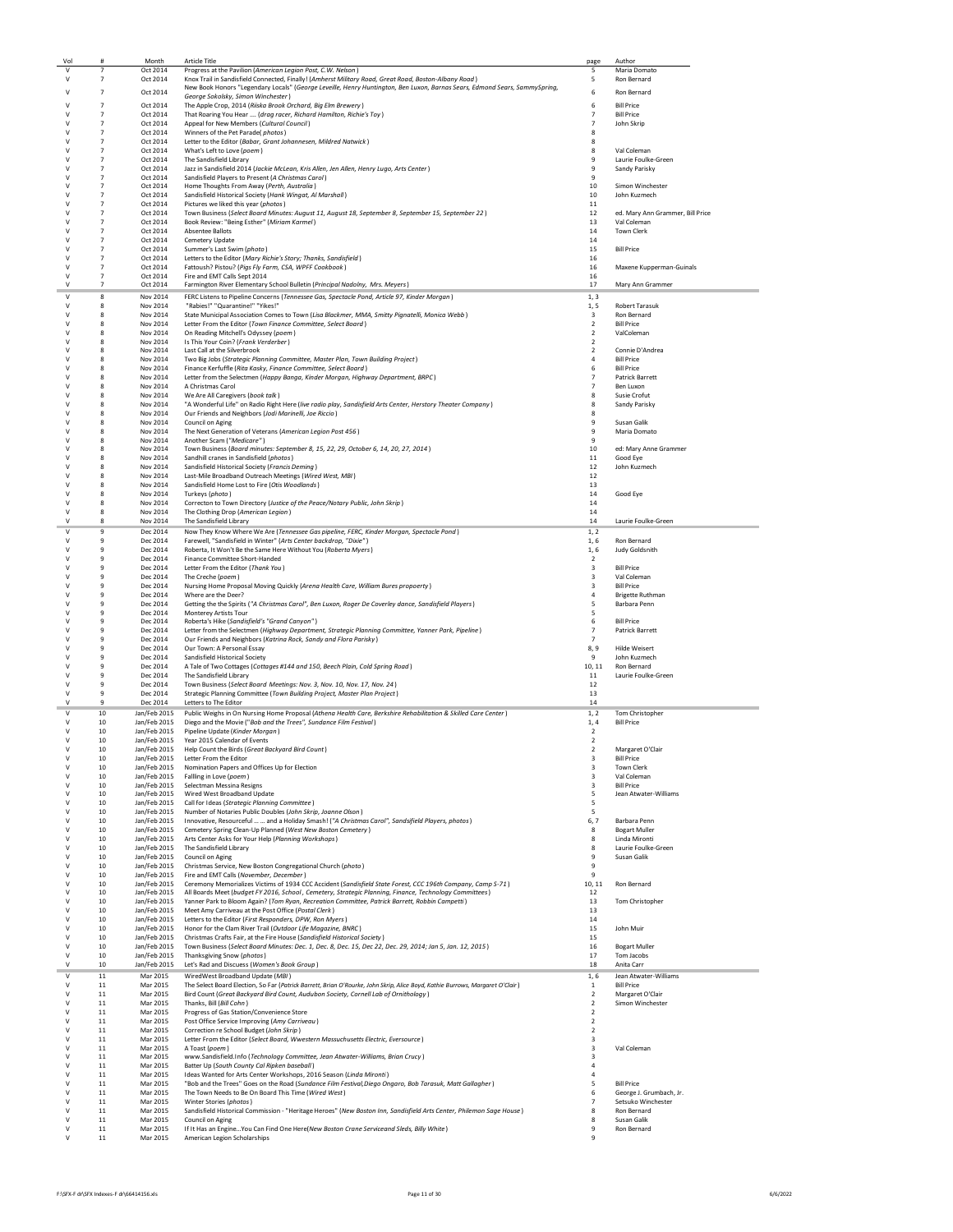|                      | #                                          | Month                                | <b>Article Title</b>                                                                                                                                                                           | page                             | Author                                 |
|----------------------|--------------------------------------------|--------------------------------------|------------------------------------------------------------------------------------------------------------------------------------------------------------------------------------------------|----------------------------------|----------------------------------------|
| $\mathsf{V}$<br>v    | 11<br>11                                   | Mar 2015<br>Mar 2015                 | Our Firends and Neighbors (New Boston Inn, The Old Inn on the Green)<br>Francis (Francis Deming, Sandisfield Historical Society, Willard Platt, The Red Shop, Charlie Riiska, Lois Richardson) | 9<br>10, 11                      | <b>Bill Price</b>                      |
| ٧                    | 11                                         | Mar 2015                             | SELMA: Sandisfield Resident Was There (Walter Wink)                                                                                                                                            | 12                               | Chacour Koop                           |
| v                    | 11                                         | Mar 2015                             | Involved in Forest Management of the Town? (Keystone Program)                                                                                                                                  | 13                               | Tom Ryan                               |
| v                    | 11                                         | Mar 2015                             | The Sandisfield Library                                                                                                                                                                        | 13                               | Laurie Foulke-Green                    |
| v                    | 11                                         | Mar 2015                             | Fire and ENT Calls                                                                                                                                                                             | 13                               |                                        |
| v<br>v               | 11<br>11                                   | Mar 2015<br>Mar 2015                 | Town Business (meetings: Jan.20, Feb 17, Feb. 23, 2015)<br>It's Not Boston, But (snowfall amounts)                                                                                             | 14<br>15                         | <b>Bogart Muller</b><br>Ron Bernard    |
|                      | $11\,$                                     | Mar 2015                             | Comings and Goings (Charlie Peter Lombard, Katherine Dirgo, Sylvia Linder German, Karen (Dietrich) Campetti)                                                                                   | 16, 17                           |                                        |
| VI                   | 1                                          | Apr 2015                             | Candidates Get in Line (Patrick Barrett, Victor Hryckvich, John Skrip, Alice Boyd, Marty Clark, Brian O'Rourke)                                                                                | 1, 5                             | <b>Bill Price</b>                      |
| VI                   | $\mathbf{1}$                               | Apr 2015                             | High-Speed Fiber-Optic Internet (MBI, Wired West)                                                                                                                                              | 1,6                              | Jean Atwater-Williams                  |
| VI                   | $\mathbf{1}$                               | Apr 2015                             | Memorial Day Parade Coming Your Way                                                                                                                                                            | $\overline{2}$                   |                                        |
| VI                   | $\mathbf{1}$                               | Apr 2015                             | From the Office of the Town Clerk (Joe Zeller)                                                                                                                                                 | $\overline{2}$                   |                                        |
| VI<br>VI             | $\mathbf{1}$<br>1                          | Apr 2015<br>Apr 2015                 | Revised Town of Sandisfield Town Caucus<br><b>Planning Board</b>                                                                                                                               | $\overline{2}$<br>$\overline{2}$ |                                        |
| VI                   | $\mathbf{1}$                               | Apr 2015                             | Diabetes Discussion, April 1                                                                                                                                                                   | $\overline{2}$                   |                                        |
| V <sub>1</sub>       | $\mathbf{1}$                               | Apr 2015                             | Mud Season (Steve Harasyko)                                                                                                                                                                    | $\overline{2}$                   |                                        |
| V <sub>1</sub>       | $\,1\,$                                    | Apr 2015                             | Letter From the Editor (5th Birthday)                                                                                                                                                          | 3                                | <b>Bill Price</b>                      |
| VI                   | $\mathbf{1}$                               | Apr 2015                             | The Starry Night (poem)                                                                                                                                                                        | $\overline{\mathbf{3}}$          | Val Coleman                            |
| VI<br>V <sub>1</sub> | 1<br>$\mathbf{1}$                          | Apr 2015<br>Apr 2015                 | Town Officials Meet withKinder Morgan (gas pipeline, 'Smitty' Pignatelli, Ben Downing, Patrick Barrett)<br>Spring Into Fitness in Sandisfield (Council on Aging)                               | 3<br>$\overline{a}$              | Simon Winchester<br>Nina Carr          |
| VI                   | $\mathbf{1}$                               | Apr 2015                             | Defenseless Mail Boxes Attacked                                                                                                                                                                | $\overline{4}$                   | Tom Christopher                        |
| VI                   | $\mathbf{1}$                               | Apr 2015                             | Our Friends and Neighbors (photo)                                                                                                                                                              | 5                                | Dave Modzelewski                       |
| VI                   | $\mathbf{1}$                               | Apr 2015                             | Selectman's Letter                                                                                                                                                                             | 6                                | Patrick Barrett                        |
| VI<br>VI             | $\mathbf{1}$<br>1                          | Apr 2015                             | The New Cost of Electricity Hurts (Eversource, Con Ed)                                                                                                                                         | 7                                | <b>Brigitte Ruthman</b>                |
| VI                   | 1                                          | Apr 2015<br>Apr 2015                 | Change: It's About Time (Biometric System)<br>The Snows of 2014-15                                                                                                                             | 8<br>8                           | Rita Kasky                             |
| V <sub>1</sub>       | 1                                          | Apr 2015                             | The Sandisfield Library                                                                                                                                                                        | 9                                | Laurie Foulke-Green                    |
| VI                   | $\mathbf{1}$                               | Apr 2015                             | When Pete's Was Steve's (Steve Campetti, The New Boston Store)                                                                                                                                 | 10, 11                           | Johanna Garfield                       |
| VI                   | $\mathbf{1}$                               | Apr 2015                             | Arts Center Season Begins (Charles Fidlar)                                                                                                                                                     | 12                               | Sandy Parisky                          |
| VI<br>VI             | $\mathbf{1}$<br>$\mathbf{1}$               | Apr 2015                             | Nice Old House, Nice New Neighbors (Emily Melchoir, Calvin Rodman, Horace & Susan White House)                                                                                                 | 13                               | Ron Bernard                            |
| VI                   | $\mathbf{1}$                               | Apr 2015<br>Apr 2015                 | Town Business (Select Board: 3/2, 3/9, 3/16, 3/23)<br>Council on Aging                                                                                                                         | 14, 15<br>15                     | BogartMuller<br>Susan Galik            |
| V <sub>1</sub>       | 1                                          | Apr 2015                             | Willard in Winter (Willard Platt, Clark Road)                                                                                                                                                  | 16                               | John Kuzmech                           |
| V <sub>1</sub>       | $\mathbf{1}$                               | Apr 2015                             | Sandisfield Historical Society                                                                                                                                                                 | 16                               | John Kuzmech                           |
| V <sub>1</sub>       | $\mathbf{1}$                               | Apr 2015                             | Comings and Goings (Helene Linkovich Kokoszka, Betty Arnold and Bob Minery, Joseph P. Zeller, Jr.)                                                                                             | 17                               |                                        |
| VI                   | $\mathbf{1}$                               | Apr 2015                             | Letters to the Editor                                                                                                                                                                          | 18                               |                                        |
| VI<br>VI             | $\,1\,$<br>$\mathbf{1}$                    | Apr 2015<br>Apr 2015                 | New Bohurch in Spring<br>Lotta Bull (photo)                                                                                                                                                    | 18<br>19                         | Jean Atwater-Williams                  |
| V <sub>1</sub>       |                                            |                                      | Election Forum                                                                                                                                                                                 |                                  |                                        |
| VI                   | $\overline{2}$<br>$\overline{\phantom{a}}$ | May 2015<br>May 2015                 | <b>Understanding Wired West</b>                                                                                                                                                                | -1<br>1, 4                       | Jean Atwater-Williams                  |
| VI                   | $\overline{2}$                             | May 2015                             | <b>Strategic Planning Reconvenes</b>                                                                                                                                                           | $\overline{2}$                   |                                        |
| V <sub>1</sub>       | $\overline{2}$                             | May 2015                             | Electricity Choice? (Colonial Power Group, Community Choice Aggregation Programs, Veridian Energy)                                                                                             | $\overline{2}$                   |                                        |
| VI                   | $\overline{2}$                             | May 2015                             | The Blossoming of Villa Mia! (Dia Klenja, Otis Farmer's Market)                                                                                                                                | $\overline{2}$                   | Val Coleman                            |
| VI                   | $\overline{2}$                             | May 2015                             | Letter From the Editor                                                                                                                                                                         | 3                                | <b>Bill Price</b>                      |
| VI<br>VI             | $\boldsymbol{2}$<br>$\overline{2}$         | May 2015<br>May 2015                 | Brave Spring (poem)<br>Early Birds of Spring (Robins, Kim Spring, Turkey Vultures, Red-winged Blackbirds, Great Blue Heron, Geese, Ducks)                                                      | 3<br>$\overline{\mathbf{3}}$     | Val Coleman<br>Margrat O'Clair         |
| VI                   | $\overline{2}$                             | May 2015                             | Welcome Otis Observer (new newspaper)                                                                                                                                                          | $\overline{3}$                   |                                        |
| VI                   | $\overline{2}$                             | May 2015                             | <b>Memorial Day Parade</b>                                                                                                                                                                     | $\overline{3}$                   |                                        |
| V <sub>1</sub>       | $\overline{2}$                             | May 2015                             | A Campetti Correction (Mary Lundgren)                                                                                                                                                          | $\overline{\mathbf{3}}$          |                                        |
| V <sub>1</sub>       | $\boldsymbol{2}$                           | May 2015                             | Emergency Vehicle Needs a Tow (Silverbrook Rd, Steve Harasyko)                                                                                                                                 | 5                                |                                        |
| V <sub>1</sub><br>VI | $\overline{2}$<br>$\overline{2}$           | May 2015<br>May 2015                 | Bearing Weapons of Grass Destruction (West New Boston Cemtery, COA)<br>The Firsy Cemetery Clean-Up Day a Success (West New Boston Cemetery, Highway Department)                                | 6<br>6                           | <b>Bogart Muller</b><br>Kathie Burrows |
| V <sub>1</sub>       | $\overline{2}$                             | May 2015                             | A Word from the Commissioner (Ben Campetti)                                                                                                                                                    | 6                                |                                        |
| VI                   | $\overline{2}$                             | May 2015                             | Cemetery Rules Approved by the Select Board (photos)                                                                                                                                           | $\overline{7}$                   |                                        |
| VI                   | $\overline{2}$                             | May 2015                             | Julian Muller and Justina Golden, in Concert (Ferris Burtis Music Foundation, Berkshire Taconic Foundation, Sandisfield Arts Center)                                                           | 8                                |                                        |
| VI                   | $\overline{2}$                             | May 2015                             | The Sandisfield Library                                                                                                                                                                        | 8                                | Laurie Foulke-Green                    |
| VI<br>VI             | $\boldsymbol{2}$<br>$\overline{2}$         | May 2015                             | Council on Aging<br><b>Candidates for Offices</b>                                                                                                                                              | 9<br>$\mathbf{q}$                | Susan Galik                            |
| VI                   | $\overline{2}$                             | May 2015<br>May 2015                 | The Select Board Elections (candidate statements)                                                                                                                                              | 10, 11                           |                                        |
| VI                   | $\overline{2}$                             | May 2015                             | Responses to Town/KM Negotiations - Is This Journalism?                                                                                                                                        | 12                               | <b>Patrick Barrett</b>                 |
| VI                   | $\overline{2}$                             | May 2015                             | A DeFacto Town "Bribe"? (KM, FERC, Audubon Society, Lower Spectacle Pond)                                                                                                                      | 12                               | Jeffrey Friedman                       |
| VI                   | $\overline{2}$                             | May 2015                             | An Open Letter to the Sadisfield Board of Selectmen (Kinder Morgan)                                                                                                                            | 13                               | <b>Heather Morrical</b>                |
| VI<br>VI             | $\boldsymbol{2}$<br>$\overline{2}$         | May 2015                             | Beware of KM/TGP Bearing Gifts (MEPA, BEAT)                                                                                                                                                    | 13<br>13                         | Thelma Esteves                         |
| VI                   | $\overline{2}$                             | May 2015<br>May 2015                 | Town Officials Ignore the Will of Their Constituents (Kinder Morgan/TGP pipeline)<br>The Lion King (Farmington River School play photo)                                                        | 14                               | Barbara Penn<br>Mary Anne Grammer      |
| V <sub>1</sub>       | $\overline{2}$                             | May 2015                             | Honor Roll (Farmington River School)                                                                                                                                                           | 14                               |                                        |
| V <sub>1</sub>       | $\overline{2}$                             | May 2015                             | Local Historians Present New Berkshire Histories (Gary Leveille, Ron Bernard, Elizur Yale Smith)                                                                                               | 15                               |                                        |
| V <sub>1</sub>       | $\overline{2}$                             | May 2015                             | Comings and Goings (Betty Arnold, Marvin Mirochnick, Robert A. "bob" Minery)                                                                                                                   | 16, 17                           |                                        |
| VI                   | $\boldsymbol{2}$                           | May 2015                             | Remembering Bob (Minery)                                                                                                                                                                       | 17                               | Ron Bernard                            |
| VI<br>VI             | $\overline{\mathbf{2}}$<br>$\mathcal{P}$   | May 2015<br>May 2015                 | Sandisfield Police: A Clarrification<br>Police Log                                                                                                                                             | 18                               | Mike Morrison                          |
| V <sub>1</sub>       |                                            |                                      |                                                                                                                                                                                                |                                  |                                        |
|                      |                                            |                                      |                                                                                                                                                                                                | 18                               | Simon Winchester                       |
|                      | 3                                          | June 2015                            | Broadband Proposal Approved; Change on Select Board (town meeting report)                                                                                                                      | 1,6                              |                                        |
| VI<br>V <sub>1</sub> | 3<br>3                                     | June 2015<br>June 2015               | A Modest Proposal (maintenance, Route 57)<br>Where to Put Our Town Center?                                                                                                                     | $\overline{2}$<br>$\overline{2}$ | <b>Bill Price</b><br>Kathy Jacobs      |
| V <sub>1</sub>       | $\overline{3}$                             | June 2015                            | Center Cemetery Pruning, June 20                                                                                                                                                               | $\overline{2}$                   |                                        |
| V <sub>1</sub>       | 3                                          | June 2015                            | Our Friends and Neighbors (Diego Ongaro, Bob Tarasuk, Matt Gallagher, Courtney Maum)                                                                                                           | $\mathbf 2$                      |                                        |
| VI                   | 3                                          | June 2015                            | Arts Center Seeks Volunteers                                                                                                                                                                   | $\mathbf 2$                      |                                        |
| VI<br>VI             | 3<br>3                                     | June 2015                            | Letter From the Editor (Patrick Barrett)                                                                                                                                                       | 3<br>$\overline{\mathbf{3}}$     | <b>Bill Price</b>                      |
| VI                   | 3                                          | June 2015<br>June 2015               | Sandisfield (for Jo Garfield) (poem)<br>Election Results, March 18, 2015                                                                                                                       | $\overline{\mathbf{3}}$          | Val Coleman                            |
| VI                   | 3                                          | June 2015                            | Bridges, Bridges (photos)                                                                                                                                                                      | $\overline{4}$                   |                                        |
| VI                   | 3                                          | June 2015                            | Bed for Rent But Hold the Breakfast (Airbnb)                                                                                                                                                   | $\overline{4}$                   | <b>Bill Price</b>                      |
| VI                   | 3                                          | June 2015                            | Sakespeare in Sandisfield, June 27-28 (Sandisfield Players, Ben Luxon)                                                                                                                         | $\overline{a}$                   |                                        |
| VI<br>VI             | 3<br>3                                     | June 2015<br>June 2015               | Conservation Corner (Silviculture, Forestry)<br>Cultural Council                                                                                                                               | 5<br>$\overline{7}$              | <b>Bob Tarasuk</b><br>John Skrip       |
| VI                   | 3                                          | June 2015                            | Solar Goes Live on Silverbrook Road                                                                                                                                                            | $\overline{7}$                   | <b>Rita Kasky</b>                      |
| VI                   | 3                                          | June 2015                            | Walt Whitman and Charley Fidlar (Sandisfield Arts Center)                                                                                                                                      | 8                                | Val Coleman                            |
| VI                   | 3                                          | June 2015                            | "Hertitage Hero" (photo)                                                                                                                                                                       | 8                                |                                        |
| VI                   | 3                                          | June 2015                            | Special Letter to the Editor (Steve Camptti, New Boston Store, Mary Campetti, Zoa Pratt)                                                                                                       | 9                                | Theresa Campetti Koszalka              |
| V <sub>1</sub><br>VI | 3<br>3                                     | June 2015<br>June 2015               | Memorial Day, 2015 (photos)<br>1939 Tribute to Julius Minery Appropriate Today (Bob Minery, George Sokolsky)                                                                                   | 10, 11<br>12                     | Tom Jacobs<br><b>Ron Bernard</b>       |
| VI                   | 3                                          | June 2015                            | A Connecticut Yankee (Julius Minery)                                                                                                                                                           | 12, 13                           | George E. Sokolsky                     |
| VI                   | 3                                          | June 2015                            | Special Letter to the Editor (CCC Camp. Nita Casev)                                                                                                                                            | 14                               | Stanley F. Koloski                     |
| VI                   | 3                                          | June 2015                            | Even More to This CCC Story (Robert Chase)                                                                                                                                                     | 14                               | Ron Bernard                            |
| VI                   | 3                                          | June 2015                            | Council on Aging                                                                                                                                                                               | 14                               | Susan Galik                            |
| V <sub>1</sub><br>VI | 3<br>3                                     | June 2015<br>June 2015               | Sandisfield Historical Society (Billy Riiska)                                                                                                                                                  | 15<br>16                         | John Kuzmech                           |
| V <sub>1</sub>       | $\overline{a}$                             | June 2015                            | Sandisfield Graduates (Aleksandra Maria Uzpurvis, Molly Hubbard, John Grammer)<br>Sandisfield Graduates (Monumnet Mountain High School)                                                        | 16                               |                                        |
| V <sub>1</sub>       | 3                                          | June 2015                            | Comings and Goings (Bridger Gentry Braun, Alexander Hryckvich, Sid Pinsky)                                                                                                                     | 17                               |                                        |
| V <sub>1</sub>       | 3                                          | June 2015                            | Foxes (photos)                                                                                                                                                                                 | 18                               | Jeremy Lombard                         |
| VI                   | 3                                          | June 2015                            | Letters to the Editor                                                                                                                                                                          | 18                               |                                        |
| V <sub>1</sub>       | $\overline{4}$                             | <b>July 2015</b>                     | New Selectmen Learn the Ropes (Alice Boyd, John Skrip)                                                                                                                                         | 1,8                              | Tom Christopher                        |
| VI                   | $\overline{4}$                             | <b>July 2015</b>                     | Pipeline Update: ConCom Enters the Fray (Kinder Morgan/Tennessee Gas, Notice of Intent, BEAT)                                                                                                  | 1, 13                            |                                        |
| V <sub>1</sub><br>VI | $\overline{a}$<br>$\overline{a}$           | <b>July 2015</b>                     | Late Breaking News (Steve Harasyko, apology)                                                                                                                                                   | 2                                |                                        |
| V <sub>1</sub>       | $\overline{a}$                             | <b>July 2015</b><br><b>July 2015</b> | Senior and Community Safety (Sandisfield Board of Health, Police Department)                                                                                                                   | $\overline{2}$<br>$\overline{2}$ |                                        |
| VI                   | $\overline{a}$                             | <b>July 2015</b>                     | The Case of the Missing Scrapebooks (Sandisfield Historical Society)<br>Wanted: Volunteer EMTs                                                                                                 | $\overline{2}$                   |                                        |
| VI                   | $\overline{a}$                             | <b>July 2015</b>                     | The Rotten Apples (photo)                                                                                                                                                                      | $\overline{2}$                   |                                        |
| VI                   | $\overline{4}$                             | <b>July 2015</b>                     | Breaking News: Negotiate? (Kinder Morgan)                                                                                                                                                      | 3                                | <b>Bill Price</b>                      |
| V <sub>1</sub>       | $\overline{4}$                             | <b>July 2015</b>                     | New Residents Incubating Right Now (photo, turtle)                                                                                                                                             | 3                                |                                        |
| V <sub>1</sub><br>VI | $\overline{4}$<br>$\overline{a}$           | <b>July 2015</b>                     | Such is the Stuff as Dreams are Made One (Sandisfield Players, Shakespeare)<br>What is the Sandisfield Scholarship?                                                                            | 4,5                              | Barbara Penn                           |
| VI                   | $\overline{a}$                             | <b>July 2015</b><br><b>July 2015</b> | Robert Kahlstron Awarded Scholarship (Sandisfield Scholarship Fund)                                                                                                                            | 6<br>6                           | Laura Rogers-Castro                    |
| VI                   | $\overline{a}$                             | <b>July 2015</b>                     | T-I-M-B-E-R (European settlers, landclearing)                                                                                                                                                  | $\overline{7}$                   | <b>Brigitte Ruthman</b>                |
| V <sub>1</sub>       | $\overline{4}$                             | <b>July 2015</b>                     | Around Town Hall                                                                                                                                                                               | 9                                | Alice Boyd                             |
| VI                   | $\overline{4}$                             | <b>July 2015</b>                     | Broad Band Sign-Up Goal Attained!                                                                                                                                                              | 9                                | Jean Atwater-Williams                  |
| VI<br>VI             | $\overline{4}$<br>$\overline{a}$           | <b>July 2015</b><br><b>July 2015</b> | Truck Committee Drives Ahead (town truck)<br>What Do We Want and Where Do We Want It? (photos, town halls)                                                                                     | $\mathbf{q}$<br>10               | <b>Bogart Muller</b>                   |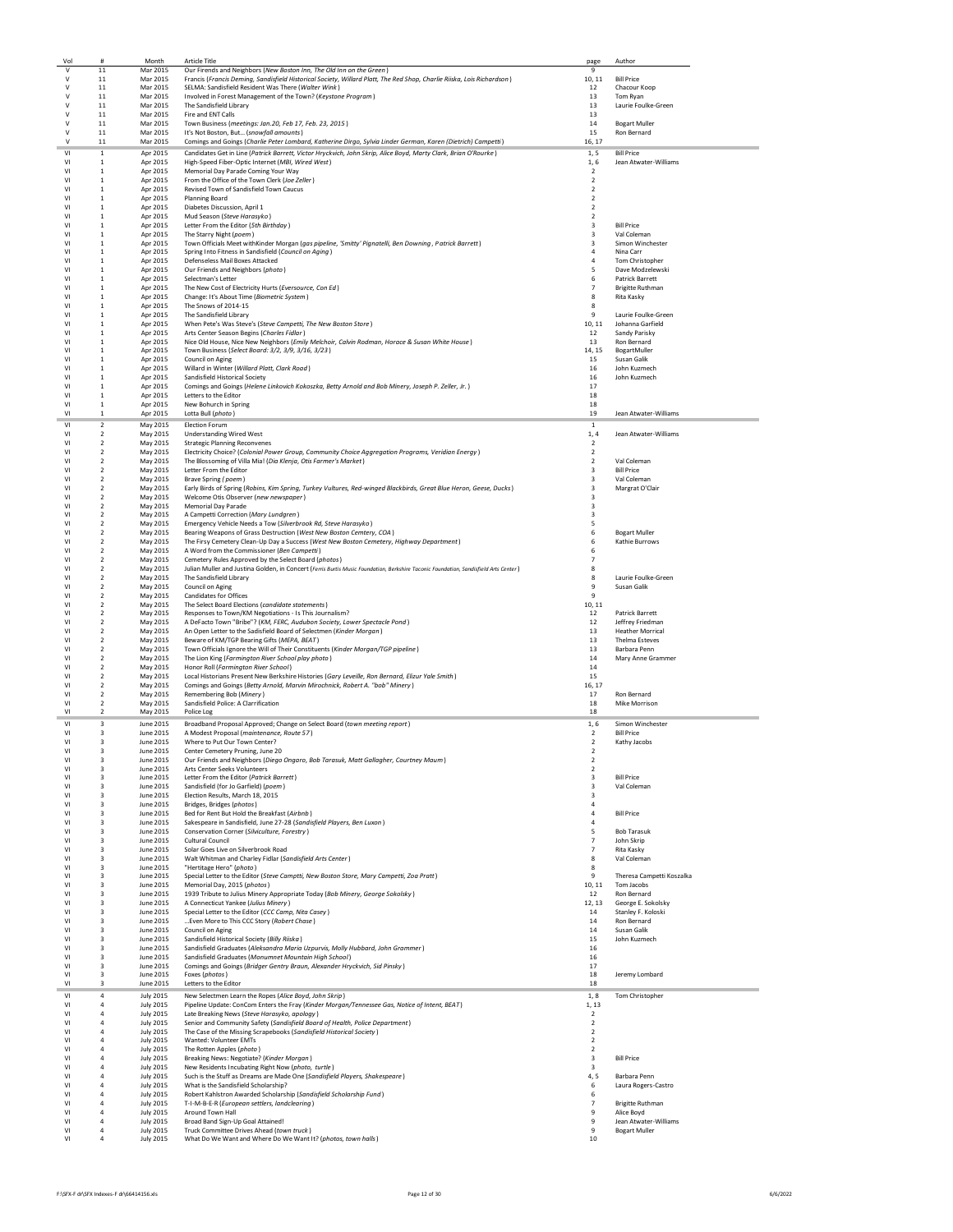| VI                               | #                                | Month                                | <b>Article Title</b>                                                                                                                                                                                              | page                                      | Author                                       |
|----------------------------------|----------------------------------|--------------------------------------|-------------------------------------------------------------------------------------------------------------------------------------------------------------------------------------------------------------------|-------------------------------------------|----------------------------------------------|
|                                  | $\overline{4}$                   | <b>July 2015</b>                     | Some Have a Big House; Some Have a Small House (Bryarly Consulting, town buildings)                                                                                                                               | 11                                        | Sandy Parisky                                |
| VI                               | $\overline{a}$                   | <b>July 2015</b>                     | Sandisfield Goes to the Movies ("Bob and the Trees", Berkshire Internation Film Festival, Diego Ongaro, Karlovy Vary Film Festival)                                                                               | 11                                        | <b>Bill Price</b>                            |
| VI                               | $\overline{4}$                   | <b>July 2015</b>                     | Sandisfield Historical Commission (death of Lady Sandys of Ombersley)                                                                                                                                             | 12                                        | Ron Bernard                                  |
| VI                               | $\overline{4}$<br>$\overline{4}$ | <b>July 2015</b>                     | Woodpecker Shows His Chops                                                                                                                                                                                        | 12                                        | Miriam Karmel<br>John Kuzmech                |
| VI<br>VI                         | 4                                | <b>July 2015</b><br><b>July 2015</b> | Sandisfield Hostorical Society<br>Cemetery Clean-Up Continues (photos)                                                                                                                                            | 14<br>14                                  |                                              |
| VI                               | 4                                | <b>July 2015</b>                     | Council on Aging                                                                                                                                                                                                  | 15                                        | Susan Galaik                                 |
| VI                               | $\overline{a}$                   | <b>July 2015</b>                     | Thanks for a Great Year (Farmington River Regional elementary School)                                                                                                                                             | 16                                        | <b>Thomas Nadolny</b>                        |
| V <sub>1</sub>                   |                                  | <b>July 2015</b>                     | Comings and Goings (Dr. Sidney Pinsky)                                                                                                                                                                            | 17                                        |                                              |
| VI                               | $\overline{4}$                   | <b>July 2015</b>                     | Memories of Sid (Sid Pinsky)                                                                                                                                                                                      | 17                                        | Val Coleman                                  |
| VI                               | $\overline{4}$                   | <b>July 2015</b>                     | Letters to the Editor                                                                                                                                                                                             | 18                                        |                                              |
| VI<br>V <sub>1</sub>             | $\overline{a}$<br>$\overline{4}$ | <b>July 2015</b><br><b>July 2015</b> | The Sandisfield Library<br>Fire and EMT Calls (April/May 2015)                                                                                                                                                    | 18<br>18                                  | Laurie Foulke-Green                          |
|                                  |                                  |                                      |                                                                                                                                                                                                                   |                                           |                                              |
| VI<br>V <sub>1</sub>             | 5<br>5                           | Aug2015<br>Aug2015                   | Meanwhile, Down to One Lane (Rt 57 Bridge, Steven Mack)<br>Around Town Hall (Budget, Chapter 90)                                                                                                                  | 1<br>1, 9                                 | <b>Bill Price</b>                            |
| VI                               | 5                                | Aug2015                              | "Bob and the Trees" Wins Top Prize (Diego Ongaro, Bob Tarasuk, Karlovy Film Festival)                                                                                                                             | 1, 5                                      | <b>Bill Price</b>                            |
| V <sub>1</sub>                   | 5                                | Aug2015                              | Another Reason to Live in Sandisfield                                                                                                                                                                             | $\overline{2}$                            |                                              |
| VI                               | 5                                | Aug2015                              | Take the Sandisfield Master Plan Survey!                                                                                                                                                                          | $\overline{2}$                            |                                              |
| VI                               | 5                                | Aug2015                              | New Library Hours                                                                                                                                                                                                 | $\overline{2}$                            |                                              |
| VI                               | 5                                | Aug2015                              | Librarian Job Posting                                                                                                                                                                                             | $\overline{2}$                            |                                              |
| VI                               | 5                                | Aug2015                              | Letter From the Editor                                                                                                                                                                                            | $\overline{3}$                            |                                              |
| VI<br>VI                         | 5<br>5                           | Aug 2015<br>Aug 2015                 | Select Board News (Athena, Pipeline, Roof, weapons, Truck Committee, Playgrounds)<br>A Fire Story (Grammer, Wilcox, Chief Ralph Morrison, Beech Plain Road)                                                       | $\overline{\mathbf{3}}$<br>$\overline{4}$ | <b>Bill Price</b>                            |
| VI                               | 5                                | Aug 2015                             | A First for a Sandisfield Author (Simon Winchester, children's book)                                                                                                                                              | 5                                         | <b>Bill Price</b>                            |
| VI                               | 5                                | Aug 2015                             | New Head Alice Boyd of Art Center (Marcella Smith, Chapin Fish, New York, Alice Boyd)                                                                                                                             | 6                                         | Tom Christopher                              |
| VI                               | 5                                | Aug 2015                             | A Thank You To: (Sandisfield FD, Tolland FD, New Marlborough FD)                                                                                                                                                  | $\overline{7}$                            | Rista Malanca                                |
| VI                               | 5                                | Aug 2015                             | Porches Are for Summer (New England)                                                                                                                                                                              | 8                                         | <b>Brigitte Ruthman</b>                      |
| VI                               | 5                                | Aug 2015                             | Board of Selectmen Goals (Finance Committee, BRPC, Planning Board, Tax Collector)                                                                                                                                 | 9                                         |                                              |
| VI                               | 5                                | Aug 2015                             | A Sheaf of Poems                                                                                                                                                                                                  | 10, 11                                    | Val Coleman                                  |
| VI<br>VI                         | 5<br>5                           | Aug 2015<br>Aug 2015                 | Preservation of the Theophilus Hubbard Farmstead (East Hubbard Rd, Wittkowski, Geo. Sheppard)<br>Good Advice About Tick Bites (Amy Hardt, DEET)                                                                   | 12, 13<br>14                              | Ron Bernard                                  |
| VI                               | 5                                | Aug 2015                             | New England Cottontail Walk (Cottontail Conservation Strategy, Chad Pease, Chas. Sheets)                                                                                                                          | 15                                        |                                              |
| V <sub>1</sub>                   | 5                                | Aug 2015                             | Walter's Culvert (Walter Linkovitch, Sandisfield Center)                                                                                                                                                          | 15                                        |                                              |
| VI                               | 5                                | Aug 2015                             | Déjà Vu Again (Rt 8/57 Bridge)                                                                                                                                                                                    | 15                                        |                                              |
| VI                               | 5                                | Aug 2015                             | Sandisfield Historical Society (Bob Grigg, Michael Babey, Kate Dirgo, Ron Bernard, Sonja Gray)                                                                                                                    | 16                                        | John Kuzmech                                 |
| VI                               | 5                                | Aug 2015                             | Comings and Goings (Louise A. Robitalle, Howard Smith)                                                                                                                                                            | 17                                        |                                              |
| VI                               | 5                                | Aug 2015                             | Letters To the Editor                                                                                                                                                                                             | 18                                        |                                              |
| VI                               | 5                                | Aug 2015                             | Summer Calves At Joshua's Farm                                                                                                                                                                                    | 18                                        | <b>Brigitte Ruthman</b>                      |
| VI                               | 6                                | Sep 2015                             | Where We Stand (Town projects)                                                                                                                                                                                    | $1\,$                                     | <b>Bill Price</b>                            |
| VI<br>VI                         | 6<br>6                           | Sep 2015<br>Sep 2015                 | Bridge<br>Pipeline                                                                                                                                                                                                | 1, 3<br>1, 2                              |                                              |
| VI                               | 6                                | Sep 2015                             | A Walk in Our Woods (Mike Leavitt, Berkshire Natural Resource Council, "Lollipop Trail")                                                                                                                          | 1, 10, 11                                 | Tom Christopher                              |
| VI                               | 6                                | Sep 2015                             | Around Town Hall (regionalization, "Community Compact")                                                                                                                                                           | 3                                         | Alice Boyd                                   |
| VI                               | 6                                | Sep 2015                             | Training With Fire (Sandler property, photos)                                                                                                                                                                     |                                           |                                              |
| VI                               | 6                                | Sep 2015                             | The Sandisfield Library                                                                                                                                                                                           | $\overline{a}$                            |                                              |
| V <sub>1</sub>                   | 6                                | Sep 2015                             | Night and Day at the Sandisfield Center Cemetery (Perseid meteor shower)                                                                                                                                          | 5                                         | George Wheeler                               |
| VI                               | 6                                | Sept 2015                            | <b>Cultural Council</b>                                                                                                                                                                                           | 5                                         | John Skrip                                   |
| VI                               | 6                                | Sept 2015                            | Roberta Visits Home (Roberta Myers, Robert Evans, Gaiden Quartet)<br>Easy Ridin 'Papas in Sandisfield (Arts Center, Robin Tost, Will Conklin, Adam Brown)                                                         | 6<br>6                                    |                                              |
| V <sub>1</sub>                   | 6                                | Sept 2015                            | View From the Arts Center (Rosemary Schneider, Val Coleman, Irving Levine, Sid Pinsky, M)r & Mr. Donald Parker, Dr Marion                                                                                         |                                           | Mary Anne Grammer                            |
| VI                               | 6                                | Sept 2015                            | Dragoon)                                                                                                                                                                                                          | $\overline{7}$                            | Marcella Smith                               |
| V <sub>1</sub>                   | 6                                | Sept 2015                            | Freeman's Petition (Mum Bett, Paul Frreeman, Capt. Jacob Brown, Manson Freeman)                                                                                                                                   | 8                                         | John Kuzmech                                 |
| VI                               | 6                                | Sept 2015                            | Council on Aging                                                                                                                                                                                                  | 9                                         | Susan Galik                                  |
| VI                               | 6                                | Sept 2015                            | The Clam River Reserve and Its Trails                                                                                                                                                                             | 12                                        |                                              |
| VI                               | 6                                | Sept 2015                            | Sandisfield Resident Helps Local Cancer Patients (Ellen Croibier)                                                                                                                                                 | 13                                        |                                              |
| VI                               | 6                                | Sept 2015                            | Our Friends and Neighbors (Simon Winchester, Colebrook Store, Jodi Marinelli)                                                                                                                                     | 13                                        |                                              |
| VI<br>VI                         | 6<br>6                           | Sept 2015<br>Sept 2015               | Growing Up in Sandisfield, Not That Long Ago (Billy Riiska)<br>Thank You from the Sandisfield Fire Department (Steak Roast, John Band)                                                                            | 14, 15<br>16                              | <b>Bill Price</b>                            |
| VI                               | 6                                | Sept 2015                            | Comings and Goings (Hugh DeManbey)                                                                                                                                                                                | 17                                        |                                              |
| VI                               | 6                                | Sept 2015                            | Sandisfield Historical Society (Oral History Project)                                                                                                                                                             | 18                                        | John Kuzmech                                 |
| VI                               | 6                                | Sept 2015                            | Freedman/Friedman (errata)                                                                                                                                                                                        | 18                                        |                                              |
| VI                               | $\overline{7}$                   | Oct 2015                             | Offers They Couldn't Refuse (Kinder Morgan, Alice Boyd, Community Agreement, Article 97 Transfer)                                                                                                                 | 1, 2                                      | <b>Bill Price</b>                            |
| V <sub>1</sub>                   | $\overline{7}$                   | Oct 2015                             | Town Administrator Departs (Lisa Blackmer)                                                                                                                                                                        | 2                                         | <b>Bill Price</b>                            |
| VI                               | $\overline{7}$                   | Oct 2015                             | Letter from the Editor (High Speed Internet, Otis, Wired West)                                                                                                                                                    | 3                                         | <b>Bill Price</b>                            |
| VI                               | $\overline{7}$                   | Oct 2015                             | Around Town Hall (New Hartford Road, STRAP grant, Senior Tax Abatement Work Program, Yanner Park)                                                                                                                 | $\overline{3}$                            | Alice Boyd                                   |
| VI                               | $\overline{7}$                   | Oct 2015                             | Movies at SArC ("Bob and the Trees", "Tin")                                                                                                                                                                       | $\overline{4}$                            |                                              |
| VI<br>V <sub>1</sub>             | $\overline{7}$<br>$\overline{7}$ | Oct 2015<br>Oct 2015                 | Birthday (poem)                                                                                                                                                                                                   | $\overline{4}$                            | Val Coleman                                  |
| VI                               | $\overline{7}$                   |                                      | The Librarian's Corner                                                                                                                                                                                            |                                           | Terry Spohnholz<br>Laura Rogers-Castro       |
|                                  |                                  |                                      |                                                                                                                                                                                                                   | 5                                         |                                              |
| VI                               | $\overline{7}$                   | Oct 2015<br>Oct 2015                 | Rabbits Find a Home (Chad Pease, New England Cottontail, Endangered Species List)<br>Our New Librarian (Terry Spohnholz)                                                                                          | 5<br>5                                    |                                              |
| VI                               |                                  | Oct 2015                             | Our Friends and Neighbors (Bogart Muller, Bob and Mary Gacek)                                                                                                                                                     | 6                                         |                                              |
| VI                               | $\overline{7}$                   | Oct 2015                             | View From the Arts Center (2016 season)                                                                                                                                                                           |                                           | Marcella Smith                               |
| VI                               | $\overline{7}$                   | Oct 2015                             | Roosevelts, Right Here (Johanna Garfield, Fox Road, Willard and Carol Roosevelt)                                                                                                                                  | $\overline{7}$                            | <b>Bill Price</b>                            |
| V <sub>1</sub>                   | $\overline{7}$                   | Oct 2015                             | "The Belle of Amherst" as Performed by Mari Andrejco (William Luce, Emily Dickenson, Arts Center)                                                                                                                 | $\overline{7}$                            | Barbara Penn                                 |
| VI<br>VI                         | $\overline{7}$                   | Oct 2015                             | Calling Sandisfield Children  ("Hansel and Gretel", Sandisfield Players)                                                                                                                                          | $\overline{7}$<br>8                       | Susan Galik                                  |
| VI                               | $\overline{7}$                   | Oct 2015<br>Oct 2015                 | Council on Aging (Apple Fest, Historical Society, Alzheimer's Association)<br>Country Treasures Yard Sale (Sandisfield Arts Center, Sandisfield Players, Town Green, "Our Town", Cornwall)                        | $\boldsymbol{9}$                          | Ron Bernard                                  |
| VI                               | $\overline{7}$                   | Oct 2015                             | A Free Play Group on Tuesdays (Children's Health Program, Otis Town Hall)                                                                                                                                         | 9                                         | Nina Carr                                    |
| VI                               | $\overline{7}$                   | Oct 2015                             | A Gift to Sandisfield (West New Boston Cemetery, Carr's Field, John Field, Will Pennington, photos)                                                                                                               | 10, 11                                    | Nina Carr                                    |
| V <sub>1</sub>                   | $\overline{7}$                   | Oct 2015                             | Reservoir Running Dry? (Matthew Virginia, Clam River Lake, Clam River Dam, Don Peet, DCR)                                                                                                                         | 12                                        | Tom Christopher                              |
| V <sub>1</sub>                   | $\overline{7}$                   | Oct 2015                             | Fallen Leaves (noem)                                                                                                                                                                                              | 12                                        | Mary Ann Gacek                               |
| V <sub>1</sub><br>VI             | $\overline{7}$<br>$\overline{7}$ | Oct 2015                             | Revving Up Their Engines (Wade Boucher, Jay Revnolds, Sandisfield Motor Club)                                                                                                                                     | 13                                        | Peter Biamonte                               |
| V <sub>1</sub>                   | $\overline{7}$                   | Oct 2015<br>Oct 2015                 | Knox Trail Rediscovery Hike (Tom Ragusa, Otis Historical Commission)<br>Take a Hike (Tom Ragusa, Upper Spectacle Pond)                                                                                            | 13<br>13                                  | Ron Bernard                                  |
| VI                               | $\overline{7}$                   | Oct 2015                             | Making a Living in Sandisfield (Billy Riiska, Riiska Brook Orchard)                                                                                                                                               | 14, 15                                    | <b>Bill Price</b>                            |
| V <sub>1</sub>                   | $\overline{7}$                   | Oct 2015                             | Vietnam/Berkshires: A Vietnam Story (101st Airborne, City of Hue, Jeff Cohen, 1st Cavalry)                                                                                                                        | 15                                        |                                              |
| VI                               | $\overline{7}$                   | Oct 2015                             | Comings and Goings (Cora Campbell Barrett, Wendy Pennington, Howard Smith)                                                                                                                                        | 16, 17                                    |                                              |
| VI                               | $\overline{7}$                   | Oct 2015                             | Study Skills (homework)                                                                                                                                                                                           | 18                                        | Mary Anne Grammer                            |
| VI                               | 8                                | Nov 2015                             | Master Plan Survey Results (Public Opinion Survey, Personal Interview Survey, Master Plan Steering Committee)                                                                                                     | 1, 2                                      | Eammon Coughlin                              |
| VI<br>V <sub>1</sub>             | 8<br>8                           | Nov 2015                             | Two Critical Pipeline Hearings This Month (Kinder Morgan, "Connecticut Expansion", Oppose H3690, ConCom Hearing)                                                                                                  | 1, 5                                      | Hilde Weisert, Barbara Penn<br>Alice Boyd    |
| VI                               | 8                                | Nov 2015<br>Nov 2015                 | Around Town Hall (Highway Department, Kinder Morgan, Spectacle Pond, Yanner Park, Town Administrator)<br>Late-Breaking Town News (Stephan Harasyko, Bobby O'Brien, Scott Worcester, Electricity Aggregation plan) | $\overline{2}$<br>3                       | <b>Bill Price</b>                            |
| V <sub>1</sub>                   | 8                                | Nov 2015                             | Vicki's Bear (photo)                                                                                                                                                                                              | 3                                         |                                              |
| V <sub>1</sub>                   | R                                | Nov 2015                             | Sandisfield Debut of "Bob and the Trees" (Diego Ongaro, Courtney Maum, Bob Tarasuk, Woodstock Film Festival)                                                                                                      | $\overline{\mathbf{3}}$                   | Ron Bernard                                  |
| V <sub>1</sub>                   | 8                                | Nov 2015                             | View From the Arts Center (Gypsy Lane Cabaret, Sandisfield Players, Minack Theater, Cathy Barrow, Val Coleman)                                                                                                    | $\sqrt{4}$                                | Marcella Smith                               |
| V <sub>1</sub>                   | 8                                | Nov 2015                             | Solar Panel Theft (Rt. 8, D.O.T)                                                                                                                                                                                  | $\sqrt{4}$                                | <b>Bogart Muller</b>                         |
| VI<br>VI                         | 8<br>8                           | Nov 2015                             | Going to College, Locally (Suzanne O'Connell, Climate Change)                                                                                                                                                     | $\overline{4}$<br>6                       | Mary Anne Grammer<br>John Kuzmech            |
| VI                               | 8                                | Nov 2015<br>Nov 2015                 | Sandisfield Historical Society (Apple Fest, COA, Ugly Sweater Contest)<br>Council on Aging                                                                                                                        | $\overline{7}$                            | Susan Galik                                  |
| V <sub>1</sub>                   | 8                                | Nov 2015                             | The Librarian's Corner                                                                                                                                                                                            | $\overline{7}$                            | Terry Spohnholz                              |
| V <sub>1</sub>                   | 8                                | Nov 2015                             | Memoir                                                                                                                                                                                                            | 8                                         | Val Coleman                                  |
| VI                               | 8                                | Nov 2015                             | Sandisfield Players' Country Treasures Yard Sale a Success                                                                                                                                                        | 9                                         |                                              |
| VI                               | 8                                | Nov 2015                             | New Boston Picnic (photo)                                                                                                                                                                                         | 10                                        | <b>Bill Price</b>                            |
| VI                               | 8                                | Nov 2015                             | A Long Life Right Here: Rosemary Allan                                                                                                                                                                            | 11                                        | <b>Bill Price</b>                            |
| V <sub>1</sub><br>V <sub>1</sub> | 8                                | Nov 2015                             | Letters to the Editor (Harvest Dinner)                                                                                                                                                                            | 12                                        |                                              |
| VI                               | 8<br>$\mathbf{R}$                | Nov 2015<br>Nov 2015                 | Before the Numbers, An Adventure (Ryan Salame)                                                                                                                                                                    | 12<br>13                                  | <b>Bill Price</b><br><b>Brigitte Ruthman</b> |
| VI                               | 9                                |                                      | A Visit to Joshua (Cindy Griswald Smith, Joshua's Farm)                                                                                                                                                           |                                           |                                              |
| VI                               | 9                                | Dec 2015<br>Dec 2015                 | And the Town Proceeds On  (Select Board News: Strap Grant, Kinder Morgan, Road Superintendent, Town Administrator)                                                                                                | 1, 10                                     | <b>Bill Price</b><br>Alice Boyd              |
| VI                               | 9                                | Dec 2015                             | Around Town Hall (hiring, roof, Open Meeting Law)<br>Transfer Station Fees Go Up                                                                                                                                  | $1,\,10$<br>2                             | Tom Christopher                              |
| VI                               | 9                                | Dec 2015                             | Update on the American Legion Pavilion (repairs)                                                                                                                                                                  | $\overline{2}$                            | Maria Domato                                 |
| VI                               | 9                                | Dec 2015                             | Hansel & Gretel Coming to Town (Sandisfield Arts Center, Sandifield Players)                                                                                                                                      | $\overline{2}$                            |                                              |
| VI                               | 9                                | Dec 2015                             | Letter From the Editor (Thanks)                                                                                                                                                                                   | $\overline{3}$                            | <b>Bill Price</b>                            |
| V <sub>1</sub>                   | $\mathbf{q}$                     | Dec 2015                             | Christmas Awakening (poem)                                                                                                                                                                                        | $\overline{\mathbf{3}}$                   | Val Coleman                                  |
| V <sub>1</sub><br>VI             | $\mathbf{q}$<br>9                | Dec 2015<br>Dec 2015                 | A Broadband Progress Report (Wired West, MBI, CTC Technology & Energy)                                                                                                                                            | $\overline{3}$<br>$\overline{4}$          | Jean Atwater-Williams<br>Ron Bernard         |
| VI                               | 9                                | Dec 2015                             | The New Boston Store Is History (Peter and Susan Murray, Joseph Norton, Campetti family)<br>New Life for the Old New Boston Schoolhouse (Fire Station #1, Steve Campetti, Maria Domato, Ralph Morrison)           | 5                                         | Ron Bernard                                  |
| VI<br>VI                         | 9<br>9                           | Dec 2015<br>Dec 2015                 | Sandisfield Historical Society (Billy Riiska, Bob Grigg, Teresa Della-Giusina, Charles Russel, Rosemary Allen)<br>You Can Win! (Historical Society Fair)                                                          | 6<br>6                                    | John Kuzmech<br>Laura Rogers-Castro          |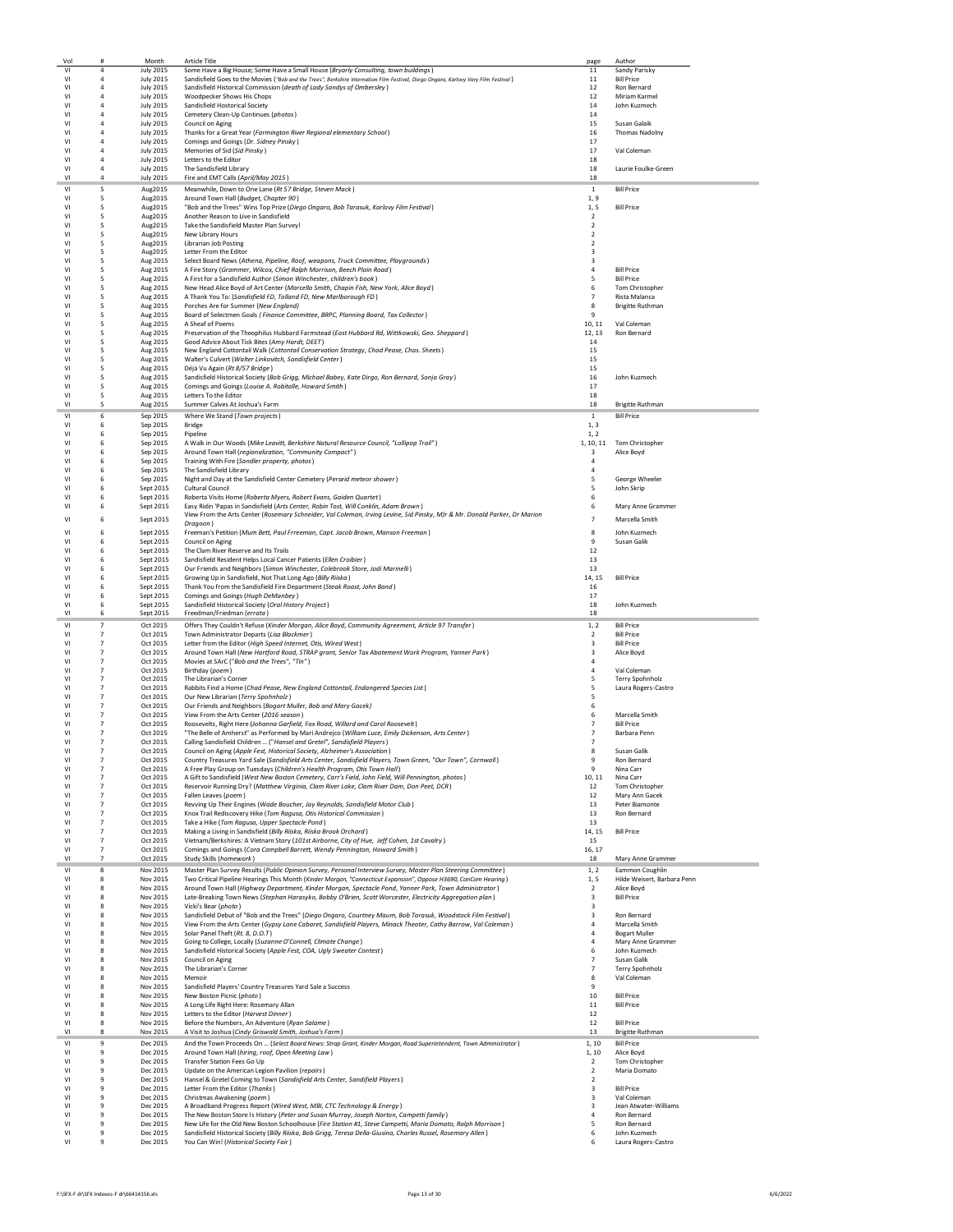| Vol                              | #                                           | Month                        | <b>Article Title</b>                                                                                                                                     | page                                      | Author                               |
|----------------------------------|---------------------------------------------|------------------------------|----------------------------------------------------------------------------------------------------------------------------------------------------------|-------------------------------------------|--------------------------------------|
| VI                               | 9                                           | Dec 2015                     | Christmas Services in Sandisfield (Little Brown Church, Pastor Toby Quirk)                                                                               | $\overline{7}$                            | Karlene Blass                        |
| V <sub>1</sub><br>VI             | $\ddot{q}$<br>$\,9$                         | Dec 2015<br>Dec 2015         | Verteran's Day, 2015 (photo)<br>The Librarian's Corner                                                                                                   | $\overline{7}$<br>8                       | Ron Bernard<br>Terry Spohnholz       |
| VI                               | 9                                           | Dec 2015                     | Celebrations at Berkshire Rehab                                                                                                                          | 8                                         | Cindy Faggioni                       |
| VI                               | 9                                           | Dec 2015                     | Pipeline Foes Go to Boston (Kinder Morgan, Ben Dowling, Smitty Pignatelli, Article 97)                                                                   | 9                                         | <b>Bill Price</b>                    |
| VI                               | 9                                           | Dec 2015                     | Trending Here: Young Couples Moving In (Aaron Dennis, Anna Konopatskaya)                                                                                 | 11                                        | Ron Bernard                          |
| V <sub>1</sub>                   | 9                                           | Dec 2015                     | Council On Aging (Christmas Bazaar, Foot Care, Mass Options)                                                                                             | 12                                        | Susan Galik                          |
| V <sub>1</sub><br>VI             | 9<br>9                                      | Dec 2015<br>Dec 2015         | Dear Sadisfield Residents (Elizabeth Freeman Center)<br>Hiking Along the Knox Trail (Tom Ragusa, Mass DCR, "Cleft & Twain" rock, photos)                 | 12<br>13                                  | Janis Broderick<br>Jim Moore         |
| VI                               | 9                                           | Dec 2015                     | The Good/Same Old Days (The Sandisfield Newsletter, The Record, Phil Blampied)                                                                           | 14, 15                                    | <b>Bill Price</b>                    |
| VI                               | 9                                           | Dec 2015                     | Bridge to Nowhere (photo, Colebrook River Lake)                                                                                                          | 16                                        | Jean Atwater-Williams                |
| VI                               | 9                                           | Dec 2015                     | Author, Author (John Kelly, Simon Winchester)                                                                                                            | 16                                        | <b>Bill Price</b>                    |
| V <sub>1</sub>                   | $\ddot{q}$                                  | Dec 2015                     | Comings and Goings (The New Boston Store)                                                                                                                | 17                                        |                                      |
| ٧I                               | 10                                          | Jan/Feb 2016                 | Tug-of-War Between WiredWest and MBI (Broadband, Deval Patrick, Eric Nakajima, Mass Tech Collaborative)                                                  | 1, 8                                      | Alice Boyd                           |
| V <sub>1</sub><br>V <sub>1</sub> | 10<br>10                                    | Jan/Feb 2016<br>Jan/Feb 2016 | A Generous Offer (Judi and Lou Friedman)<br>A Wreath for the Rowley House (Cold Spring Road, photo)                                                      | 1,6<br>1                                  | <b>Bill Price</b><br>Ron Bernard     |
| VI                               | 10                                          | Jan/Feb 2016                 | From the Office of the Town Clerk (voting)                                                                                                               | $\overline{2}$                            |                                      |
| VI                               | 10                                          | Jan/Feb 2016                 | Ceremony to Remember Young Lives (Civilian Conservation Corps monument, photo)                                                                           | $\overline{2}$                            | Ron Bernard                          |
| VI                               | 10                                          | Jan/Feb 2016                 | Electricity Made Simple and Less Expensive  But Not Yet (Community Choice Power Supply Program, Colonial Power Group)                                    | $\overline{2}$                            | Tom Christopher                      |
| VI<br>V <sub>1</sub>             | 10<br>10                                    | Jan/Feb 2016                 | ConCom Issues Pipeline Construction Permit (Kinder Morgan, Tennessee Gas Pipeline Company, FERC)                                                         | 3<br>3                                    | Val Coleman                          |
| V <sub>1</sub>                   | 10                                          | Jan/Feb 2016                 | Jan/Feb 2016 A Late Afternoon in January (poem)<br>Road Boss Decision Approaching (Bob O'Brien, Bogart Muller)                                           | $\overline{3}$                            |                                      |
| VI                               | 10                                          | Jan/Feb 2016                 | On The Dotted Line (Alice Boyd, Lt. Gov. Karyn Polito, photo)                                                                                            | $\mathsf 3$                               |                                      |
| VI                               | 10                                          | Jan/Feb 2016                 | Cultural Council (arants)                                                                                                                                | $\overline{4}$                            | John Skrin                           |
| VI                               | 10                                          | Jan/Feb 2016                 | Town News (Rumors, Bridge, Town Administrator, Town Website, Kinder Morgan, Police report, Car Fire)                                                     | $\overline{4}$                            | <b>Bill Price</b>                    |
| VI<br>VI                         | 10<br>10                                    | Jan/Feb 2016<br>Jan/Feb 2016 | To the Big City (New York, Recreation Committee)<br>New Boston Community Center Capital Campaign Underway (Fire Department, East New Boston schoolhouse) | 5<br>5                                    | Teresa Della Giustina<br>Ron Bernard |
| V <sub>1</sub>                   | 10                                          | Jan/Feb 2016                 | Let's Re-Establish the Town Center (Town Hall, Annes, Public Works Garage)                                                                               | $\overline{7}$                            | Sandy Parisky                        |
| V <sub>1</sub>                   | 10                                          | Jan/Feb 2016                 | A New Judy? (Arts Center, Linda Mironti)                                                                                                                 | 8                                         | Val Coleman                          |
| VI                               | 10                                          | Jan/Feb 2016                 | Magical and Enchanting ("Hansel and Gretel", Sandisfield Players)                                                                                        | 9                                         | Barbara Penn                         |
| VI<br>VI                         | 10<br>10                                    | Jan/Feb 2016<br>Jan/Feb 2016 | Freedom From Fear (yellow tea bowls, Japanese interment camps)<br>Playground Equipment Dedicated to Cora Barrett (FRRSD Preschool Playground)            | 10, 11<br>12                              | Setsuko Winchester                   |
| VI                               | 10                                          | Jan/Feb 2016                 | Sandisfield Resident Wins Big Show (Thanksgiving Day Classic Dog Show, Barbara Penn)                                                                     | 12                                        |                                      |
| V <sub>1</sub>                   | 10                                          | Jan/Feb 2016                 | The Librarian's Corner                                                                                                                                   | 13                                        | Terry Spohnholz                      |
| V <sub>1</sub>                   | 10                                          | Jan/Feb 2016                 | Council on Aging                                                                                                                                         | 14                                        | Susan Galik                          |
| VI                               | 10                                          | Jan/Feb 2016                 | Bob and the Trees (Diego Ongaro, Museum of Modern Art)                                                                                                   | 14                                        |                                      |
| VI                               | 10                                          | Jan/Feb 2016                 | Sandisfield, Mon Amour (Tannery Road, Norfolk)                                                                                                           | 15                                        | Courtney Maum                        |
| VI<br>VI                         | 10<br>10                                    | Jan/Feb 2016<br>Jan/Feb 2016 | Comings and Goings (Herman W. Cardillo, Charles Barron Innes)<br>Letters to the Editor                                                                   | 17<br>18                                  |                                      |
| VI                               | 10                                          | Jan/Feb 2016                 | Our Friends and Neighbors                                                                                                                                | 18                                        |                                      |
| VI                               | 11                                          | Mar 2016                     | Master Plan Draft Completed (making town a destination, support local business & elderly, town center, state lands)                                      | 1,8                                       | Eammon Coughlin                      |
| V <sub>1</sub>                   | 11                                          | Mar 2016                     | Not Horsing Around (Rose Nelson Sunny Rose Farm)                                                                                                         | 1, 13                                     | Ron Bernard                          |
| V <sub>1</sub>                   | 11                                          | Mar 2016                     | Offices Up For Election (Warrant for Special Town Meeting)                                                                                               | $\overline{2}$                            |                                      |
| VI                               | $11\,$                                      | Mar 2016                     | Vaccinate Your Pet (Rabies Clinic)<br>Hearts Warmed on Frigid Valentine's Day (David and Patricia Hubbard, David Tinervia, Ben Luxon)                    | $\overline{2}$                            |                                      |
| VI<br>VI                         | $11\,$<br>$11\,$                            | Mar 2016<br>Mar 2016         | Letter From the Editor                                                                                                                                   | $\overline{2}$<br>$\overline{\mathbf{3}}$ | <b>Bill Price</b>                    |
| VI                               | $11\,$                                      | Mar 2016                     | The White Birch (poem)                                                                                                                                   | 3                                         | Val Coleman                          |
| V <sub>1</sub>                   | 11                                          | Mar 2016                     | Putting Our House in Order (around Town Hall)                                                                                                            | 3,8                                       | Alice Boyd                           |
| V <sub>1</sub>                   | 11                                          | Mar 2016                     | Living Out Here, Waiting to Get Wired (open letter to Governor Baker)                                                                                    | $\overline{4}$                            | Ron Bernard                          |
| VI                               | 11                                          | Mar 2016                     | Town News (Edna Leavenworth, Adam Gonska, pipeline)                                                                                                      | $\overline{4}$                            | <b>Bill Price</b>                    |
| VI<br>VI                         | 11<br>$11\,$                                | Mar 2016<br>Mar 2016         | Capital Plan Offered (improved signage, historic homes, outdoor recreation, town center)<br>Get Ready for Baseball (Cal Ripken League)                   | 5<br>5                                    | Tom Christopher                      |
| VI                               | $11\,$                                      | Mar 2016                     | Our Friends and Neighbors (junk complaint, Steve Kopiek)                                                                                                 | 5                                         |                                      |
| V <sub>1</sub>                   | 11                                          | Mar 2016                     | Conservation Corner (forest conservation easements, New England Forestry Foundation)                                                                     | 6                                         | <b>Bob Tarasuk</b>                   |
| V <sub>1</sub>                   | 11                                          | Mar 2016                     | Freedom From Fear Project (Setsuko Winchester, WW II Japenese interment camps)                                                                           | $\overline{7}$                            | <b>Bill Price</b>                    |
| VI                               | 11                                          | Mar 2016                     | Three Favorites From 2015 (photos)                                                                                                                       | 9                                         |                                      |
| VI<br>VI                         | 11                                          | Mar 2016                     | Help Build a Community Center (Fire Department)                                                                                                          | 10                                        |                                      |
| VI                               | $11\,$<br>11                                | Mar 2016<br>Mar 2016         | Close, But No Cigar (New Yorker cartoon)<br>A Heritage Hero (Theresa Spohnholz, historic preservation)                                                   | 10<br>$11\,$                              | Ron Bernard                          |
| VI                               | 11                                          | Mar 2016                     | Local Festival Honors Women Writers                                                                                                                      | 12                                        |                                      |
| V <sub>1</sub>                   | 11                                          | Mar 2016                     | Two Events at BRSCC in Downtown New Boston                                                                                                               | 12                                        |                                      |
| V <sub>1</sub>                   | 11                                          | Mar 2016                     | Local Film Available Online ("Bob and the Trees")                                                                                                        | 12                                        |                                      |
| VI                               | 11                                          | Mar 2016                     | Be Careful Out There (tax scam, generator safety)                                                                                                        | 14                                        |                                      |
| VI<br>VI                         | 11<br>11                                    | Mar 2016<br>Mar 2016         | Winter 2015 - 2016 Snowfall<br>Ice Fishing on Lower Spectacle Pond (photos)                                                                              | 14<br>15                                  | Ron Bernard                          |
| VI                               | 11                                          | Mar 2016                     | The Librarian's Corner                                                                                                                                   | 16                                        | Terry Spohnholz                      |
| V <sub>1</sub>                   | 11                                          | Mar 2016                     | Council on Aging                                                                                                                                         | 16                                        | Susan Galik                          |
| V <sub>1</sub>                   | 11                                          | Mar 2016                     | Comings and Goings (James N. Soden)                                                                                                                      | 17                                        |                                      |
| VI                               | 11                                          | Mar 2016                     | Letters to the Editor (pipeline)                                                                                                                         | 18                                        |                                      |
| VI<br>VI                         | 11<br>11                                    | Mar 2016<br>Mar 2016         | Smitty Staying Put (Smitty Pignatelli)<br>Former Town Administrator Named President of MMA (Lisa Blackmer)                                               | 18<br>18                                  |                                      |
| VI                               | 11                                          | Apr 2016                     | Group Formed to Record Local Jewish History                                                                                                              | 1, 13                                     | Ron Bernard                          |
| VI                               | 11                                          | Apr 2016                     | An End Run Attempt Leads to Court (Tennessee Gas Pipeline, FERC)                                                                                         | 1,8                                       | <b>Bill Price</b>                    |
| VI                               | 11                                          | Apr 2016                     | The Election So Far                                                                                                                                      | $\overline{2}$                            |                                      |
| V <sub>1</sub>                   | 11                                          | Apr 2016                     | Voting, In Person or Absentee                                                                                                                            | $\overline{2}$                            |                                      |
| V <sub>1</sub>                   | 11                                          | Apr 2016                     | How Sandisfield Voted in the Presidential Primary, March 1                                                                                               | $\mathcal{P}$                             |                                      |
| VI<br>VI                         | 11<br>11                                    | Apr 2016<br>Apr 2016         | Town of Sandisfield Highway Department Accepting Applications (Equipment Operator/Laborer)<br>Energy Committee Gets in Gear (alternative energy)         | $\overline{2}$<br>$\overline{2}$          | John Skrip                           |
| VI                               | 11                                          | Apr 2016                     | To Be Voted on at Town Meeting (articles)                                                                                                                | $\overline{\mathbf{3}}$                   | Tom Christopher                      |
| VII                              | $\,$ 1                                      | April 2016                   | Railroad Days (poem)                                                                                                                                     | 3                                         | Val Coleman                          |
| VII                              | 1                                           | April 2016                   | Letter From the Editor                                                                                                                                   | 3                                         | <b>Bill Price</b>                    |
| VII<br>VII                       | 1                                           | April 2016<br>April 2016     | Results of the Special Town Meeting (March 10, 2016)<br>Town of Sandisfield Year 2016 Calendar of Events                                                 | $\overline{a}$<br>$\overline{4}$          |                                      |
| VII                              | 1<br>$\mathbf 1$                            | April 2016                   | Dispose of Sharps Correctly (Med Waste Disposal)                                                                                                         | $\overline{4}$                            | John Skrip                           |
| VII                              | $\mathbf{1}$                                | April 2016                   | Town News (Master Plan Meeting, Money, Gift)                                                                                                             | 5                                         | <b>Bill Price</b>                    |
| VII                              | $\,$ 1                                      | April 2016                   | Fresh Flowers All Summer Long (Sue Tarasuk, Lindsey Smith)                                                                                               | 6                                         |                                      |
| VII                              | $\mathbf 1$                                 | April 2016                   | How Do We Lower Our Taxes? (Expenses, Revenue, Tax Base)<br>View From the Arts Center                                                                    | $\overline{7}$                            | Alice Boyd                           |
| VII<br>VII                       | $\mathbf{1}$<br>$\mathbf{1}$                | April 2016<br>April 2016     | Conservation Workshop in May (Forestry Foundation)                                                                                                       | 8<br>9                                    | Marcella Smith                       |
| VII                              | $\mathbf{1}$                                | April 2016                   | School Hiking Club Heads for the Woods (Farmington River Regional School)                                                                                | 10                                        | Christopher Keller                   |
| VII                              | $\,$ 1                                      | April 2016                   | Early Families, Local Descendants (Spring Jr, Roraback, Deming, Ives, Pease, Crittenden, Strickland)                                                     | 10, 11                                    | Ron Bernard                          |
| VII                              | $\,$ 1                                      | April 2016                   | The Act of Remembering (Australia, New Zealand, Aboriginals, Konkapot, Maori)                                                                            | 12                                        | Simon Winchester                     |
| VII                              | $\,$ 1                                      | April 2016                   | Jewish Surnames of Sandisfield                                                                                                                           | 13                                        |                                      |
| VII<br>VII                       | 1<br>1                                      | April 2016<br>April 2016     | Sandisfield Historical Society - Season Begins<br>Fire Station No.1 Building Rehabilitation Drive                                                        | 14<br>14                                  | John Kuzmech<br>Ron Bernard          |
| VII                              | $\mathbf{1}$                                | April 2016                   | Winter 2015-2016 Snowfall                                                                                                                                | 14                                        |                                      |
| VII                              | $\,$ 1                                      | April 2016                   | The Librarian's Corner                                                                                                                                   | 15                                        | Terry Spohnholz                      |
| VII                              | $\,$ 1                                      | April 2016                   | Council on Aging                                                                                                                                         | 16                                        | Susan Galik                          |
| VII                              | $\overline{1}$                              | April 2016                   | Some Birds of Sandisfield (photos)                                                                                                                       | 17                                        |                                      |
| VII<br>VII                       | 1<br>$\mathbf{1}$                           | April 2016<br>April 2016     | Letters to the Editor<br>Walter Victorious (Walter Linkovitch)                                                                                           | 18<br>18                                  | Val Coleman                          |
| VII                              | $\mathbf{1}$                                | April 2016                   | Our New Boston Park (photo)                                                                                                                              | 18                                        |                                      |
| VII                              | $\mathbf{1}$                                | April 2016                   | The Wood Bus (photo)                                                                                                                                     | 18                                        | Gary Leveille                        |
| VII                              | $\mathbf{1}$                                | May 2016                     | Article 97/Pipeline Showdown (Kinder Morgan, Tennessee Gas, FERC, Supreme Court)                                                                         | 1, 2                                      | Ron Bernard                          |
| VII                              | $\mathbf{1}$                                | May 2016                     | The Sandisfield Players to Perform in Cornwall, England (Minack Theater, "Our Town")                                                                     | 1,4                                       | <b>Bill Price</b>                    |
| VII                              | $\,$ 1                                      | May 2016                     | Living in Broadband Li(MBI)o (Wired West, CTC, Last Mile)                                                                                                | $\overline{2}$                            | Jean Atwater-Williams                |
| VII<br>VII                       | $\,$ 1<br>1                                 | May 2016<br>May 2016         | Memorial Day 2016 Parade Honor Our Veterans (Rt. 57, New Boston Cemetery, American Legion)                                                               | $\overline{2}$<br>$\overline{2}$          | John Skrip                           |
| VII                              | $\mathbf{1}$                                | May 2016                     | Disposing of Used needles, Old Medication (sharps, Sandisfield Select Board)<br>Budget, FY2017 (school, Farmington River SD, Highway)                    | 3                                         | Tom Christopher                      |
| VII                              | $\mathbf{1}$                                | May 2016                     | Weeds (poem)                                                                                                                                             | 3                                         | Val Coleman                          |
| VII                              | $\mathbf{1}$                                | May 2016                     | Public Info Sessions (Town Treasurer, Tax Collector)                                                                                                     | 3                                         |                                      |
| VII                              | $\overline{2}$                              | May 2016                     | <b>Important Dates in May</b>                                                                                                                            | 3                                         |                                      |
| VII<br>VII                       | $\overline{2}$<br>$\overline{2}$            | May 2016<br>May 2016         | Sandisfield Historical Society<br>Hollywood Right Here (Silverbrook Café, Karen Allen, Carson McCuller)                                                  | 4<br>5                                    | John Kuzmech<br><b>Bogart Muller</b> |
| VII                              | $\overline{2}$                              | May 2016                     | Local Houses Eligible for National Register Listing (MHC, Sandisfield Historical Comm., NRHP)                                                            | 6                                         | Ron Bernard                          |
| VII                              | $\overline{2}$                              | May 2016                     | Free Landowner Workshop (New England Forestry Foundation)                                                                                                | 6                                         |                                      |
| VII                              | $\overline{2}$                              | May 2016                     | The View After One Year (Alice Boyd, budget)                                                                                                             | $\overline{7}$                            | <b>Brigitte Ruthman</b>              |
| VII<br>VII                       | $\boldsymbol{2}$<br>$\overline{\mathbf{2}}$ | May 2016<br>May 2016         | Drinking While Driving in Sandisfield<br>Historical Markers to Honor Veterans of Early Wars (SHC, Elizur Smith)                                          | 8<br>9                                    | A Resident<br>Ron Bernard            |
|                                  |                                             |                              |                                                                                                                                                          |                                           |                                      |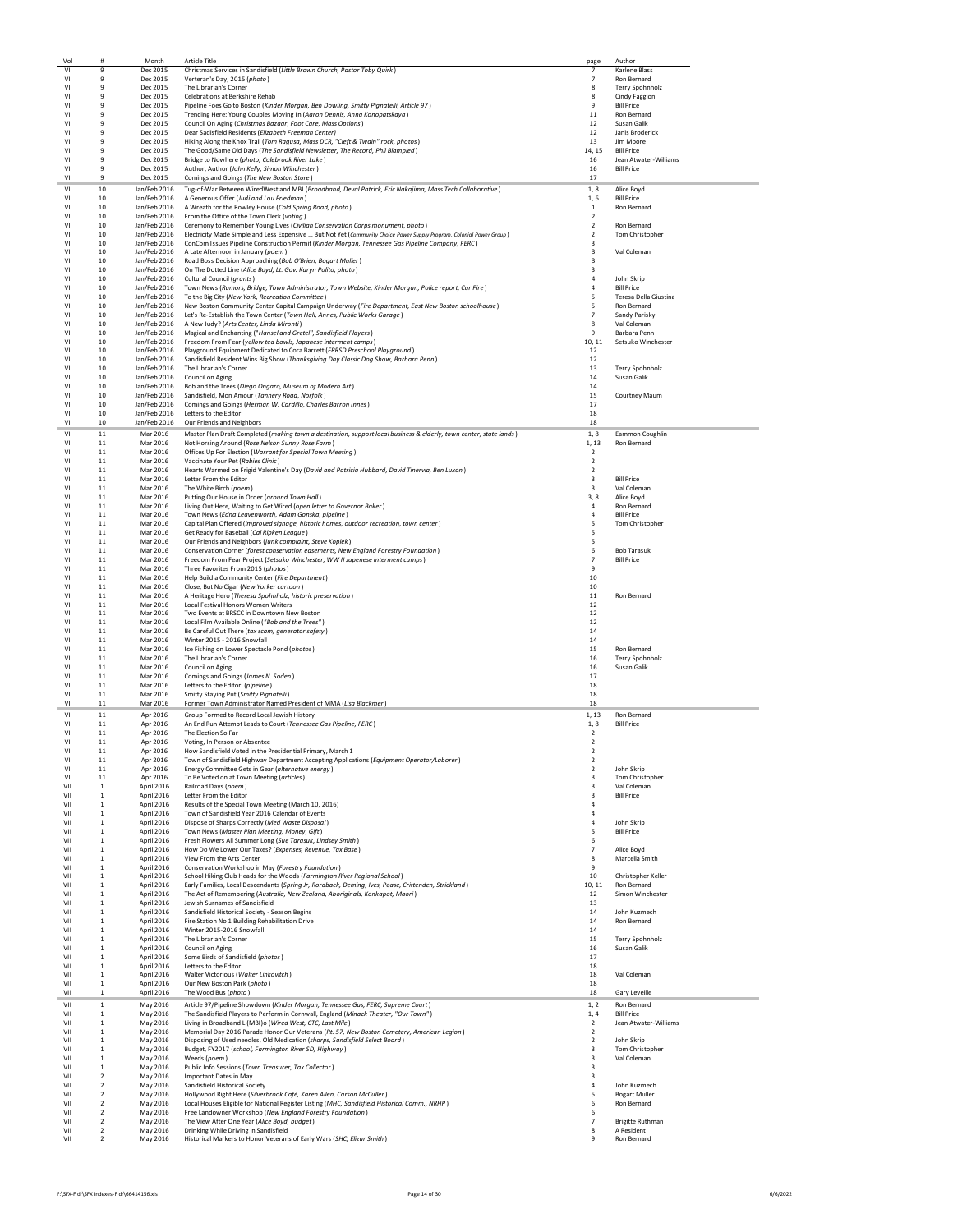| Vol<br>VII | #<br>$\overline{2}$                         | Month                                | <b>Article Title</b>                                                                                                                                                                                                        | page                                      | Author                                       |
|------------|---------------------------------------------|--------------------------------------|-----------------------------------------------------------------------------------------------------------------------------------------------------------------------------------------------------------------------------|-------------------------------------------|----------------------------------------------|
| VII        | $\boldsymbol{2}$                            | May 2016<br>May 2016                 | Election 2016, Selectboard Elections (Boyd, Perry)<br>Who Else is Running and For What                                                                                                                                      | 10, 11<br>11                              |                                              |
| VII<br>VII | $\boldsymbol{2}$<br>2                       | May 2016<br>May 2016                 | Town Resident Wins Championship (American Kennel Club, Tobey Penn)<br>Our Friends and Neighbors (Campetti, Parisky, Snyder)                                                                                                 | 12<br>12                                  |                                              |
| VII        | $\overline{2}$                              | May 2016                             | Winter 2015-2016 Snowfall                                                                                                                                                                                                   | 14                                        |                                              |
| VII<br>VII | $\overline{2}$<br>$\overline{\mathbf{2}}$   | May 2016<br>May 2016                 | Kestrels, Come Back, Come Back (Sparrow Hawk, Steve Kopiec, Cemetery Committee)<br>The Librarian's Corner                                                                                                                   | 15<br>16                                  | Margaret O'Clair<br>Terry Spohnholz          |
| VII        | $\boldsymbol{2}$                            | May 2016                             | Oops! (correction)                                                                                                                                                                                                          | 16                                        |                                              |
| VII<br>VII | $\boldsymbol{2}$<br>2                       | May 2016<br>May 2016                 | Newborn Bernie Sanders-field (Guernsey, English, photo)<br>Letters to the Editor                                                                                                                                            | 17<br>18                                  | <b>Brigitte Ruthman</b>                      |
| VII        | $\overline{2}$                              | May 2016                             | Photos (animals)                                                                                                                                                                                                            | 18                                        |                                              |
| VII<br>VII | $\overline{2}$<br>2                         | June 2016<br>June 2016               | Pipeline Standoff - Judge Kicks the Can (Kinder Morgan, Mass AG)<br>Town Meeting 2016 (Return of Business-As-Usual, Articles)                                                                                               | 1, 9<br>1, 2                              | Ron Bernard<br>Ron Bernard                   |
| VII        | $\overline{2}$                              | June 2016                            | Reminder (Sharps & Medical Waste)                                                                                                                                                                                           | $\overline{2}$                            | John Skrip                                   |
| VII<br>VII | $\overline{\mathbf{2}}$<br>$\boldsymbol{2}$ | June 2016<br>June 2016               | <b>Election Results</b><br>An Energy Search (alternative energy)                                                                                                                                                            | $\overline{2}$<br>$\overline{2}$          | John Skrip                                   |
| VII        | $\overline{\mathbf{c}}$                     | June 2016                            | Town of Sandisfield Highway Department                                                                                                                                                                                      | $\overline{2}$                            |                                              |
| VII<br>VII | 2<br>$\overline{2}$                         | June 2016<br>June 2016               | Letter from the Editor (Alice Boyd, COA, Historic Offering)<br>Town News (Select Board Chairman, Bridge Update, Movie at Silverbrook, Treasurer, Broadband, Spectacle Pond)                                                 | 3<br>$\overline{3}$                       | <b>Bill Price</b><br><b>Bill Price</b>       |
| VII        | 3                                           | June 2016                            | In D Major (poem)                                                                                                                                                                                                           | $\overline{3}$                            | Val Coleman                                  |
| VII<br>VII | 3<br>3                                      | June 2016<br>June 2016               | The Players in Rehearsal (Fire Company, Cornwall, Minack Theater)<br>Around Town Hall (Selectman, Broadband)                                                                                                                | $\overline{4}$<br>5                       | Flora Parisky<br>Alice Boyd                  |
| VII        | 3                                           | June 2016                            | Former Resident Starts Center for Non-Profits (Liana Toscanini, Berkshires, Arts Center)                                                                                                                                    | 6                                         | Hannah Van Sickle Barrett                    |
| VII<br>VII | 3<br>3                                      | June 2016<br>June 2016               | SArC's Person of the Year (Sandisfield Arts Center, Val Coleman)<br>Come to the Fair (Sandisfield Historical Society, founding members)                                                                                     | $\overline{7}$<br>8                       | <b>Bill Cohn</b><br>John Kuzmech             |
| VII        | 3                                           | June 2016                            | Local Student Wins Writing Award (Katrina Campetti, Boston Globe, Monument Mtn HS)                                                                                                                                          | 9                                         | Val Coleman                                  |
| VII<br>VII | 3<br>3                                      | June 2016<br>June 2016               | Young Writers Honored (Campetti, Burnett, Phair, Lopez, DeFelice, Cohen, Couch, Beardsley, Morley)<br>Sandisfield 's Memorial Day Parade (May 29, photos)                                                                   | 9<br>10, 11                               |                                              |
| VII        | 3                                           | June 2016                            | Graduation Day (Samantha Swartz)                                                                                                                                                                                            | 12                                        |                                              |
| VII<br>VII | 3<br>3                                      | June 2016<br>June 2016               | Our Friends and Neighbors<br>View from the Arts Center (Spring Dinner, Benefit Auction, Val Coleman)                                                                                                                        | 12<br>12                                  | Marcella Smith                               |
| VII        | 3                                           | June 2016                            | Moreover (Little Free Libraries, Andrew Carnegie)                                                                                                                                                                           | 13                                        | Simon Winchester                             |
| VII<br>VII | 3<br>3                                      | June 2016<br>June 2016               | Hattie Merrill, Sandisfield School Teacher (Montville, Town Hill Rd, New Boston East School)<br>Proclamation Opens SArC Season (Smitty Pignatelli, Poetry)                                                                  | 14.15<br>16                               | Ron Bernard<br>Barbara Penn                  |
| VII        | 3                                           | June 2016                            | Council on Aging (Picnic)                                                                                                                                                                                                   | 16                                        | Susan Galik                                  |
| VII<br>VII | 3<br>3                                      | June 2016<br>June 2016               | The Librarian's Corner<br>Save the Date (Ed the Wizard)                                                                                                                                                                     | 17<br>17                                  | Terry Spohnholz                              |
| VII        | 3                                           | June 2016                            | Letters to the Editor (Colonial Event, Hemlocks Butchered)                                                                                                                                                                  | 18                                        |                                              |
| VII        | 3                                           | June 2016                            | Comings and Goings (Peter L. Tatro)                                                                                                                                                                                         | 18                                        |                                              |
| VII<br>VII | 3<br>3                                      | <b>July 2016</b><br><b>July 2016</b> | Planning Board Adopts Master Plan (Planning Board)<br>Dateline: Cornwall England (photo)                                                                                                                                    | 1, 3<br>1                                 | Andy Snyder                                  |
| VII        | 3                                           | <b>July 2016</b>                     | The Silverbrook Stars in a Movie (Karen Allen, Carson McCuller)                                                                                                                                                             | 1, 10, 11                                 | <b>Bill Price</b>                            |
| VII<br>VII | 3<br>3                                      | <b>July 2016</b><br><b>July 2016</b> | Town of Sandisfield Town Hall Annex Hours and Select Board Summer Schedule<br>Edna Leavenworth, Tax Collector, Retires                                                                                                      | $\overline{2}$<br>$\overline{2}$          | <b>Bill Price</b>                            |
| VII        | 3                                           | <b>July 2016</b>                     | Town of Sandisfield Major Positions Open (Town Accountant, Town Administrator)                                                                                                                                              | $\overline{2}$                            |                                              |
| VII<br>VII | $\overline{a}$<br>3                         | <b>July 2016</b><br><b>July 2016</b> | Pipeline: The Bull in Our China Shop (Kinder Morgan, Tennessee Gas, Berkshire Edge, Article 97)<br>The Silverbrook Auction                                                                                                  | $\overline{2}$<br>$\overline{2}$          | <b>Bill Price</b>                            |
| VII        | $\overline{4}$                              | <b>July 2016</b>                     | Letter From the Editor                                                                                                                                                                                                      | 3                                         |                                              |
| VII<br>VII | $\overline{4}$<br>4                         | <b>July 2016</b><br><b>July 2016</b> | Selectman Stricken (John Skrip)<br>Dance Orlando (poem)                                                                                                                                                                     | 3<br>3                                    | Val Coleman                                  |
| VII        | 4                                           | <b>July 2016</b>                     | Correction to Audit Year (2007, 2012)                                                                                                                                                                                       | 3                                         |                                              |
| VII<br>VII | 4<br>4                                      | <b>July 2016</b><br><b>July 2016</b> | Around Town Hall (Master Plan, finances, roads, Broadband, Web Site)<br>School Trends Not Good (Berkshire County, S. Pignatelli, MA Municipal Assn, Farmington River School)                                                | $\overline{4}$<br>5                       | Alice Boyd<br>Ron Bernard                    |
| VII        | $\overline{4}$                              | <b>July 2016</b>                     | Call for Yuletide Actors (Extravaganza)                                                                                                                                                                                     | 5                                         |                                              |
| VII<br>VII | $\overline{4}$<br>4                         | <b>July 2016</b><br><b>July 2016</b> | Farmstand Relocated (TerMar Triangle)<br>The Music of George Shearing and Beyond (James Argiro Quintet)                                                                                                                     | 6<br>6                                    |                                              |
| VII        | 4                                           | <b>July 2016</b>                     | Simply Brilliant (Arts Center, Val Coleman)                                                                                                                                                                                 | $\overline{7}$                            | Barbara Penn                                 |
| VII<br>VII | 4<br>$\overline{4}$                         | <b>July 2016</b><br><b>July 2016</b> | A Gift to the Town (Sandisfield Players, "Our Town", Arts Center)<br>On The Group W Bench (MA, CT, Officer Mullen, CT Dot, Chief Graham, RMV)                                                                               | $\overline{7}$<br>8                       | <b>Bill Price</b><br><b>Brigitte Ruthman</b> |
| VII        | $\overline{4}$                              | <b>July 2016</b>                     | It's All About Us (Sandisfield Historical Society, Sandisfield Newsletter, SandisfieldTimes.org)                                                                                                                            | 9                                         | <b>Bill Price</b>                            |
| VII<br>VII | $\overline{4}$<br>4                         | <b>July 2016</b><br><b>July 2016</b> | The Clark Sisters (Boston Congregational Church, Edmund Hamilton Sears, Caleb Burt House)<br>Of Blacks we had very few (Geo. A. Shepard, Freeman's Petition, 13th Amendment, Carey-Stansbury Family)                        | 9<br>12, 13                               | Ron Bernard                                  |
| VII        | 4                                           | <b>July 2016</b>                     | A Lot of Bears Around Here (Town Hill Rd, Cold Spring Rd, Sone Bridge Farm)                                                                                                                                                 | 14                                        |                                              |
| VII<br>VII | 4<br>4                                      | <b>July 2016</b><br><b>July 2016</b> | A Berkshire Jewel to Shine Again (Berkshire Eagle)<br>Historical Society Searching for a Co-Leader                                                                                                                          | 15<br>16                                  | Simon Winchester<br><b>Bill Price</b>        |
| VII        | 4                                           | <b>July 2016</b>                     | The Librarian's Corner                                                                                                                                                                                                      | 17                                        | Terry Spohnholz                              |
| VII        | $\overline{4}$                              | <b>July 2016</b>                     | Comings and Goings (Ann Hryckvich, Ransom Connor)<br>"Sandisfield, We Stand With You!" (Spectale Pond, pipeline)                                                                                                            | 17<br>$\mathbf{1}$                        |                                              |
| VII<br>VII | 5<br>5                                      | August 2016<br>August 2016           | "Our Town" Plays in England! (Minack Theater)                                                                                                                                                                               | $\mathbf{1}$                              |                                              |
| VII        | 5<br>5                                      | August 2016                          | An Ode to Summer (Monterey, Herman Melville, Nathanial Hawthorne)                                                                                                                                                           | $\,$ 1                                    | <b>Brigitte Ruthman</b>                      |
| VII<br>VII | 5                                           | August 2016<br>August 2016           | Town News (Town Administrator, Silverbrook Café, Discussion, Pot Luck Dinner, Rte 57 Bridge, Dump)<br>Selectman Skrip on the Mend (John Skrip)                                                                              | $\overline{\mathbf{c}}$<br>$\overline{2}$ | <b>Bill Price</b>                            |
| VII<br>VII | 5                                           | August 2016                          | Baked Ham for Supper (New Boston Congregational Church)<br>Smoothing It Out (Town Hill Rd, West St, road crew)                                                                                                              | $\overline{2}$<br>$\overline{2}$          |                                              |
| VII        | 5<br>5                                      | August 2016<br>August 2016           | Two Pipeline Issues Alive in Court (Kinder Morgan/Tennessee Gas, PLAN, BEAT)                                                                                                                                                | $\overline{3}$                            | <b>Bill Price</b>                            |
| VII<br>VII | 5                                           | August 2016                          | Davlillies (poem)                                                                                                                                                                                                           | 3                                         | Val Coleman                                  |
| VII        | 5                                           | August 2016<br>August 2016           | Our Friends and Neighbors (Tina Sotis, Sandisfield Players)<br>Librarian Named Town Treasurer (Theresa Spohnholz)                                                                                                           | 3<br>3                                    | <b>Bill Price</b>                            |
| VII<br>VII | 5<br>5                                      | August 2016<br>August 2016           | Our Quest for Broadband (Wired West, MBI, Gov. Baker, B. Ennen, Jean Atwater-Williams, Jeff Bye)<br>New Life at an Old Landmark Site (New Boston store, Sue Murray)                                                         | $\overline{a}$<br>5                       | Alice Boyd<br><b>Bill Price</b>              |
| VII        | 5                                           | August 2016                          | Council on Aging                                                                                                                                                                                                            | 5                                         | Linda Riiska                                 |
| VII<br>VII | 5<br>5                                      | August 2016<br>August 2016           | Sandisfield Class of 2016<br>Call for Yuletide Actors (Sandisfield Arts Center)                                                                                                                                             | 6<br>6                                    |                                              |
| VII        | 5                                           | August 2016                          | Sharps Go Here                                                                                                                                                                                                              | 6                                         |                                              |
| VII        | 5                                           | August 2016                          | Bessie Rowley - Last of Her Kind (Sandisfield school)<br>Pipeline Protest Rally at Spectacle Pond (Rowley Bros. Farm, Article 97, Camp Kinderland, Kinder Morgan, Rep. Pignatelli, Sen. Dowling,                            | $\overline{7}$                            |                                              |
| VII        | 5                                           | August 2016                          | Sugar Shack Alliance, STOP, NED )                                                                                                                                                                                           | 8,9                                       | Ron Bernard                                  |
| VII<br>VII | 5<br>5                                      | August 2016<br>August 2016           | "Our Town" Plays in England (Sandisfield Players, Cornwall, Minack Theater)<br>The Cast Remembers                                                                                                                           | 10, 11<br>11                              | Flora Parisky                                |
| VII<br>VII | 5<br>5                                      | August 2016                          | An Appreciation from the Director/Stage Manager (Minack Theater, Sandisfield Players)<br>The Minack Review of "Our Town" (Sandisfield Players, Ben Luxon)                                                                   | 12<br>13                                  | Ben Luxon<br>Jenni Balow                     |
| VII        | 5                                           | August 2016<br>August 2016           | A Wedding is Announced (John Grammer, Lilli Beard)                                                                                                                                                                          | 14                                        |                                              |
| VII        | 5                                           | August 2016                          | Sandisfield Historical Society (Election)                                                                                                                                                                                   | 14<br>15                                  | John Kuzmech                                 |
| VII<br>VII | 5<br>6                                      | August 2016                          | Moreover Flopsy? Mopsy? (cottontail rabbits)<br>September 2016 Mowing 2016 (municipal properties, estates)                                                                                                                  | $\mathbf{1}$                              | Simon Winchester<br><b>Bogart Muller</b>     |
| VII        | 6                                           |                                      | September 2016 American Legion's Annual Turkey Roll                                                                                                                                                                         | $\overline{2}$                            | Maria Domato                                 |
| VII<br>VII | 6<br>6                                      |                                      | September 2016 State Primary and State and Presidential Election Information<br>September 2016 Cultural Council Grants Available                                                                                            | $\overline{2}$<br>$\overline{2}$          | Dolores Harasyko                             |
| VII        | 6<br>6                                      |                                      | September 2016 A Chance in October to Clean House (medications, syringes, sharps)                                                                                                                                           | $\overline{2}$                            | John Skrip                                   |
| VII<br>VII | 6                                           |                                      | September 2016 Turning Chaos into Order (Select Board, Fire Department, IRS, taxes, Town Treasure Tax Collector)<br>September 2016 No New Bridge Yet (Route 57, Steven Mack, Foresight Land Services, Mass DOT, River Road) | 3<br>$\overline{4}$                       | Alice Boyd<br>Miriam Karmel                  |
| VII        | 6                                           |                                      | September 2016 After a Half Century, Society Closing Its Doors (Sandisfield Historical Society, hibernation)                                                                                                                | $\overline{4}$                            | John Kuzmech<br><b>Bill Price</b>            |
| VII<br>VII | 6<br>6                                      |                                      | September 2016 Town News (Master Plan Potluck Dinner, DCR Meeting, Pipeline, Town Income, Road Crew)<br>September 2016 Introducing Willie Morales (Town Administrator)                                                      | 5<br>5                                    | Tom Christopher                              |
| VII        | 6                                           |                                      | September 2016 New Owners for Venerable Montville House (Newton Phelps House, Cosmo Pfiel, Betty Gilpin)<br>September 2016 Helping in an Organized Way (EMT)                                                                | 6<br>$\overline{7}$                       | Ron Bernard<br>Zoe Nelson                    |
| VII<br>VII | 6<br>6                                      |                                      | September 2016 A Siren Call from the Fire Department and EMS (volunteers)                                                                                                                                                   | $\overline{7}$                            | Tom Christopher                              |
| VII        | 6                                           |                                      | September 2016 Triple Play Redux (photo)                                                                                                                                                                                    | 8                                         | Peter Levine                                 |
| VII<br>VII | 6<br>6                                      |                                      | September 2016 The 2016 Presidential Discussion<br>September 2016 Council on Aging (Home Modifications)                                                                                                                     | 8<br>9                                    |                                              |
| VII        | 6                                           |                                      | September 2016 The Way of Sheep (photo)                                                                                                                                                                                     | $\mathbf{q}$                              | <b>Bill Price</b>                            |
| VII<br>VII | 6<br>6                                      |                                      | September 2016 You Do the Best You Can (drought advisory, Riiska Brook Orchard, When Pigs Fly Farm, Joshua's Farm)<br>September 2016 U-Haul Rentals at New Boston Crane and Sleds                                           | 10, 11<br>12                              | <b>Bill Price</b><br>Ron Bernard             |
| VII        | 6                                           |                                      | September 2016 Breakfast and Lunch at FRRS (meal costs)                                                                                                                                                                     | 13                                        |                                              |
| VII<br>VII | 6<br>6                                      |                                      | September 2016 Etiquette Dumped (transfer station, Tony Melloni, Bobby O'Brien, bears, ammunition)<br>September 2016 Memory Lane (Bill Crofut, Ben Luxon, Synagogue, August 4, 1984)                                        | 13<br>14                                  | <b>Bill Price</b>                            |
| VII        | 6                                           |                                      | September 2016 A Drop Just So (Julian Bach, The Connaught Hotel)                                                                                                                                                            | 15                                        | Simon Winchester                             |
| VII<br>VII | 6<br>6                                      |                                      | September 2016 The Librarian's Corner<br>September 2016 Playgroup Welcomes New Member (Otis Town Hall, Community Health Programs)                                                                                           | 16<br>16                                  | Terry Spohnholz<br>Nina Carr                 |
| VII        | 6                                           |                                      | September 2016 Firemen Feed the Tow (Steak Roast, photos)                                                                                                                                                                   | 17                                        | <b>Bill Price</b>                            |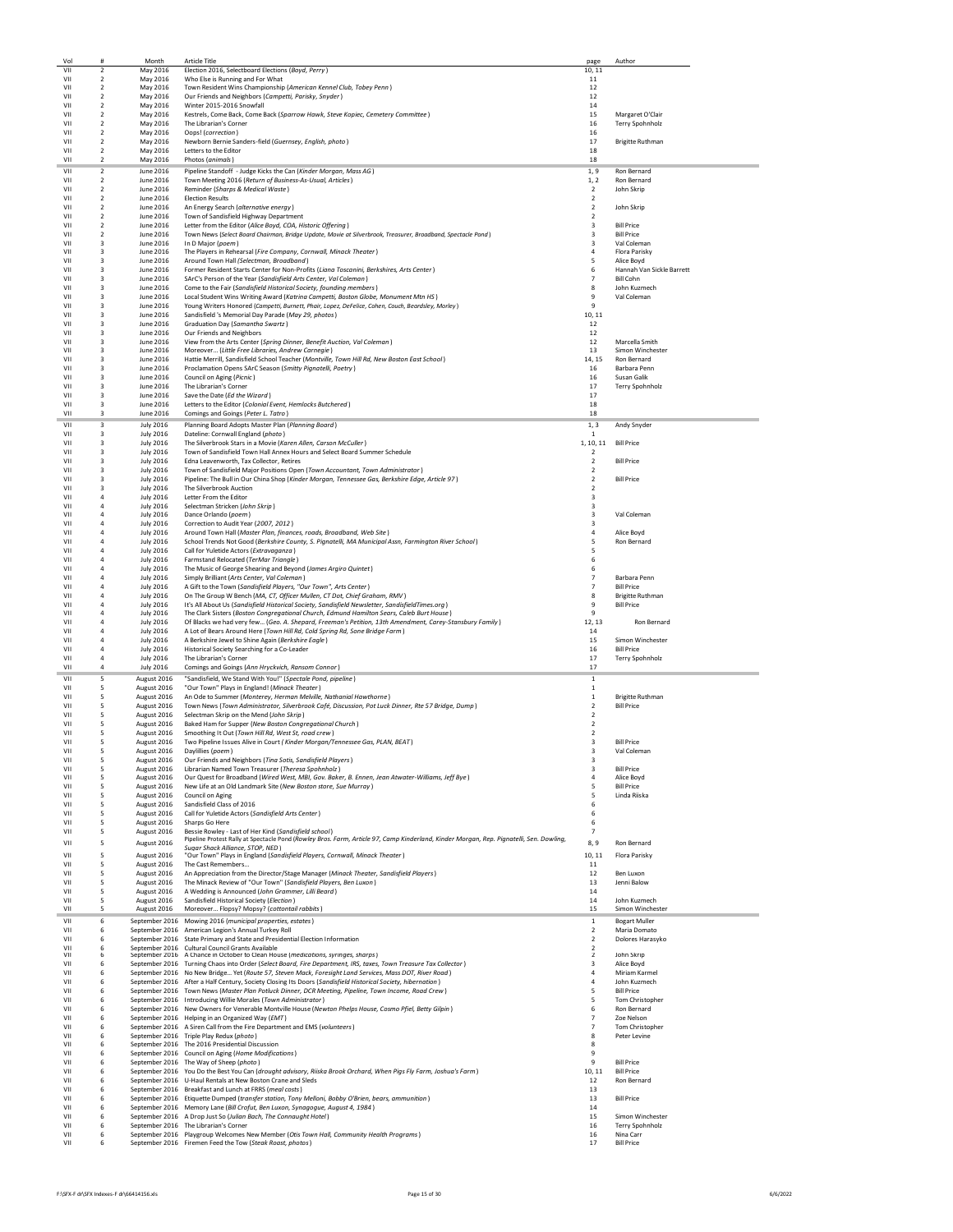| Vol        |                                  | Month                        | <b>Article Title</b><br>September 2016 Comings and Goings (Judi and Lou Friedman)                                                                                                                                           | page                                      | Author                                      |
|------------|----------------------------------|------------------------------|-----------------------------------------------------------------------------------------------------------------------------------------------------------------------------------------------------------------------------|-------------------------------------------|---------------------------------------------|
| VII        | 6                                |                              |                                                                                                                                                                                                                             | 18                                        |                                             |
| VII<br>VII | $\overline{7}$<br>7              | October 2016                 | Honoring World War II Veterans, Sanding Up the Stones (photo)<br>October 2016 Standing Up Stones (cemetery, photo)                                                                                                          | $\overline{2}$<br>$\overline{2}$          | Kathie Burrows                              |
| VII        | $\overline{7}$                   |                              | October 2016 Get Rid of Sharps and Old Medicines                                                                                                                                                                            | $\overline{2}$                            | John Skrip                                  |
| VII        | $\overline{7}$                   |                              | October 2016 State and Presidential Election Information                                                                                                                                                                    | $\overline{2}$                            |                                             |
| VII<br>VII | $\overline{7}$<br>$\overline{7}$ |                              | October 2016 Primary Election Results (Votes)                                                                                                                                                                               | $\overline{2}$                            | <b>Bill Price</b>                           |
| VII        | $\overline{7}$                   | October 2016                 | October 2016 Letter from the Editor<br>The Crows Over Yeats (poem)                                                                                                                                                          | 3<br>3                                    | Val Coleman                                 |
| VII        | $\overline{7}$                   | October 2016                 | The Future of Sandisfield  Is In Your Hands (Master Plan, Berkshire Regional Planning Commission)                                                                                                                           | 3                                         | <b>Bill Price</b>                           |
| VII        | $\overline{7}$                   | October 2016                 | Around Town Hall (Fiscal & Policy, Broadband & Bonding, Yanner Park, Town Accountant)                                                                                                                                       | $\overline{4}$                            | <b>Bill Price</b>                           |
| VII<br>VII | $\overline{7}$<br>7              | October 2016                 | Preserving Values While Moving Ahead (DLS, State House Notes)<br>October 2016 At the Turkey Roll (American Legion)                                                                                                          | 5<br>5                                    | <b>Willie Morales</b><br>Tom Christopher    |
| VII        | $\overline{7}$                   |                              | October 2016 Clam River Trail Work Completed (BNRC, Hammertown Loop, Arts Center)                                                                                                                                           | 6                                         | <b>Bill Price</b>                           |
| VII        | $\overline{7}$                   |                              | October 2016 The Great 1911 Sandisfield Moonshine Raid (Nathan Kalman, Abraham Kravitz, IRS, Max Frankel)                                                                                                                   | $\overline{7}$                            | Lorraine German                             |
| VII<br>VII | 7<br>$\overline{7}$              |                              | October 2016 A Century of Jewish Life: Under Preparation (Lorraine German)<br>October 2016 Jewish Life in Small-Town New England (Dr. Michael Hoberman, Sandisfield Arts Center)                                            | $\overline{7}$<br>$\overline{7}$          |                                             |
| VII.       | $\overline{7}$                   |                              | October 2016 Memory Lane (Noel and Carolyn Nilson, Michael Cormier)                                                                                                                                                         | 8                                         |                                             |
| VII        | $\overline{7}$                   |                              | October 2016 Our Friends and Neighbors                                                                                                                                                                                      | 8                                         |                                             |
| VII<br>VII | $\overline{7}$<br>$\overline{7}$ |                              | October 2016 Farmington River Regional School (In the Art Room, Elementary School Needs Boxtops)<br>October 2016 The Goat Man (Lower West Street, Archie, Maria Domato, Michelle Sandler Lewis)                             | 8<br>9                                    | Ron Bernard                                 |
| VII        | $\overline{7}$                   |                              | October 2016 Corrections to Town Directory                                                                                                                                                                                  | 9                                         |                                             |
| VII        | $\overline{7}$                   | October 2016                 | Into the Woods (Marty Clark, Billy Carr, Gary Pease, logging, lumber mills)                                                                                                                                                 | 10, 11, 12                                | Tom Christopher                             |
| VII        | $\overline{7}$                   | October 2016                 | A Dangerous Occupation (Ron and Roger Kimberly, Bob Tarasuk, Bill Riiska, Richard Hamilton, Keith Larson)                                                                                                                   | 12                                        | <b>Bill Price</b>                           |
| VII<br>VII | $\overline{7}$<br>$\overline{7}$ | October 2016                 | Bob the Cat (photo, Calvin Rodman, Fox Rd)<br>October 2016 Sandisfield Historical Society (Apple Fest, Facebook page, Stickland's Hall)                                                                                     | 13<br>14                                  | John Kuzmech                                |
| VII        | $\overline{7}$                   |                              | October 2016 The Joy of Wood Splitting                                                                                                                                                                                      | 15                                        | Simon Winchester                            |
| VII        | $\overline{7}$                   |                              | October 2016 The Librarian's Corner                                                                                                                                                                                         | 16                                        | Terry Spohnholz                             |
| VII<br>VII | $\overline{7}$<br>$\overline{7}$ |                              | October 2016 Once Upon a Time (Brothers Grimm, Roald Dahl)<br>October 2016 Council on Aging                                                                                                                                 | 16<br>16                                  |                                             |
| VII        | $\overline{7}$                   |                              | October 2016 Old Bridge Becomes Too Popular photo, (Rt 8, Farmington River, Colebrook River Reservoir, So. Sandisfield)                                                                                                     | 17                                        |                                             |
| VII        | $\overline{7}$                   |                              | October 2016   In Honor of All Veterans (photo, historical plaques)                                                                                                                                                         | 18                                        |                                             |
| VII        | 8                                |                              | November 2016 No Pipeline Decisions Until January (401 Water Quality Certificate, Mass DEP, TGP, PLANN, BEAT)                                                                                                               | 1, 9                                      | <b>Hilde Weisert</b>                        |
| VII<br>VII | 8<br>8                           |                              | November 2016 A Decade From Now (Master Plan Steering Committee)<br>November 2016 World War II Veterans Honored (Rosemary Allan, Norton Fletcher, Walter Linkovich, William Tacy)                                           | 1, 2<br>$\overline{2}$                    | Tom Christopher<br>Tom Christopher          |
| VII        | 8                                |                              | November 2016 New Sign at Hamilton Grove (American Legion, Fire Station #1, Buster Hamilton)                                                                                                                                | $\overline{2}$                            |                                             |
| VII        | 8                                |                              | November 2016 Letter from the Editor (Photo: Clam River Reservoir)                                                                                                                                                          | 3                                         | <b>Bill Price</b>                           |
| VII<br>VII | я<br>я                           |                              | November 2016 Town News (Broadband, Asst Town Clerk, Board of Health, Snow Plow Contractors, Fire Dept/EMS, Nov. Sched)<br>November 2016 Going Live in Downtown Sandisfield (Town Website, VTS)                             | 3<br>$\overline{a}$                       | <b>Bill Price</b><br><b>Bill Price</b>      |
| VII        | я                                |                              | November 2016 Around Town Hall - Setting Our Tax Rate (Mass DOR, Kinder Morgan, Master Plan)                                                                                                                                | 5                                         | Alice Boyd                                  |
| VII        | 8                                |                              | November 2016 Our Friends and Neighbors (Ellen Croibier, Peter Levine, BNRC)                                                                                                                                                | 5                                         |                                             |
| VII<br>VII | 8<br>8                           |                              | November 2016 Jewish Life in New England (Michael Hoberman, Lorraine German, Arts Center)                                                                                                                                   | 6<br>6                                    | Ron Bernard<br><b>Bill Price</b>            |
| VII        | 8                                |                              | November 2016 A Generous Thank You (Sandisfield Players, Cornwall, England, Ben Luxon, Sandisfield Fire Department)<br>November 2016 Fairy Tales (photo, Arts Center, Brothers Grimm, Roald Dahl, Robin Crofut-Brittingham) | 7                                         |                                             |
| VII        | 8                                |                              | November 2016 Pressing - and Sharing - With Friends (Walter Linkovich, Domenico Campetti, hard cider, Mike Parrier)                                                                                                         | 8                                         | Tom Christopher                             |
| VII<br>VII | 8<br>8                           |                              | November 2016 A Jug on Every Table (Elizur Yale Smith)<br>November 2016 Council on Aging (Apple Fest, Flower Arranging, Foot Care)                                                                                          | 8<br>9                                    |                                             |
| VII        | 8                                |                              | November 2016 The Bill and Val Show (2016 politics)                                                                                                                                                                         | 10                                        | <b>Bill Price</b>                           |
| VII        | 8                                |                              | November 2016 Where to Give, How to Help (Berkshire County, Liana Toscanini, NPC)                                                                                                                                           | $11\,$                                    | Ron Bernard                                 |
| VII<br>VII | 8<br>8                           |                              | November 2016 Annual Rite of Fall (photo: Richard Hamilton)<br>November 2016 The Librarian's Corner                                                                                                                         | 11<br>12                                  | Terry Spohnholz                             |
| VII        | 8                                |                              | November 2016 Everyone Left With Something Good (photo: Riiska Brook Orchard)                                                                                                                                               | 13                                        |                                             |
| VII        | 8                                |                              | November 2016 A Little at a Time (photo: Sandisfield Fire Department)                                                                                                                                                       | 14                                        |                                             |
| VII<br>VII | 8<br>8                           |                              | November 2016 Donate Locally (Sandisfield Times, Simon Winchester)<br>November 2016 Sandisfield Historical Society (Annual Wine and Cheese Party)                                                                           | 14<br>14                                  | <b>Bill Price</b><br>John Kuzmech           |
| VII        | 9                                |                              | December 2016 Neighbor Helping Neighbor (drought, Charlie Pease, Katy Rocco)                                                                                                                                                | 1, 7                                      | <b>Bill Price</b>                           |
| VII        | 9                                |                              | December 2016 Oncoming Winter                                                                                                                                                                                               | 1                                         | <b>Brigitte Ruthman</b>                     |
| VII<br>VII | $\mathbf{q}$<br>9                |                              | December 2016 Tolland Town Garage Destroyed (Tolland Fire Department, Eric Munson)<br>December 2016 Annual Open House at Berkshire Rehabilitation Center                                                                    | $\overline{2}$<br>$\overline{2}$          |                                             |
| VII        | 9                                | December 2016 Holiday Fair   |                                                                                                                                                                                                                             | $\overline{2}$                            | Nina Carr                                   |
| VII        | $\mathbf{q}$                     |                              | December 2016 Voting Results: November 8                                                                                                                                                                                    | $\overline{2}$                            |                                             |
| VII<br>VII | 9<br>9                           |                              | December 2016 Letter From the Editor<br>December 2016 Of An Age (poem)                                                                                                                                                      | 3<br>3                                    | <b>Bill Price</b><br>Val Coleman            |
| VII        | 9                                |                              | December 2016 Town News (Special Town Meeting, December 17, Snowstorm, Electric Aggregation, Transfer Station)                                                                                                              | 3                                         | <b>Bill Price</b>                           |
| VII        | 9                                |                              | December 2016 Is Sandisfield Winter Ready? (Patrick Barrett, Alice Boyd, Bobby O'Brien)                                                                                                                                     | 3                                         | Tom Christopher                             |
| VII<br>VII | 9<br>۹                           |                              | December 2016 Whatever Happened to Wired West? (Southern Berkshire Technology Committee, MBI, middle mile)<br>December 2016 A Bad News Bear (photos)                                                                        | 4<br>5                                    | Jean Atwater-Williams<br>Cindy Flint Ragusa |
| VII        | 9                                |                              | December 2016 View From the Arts Center ("Our Town", George Wheeler, Triple Play, Val Coleman, Bill Cohn, board)                                                                                                            | 6                                         | Marcella Smith                              |
| VII        | 9                                |                              | December 2016 Rural Jewish History Draw Large Crowd ("A Century of Jewish Life in Sandisfield", Michael Hoberman)                                                                                                           | 6                                         | Flora Parisky                               |
| VII<br>VII | 9<br>9                           |                              | December 2016 Help Us Help You (Fire/EMA Department, official 911 number sign)<br>December 2016 Medical Waste Pickup a Success                                                                                              | 6<br>6                                    | John Skrip                                  |
| VII        | ۹                                |                              | December 2016 Extreme Drought (Massachusetts Office of Energy and Environmental Affairs, EEA)                                                                                                                               | $\overline{7}$                            |                                             |
| VII        | $\mathbf{q}$                     |                              | December 2016 Snow, November 2016 (photos)                                                                                                                                                                                  | 8                                         | Setsu Winchester                            |
| VII<br>VII | 9<br>9                           |                              | December 2016 A Tree, A Rock, A Cloud (Silverbrook Café, Karen Allen, Carson McCuller)<br>December 2016 A Search for a Missing Airman (Charles Dixon, Stone Bridge Farm, RCAF, CWGC)                                        | 9<br>10, 11                               | Ron Bernard<br><b>Bill Price</b>            |
| VII        | 9                                |                              | December 2016 The Librarian's Corner                                                                                                                                                                                        | 12                                        | Terry Spohnholz                             |
| VII        | 9                                |                              | December 2016 Whatever Position Planet? (App: what3words)                                                                                                                                                                   | 13                                        | Simon Winchester                            |
| VII<br>VII | 9<br>9                           |                              | December 2016 Council on Aging<br>December 2016 Rec Committee Went to the Movies                                                                                                                                            | 14<br>14                                  | Maria Domato                                |
| VII        | 9                                |                              | December 2016 Comings and Goings (Finley Braun, Luke Michael Carriveau)                                                                                                                                                     | 15                                        |                                             |
| VII<br>VII | 9<br>9                           |                              | December 2016 Letters to the Editor<br>December 2016 A Memorial Service for the CCC (DEOA Historical Assn, Mass. Dept. of Conservation, Sandisfield Camp #196)                                                              | 15<br>15                                  |                                             |
|            |                                  |                              | Live, On the Set (Dublin, Sean Penn, The Professor and the Madman, Mel Gibson)                                                                                                                                              |                                           |                                             |
| VII<br>VII | 10<br>10                         | Jan/Feb 2017<br>Jan/Feb 2017 | The Pipeline Approval Situation (TGP, Kinder Morgan, Article 97, FERC, DCR, Narraganset Indian Tribe, Army Corp of Engineers, Acts 401 &                                                                                    | 1, 13<br>1, 14                            | Simon Winchester                            |
| VII        | 10                               |                              | 404, STOP, Mass DEP)                                                                                                                                                                                                        | $\mathbf 2$                               | <b>Bill Price</b>                           |
| VII        | 10                               | Jan/Feb 2017<br>Jan/Feb 2017 | The Water is Back  For Now (Laureen Pease, Doug and Katie Rocco)<br>Garbage Rumor is Garbage (Master Garboligist, MRF)                                                                                                      | 2                                         |                                             |
| VII        | 10                               | Jan/Feb 2017                 | Watch Out! (pellet stove, carbon monoxide)                                                                                                                                                                                  | $\overline{2}$                            | Mary Anne Grammer                           |
| VII<br>VII | 10<br>10                         | Jan/Feb 2017<br>Jan/Feb 2017 | Birds at Stone Bridge Farm (red breasted nuthatches, Margaret O'Clair)<br>Letter From the Editor (Special Town Meeting)                                                                                                     | $\overline{2}$<br>3                       | George Wheeler<br><b>Bill Price</b>         |
| VII        | 10                               | Jan/Feb 2017                 | Town News (Sharing People, Broadband, Town May Be Sued)                                                                                                                                                                     | 3                                         | <b>Bill Price</b>                           |
| VII        | 10                               | Jan/Feb 2017                 | Around Town Hall (Broadband, Town Hall, Fiscal, Logging, Regionalization, Master Plan)                                                                                                                                      | 4                                         | Alice Boyd                                  |
| VII        | 10                               | Jan/Feb 2017                 | Back to the Future (Lowell Sun, February 21) 1938                                                                                                                                                                           | 4                                         |                                             |
| VII<br>VII | 10<br>10                         | Jan/Feb 2017<br>Jan/Feb 2017 | View From the Arts Center (Board of Directors, programs)<br>Another Road Show ("Our Town", Cornwall, Norfolk CT, Brothers Grimm)                                                                                            | 5<br>5                                    |                                             |
| VII        | 10                               | Jan/Feb 2017                 | Memory Lane - Christmas Fair 1982 (Old Town Hall, Flora Rhoades, Phil Blampied)                                                                                                                                             | 6                                         |                                             |
| VII<br>VII | 10<br>10                         | Jan/Feb 2017<br>Jan/Feb 2017 | Holiday Fair, 2016 (New Boston Church, When Pigs Fly Farm, Sunny Rose Farm, Scholarship Fund, Firehouse #2)<br>Elizur Spencer's Remarkable Apple Parer (Virtual Apple Parer Museum, Daniel Sears)                           | $\overline{7}$<br>8                       | Laura Rogers-Castro<br>Ron Bernard          |
| VII        | 10                               | Jan/Feb 2017                 | Holiday Open House (Berkshire Rehabilitation & Skilled Care Center)                                                                                                                                                         | 9                                         |                                             |
| VII        | 10                               | Jan/Feb 2017                 | Not a Friendly Gesture (Silverbrook Road)                                                                                                                                                                                   | 9                                         | Zoe Nelson                                  |
| VII<br>VII | 10<br>10                         | Jan/Feb 2017<br>Jan/Feb 2017 | Cellars in the Woods (Sears Road, cellar holes, US Geological Survey, Larkin House, R.W. Keene. Lidar)<br>Shhhh Don't Tell Anyone (Otis Recreation Center)                                                                  | 10, 11<br>12                              | Tom Christopher<br>Mary Anne Grammer        |
| VII        | 10                               | Jan/Feb 2017                 | Fire/EMS Calls                                                                                                                                                                                                              | 12                                        |                                             |
| VII<br>VII | 10<br>10                         | Jan/Feb 2017<br>Jan/Feb 2017 | "It's a Tragedy" Is a Comedy (Steven Otfinoski, Radius Playwrights Festival, Tamarack Trail, Shakespeare)                                                                                                                   | 13                                        | <b>Bill Price</b>                           |
| VII        | 10                               | Jan/Feb 2017                 | A Road Trip. And How!<br>Who's Who in the Police Department? (Michael Morrison, Ralph Morrison, Dana Beardsley, Michael Johnson, Adam Gonska)                                                                               | 14<br>15                                  | Ron Bernard                                 |
| VII        | 10                               | Jan/Feb 2017                 | Police Log                                                                                                                                                                                                                  | 15                                        | Michael Morrison                            |
| VII<br>VII | 10<br>10                         | Jan/Feb 2017<br>Jan/Feb 2017 | Calling Town Hall? Tax Collector? (Town Hall Annex)<br>The Librarian's Corner (Alice MacMullen)                                                                                                                             | 15<br>16                                  | Terry Spohnholz                             |
| VII        | 10                               | Jan/Feb 2017                 | Comings and Goings (Alice MacMullen, Chuck Bragdon, Jr)                                                                                                                                                                     | 16                                        |                                             |
| VII        | 10                               | Jan/Feb 2017                 | Our Thanks to All of You (List of Donors)                                                                                                                                                                                   | 17                                        |                                             |
| VII        | 11                               | March 2017                   | Four-Town Plan for Broadband (Sen. Adam Hinds, Berkshire Edge, Sandisfield Library)                                                                                                                                         | 1, 4                                      | Tom Christopher                             |
| VII<br>VII | 11<br>$11\,$                     | March 2017<br>March 2017     | Fiscal Stability in Sight? (Special Town Meeting, Old Town Hall, Willie Morales, Chairman Alice Boyd, Taxes)<br>Town of Sandisfield (election openings, schedule)                                                           | 1, 3<br>$\overline{2}$                    | <b>Brigitte Ruthman</b>                     |
| VII        | 11                               | March 2017                   | An Honor for Our Reporter (Brigitte Ruthman, NENPA)                                                                                                                                                                         | 2                                         | <b>Bill Price</b>                           |
| VII<br>VII | 11<br>11                         | March 2017<br>March 2017     | Timber Sales Benefit the Town (Yanner Park, Jericho Valley Land and Timber, LLC. William Riiska, Bob Tarasuk)<br>Letter From the Editor (President Trump, A Tree. A Rock. A Cloud, Heritage Heroes, Fire/EMS/Police)        | $\overline{2}$<br>$\overline{\mathbf{3}}$ | <b>Bill Price</b>                           |
| VII        | 11                               | March 2017                   | That Wednesday Morning (poem)                                                                                                                                                                                               | 3                                         | Val Coleman                                 |
| VII        | 11                               | March 2017                   | Town Ready to Commit \$Millions to Private Broadband Company? (MLP, Otis Woodlands, Wired West)                                                                                                                             | 4                                         | Jean Atwater-Williams                       |
| VII        | 11                               | March 2017                   | Rebuttal: Broadband RFP Process Facts (MBI, Locke & Lord, Wired West)                                                                                                                                                       | 5                                         | Alice Boyd                                  |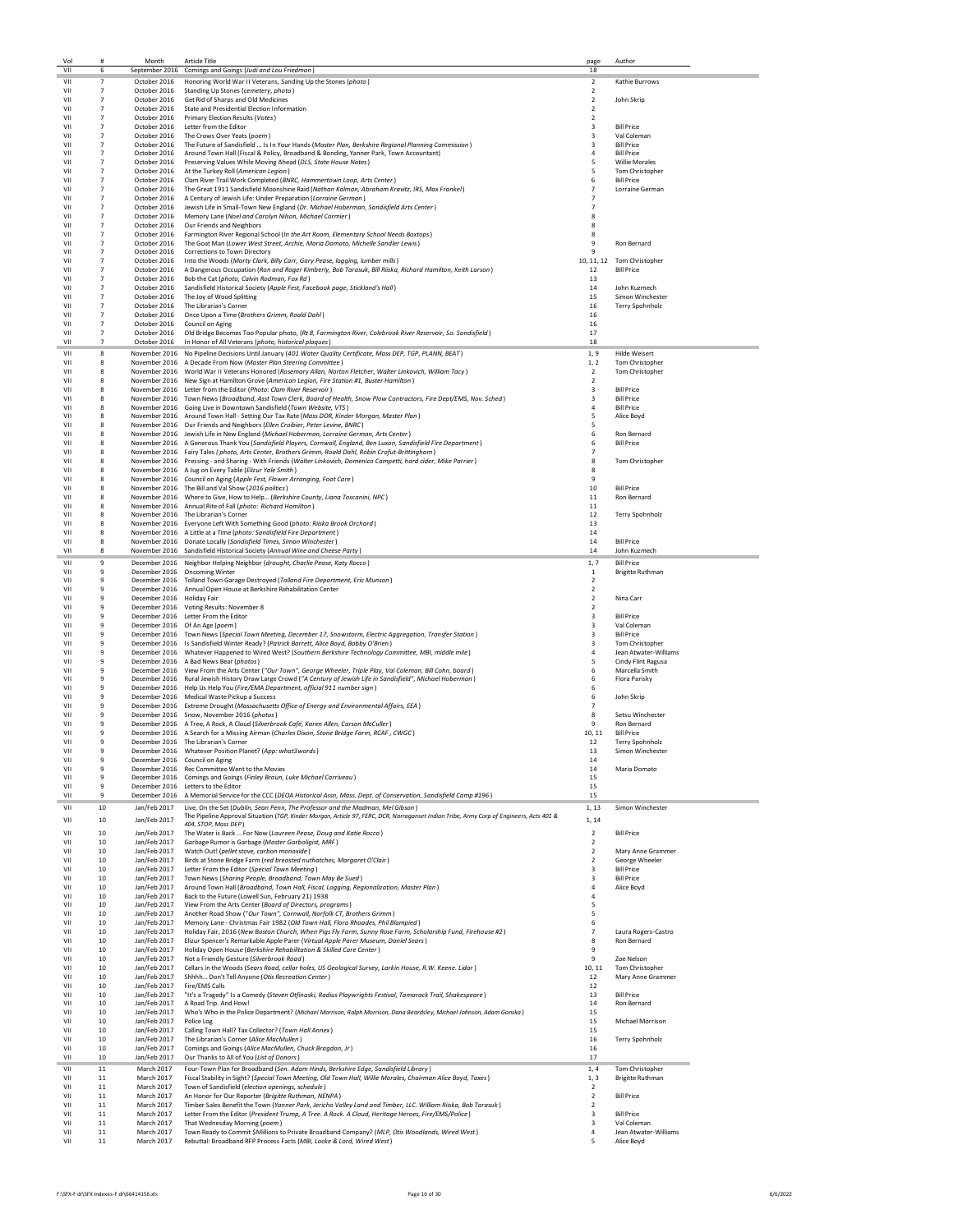| Vol          | #                                         | Month                           | Article Title                                                                                                                                                                                             | page                             | Author                                       |
|--------------|-------------------------------------------|---------------------------------|-----------------------------------------------------------------------------------------------------------------------------------------------------------------------------------------------------------|----------------------------------|----------------------------------------------|
| VII<br>VII   | 11                                        | March 2017<br><b>March 2017</b> | SArC Hires a Managing Director (Anna Konopatskaya)                                                                                                                                                        | 6<br>6                           | Susie Crofut, Sandy Parisky                  |
| VII          | 11<br>11                                  | March 2017                      | View From the Arts Center (schedule)<br>Cook-Off Finds Great Chili (Farmington River PTA, Kendra Rybacki, Sandra Odell, Vanessa Tarasuk)                                                                  | 6                                | Marcella Smith<br><b>Bill Price</b>          |
| VII          | $11\,$                                    | March 2017                      | Work of Local Artist Honored (Setsuko Winchester, FDR Library and Museum)                                                                                                                                 | $\overline{7}$                   | <b>Bill Price</b>                            |
| VII          | $11\,$                                    | March 2017                      | Need Firemen, EMT Volunteers (Fire Chief Ralph Morrison)                                                                                                                                                  | $\overline{7}$                   | <b>Bill Price</b>                            |
| VII          | $11\,$                                    | March 2017                      | Heritage Heroes Save Special Cottages Bavarian Cottages (Joseph and Magda Bay, Steven and Christine Pincus)                                                                                               | 8,9                              | Ron Bernard                                  |
| VII          | 11                                        | March 2017                      | R.I.P. Massachusetts Constitutional Article 97 (Kinder Morgan, Otis State Forest)                                                                                                                         | 10                               |                                              |
| VII<br>VII   | 11<br>11                                  | March 2017<br>March 2017        | Pipeline Decision Process Drags Along (Kinder Morgan, STOP, Native American groups, FERC)<br>Moreover  Winger Messengers (Sandisfield Post Office, Karen Cooley, Geoff Coelho, what3words, Amy Carriveau) | 10<br>11                         | Simon Winchester                             |
| VII          | 11                                        | March 2017                      | Around Town Hall - Oh, Those Roads (Finance Committee, Rugg Bridge, River Road, Bobby O'Brien)                                                                                                            | 12                               | Alice Boyd                                   |
| VII          | 11                                        | March 2017                      | Our Friends and Neighbors (Mary Tyler Moore, Irving and Marion Levine)                                                                                                                                    | $12\,$                           |                                              |
| VII          | $11\,$                                    | March 2017                      | Author/Illustrator Visits FR Elementary (Jarrett j. Krosoczka)                                                                                                                                            | 12                               |                                              |
| VII          | 11                                        | March 2017                      | Welcome to Spectacle Pond But Don't Do Anything (Joel Twing, Thelma Esteves, Adams-Hawley-Rowley, DCR)                                                                                                    | 13                               | Ron Bernard                                  |
| VII<br>VII   | 11<br>11                                  | March 2017<br>March 2017        | The Librarian's Corner<br>David Walpiansky's Last Ride (Jewish Agricultural and Industrial Society)                                                                                                       | 14<br>14                         | Terry Spohnholz<br>Lorraine German           |
| VII          | 11                                        | March 2017                      | A Tree. A Cloud. A Rock (Silverbrook Café, Manchester Film Festival, Karen Allen)                                                                                                                         | 14                               |                                              |
| VII          | $11\,$                                    | March 2017                      | Fire/EMS/Police Logs                                                                                                                                                                                      | 15                               |                                              |
| VII          | $11\,$                                    | March 2017                      | Firehouse #1 Renovation Can Use a Little More Help                                                                                                                                                        | 16                               |                                              |
| VII          | $11\,$                                    | March 2017                      | South County Youth Baseball                                                                                                                                                                               | 16                               |                                              |
| VII<br>VII   | 11<br>11                                  | March 2017<br>March 2017        | Comings and Goings (Cora Roraback)                                                                                                                                                                        | 17<br>18                         |                                              |
| VII          | 11                                        | March 2017                      | Letters to the Editor (Sandisfield's road crew, Snow Farm)<br>Winter Snowfall and Extreme Temperature 2016 - 2017                                                                                         | 18                               |                                              |
| VIII         | 1                                         | April 2017                      | Fire on Purpose (photo)                                                                                                                                                                                   | $\mathbf{1}$                     | Dawn Lemon                                   |
| VIII         | 1                                         | April 2017                      | Brigitte Ruthman: First Place (NENPA)                                                                                                                                                                     | $\overline{2}$                   | <b>Bill Price</b>                            |
| VIII         | $\mathbf 1$                               | April 2017                      | Pancake Fundraiser (Shelby Andros, Berkshire Rehabilitation Center, Red Cross, VFW Post 456)                                                                                                              | 2                                |                                              |
| VIII         | 1                                         | April 2017                      | Town Caucus, Coming Up (April 5)                                                                                                                                                                          | $\overline{\mathbf{2}}$          |                                              |
| VIII         | $\,$ 1                                    | April 2017                      | Meet the Candidates (Council on Aging)                                                                                                                                                                    | 2                                |                                              |
| VIII<br>VIII | 1<br>1                                    | April 2017<br>April 2017        | Broadband Information Session (April 15)<br>Town Election: Voting in Person or Absentee                                                                                                                   | $\overline{2}$<br>$\overline{2}$ |                                              |
| VIII         | 1                                         | April 2017                      | Letter From the Editor (Election, Our Seventh Anniversary)                                                                                                                                                | 3                                | <b>Bill Price</b>                            |
| VIII         | $\mathbf{1}$                              | April 2017                      | Back in the Day (poem)                                                                                                                                                                                    | 3                                | Val Coleman                                  |
| VIII         | $\,$ 1                                    | April 2017                      | Town News ("Timber" on the Pipeline, Bridge Repair, Town Meeting Warrant, Broadband Continued, Sometimes It Doesn't Work)                                                                                 | 3                                | <b>Bill Price</b>                            |
| VIII         | $\,$ 1                                    | April 2017                      | Broadband: At the Cost of Direct Democracy - and Neighborly Respect? (Alice Boyd, MLP-RFP, Jean Atwater-Williams)                                                                                         | 4                                | Hilde Weisert                                |
| VIII<br>VIII | 1<br>$\mathbf{1}$                         | April 2017                      | Broadband Decisions Being Made (Select Board, Frontier Communications, Broadband Procurement Process, MLP, Wired West)                                                                                    | 5<br>6                           | <b>Bill Price</b>                            |
| VIII         | $\mathbf{1}$                              | April 2017<br>April 2017        | What's Up with Sandisfield Jewish History Book Project? (Lorraine German, Robert Bielski)<br>View From the Arts Center (2017 season, Rachel Siegel)                                                       | 6                                | Sandy Parisky<br>Sandy Parisky, Susie Crofut |
| VIII         | $\mathbf 1$                               | April 2017                      | Leave My Ramps in the Ground, Please (Allium triciccum)                                                                                                                                                   | $\overline{7}$                   | Tom Christopher                              |
| VIII         | $\mathbf{1}$                              | April 2017                      | The Librarian's Corner                                                                                                                                                                                    | 8                                | Terry Spohnholz                              |
| VIII         | $\,$ 1                                    | April 2017                      | My First Hajob (Muslim, Trump, NINA)                                                                                                                                                                      | 9                                | Suzanne O'Connell                            |
| VIII         | 1                                         | April 2017<br>April 2017        | A Clarification: From David Wilbur, Life Saver (Spectacle Pond, drowning in 1973, Phillip Paterson, Fungi, Thelma Esteves)                                                                                | 10<br>11                         | David Wilber<br>Simon Winchester             |
| VIII<br>VIII | 1<br>1                                    | April 2017                      | A New Heart for Our Town? (Silverbrook Café, TD Bank, Chapin Fish, Karen Allen)<br>News From the PTA (Farmington River Elementary School)                                                                 | 12                               |                                              |
| VIII         | $\mathbf{1}$                              | April 2017                      | College Scholarship Applications Open                                                                                                                                                                     | 12                               |                                              |
| VIII         | $\mathbf{1}$                              | April 2017                      | A New View of Easter (New Boston Congregational Church, Little Brown Church)                                                                                                                              | 12                               |                                              |
| VIII         | $\,$ 1                                    | April 2017                      | Fire/EMS/Police Logs                                                                                                                                                                                      | 13                               |                                              |
| VIII         | 1                                         | April 2017                      | Winter Snowfall and Extreme Temperature 2016-2017                                                                                                                                                         | 13                               |                                              |
| VIII<br>VIII | 1<br>1                                    | April 2017<br>April 2017        | Our Friends and Neighbors<br>Wanted: Hero Carpenters                                                                                                                                                      | 14<br>14                         |                                              |
| VIII         | 1                                         | April 2017                      | Sandisfield Historical Society (Ann Wald)                                                                                                                                                                 | 14                               | John Kuzmech                                 |
| VIII         | $\mathbf 1$                               | April 2017                      | Fire on Purpose (Joe Zeller House, photo)                                                                                                                                                                 | 15                               | <b>Bill Price</b>                            |
| VIII         | $\,$ 1                                    | April 2017                      | Comings and Goings (Amos David Brown, Stella (calf), Kit Gill)                                                                                                                                            | 16, 17                           |                                              |
| VIII         | $\,$ 1                                    | April 2017                      | Letters to the Editor                                                                                                                                                                                     | 18                               |                                              |
| VIII         | 1                                         | April 2017                      | Rabies Shots for Pets                                                                                                                                                                                     | 18                               |                                              |
| VIII<br>VIII | 1<br>1                                    | April 2017<br>April 2017        | Preschool Registration and Screening (Farmington River Regional School District)<br>Deal Me In (poker game)                                                                                               | 18<br>18                         |                                              |
| VIII         | $\mathbf{1}$                              | April 2017                      | Community Painting Social (Berkshire Rehabilitation and Skilled Care Center)                                                                                                                              | 18                               |                                              |
| VIII         | $\overline{2}$                            | May 2017                        | Financially, Town is OK (Terry Spohnholz, IRS, Willie Morales, Alice Boyd, budget, Dawn Lemon, Delores Harasyko)                                                                                          | 1,6                              | Tom Christopher                              |
| VIII         | $\overline{2}$                            | May 2017                        | Before Cutting the Cake (photo)                                                                                                                                                                           | 1                                |                                              |
| VIII         | $\overline{2}$                            | May 2017                        | Memorial Day Parade, 2017 (May 28)                                                                                                                                                                        | $\,$ 1                           |                                              |
| VIII         | $\overline{2}$                            | May 2017                        | Election List (candidates)                                                                                                                                                                                | $\overline{\mathbf{2}}$          |                                              |
| VIII         | $\overline{2}$                            | May 2017                        | Candidate for Select Board: Mark Newman                                                                                                                                                                   | $\overline{2}$                   |                                              |
| VIII<br>VIII | 2<br>$\overline{2}$                       | May 2017<br>May 2017            | <b>Annual Town Meeting</b><br>Clothing Drop Closed                                                                                                                                                        | $\overline{2}$<br>$\overline{2}$ |                                              |
| VIII         | $\overline{2}$                            | May 2017                        | Road Updates (town website)                                                                                                                                                                               | $\overline{2}$                   |                                              |
| VIII         | $\overline{2}$                            | May 2017                        | <b>Bulk Waste</b>                                                                                                                                                                                         | $\overline{2}$                   |                                              |
| VIII         | $\overline{\mathbf{2}}$                   | May 2017                        | Letter From the Editor                                                                                                                                                                                    | 3                                | <b>Bill Price</b>                            |
| VIII         | 2                                         | May 2017                        | The Hijab (poem)                                                                                                                                                                                          | 3                                | Val Coleman                                  |
| VIII         | $\overline{2}$                            | May 2017                        | Oh That Pipeline (Spectacle Pond, Cold Spring Road, Fales Residence, South Beech Plain Road, Tennessee Gas Co., Elizabeth Warren,<br>Edward Markey, Richard Neal, FERC)                                   | 3                                | <b>Bill Price</b>                            |
| VIII         | $\mathbf 2$                               | May 2017                        | Selectman Standing Down (Jeff Gray)                                                                                                                                                                       | 4                                | <b>Bill Price</b>                            |
| VIII         | $\overline{2}$                            | May 2017                        | York Lake Beach to Remain Open (Massachusetts Department of Conservation and Recreation)                                                                                                                  | 4                                | Ron Bernard                                  |
| VIII         | $\overline{2}$                            | May 2017                        | A Celebration for Delores (20 <sup>th</sup> anniversary)                                                                                                                                                  | 5                                | <b>Bill Price</b>                            |
| VIII         | $\overline{2}$                            | May 2017                        | Getting There on Our Roads (Rugg Bridge, Smitty Pignatelli, Chapter 90, Foresight Land Services, Willie Morales)                                                                                          | 5                                | Seth Kershner                                |
| VIII         | $\overline{\mathbf{2}}$                   | May 2017                        | How the Finance Committee Works                                                                                                                                                                           | 6                                | Kathy Jacobs                                 |
| VIII<br>VIII | $\overline{\mathbf{2}}$<br>$\overline{2}$ | May 2017                        | Who's on the Finance Committee?                                                                                                                                                                           | $\overline{7}$<br>$\overline{7}$ |                                              |
| VIII         | 2                                         | May 2017<br>May 2017            | Around Town Hall<br>A Story of World War II (Robert Bielsky, Tuvia Bielsky, Poland, "Jerusalem in the Woods")                                                                                             | 8                                | Alice Boyd<br>Joanne Lazarowitz Olsen        |
| VIII         | $\overline{2}$                            | May 2017                        | "Under Milk Wood" on the Road (Sandisfield Players, Unicorn Theater, Norfolk Library)                                                                                                                     | 9                                | Anna Konopatskaya                            |
| VIII         | $\overline{2}$                            | May 2017                        | Sunny Rose Farm Open for Business (Rose Nelson, Dodd Road, equestrian center)                                                                                                                             | 9                                | Ron Bernard                                  |
| VIII         | $\overline{2}$                            | May 2017                        | A Life of Community Service (New Boston, Sam Wilber, Jr., Atwater Pond, Hen Manley)                                                                                                                       | 10, 11                           | Ron Bernard                                  |
| VIII<br>VIII | $\overline{2}$<br>$\overline{2}$          | May 2017<br>May 2017            | Sandisfield Historical Society (Ann Wald)<br>Fire/EMS/Police Logs                                                                                                                                         | 12<br>13                         | Ron Bernard                                  |
| VIII         | $\overline{2}$                            | May 2017                        | Sandisfield Vital Statistics, 2016                                                                                                                                                                        | 13                               |                                              |
| VIII         | $\overline{2}$                            | May 2017                        | A Second Memoir of a Near-Drowning (David Wilber, Spectacle Pond, 1973)                                                                                                                                   | 14, 15                           | Thelma Esteves                               |
| VIII         | $\overline{2}$                            | May 2017                        | The Librarians Corner                                                                                                                                                                                     | 15                               | Terry Spohnholz                              |
| VIII         | $\overline{2}$                            | May 2017                        |                                                                                                                                                                                                           |                                  |                                              |
| VIII         | $\overline{2}$                            |                                 | Old Friends (Montville, Sheila Skolnick Gamradt, Sandra Lazarowitz Lemlein)                                                                                                                               | 16                               |                                              |
|              |                                           | May 2017                        | Our Friends and Neighbors (Mary Leary, Rosanne Skrip, Liana Toscanini)                                                                                                                                    | 16                               |                                              |
| VIII         | $\overline{2}$                            | May 2017                        | The Farmington River PTA                                                                                                                                                                                  | 16                               | Wendy Berman                                 |
| VIII<br>VIII | 2<br>2                                    | May 2017                        | Council on Aging                                                                                                                                                                                          | 17                               | Linda Riiska                                 |
| VIII         | $\overline{2}$                            | May 2017<br>May 2017            | A Big Thank You (Sandisfield American Legion)<br>Oops (correction)                                                                                                                                        | 17<br>17                         |                                              |
| VIII         | $\overline{2}$                            | May 2017                        | Letters to the Editor (April Was Good, The Silverbrook Co-op)                                                                                                                                             | 18                               |                                              |
| VIII         | $\overline{2}$                            | May 2017                        | Photo (Great Blue Herons)                                                                                                                                                                                 | 18                               | Cindy Ragusa                                 |
| VIII         | 3                                         | June 2017                       | Town Meeting 2017 (May 13, Articles)                                                                                                                                                                      | 1, 4                             | Tom Christopher                              |
| VIII         | 3                                         | June 2017                       | Marching Through Sandisfield (Tennessee Gas Pipeline, Beech Plain, feller buncher)                                                                                                                        | 1                                |                                              |
| VIII         | 3                                         | June 2017                       | Our Friends and Neighbors (Lindsey Smith, Susan Tarasuk, Snow Farm, CSA)                                                                                                                                  | $\overline{2}$                   |                                              |
| VIII<br>VIII | 3<br>3                                    | June 2017                       | Master Plan Committee Underway (Berkshire Regional Planning Commission, John Skrip)                                                                                                                       | $\overline{2}$<br>$\overline{2}$ | Dawn Lemon<br>Ron Bernard                    |
| VIII         | $\overline{\mathbf{3}}$                   | June 2017<br>June 2017          | Bad News at York Lake Beach (DCR)<br>Free Play Group, Tuesdays (Community Health Programs, Otis Town Hall)                                                                                                | $\overline{2}$                   |                                              |
| VIII         | $\overline{\mathbf{3}}$                   | June 2017                       | Letter From the Editor (Sugar Shack Alliance, Tennessee Gas, Con Com)                                                                                                                                     | 3                                | <b>Bill Price</b>                            |
| VIII         | $\overline{\mathbf{3}}$                   | June 2017                       | Town News (Bridge Repair Delayed, Select Board Realigned, Summer Schedule, Broadband, "Under Milkwood")                                                                                                   | 3                                | <b>Bill Price</b>                            |
| VIII         | $\overline{\mathbf{3}}$                   | June 2017                       | Children of May (poem)                                                                                                                                                                                    | 3                                | Val Coleman                                  |
| VIII         | 3                                         | June 2017                       | Rebuilding a Stone Wall (Sam Mercier, George Wheeler, Michele Marincola, Martha's Vineyard)                                                                                                               | 3                                |                                              |
| VIII<br>VIII | $\overline{3}$<br>$\overline{\mathbf{3}}$ | June 2017                       | A Home for Town Hall? (Route 57, Strategic Planning Committee)<br><b>Election Results</b>                                                                                                                 | $\Delta$<br>5                    | Simon Winchester                             |
| VIII         | 3                                         | June 2017<br>June 2017          | Memorial Day Parade (photos)                                                                                                                                                                              | 6                                | <b>Bill Price</b>                            |
| VIII         | 3                                         | June 2017                       | A Little Bit is Legal (Marijuana, FBI, ATF, Chief McCuin, Attorney Michael Cutler)                                                                                                                        | $\overline{7}$                   | <b>Brigitte Ruthman</b>                      |
| VIII         | 3                                         | June 2017                       | "The Stamp Collection"                                                                                                                                                                                    | 8                                |                                              |
| VIII         | 3                                         | June 2017                       | View from the Arts Center                                                                                                                                                                                 | 8                                | Sandy Parisky, Susie Crofut                  |
|              | $\mathbf 3$                               | June 2017                       | A Fun -and Moving - Evening (Arts Center, Family Cabaret, Anni Crofut, Galen Winsor, Emily Woodland, Dominique Simoneaux, Raphael Kummer-Landau,                                                          | 8                                | Barbara Penn                                 |
| VIII         |                                           |                                 | Rachel Siegel, Ben Luxon, Grace Rossman, MAX)                                                                                                                                                             |                                  |                                              |
| VIII<br>VIII | 3<br>$\overline{\mathbf{3}}$              | June 2017<br>June 2017          | Unexpected Resignation (Arts Center, Anna Konopatskaya)                                                                                                                                                   | 8<br>9                           | Ron Bernard                                  |
| VIII         | 3                                         | June 2017                       | A Familiar Story (Jennifer Rudolph, Katie Brenney, Sandisfield Center Parsonage)<br>Big Trucks on Small Roads (Berkshire Eagle, TGP, Heather Bellow, Alice Boyd, South Beech Plain Road)                  | 10                               |                                              |
| VIII         | 3                                         | June 2017                       | Marching Through Sandisfield (photos)                                                                                                                                                                     | 11                               |                                              |
| VIII         | $\overline{\mathbf{3}}$                   | June 2017                       | Out On A Limb: Don't Blame the Company                                                                                                                                                                    | 12, 13                           | Ron Bernard                                  |
| VIII<br>VIII | 3<br>3                                    | June 2017<br>June 2017          | They Did Not Get the Memo, Yet (Cold Spring Road, photos)<br>Moreover Police (Rohtang Pass, Ladakh, Kashmir, Mike Johnson, Jerry Herman, Val Coleman)                                                     | 14<br>15                         | Simon Winchester                             |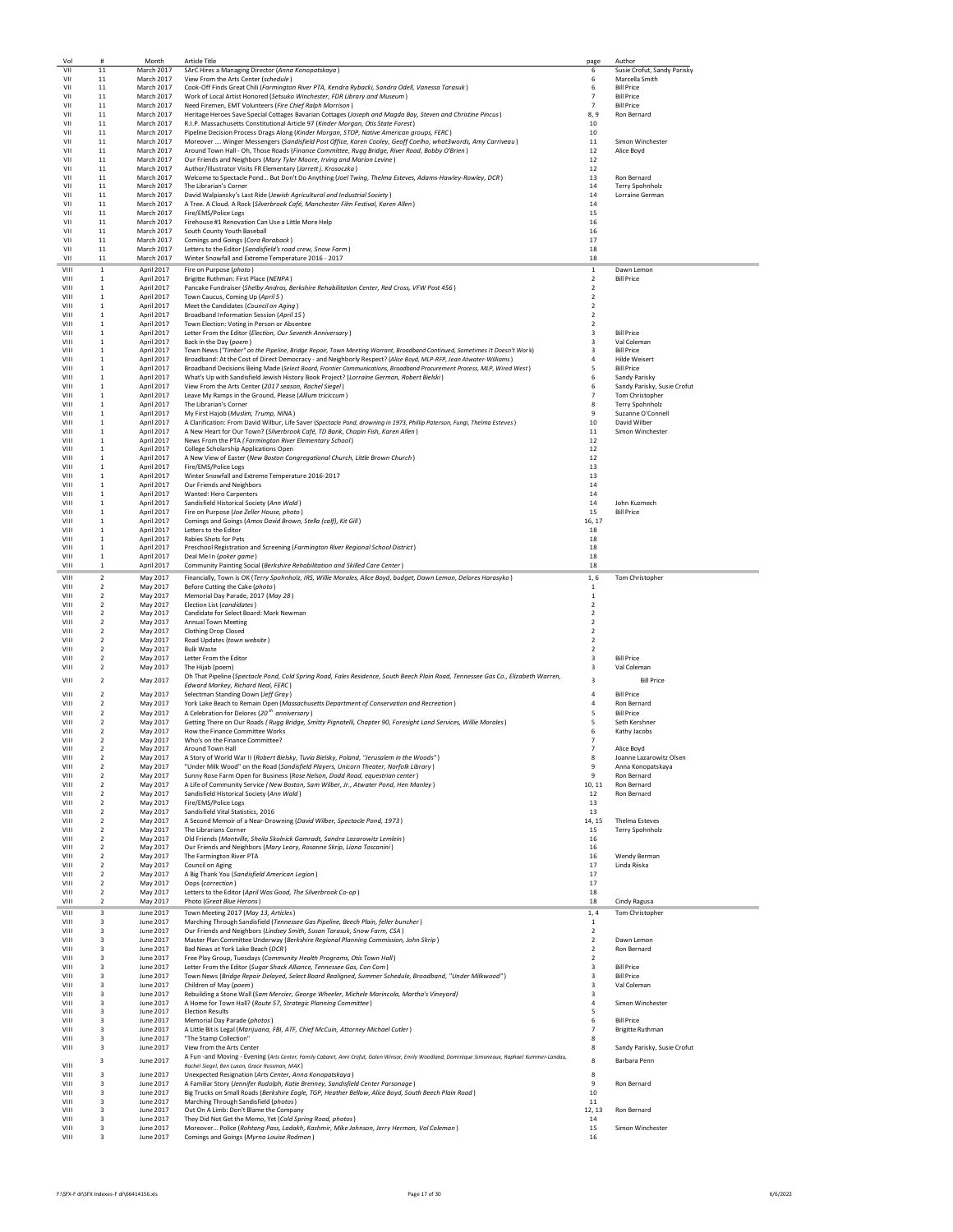| VIII<br>VIII<br>VIII |                                  | Month                                | <b>Article Title</b>                                                                                                                                                                                          | page                                      | Author                                                |
|----------------------|----------------------------------|--------------------------------------|---------------------------------------------------------------------------------------------------------------------------------------------------------------------------------------------------------------|-------------------------------------------|-------------------------------------------------------|
|                      | 3<br>$\overline{\mathbf{3}}$     | June 2017<br>June 2017               | Sandisfield Historical Society (schedule)                                                                                                                                                                     | 16<br>17                                  | Ann Wald                                              |
|                      | $\overline{\mathbf{3}}$          | June 2017                            | Open House: June 18 (Sunny Rose Farm/Looking Glass Gardens)<br>Letters To the Editor (Church Bells Ring Again, Congratulations!)                                                                              | 18                                        |                                                       |
| VIII                 | 3                                | June 2017                            | Council on Aging (Wellness Fair, schedule)                                                                                                                                                                    | 18                                        |                                                       |
| VIII                 | 3                                | June 2017                            | Sandisfield Film at Biff ("A Tree. A Rock, A Cloud", Karen Allen, Jackson Smith)                                                                                                                              | 18                                        |                                                       |
| VIII<br>VIII         | 3                                | June 2017                            | Learn to Make a Terrarium (Berkshire Rehabilitation Center, Greener Leaves Greenhouse)                                                                                                                        | 18<br>18                                  |                                                       |
|                      | 3                                | June 2017                            | Former Resident Publishes Second Novel (Courtney Maum, Norfolk Library, The Mount)                                                                                                                            |                                           |                                                       |
| VIII<br>VIII         | $\overline{a}$<br>4              | <b>July 2017</b><br><b>July 2017</b> | The Rugg Bridge - Beginning Again (Clam River, Foresight Land Services, MassWorks, Alice Boyd, Steven Mack)<br>Oh That Pipeline (photo)                                                                       | 1,6<br>1                                  | Seth Kershner<br><b>Bill Price</b>                    |
| VIII                 | $\overline{4}$                   | <b>July 2017</b>                     | Avoiding Conflict at Special Town Meeting (Finance Committee, Alice Boyd, John Skrip, Joe Galinas)                                                                                                            | $\overline{2}$                            | <b>Bill Price</b>                                     |
| VIII                 | $\overline{4}$                   | <b>July 2017</b>                     | Congratulations! To All the Sandisfield Graduates                                                                                                                                                             | $\overline{2}$                            |                                                       |
| VIII<br>VIII         | 4<br>4                           | <b>July 2017</b><br><b>July 2017</b> | Correction: Land Report (Article 57, Bill Bures, Athena Health Care)<br>Friends Launch Local Magazine (Hannah Van Sickle, Liana Toscanini, Tina Sotis)                                                        | $\overline{2}$<br>$\overline{2}$          |                                                       |
| <b>VIII</b>          | 4                                | <b>July 2017</b>                     | Letter From the Editor (Help Wanted, Tired of the Pipeline?)                                                                                                                                                  | 3                                         | <b>Bill Price</b>                                     |
| VIII                 | 4                                | <b>July 2017</b>                     | Town Administrator Suddenly Resigns (Willie Morales, Northfield, Ralph Morrison, Alice Boyd, John Skrip)                                                                                                      | 3.4                                       | <b>Bill Price</b>                                     |
| VIII                 | 4                                | <b>July 2017</b>                     | Summertime (poem)                                                                                                                                                                                             | 3<br>$\overline{\mathbf{3}}$              | Val Coleman                                           |
| VIII<br>VIII         | 4<br>4                           | <b>July 2017</b><br><b>July 2017</b> | They Didn't Wait for Their Close-up (Margaret O'Clair, George Wheeler)<br>A Personal Farewell Note                                                                                                            | $\overline{4}$                            | <b>Willie Morales</b>                                 |
| VIII                 | 4                                | <b>July 2017</b>                     | Solar Fields Proposed for Town Property (Yanner Park, Forefront Power, Center Cemetery, David Hubbard, John Skrip)                                                                                            | 5                                         | <b>Bill Price</b>                                     |
| <b>VIII</b>          | $\overline{a}$                   | <b>July 2017</b>                     | The Jewish History Book Project (Eleanor Pinsky Skolnick, Baron de Hirsch, Busk River Farm)                                                                                                                   | -6                                        |                                                       |
| VIII<br>VIII         | 4<br>4                           | <b>July 2017</b><br><b>July 2017</b> | From Your Select Board Chair (Alice Boyd, Willie Morales, Mass-DOT, TDPW, teamsters Local 404)<br>Almost There (Fire Station #1)                                                                              | $\overline{7}$<br>$\overline{7}$          | John Skrip                                            |
| VIII                 | $\overline{4}$                   | <b>July 2017</b>                     | The Work - And Protest - Goes On (pipe installation, CLS, "John Henry", Otis State Forest, Sugar Shack Alliance)                                                                                              | 8.9                                       | Ron Bernard                                           |
| VIII                 | $\overline{4}$                   | <b>July 2017</b>                     | View From the Arts Center ("Under Milk Wood", Sandisfield Players)                                                                                                                                            | 10                                        | Barbara Penn                                          |
| VIII<br><b>VIII</b>  | 4<br>4                           | <b>July 2017</b><br><b>July 2017</b> | Dream Come True ("The Stamp Collection")<br>The Librarian's Corner                                                                                                                                            | 11<br>12                                  | Val Coleman<br>Terry Spohnholz                        |
| <b>VIII</b>          | 4                                | <b>July 2017</b>                     | Council On Aging                                                                                                                                                                                              | 12                                        |                                                       |
| VIII                 | 4                                | <b>July 2017</b>                     | The COA Wellness Fair                                                                                                                                                                                         | 12                                        | <b>Bill Price</b>                                     |
| VIII<br>VIII         | 4<br>$\overline{4}$              | <b>July 2017</b><br><b>July 2017</b> | Honor for a World War II Veteran (Warren Ball, Maria Domato, American Legion Post #456)                                                                                                                       | 13<br>14                                  | <b>Bill Price</b>                                     |
| VIII                 | 4                                | <b>July 2017</b>                     | Working Together Gets It Done (D2116)<br>Moreover--- In My Sights (International Appalachian Trail)                                                                                                           | 15                                        | Billie Pachulski, Terry Spohnholz<br>Simon Winchester |
| <b>VIII</b>          | $\overline{a}$                   | <b>July 2017</b>                     | From New York, Now a Sandisfield Author (Christopher Bollen)                                                                                                                                                  | 16                                        | <b>Bill Price</b>                                     |
| VIII<br>VIII         | $\overline{a}$                   | <b>July 2017</b>                     | Could You Be a Fireman an EMT (Volunteers needed)                                                                                                                                                             | 16<br>17                                  | <b>Ron Bernard</b>                                    |
| VIII                 | 4<br>4                           | <b>July 2017</b><br><b>July 2017</b> | Blasting, Just Thuds  So Far (pipeline)<br>Sandisfield Historical Society (annual flea market, Willard Platt, The Old Red Shop)                                                                               | 17                                        | Ann Wald                                              |
| VIII                 | $\overline{4}$                   | <b>July 2017</b>                     | Thoughts About Painting the Little Brown Church (Gilead Chapel - Waterbury, New Boston Congregational Church)                                                                                                 | 18                                        | Karlene Blass                                         |
| VIII                 | 4                                | <b>July 2017</b>                     | Just Married (Jennifer Mary Florek, Charles Anthony Pease)                                                                                                                                                    | 18                                        |                                                       |
| VIII                 | 5                                | August 2017                          | Senator Hinds Pays a Visit (Tennessee Gas Pipeline, Sugar Shack Alliance, Henry David Thoreau, Susan Baxter)                                                                                                  | $\mathbf{1}$                              | <b>Bill Price</b>                                     |
| VIII<br><b>VIII</b>  | 5<br>5                           | August 2017<br>August 2017           | Ode to a Hay Wagon<br>Results of Special Town Meeting                                                                                                                                                         | 1,8<br>$\overline{2}$                     | <b>Brigitte Ruthman</b>                               |
| VIII                 | 5                                | August 2017                          | Lobby When You Can (Senator Adam Hinds)                                                                                                                                                                       | $\overline{2}$                            |                                                       |
| VIII<br>VIII         | 5<br>5                           | August 2017                          | York Lake, Summer 2017 (Berkshire Eagle, Department of Conservation and Recreation)<br>Rugg Bridge and an Oops (bids)                                                                                         | $\overline{2}$<br>$\overline{2}$          |                                                       |
| VIII                 | 5                                | August 2017<br>August 2017           | Selectman in Motion (Alice Boyd, Frontier, MBI)                                                                                                                                                               | $\overline{\mathbf{3}}$                   | <b>Bill Price</b>                                     |
| VIII                 | 5                                | August 2017                          | Interim Town Administrator at Work (Rick White)                                                                                                                                                               | 3                                         |                                                       |
| VIII                 | 5                                | August 2017                          | Perfunctory (poem)                                                                                                                                                                                            | 3<br>$\overline{a}$                       | Val Coleman                                           |
| <b>VIII</b><br>VIII  | 5<br>5                           | August 2017<br>August 2017           | Leather Shop Expands to Sell Guns (D'Andrea Gun Leather, Jill Reiter, Dan Pinsky)<br>From Your Select Chair (Chief Mike Morrison, Rugg Bridge, Trailers, roads)                                               | 4                                         | <b>Bill Price</b><br>John Skrip                       |
| VIII                 | 5                                | August 2017                          | Recreation Committee(Community Center, "beach party")                                                                                                                                                         | 5                                         | Lynn Rubenstein                                       |
| VIII                 | 5                                | August 2017                          | Too Many Bears? (Calvin Rodman, Emily Melchior, River Road, Massachusetts Wildlife)                                                                                                                           | 6<br>$\overline{7}$                       |                                                       |
| VIII<br>VIII         | 5<br>5                           | August 2017<br>August 2017           | Moreover Would We Like a Covered Bridge<br>Big Cat Sighted Here (Hammertown Road, Clam Dam, DEP, jaguar)                                                                                                      | 8                                         | Simon Winchester<br>Ron Bernard                       |
| VIII                 | 5                                | August 2017                          | GoingGoingGone! (Eversource, Town Hill Road)                                                                                                                                                                  | я                                         | Lynn Rubenstein                                       |
| VIII<br>VIII         | 5<br>5                           | August 2017<br>August 2017           | Road Rage on Route 8<br>Times Reporter Honored (Tom Christopher, American Horticultural Society)                                                                                                              | $\mathbf{q}$<br>$\mathbf{q}$              | Ann Wald                                              |
| VIII                 | 5                                | August 2017                          | Postage for a Magical Journey ("The Stamp Collection", Ben Luxon, Val Coleman, Sandisfield Players)                                                                                                           | 10, 11                                    | Barbara Penn                                          |
| VIII                 | 5                                | August 2017                          | Council on Aging                                                                                                                                                                                              | 12                                        |                                                       |
| VIII<br><b>VIII</b>  | 5<br>5                           | August 2017<br>August 2017           | Our Friends and Neighbors (Margo Morrison, Anastasia Stanmeyer, Lisa Blackmer, Berkshire Rehabilitation)<br>It Gets More Interesting (pipeline, Cold Springs Road, PIG station)                               | 12<br>13                                  | Ron Bernard                                           |
|                      | 5                                | August 2017                          | The Librarian's Corner                                                                                                                                                                                        | 14                                        | Terry Spohnholz                                       |
| <b>VIII</b>          |                                  |                                      |                                                                                                                                                                                                               |                                           |                                                       |
| VIII                 | 5                                | August 2017                          | "Visit" the Old Red Shop (Willard Platt, Francis Deming, Roosterville Road)                                                                                                                                   | 14                                        | John Kuzmech                                          |
| VIII                 | 5                                | August 2017                          | Harold Smith                                                                                                                                                                                                  | 15                                        | Ron Bernard                                           |
| VIII<br>VIII         | 5<br>5                           | August 2017<br>August 2017           | Local Couple Support Art Exhibit (Josephine and Barry Freedman Downtown Pittsfield Inc.)<br>Extra Work for Tony, July 22 (transfer station)                                                                   | 15<br>15                                  | photo                                                 |
| <b>VIII</b>          | 5                                | August 2017                          | Fire/EMS/Police Logs                                                                                                                                                                                          | 16                                        |                                                       |
| VIII                 | 5                                | August 2017                          | Sandisfield Historical Society                                                                                                                                                                                | 17                                        | Ann Wald                                              |
| VIII<br>VIII         | 5<br>5                           | August 2017<br>August 2017           | How We Remember (Barbara and Jack Newsome)<br>It's A Boy! (Rose Nelson, Buzz Bee)                                                                                                                             | 17<br>18                                  | Ron Bernard                                           |
| VIII                 | 5                                | August 2017                          | Lemonade (Maggie, Gavin, Maeve, Ryan, Claire Murray, Officer Mike Johnson)                                                                                                                                    | 18                                        | <b>Bill Price</b>                                     |
| VIII                 | 6                                |                                      | September 2017 New Boston Considered for National Register (National Register Historic District, MHC, Bonnie Parsons)                                                                                         | 1,8                                       | Ron Bernard                                           |
| VIII<br>VIII         | 6<br>6                           |                                      | September 2017 Select Board Member Resigns (Alice Boyd)<br>September 2017 Times Index of Past Issues Now Available (Jerry Herman)                                                                             | $1\,$<br>$\overline{2}$                   | <b>Brigitte Ruthman</b>                               |
| VIII                 | 6                                |                                      | September 2017 Town News (Town Administrator, Gordon Chapman Dies, Cemetery Clean-Up, Woodworking School Proposed)                                                                                            | 3                                         | <b>Bill Price</b>                                     |
| VIII                 | 6                                |                                      | September 2017 Dick Gregory (poem)                                                                                                                                                                            | 3                                         | Val Coleman                                           |
| VIII                 | 6<br>6                           |                                      | September 2017 The Bridge and the Roads (Rugg Bridge, Max Works, J.H. Maxymillian, Town Hill Rd, All States Asphalt, South Sandisfield Rd)                                                                    | $\overline{\mathbf{3}}$<br>$\overline{a}$ | Seth Kershner<br>John Skrip                           |
| VIII<br>VIII         | 6                                |                                      | September 2017 From Your Select Board Chair (Rick White, Rugg Bridge, Master Plan, Local 404)<br>September 2017 Annual Medical Waste Disposal                                                                 | $\overline{4}$                            |                                                       |
| VIII                 | 6                                |                                      | September 2017 Free Playgroup (Otis Town Hall)                                                                                                                                                                | 4                                         | Nina Carr                                             |
| VIII                 | 6                                |                                      | September 2017 Broadband (MBI, Frontier Communications)                                                                                                                                                       | 5                                         | John Skrip, Jeff Bye                                  |
| <b>VIII</b><br>VIII  | 6<br>6                           |                                      | September 2017 Arts Center Wants Your Ideas<br>September 2017 A Call for Some Nice Flat Stones (old Montville School, Chuck Nelson)                                                                           | 6<br>6                                    | Rosanne Skrip<br>Marcella Smith                       |
| VIII                 | 6                                |                                      | September 2017 Faith, Family, Community, Self                                                                                                                                                                 | 7                                         | Alice Boyd                                            |
| VIII<br>VIII         | 6<br>6                           |                                      | September 2017 Farmington River Regional School PTA<br>September 2017 Breakfast and Lunch at FRRS                                                                                                             | 8<br>8                                    | Wendy Berman                                          |
| VIII                 | 6                                |                                      | September 2017 Elderly and Disabled Need Help (HHA, CAN, PCA)                                                                                                                                                 | 9                                         | Susan Galik                                           |
| VIII                 | 6                                |                                      | September 2017 Old Friends, Francis and Willard (Francis Deming, Willard Platt, The Old Red Shop, Roosterville Road)                                                                                          | 10                                        | <b>Bill Price</b>                                     |
| VIII<br>VIII         | 6<br>6                           |                                      | September 2017 Sandisfield Historical Society (Bernard Drew)<br>September 2017 Council on Aging                                                                                                               | 12<br>12                                  | Ann Wald                                              |
| VIII                 | 6                                |                                      | September 2017 The Pipeline in August (Cold Spring Hammertown Roads, So. Beech Plain Road)                                                                                                                    | 13                                        | Ron Bernard                                           |
| VIII                 | 6                                |                                      | September 2017 The Steak Road, 2017                                                                                                                                                                           | 14                                        |                                                       |
| VIII<br><b>VIII</b>  | 6<br>6                           |                                      | September 2017 The Librarian's Corner<br>September 2017 Our Friends and Neighbors (Roberta Myers, Bob Evans, Marianne Nadel, Dr. Eric Nadel, Henry Nadel)                                                     | 15<br>16                                  | Terry Spohnholz                                       |
| <b>VIII</b>          | 6                                |                                      | September 2017 Tag Sale Benefit (Jewish History Book Project)                                                                                                                                                 | 17                                        |                                                       |
| VIII                 | 6                                |                                      | September 2017 A Nice Sight on Town Hill Road (Coco and Moon, Bill O'Brien, Lynn Rubenstein)                                                                                                                  | 17                                        |                                                       |
| VIII                 | 6                                |                                      | September 2017 Letters to the Editor (Better Bear Advice, Learning the Cello, A Silverbrook Co-Op?)                                                                                                           | 18                                        |                                                       |
| <b>VIII</b><br>VIII  | $\overline{7}$<br>$\overline{7}$ | October 2017<br>October 2017         | A Water Ceremony for Lower Spectacle Pond (Navajo Sundance Chief, Tennessee Gas Pipeline, Jake Singer)<br>Your New Truck (Western Star GVW dump truck, Bob O'Brien)                                           | 1<br>$\overline{2}$                       | <b>Bill Price</b><br><b>Bill Price</b>                |
| VIII                 | $\overline{7}$                   | October 2017                         | Recent Appointments to Town Committees                                                                                                                                                                        | $\overline{2}$                            | <b>Bill Price</b>                                     |
| VIII<br><b>VIII</b>  | $\overline{7}$<br>$\overline{7}$ |                                      | October 2017 Letter from the Editor (Rugg Bridge, Broadband, Chief Ralph Morrison, EMT/Fireman Training Center, Arts Center)<br>October 2017 Special Town Meeting (Article 6)                                 | 3<br>3                                    |                                                       |
| VIII                 | $\overline{7}$                   |                                      | October 2017 Our New Town Administrator (Fred Ventresco)                                                                                                                                                      | 3                                         | Tom Christopher                                       |
| VIII                 | $\overline{7}$                   |                                      | October 2017 Attention: High School Students (Historical Society)                                                                                                                                             | $\overline{4}$                            |                                                       |
| VIII<br>VIII         | $\overline{7}$<br>$\overline{7}$ |                                      | October 2017 Council on Aging<br>October 2017 From Your Select Board (Special Town Meeting, Bids, Broadband, Medical Waste, Master Plan, Transfer Station)                                                    | 4                                         | John Skrip                                            |
| <b>VIII</b>          | $\overline{7}$                   |                                      | October 2017 Cultural Council Grant Applications Due Now                                                                                                                                                      | 5                                         |                                                       |
| <b>VIII</b>          | $\overline{7}$                   |                                      | October 2017 The Librarian's Corner                                                                                                                                                                           | 6                                         | Terry Spohnholz                                       |
| VIII<br>VIII         | $\overline{7}$<br>$\overline{7}$ | October 2017<br>October 2017         | Pipeline: September (photos)<br>Why It Was Called the Rugg Bridge (Lyman Clark, Lettie Gaylord, Franklin Rugg, Caleb Burt House)                                                                              | $\overline{7}$<br>8,9                     | <b>Bill Price</b><br>Ron Bernard                      |
| VIII                 | $\overline{7}$                   | October 2017                         | Yellow Bowl Project Explores Fear of Immigrants (WW II Japanese Internment Camps, Setsuko Winchester)                                                                                                         | 10, 11                                    | Hannah Van Sickle                                     |
| VIII                 | $\overline{7}$                   | October 2017                         | Family Secrets (Stanley Spencer)                                                                                                                                                                              | 11                                        |                                                       |
| VIII<br>VIII         | $\overline{7}$<br>$\overline{7}$ | October 2017<br>October 2017         | Sandisfield Historical Society (Apple Fest, Bernard Drew, Seven Years War, Veterans Day, Christmas Fair)<br>True and Fascinating (Bernard Drew, General Jeffrey Amherst, French and Indian War, Henry Spring) | 12<br>12                                  | Ann Ward                                              |
| <b>VIII</b>          | 7                                | October 2017                         | Arts Center Pumpkin Event                                                                                                                                                                                     | 12                                        | Lynn Rubenstein                                       |
| VIII                 | $\overline{7}$                   |                                      | October 2017 Jazz at SArC (Saskia Laroo, Warren Byrd)                                                                                                                                                         | 13                                        |                                                       |
| VIII<br>VIII         | $\overline{7}$<br>$\overline{7}$ | October 2017                         | October 2017 Ciders, Cheeses & Moonshine Holler (hard cider, Tom Christopher)<br>Back on a Smooth Track (Town Hill Road, West Street, Bob O'Brien, photos)                                                    | 13<br>14, 15                              | Seth Kershner                                         |
| VIII<br>VIII         | 7<br>$\overline{7}$              | October 2017<br>October 2017         | Fire/EMS/Police Logs (July, August)<br>Nearby College Reduces Tuition for Mass. Residents (Northwestern Connecticut Community College)                                                                        | 16<br>16                                  | Seth Kershner, Bill Price                             |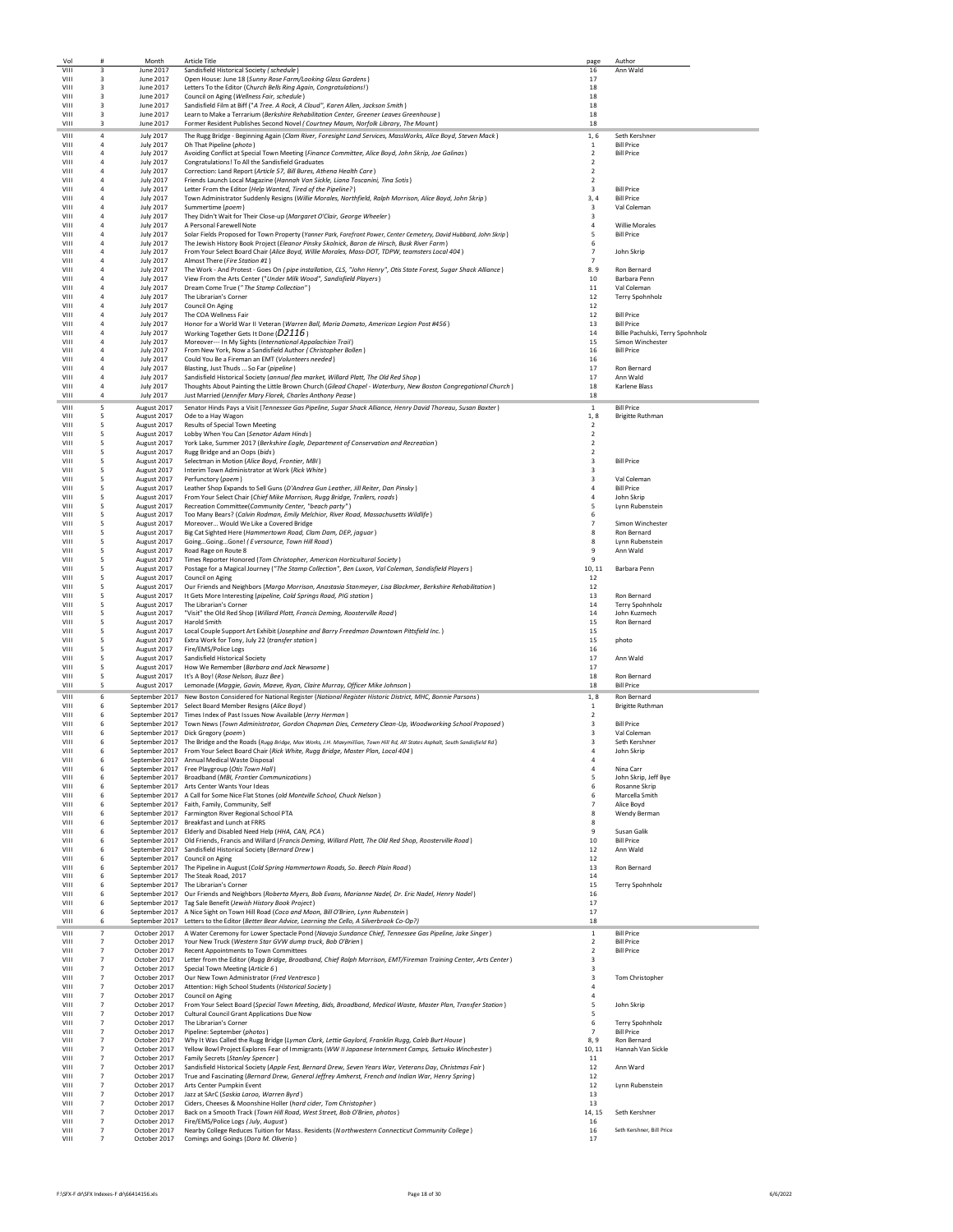| Vol           | #                 | Month                        | <b>Article Title</b>                                                                                                                                                                                       | page                                               | Author                                   |
|---------------|-------------------|------------------------------|------------------------------------------------------------------------------------------------------------------------------------------------------------------------------------------------------------|----------------------------------------------------|------------------------------------------|
| VIII          | 7                 | October 2017                 | Letters to the Editor (Broadband, Anonymous Letter)                                                                                                                                                        | 18                                                 |                                          |
| VIII          | $\overline{7}$    | October 2017                 | Former Resident Writes Memoir (Cecily Kornblast Hitchcock)                                                                                                                                                 | 18                                                 | <b>Bill Price</b>                        |
| IX            | 8                 |                              | November 2017 Town "Failed" State Audit? (Special Town Meeting)                                                                                                                                            | 1                                                  |                                          |
| IX            | 8                 |                              | November 2017 Pipeline's Aftermath: A Drone's Eye View (photo)                                                                                                                                             | $\mathbf{1}$                                       |                                          |
| IX            | 8                 |                              | November 2017 What's Happening With Yanner Park? (Conway School of Design, logging)                                                                                                                        | 1,6                                                | Seth Kershner                            |
| IX            | 8                 |                              | November 2017 Doggonit! (dog license)                                                                                                                                                                      | $\overline{2}$                                     | <b>Bill Price</b>                        |
| 1X            | 8                 |                              | November 2017 Sandisfield in Early American Wars (Ron Bernard)                                                                                                                                             | $\overline{2}$                                     |                                          |
| 1X            | $\mathbf{R}$      |                              | November 2017 Broadband Update (Frontier Communications, MBI, Jeff Bye)                                                                                                                                    | $\overline{\phantom{a}}$                           | <b>Bill Price</b>                        |
| IX            | 8                 |                              | November 2017 Finance Committee Fully Staffed (Joe Galinas, Kathy Jacobs, David Hubbard, Bogart Muller, Roger Brown)                                                                                       | $\overline{2}$                                     |                                          |
| IX            | R                 |                              | November 2017 Letter From the Editor (Color in the Times, River on Fire)                                                                                                                                   | $\overline{\mathbf{3}}$                            | <b>Bill Price</b>                        |
| IX<br>IX      | 8<br>8            |                              | November 2017 Nine Eleven (poem)                                                                                                                                                                           | $\overline{\mathbf{3}}$<br>3                       | Val Coleman<br>Ron Bernard               |
| IX            | 8                 |                              | November 2017 Emergency Funding Approved for Rugg Bridge (Special Town Meeting, Article 6)                                                                                                                 | 4                                                  | John Skrip                               |
| 1X            | 8                 |                              | November 2017 From Your Select Board (broadband, Special Town Meeting, Rugg Bridge, bulk and medical waste, winter)<br>November 2017 The First Annual Fall Harvest Bazaar (Community Center)               | 5                                                  | <b>Billie Pachulski</b>                  |
| 1X            | 8                 |                              | November 2017 Subtle Variation (Miriam Karmel)                                                                                                                                                             | 5                                                  | Val Coleman                              |
| IX            | 8                 |                              | November 2017 The Larkins of Sandisfield and Great Barrington (Fred Newman)                                                                                                                                | $\overline{7}$                                     | Ron Bernard                              |
| IX            | 8                 |                              | November 2017 Sandisfield Historical Society (Holiday Fair)                                                                                                                                                | 8                                                  | Ann Wald                                 |
| IX            | 8                 |                              | November 2017 Our Friends and Neighbors (Jeff and Laura Freidman, Liana Toscanin i)                                                                                                                        | 8                                                  |                                          |
| IX            | 8                 |                              | November 2017 Fix it? (willow tree)                                                                                                                                                                        | 8                                                  |                                          |
| 1X            | R                 |                              | November 2017 The Big Willow (Rt 57, Silverbrook Road, West New Boston)                                                                                                                                    | ٩                                                  | Ron Bernard                              |
| IX            | 8                 |                              | November 2017 Mel Smells (Sandy Parisky, Katherine Parisky, Fruit Flies)                                                                                                                                   | 9                                                  | Tom Christopher                          |
| IX            | 8                 |                              | November 2017 A Trip to the Orchard (Riiska Brook Orchards, photos)                                                                                                                                        | 10                                                 | Dawn Lemon                               |
| IX            | 8                 |                              | November 2017 Start Your Holidays with Joy and Laughter! ("Jack and the Giant Beanstalk", Sandisfield Arts Center)                                                                                         | 11                                                 | Barbara Penn                             |
| IX            | 8                 |                              | November 2017 Council on Aging (Apple Fest, Harvest Flower Arranging)                                                                                                                                      | 11                                                 | Nina Carr                                |
| IX            | 8                 |                              | November 2017 Fire/EMS/Police Logs (September)                                                                                                                                                             | 12                                                 |                                          |
| IX            | 8                 |                              | November 2017 Just Married (Jennifer Rudolph, Kathryn Brenny, photo)                                                                                                                                       | 13                                                 | <b>Richard Migot</b>                     |
| IX            | 8                 |                              | November 2017 Letters to the Editor (Sandisfield)                                                                                                                                                          | 14                                                 |                                          |
| 1X            | 8                 |                              | November 2017 An Evening Visitor (coyote photo)                                                                                                                                                            | 14                                                 | Alex Bowman                              |
| 1X            | 9                 |                              | December 2017 The Eagle is on Our Side (Kinder Morgan, Tennessee Gas, Bobby O'Brien, The Berkshire Eagle, Heather Bellow, Pignatelli Construction)                                                         | 1.6                                                | Seth Kershner                            |
| 1X            | 9                 |                              | December 2017 Wait Long enough, the Woirld Turns (Rugg Bridge, Clam River, Rt 57, River Road, photo)                                                                                                       | 1                                                  | Jean Atwater-Williams                    |
| IX            | 9                 |                              | December 2017 A Look At Our Books (Audit, Scanlon & Assocs.)                                                                                                                                               | $\overline{2}$                                     | John Skrip, Joe Galinas                  |
| IX            | 9                 |                              | December 2017 Letter From the editor (Annual Appeal Drive, Pipeline corridor)                                                                                                                              | $\overline{\mathbf{3}}$                            | <b>Bill Price</b>                        |
| IX            | 9                 |                              | December 2017 Town News (Select Board, Planning Board, Mobilr Homes, Campers, Transfer Station, Solar, Grants, Knodding Head School)                                                                       | 3                                                  | <b>Bill Price</b>                        |
| IX<br>1X      | 9<br>9            |                              | December 2017 Wars Past, and a Christmas Fair (Sandisfield Historical Society, Ron Bernard, Don and Charlene Peet)<br>December 2017 Pumpkin Decorating a Success (Community Center Committee, Arts Center) | 4<br>5                                             | Ann Wald                                 |
| IX            | 9                 |                              | December 2017 Former Resident's Art Displayed (Robin Thew, Sandisfield Arts Center, Katie Rocco)                                                                                                           | 5                                                  | John Skrip                               |
| IX            | 9                 |                              | December 2017 From Your Select Board (Handicapped Van, Broadband, Rugg Bridge, Town Budgeting, Transfer Station)                                                                                           | $\overline{7}$                                     | John Skrip                               |
| IX            | 9                 |                              | December 2017 Old Getting (poem)                                                                                                                                                                           | $\overline{7}$                                     | Val Coleman                              |
| IX            | 9                 |                              | December 2017 "Too Much" (Jack Newsom. Berkshire Museum, Norman Rockwell)                                                                                                                                  | 8                                                  | <b>Bill Price</b>                        |
| 1X            | -9                |                              | December 2017 The Librarian's Corner                                                                                                                                                                       | 9                                                  | Terry Spohnholz                          |
| 1X            | 9                 |                              | December 2017 Farmington River Regional School PTA                                                                                                                                                         | 10                                                 | Wendy Berman                             |
| IX            | 9                 |                              | December 2017 Moreover Pressure (clocks, barograph)                                                                                                                                                        | 11                                                 | Simon Winchester                         |
| 1X            | 9                 |                              | December 2017 Raising Funds for Local Jewish History Book (Lorraine German, Nina Carr)                                                                                                                     | 12                                                 | Ron Bernard                              |
| IX            | 9                 | December 2017                | Pipeline Flush Water Highly Contaminated (Kinder Morgan, Tennessee Gas pipeline, Lower Spectacle Pond, Clam River, Mary Douglas,                                                                           | 13                                                 | <b>Bill Price</b>                        |
|               |                   |                              | <b>Berkshire Eagle</b> )                                                                                                                                                                                   |                                                    |                                          |
| IX            | 9                 |                              | December 2017 Council on Aging                                                                                                                                                                             | 14                                                 |                                          |
| 1X            | 9                 |                              | December 2017 Berkshire's Leading a capella Choir Coming to Sandisfield, December 10 (Cantilena Choir)                                                                                                     | 14                                                 |                                          |
| IX            | 9                 |                              | December 2017 Fire/EMS Logs (October 2017)                                                                                                                                                                 | 14                                                 |                                          |
| IX            | 9                 |                              | December 2017 Our Friends and Neighbors (trees taken down, Rt 57)                                                                                                                                          | 14                                                 |                                          |
| IX            | 9<br>$\mathbf{q}$ |                              | December 2017 Comings and Goings (Fred Slater)                                                                                                                                                             | 15                                                 |                                          |
| IX            |                   |                              | December 2017 Letters to the Editor (Broadband, Times Helped, Close to Home)                                                                                                                               | 16                                                 |                                          |
| On-line Extra |                   |                              | December 10, 2017 Sunday Morning Fire Destroys Town Garage (photos)                                                                                                                                        | 3 pgs                                              |                                          |
| VIII          | 10                | Jan/Feb 2018                 | After Diaster, Recovery Begins (town garage, offers of help, new garage, thank you)                                                                                                                        | 1, 4                                               |                                          |
| VIII          | 10                | Jan/Feb 2018                 | EMTs in Emergency (Mary Bredenfoerder, Eric Munson, Zoe Nelson, Ralph Morrison, Office of Emergency Medical Services)                                                                                      | 1, 5                                               | <b>Brigitte Ruthman</b>                  |
| VIII          | 10                | Jan/Feb 2018                 | Convention Delegates to be Elected (Registered Democrates, DCU Center, Connie Canty)                                                                                                                       | $\overline{2}$                                     |                                          |
| VIII          | 10                | Jan/Feb 2018                 | Town of Sandisfield (Notice of Public Hearing, Solar Panel By-Law)                                                                                                                                         | $\overline{2}$                                     |                                          |
| VIII          | 10                | Jan/Feb 2018                 | <b>Transfer Station Permits Available</b>                                                                                                                                                                  | $\overline{\phantom{a}}$                           |                                          |
| VIII          | 10                | Jan/Feb 2018                 | Broadband as of mid-January (Frontier, Sandisfield & Tolland MLP, Smitty Pignatelli)                                                                                                                       | $\overline{\mathbf{3}}$                            | Jeff Bye                                 |
| VIII<br>VIII  | 10<br>10          | Jan/Feb 2018                 | Winter (poem)<br>Letter From the Editor (Thanks, New Year Reporting?, Broadband)                                                                                                                           | $\overline{\mathbf{3}}$<br>$\overline{\mathbf{3}}$ | Val Coleman<br><b>Bill Price</b>         |
| VIII          | 10                | Jan/Feb 2018<br>Jan/Feb 2018 | Food Safety Class (ServSafe Food Handlers Certificate)                                                                                                                                                     | 4                                                  |                                          |
| VIII          | 10                | Jan/Feb 2018                 | The Summer Aerosmith Came to Town (West Street, Stump Road, Joe Perry)                                                                                                                                     | 5                                                  | <b>Gerald Bethge</b>                     |
| VIII          | 10                | Jan/Feb 2018                 | From Your Select Board (Public Works Garage, Rugg Bridge, broadband, EMT service, DPW)                                                                                                                     | 6                                                  | John Skrip                               |
| VIII          | 10                | Jan/Feb 2018                 | Attention Homeowners (Community Block Development Grant)                                                                                                                                                   | 6                                                  |                                          |
| VIII          | 10                | Jan/Feb 2018                 | Have Kids? Come Join Us (South Berkshire Kids, Sandisfield Library)                                                                                                                                        | 6                                                  | Nina Carr                                |
| VIII          | 10                | Jan/Feb 2018                 | Jack Came for the Holidays (Sandisfield Players, "Jack and the Giant Beanstalk")                                                                                                                           | $\overline{7}$                                     | photo                                    |
| VIII          | 10                | Jan/Feb 2018                 | The Librarian's Corner                                                                                                                                                                                     | 8                                                  | Terry Spohnholz                          |
| VIII          | 10                | Jan/Feb 2018                 | Sandisfield Hostorical Society                                                                                                                                                                             | 8                                                  | Ann Wald                                 |
| VIII          | 10                | Jan/Feb 2018                 | Hunter (prose poem)<br>Newton Hartshorn of Sandisfield (Fred Newman, Andrew Coe, "Pansy", Isabella Macdonald Alden. Derick Hartshorn III, Presidemt                                                        | 9                                                  | <b>Brigitte Ruthman</b>                  |
| VIII          | 10                | Jan/Feb 2018                 | Grant, Anna Belle Evans, William Smith farm, Dr & Mrs Alden)                                                                                                                                               | 10, 11, 12                                         | <b>Ron Bernard</b>                       |
| VIII          | 10                | Jan/Feb 2018                 | Winter Snowfall and Extreme Temperature (2017 - 2018 to Date)                                                                                                                                              | 12                                                 |                                          |
| VIII          | 10                | Jan/Feb 2018                 | Close-Up with the Clam River (BNRC, Clam River Reserve, Hammertown Loop, Clam River Loop Trail, map)                                                                                                       | 13                                                 |                                          |
| VIII          | 10                | Jan/Feb 2018                 | Fire/EMS/Police Logs                                                                                                                                                                                       | 14                                                 |                                          |
| VIII          | 10                | Jan/Feb 2018                 | Advance Ordering for "Soil and Shul in the Berkshires" (Lorraine German)                                                                                                                                   | 15                                                 |                                          |
| VIII          | 10                | Jan/Feb 2018                 | Winter 2018 (photos)                                                                                                                                                                                       | 16, 17                                             |                                          |
| VIII          | 10                | Jan/Feb 2018                 | Letters to the Editor (Made Holiday Brighter, A Pleasure)                                                                                                                                                  | 18                                                 |                                          |
| VIII          | 10                | Jan/Feb 2018                 | A School Visit and Santa with a Sax (Berkshire Rehabilitation Center, Peter Poirier)                                                                                                                       | 19                                                 | Cindy Faggioni                           |
| VIII          | 11                | March 2018                   | Broadband Limbo (Frontier Communications, MBI)                                                                                                                                                             | 1.5                                                | <b>TR</b>                                |
| VIII          | 11                | March 2018                   | "Ah lass, we barely knew you" (Sylvie Potashner, Seth Kerhner)                                                                                                                                             | 1, 7                                               | Simon Winchester                         |
| VIII          | $11\,$            | March 2018                   | Offices for Election and Calendar of Events                                                                                                                                                                | $\overline{2}$                                     |                                          |
| VIII<br>VIII  | 11<br>11          | March 2018                   | Strike Up the Band! (Tom O'Gara, Memorial Day Parade)<br>Attention Monterey Readers (Monterey Store)                                                                                                       | $\overline{2}$<br>$\overline{2}$                   | Ron Bernard                              |
| VIII          | 11                | March 2018<br>March 2018     |                                                                                                                                                                                                            | $\overline{2}$                                     | Seth Kershner                            |
| VIII          | 11                | March 2018                   | Rugg Bridge Repair<br>Letter From the Editor (Barbara Riiska, Sandy Parisky, Parkland Florida)                                                                                                             | $\overline{\mathbf{3}}$                            | <b>Bill Price</b>                        |
| VIII          | 11                | March 2018                   | Too Close to Home (Marjory Stoneham Douglas HS Parkland Florida, Cameron and Holden Kasky, Anderson Cooper)                                                                                                | 3                                                  | Rita Kasky                               |
| VIII          | 11                | March 2018                   | Fatal Accident on Route 8 (Sierra Riccio)                                                                                                                                                                  |                                                    |                                          |
| VIII          | 11                | March 2018                   | Help Finish the Job (Fire Station #1)                                                                                                                                                                      | 4                                                  | <b>Bill Price</b>                        |
| VIII          | 11                | March 2018                   | Solar Bylaw Completed (Planning Board)                                                                                                                                                                     | $\overline{a}$                                     | <b>Bill Price</b>                        |
| VIII          | 11                | March 2018                   | Donated Trucks Serve Town (Otis, Tolland, Sudbury, Lee, Quincy)                                                                                                                                            | 5                                                  | Tom Christopher                          |
| VIII          | 11                | <b>March 2018</b>            | Big Questions for Garage Committee                                                                                                                                                                         | 5                                                  | <b>Bill Price</b>                        |
| VIII          | 11                | March 2018                   | Sandisfield Historical Society (2018 events)                                                                                                                                                               | 6                                                  | Ann Wald                                 |
| VIII          | $11\,$            | March 2018                   | From Your Select Board (DPW, EMS Services, Town Budget, Transfer Station, Rugg Bridge, Broadband)                                                                                                          | 8                                                  | John Skrip                               |
| VIII          | 11                | March 2018                   | Finance Committee at Work (committee minutes)                                                                                                                                                              | 8                                                  |                                          |
| VIII          | $11\,$            | March 2018                   | Before We Build a New Garage (Roads and Bridges, Winter, New Hartford Road, Dirt Roads, Highway Department)                                                                                                | 9                                                  | David Hubbard                            |
| VIII<br>VIII  | 11<br>11          | March 2018                   | Our Town Needs More Income (Potential New Revenue, Increase the Grand List, Decisions)                                                                                                                     | 10<br>11                                           | David Hubbard<br>Bob Tarasuk, Adam Brown |
|               |                   |                              |                                                                                                                                                                                                            |                                                    |                                          |
|               |                   | March 2018                   | Harvesting Yanner Park (Merwin "Jack" Yanner, stewardship plan, Keith Larsen, Department of Conservation and Recreation)                                                                                   |                                                    |                                          |
| VIII          | 11                | March 2018                   | A Good Eye for Nature's Beauty: Focus on Sandisfield (Cynthia Flint Ragusa, photos)                                                                                                                        | 12.13                                              | Ron Bernard                              |
| VIII<br>VIII  | 11                | March 2018                   | Winter Snowfall and Extreme Temperature (2017 - 2018 to Date)                                                                                                                                              | 14                                                 |                                          |
|               | $11\,$            | March 2018                   | Farmingto River Regional School, Otis (Preschool Registration and Screening)                                                                                                                               | 15                                                 |                                          |
| VIII<br>VIII  | $11\,$<br>11      | March 2018<br>March 2018     | Nonprofit Honorees to be Awarded (Nonprofit Center of the Berkshires, Lianna Toscanini)<br>Comings and Goings (Sylvie Potashner, Barbara Riiska, Sandy Parisky)                                            | 15<br>15                                           |                                          |
| VIII          | 11                | March 2018                   | Letter To the Editor (Another rock Star, Thanks, Bobby)                                                                                                                                                    | 18                                                 |                                          |
| VIII          | 11                | March 2018                   | Preparing Habitat for Cottontails (Tolland, Mass Audubon, Richardson Brook Wildlife Sanctuary)                                                                                                             | 18                                                 |                                          |
| VIII          | 11                | March 2018                   | The Kids Go Tubing (Farmington River Elementary School, Butternut Ski Resort, Taj Richards)                                                                                                                | 18                                                 |                                          |
| 1X            | $\mathbf{1}$      | April 2018                   | Off to the Races (candidates)                                                                                                                                                                              | $1\,$                                              | <b>Bill Price</b>                        |
| IX            | $\mathbf{1}$      | April 2018                   | Our Wounded DPW (trucks, committee disagreements, garage)                                                                                                                                                  | 1,6                                                | Bogart Muller, Bill Price                |
| IX            | $\mathbf{1}$      | April 2018                   | Offices for Election and Calendar of Events                                                                                                                                                                | $\overline{2}$                                     |                                          |
| IX            | $\mathbf{1}$      | April 2018                   | Local Scholarships Available                                                                                                                                                                               | $\overline{2}$                                     | Laura Rogers-Castro                      |
| 1X            | 1                 | April 2018                   | Letter from the Editor (guns, Second Amendment)                                                                                                                                                            | 3                                                  | <b>Bill Price</b>                        |
| 1X            | 1                 | April 2018                   | Last Tuesday (poem)                                                                                                                                                                                        | $\overline{\mathbf{3}}$                            | Val Coleman                              |
| 1X            | $\mathbf{1}$      | April 2018                   | Starting Over with Broadband (Fontier Communications, MBI)                                                                                                                                                 | $\overline{\mathbf{3}}$                            | Tom Christo[her                          |
| IX            | $\mathbf{1}$      | April 2018                   | Your Electric Bill (Colonial Power Group)                                                                                                                                                                  | $\overline{4}$                                     | Tom Christo[her                          |
| IX            | $\mathbf{1}$      | April 2018                   | Coundil on Aging (schedule)                                                                                                                                                                                | $\overline{4}$                                     | Nina Carr                                |
| IX            | $\mathbf{1}$      | April 2018                   | From Your Slect Board (Good News, Broadband, Concerns, Senior Housing, Town Budgets, Rugg Bridge, DPW)                                                                                                     | 5<br>$\overline{7}$                                | John Skrip                               |
| IX<br>IX      | 1<br>1            | April 2018                   | Sandy's Page (Memories of Sandy, Remembering Sandy)<br>The Librarian's Corner                                                                                                                              | 8                                                  |                                          |
| IX            | 1                 | April 2018<br>April 2018     | March Nor'easters on Cold Spring Road (snow falls, temperatures)                                                                                                                                           | 9                                                  | Terry Spohnholz<br>Ron Bernard           |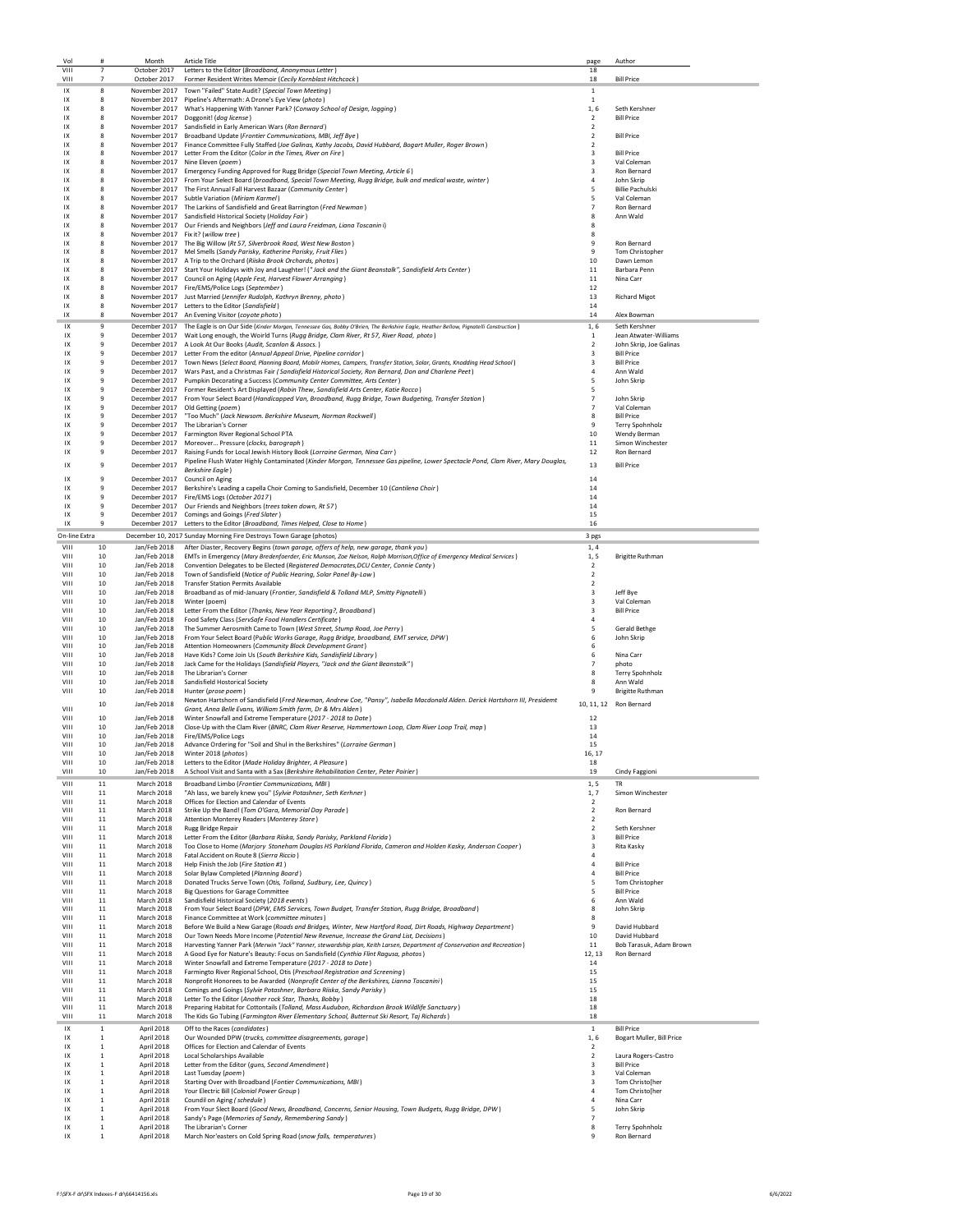| Vol      | #                                | Month                      | <b>Article Title</b>                                                                                          | page                                      | Author                       |
|----------|----------------------------------|----------------------------|---------------------------------------------------------------------------------------------------------------|-------------------------------------------|------------------------------|
| IX       | $\mathbf{1}$                     | April 2018                 | Lou Stone, the Winsted Liar (Winsted Evening Citizen, New York World)                                         | 10                                        |                              |
| IX       | $\,1\,$                          | April 2018                 | Cabin at Yanner Park Demolished (Friends of Yanner Park, monument)                                            | 11                                        | Ron Bernard                  |
| IX       | $\mathbf{1}$                     | April 2018                 | Helping Your Neighor (EMS emergency)                                                                          | 12                                        | <b>Brigitte Ruthman</b>      |
| 1X       | 1                                | April 2018                 | My Father's Dented Cans and Other Stories (John Funchion)                                                     | 13                                        | Charles Fidlar               |
| IX       | 1                                | April 2018                 | Berkshire Rehab News (CMS award)                                                                              | 14                                        |                              |
| IX       | $\mathbf{1}$                     | April 2018                 | Sandisfield Historical Society (schedule)                                                                     | 14                                        | Ann Wald                     |
| IX       | $\mathbf{1}$                     | April 2018                 | Winter on Silverbrook Road (photos)                                                                           | 15                                        | Setsuko Winchester           |
| IX       | $\mathbf{1}$                     | April 2018                 | Police/Fire/EMS Logs (January, February)                                                                      | 16                                        |                              |
| 1X       | $\mathbf{1}$                     | April 2018                 | The Arts Center, 2018                                                                                         | 17                                        | Hilde Weisert                |
| IX       | 1                                | April 2018                 | Letters to the Editor (DPW, Yanner Park)                                                                      | 18                                        |                              |
| IX       | $\mathbf{1}$                     | April 2018                 | Welcome Back, Bears                                                                                           | 18                                        |                              |
|          |                                  |                            |                                                                                                               |                                           | Connie Canty                 |
| IX       | $\overline{2}$                   | May 2018                   | Apple Tree in Bloom (color photo)                                                                             | $\mathbf{1}$                              | Ron Bernard                  |
| IX       | $\overline{2}$                   | May 2018                   | <b>Memorial Day Parade</b>                                                                                    | $\overline{2}$                            |                              |
| IX       | $\boldsymbol{2}$                 | May 2018                   | Election Who? What? When? Where? (dates, candidates)                                                          | $\overline{\mathbf{2}}$                   |                              |
| IX       | $\boldsymbol{2}$                 | May 2018                   | York Lake This Summer (plans, DCR)                                                                            | $\overline{\mathbf{2}}$                   | Nina Carr                    |
| IX       | $\boldsymbol{2}$                 | May 2018                   | The Winter That Wouldn't Quit! (snow accumulations)                                                           | $\overline{\mathbf{2}}$                   |                              |
| 1X       | $\overline{2}$                   | May 2018                   | Letter Fromt the Editor (general store, caliber mistake)                                                      | 3                                         | <b>Bill Price</b>            |
| 1X       | $\overline{2}$                   | May 2018                   | So Long Blues (poem)                                                                                          | 3                                         | Val Coleman                  |
| 1X       | $\overline{2}$                   | May 2018                   | Out of the Ashes (town garage, DPW Committee)                                                                 | 3                                         | <b>Bill Price</b>            |
| IX       | $\boldsymbol{2}$                 | May 2018                   | One Dirt (town roads)                                                                                         | 4                                         | <b>Brigitte Ruthman</b>      |
| IX       | $\boldsymbol{2}$                 |                            |                                                                                                               | 5                                         | Seth Kershner                |
|          |                                  | May 2018                   | One Paved (town roards, Kinder Morgan, Smitty Pignatelli, Rugg Bridge, Chapter 90, Adam Hinds)                |                                           |                              |
| IX       | $\overline{2}$                   | May 2018                   | Promises, Promises (Broadband, Frontier Communications, Wired West, Crocker Communications)                   | 6                                         | Jean Atwater-Williams        |
| IX       | $\overline{2}$                   | May 2018                   | Next Steps for Broadband (Frontier Communications, MBI, Crocker Communications, Matrix Communications)        | $\overline{7}$                            | Tom Christopher              |
| IX       | 2                                | May 2018                   | Open House at New NCCC Building (Winsted, Vetinary Technology, Allied Health programs)                        | $\overline{7}$                            | <b>Bill Price</b>            |
| IX       | $\overline{2}$                   | May 2018                   | Town Systems Streamlined (Annual Town Meeting warrants)                                                       | 8                                         | Joe Galinas                  |
| IX       | $\overline{2}$                   | May 2018                   | Yanner Park Funds                                                                                             | 8                                         | <b>Bill Price</b>            |
| IX       | $\boldsymbol{2}$                 | May 2018                   | Select Board Candidates (Charles A. Pease, George Riley, Jeff Gray, Brian O'Rourke, John Skrip)               | 10, 11                                    |                              |
| IX       | $\boldsymbol{2}$                 | May 2018                   | For Re-election, Unopposed                                                                                    | 11                                        |                              |
| IX       | $\overline{2}$                   | May 2018                   | The Librarian's Corner                                                                                        | 12                                        | Terry Spohnholz              |
| 1X       | $\overline{2}$                   | May 2018                   | Thinking About the Post Office Café (coffee shop)                                                             | 13                                        | Simon Winchester             |
| IX       | $\overline{2}$                   | May 2018                   | A Black and White Event (Dinner, Benefit Auction, Sandisfield Arts Center)                                    | 14                                        | Marcella Smith               |
| IX       | $\boldsymbol{2}$                 | May 2018                   | Come to the Arts Center (events)                                                                              | 14                                        | Rosanne Skrip                |
| IX       | $\boldsymbol{2}$                 | May 2018                   | Our Friends and Neighbors (Berkshire Rehabilition and Skilled Care Center)                                    | 14                                        |                              |
| IX       | $\overline{2}$                   | May 2018                   | From Your Select Board (Town Meeting, budget, Finance Copmmittee)                                             | 15                                        | John Skrip                   |
| IX       | $\overline{2}$                   | May 2018                   | Sandisfield Historical Society ("Antiques Roadshow")                                                          | 15                                        | Ann Wald                     |
| IX       | 2                                | May 2018                   | Watch Out for the Turtles! (wood turtle)                                                                      | 16                                        | Ron Bernard                  |
| IX       | $\overline{2}$                   | May 2018                   | Comings and Goings (Jason Skrip, Marie "Gigi" Besancon)                                                       | 17                                        |                              |
| 1X       | $\overline{2}$                   | May 2018                   | Building Community (excerpt from "Soil and Shul in the Berkshires)                                            | 18                                        | Lorraine German              |
|          |                                  |                            |                                                                                                               |                                           |                              |
| IX       | 3                                | June 2018                  | Time for Change. Again. (Election results)                                                                    | 1.7                                       | <b>Bill Price</b>            |
| IX       | 3                                | June 2018                  | Town Meeting 2018 (FY2019 budget)                                                                             | 1, 5                                      |                              |
| IX       | 3                                | June 2018                  | Results of Annual Town Election, May 14, 2018                                                                 | $\overline{2}$                            |                              |
| IX       | 3                                | June 2018                  | Sandisfield Teacher Wins Award (Jennifer Pease)                                                               | 2                                         |                              |
| IX       | 3                                | June 2018                  | Road Treatments Face Criticism Elsewhere (asphalt, chip seal, fog seal)                                       | 3                                         | Seth Kershner                |
| IX       | 3                                | June 2018                  | Crossing the New Rugg Bridge (photo, Kaleb Wadham)                                                            | 3                                         | <b>Bill Price</b>            |
| 1X       | 3                                | June 2018                  | The Face of Autism (Joshua Poirot, ASD)                                                                       | $\overline{4}$                            | Theresa Spohnholz            |
| IX       | $\overline{\mathbf{3}}$          | June 2018                  | Thank you (letter)                                                                                            | 6                                         | John Skrip                   |
| IX       | 3                                | June 2018                  | Letters to the Editor (Our Thanks to John)                                                                    | 6                                         |                              |
| IX       | 3                                | June 2018                  | To the Voters of Sandisfield (letter)                                                                         | 6                                         | George Riley                 |
| IX       | 3                                | June 2018                  | Counting the Votes (photos)                                                                                   | 8                                         |                              |
| 1X       | 3                                | June 2018                  | Our Friends and Neighbors (Liana Toscanini)                                                                   | 8                                         |                              |
| 1X       | 3                                | June 2018                  | June at the Arts Center (schedule)                                                                            | 9                                         | Barbara Penn                 |
| 1X       | 3                                | June 2018                  | Cabaret (Anni Corfut)                                                                                         | 9                                         |                              |
| IX       | 3                                | June 2018                  | Honoring All American Veterans 2018 (photos, Memorial Day Parade)                                             | 10, 11                                    | Elijah Holland               |
| IX       | 3                                | June 2018                  | In Honor of Veteran's Day (poems)                                                                             | 11                                        | Mary Ann Gacek               |
|          | 3                                |                            |                                                                                                               |                                           |                              |
| IX<br>IX | 3                                | June 2018<br>June 2018     | The Librarian's Corner                                                                                        | 12<br>13                                  | Terry Spohnholz              |
|          |                                  |                            | Champions (wrestlers, Sam Cormier, John Field)                                                                |                                           |                              |
| IX       | 3                                | June 2018                  | Police/Fire/EMS Logs (March, April)                                                                           | 14                                        |                              |
| IX       | 3<br>3                           | June 2018                  | Two Feathered Friends Drop In (Cold Spring Road, Hooded Merganser, Pileated Woodpecker, photos)               | 15                                        | Jean Atwater-Williams        |
|          |                                  | June 2018                  | My Apple Tree (poem)                                                                                          |                                           | Val Coleman                  |
| IX       |                                  |                            |                                                                                                               | 15                                        |                              |
| IX       | 3                                | June 2018                  | Appriasal Day a Success (Sandisfield Historical Society, David LeBeau)                                        | 16                                        | Ann Wald                     |
| IX       | 3                                | June 2018                  | They-re Baa-ack! (Tenessee Gas, Cold Spring Road, Beech Plain Road pipe yard)                                 | 17                                        | Ron Bernard                  |
| IX       | 3                                | June 2018                  | Comings and Goings (Jack Mele)                                                                                | 18                                        |                              |
| IX       | 3                                | June 2018                  | Speak Memory (workshop)                                                                                       | 18                                        |                              |
| IX       | 4                                |                            |                                                                                                               |                                           |                              |
|          | $\overline{4}$                   | <b>July 2018</b>           | To Boston to See the Fish (Aquarium, Boylston Street, Prudential Center)                                      | $\mathbf{1}$                              | <b>Bogart Muller</b>         |
| IX<br>IX | $\overline{4}$                   | <b>July 2018</b>           | Common Sense - and Swimming - Returns (Mass. Dept. of Conservation and Recreation, Lower Spectacle Pond)      | $\overline{\mathbf{2}}$<br>$\overline{2}$ | Ron Bernard                  |
|          |                                  | <b>July 2018</b>           | The Arts Center Installs a New Sign (photo)                                                                   |                                           | Jerry Herman                 |
| IX       | $\overline{4}$                   | <b>July 2018</b>           | Summer Schedule for BOS Meetings (Board of Selectmen)                                                         | 2                                         |                              |
| IX       | $\overline{4}$                   | <b>July 2018</b>           | Seven EMS Volunteers Honored (Western Massachusetts Emergency Medical Services Committee)                     | $\overline{\mathbf{2}}$                   |                              |
| IX       | $\overline{4}$<br>$\overline{a}$ | <b>July 2018</b>           | Letter From the Editor (clams, Clam River)                                                                    | 3                                         | <b>Bill Price</b>            |
| IX       |                                  | <b>July 2018</b>           | Repair Schedule for Cold Spring Road (Kinder Morgan, chip seal)                                               | 3                                         | Seth Kershner                |
| IX       | $\overline{a}$                   | <b>July 2018</b>           | Post Office: We're Off! (Post Office Café and Provisions Store, Michael White)                                | $\overline{a}$                            | Simon Winchester             |
| IX       | 4                                | <b>July 2018</b>           | From Your Select Board (pressing issues, New Committees, Summer Schedule)                                     | 5                                         |                              |
| IX       | $\overline{4}$                   | <b>July 2018</b>           | Two Event Not to Miss (Summer Fair and Flea Market, Volunteer Firemen Steak Roast)                            | 5                                         |                              |
| IX       | $\overline{4}$                   | <b>July 2018</b>           | Cemetery Cleanup Continues (Beech Plain Cemetery)                                                             | 5                                         |                              |
| IX       | 4                                | <b>July 2018</b>           | Last Call for Help at Fire Station #1                                                                         | 5                                         |                              |
| IX       | $\overline{4}$                   | <b>July 2018</b>           | Learning to Live Off the Land (excerpt from "Soil & Shul in the Berkshires)                                   | 6                                         | Lorraine German              |
| 1X       | 4                                | <b>July 2018</b>           | July at the Arts Center (restored Steinway, Triple Play, Frederick Moyer)                                     | $\overline{7}$                            | <b>Hilde Weisert</b>         |
| IX       | $\overline{4}$                   | <b>July 2018</b>           | A New "Community Space" (Montville Schoolhouse, C.W. Nelson, John Harney)                                     | $\overline{7}$                            | Ron Bernard                  |
| IX       | $\overline{a}$                   | <b>July 2018</b>           | Pastor Makes a Return Visit (New Boston Congregational Church)                                                | 8,13                                      | <b>Michael Gantt</b>         |
| IX       |                                  | <b>July 2018</b>           | Broadband: Choosing the Right Goals (DSL, MBIsubscription rate, Crocker Communications, subscription rate)    | 9                                         | Alex Bowman                  |
| IX       | $\overline{4}$                   | <b>July 2018</b>           | Capital Improvement Planning (policy statement)                                                               | 10, 11                                    |                              |
| IX       | $\overline{4}$                   | <b>July 2018</b>           | New Owners for Historic Beech Plain Property (James Adams House)                                              | 12, 13                                    | Ron Bernard                  |
| 1X       | $\overline{a}$                   | <b>July 2018</b>           | The Librarian's Corner                                                                                        | 14                                        | Terry Spohnholz              |
| IX       | $\overline{4}$                   | <b>July 2018</b>           | Sandisfield Historical Society (summer fair and flea market)                                                  | 14                                        | Ann Wald                     |
| IX       | $\overline{4}$                   | <b>July 2018</b>           | Spring Flowers and Birds Bring Summer Home Again (photos)                                                     | 15                                        | Cindy Ragusa                 |
| IX       | $\overline{4}$                   | <b>July 2018</b>           | Police/Fire/EMS Logs (May 2018)                                                                               | 16                                        |                              |
| IX       | 4                                | <b>July 2018</b>           | Our First Responders Need Help (Sandisfield Firre Department and EMT)                                         | 16                                        |                              |
| IX       | $\overline{4}$                   | <b>July 2018</b>           | In Memoriam (two Hereford steers)                                                                             | 17                                        | Susan Van Sickle, Bill Price |
| IX       | 4                                | <b>July 2018</b>           | Letters to the Editor                                                                                         | 18                                        |                              |
| IX       | $\overline{4}$                   | <b>July 2018</b>           | Presenting Mr. Bo Jangles (photo)                                                                             | 18                                        | <b>Brigitte Ruthman</b>      |
| IX       | 4                                | <b>July 2018</b>           | What's this Turnk or Treat? (Sandisfield Recreational Committee)                                              | 18                                        |                              |
| IX       | $\overline{4}$                   |                            | A Very Small Bird (poem)                                                                                      | 18                                        | Val Coleman                  |
|          |                                  | <b>July 2018</b>           |                                                                                                               |                                           |                              |
| IX       | 5                                | August 2018                | A Fresh Start for Yanner Park (Bob Tarasuk, Yanner Park Master Plan, Conway School of Design)                 | 1,6                                       | Adam Brown                   |
| IX       | 5                                | August 2018                | M J Tuckers (Cormier family, Tuffy and Joyce Campetti, Allan's, National Horseshoe Players Association)       | 1, 9                                      | Ron Bernard                  |
| IX       | 5                                | August 2018                | Seminar on Open Meeting Law                                                                                   | $\overline{\mathbf{2}}$                   |                              |
| IX       | 5                                | August 2018                | Call for CIP Committee Volunteers                                                                             | $\overline{\mathbf{2}}$                   |                              |
| IX       | 5                                | August 2018                | NCCC Offers Conn. Tuition for Mass. Residents                                                                 | $\mathbf 2$                               |                              |
| IX       | 5                                | August 2018                | "Where is Sandisfield? Fun Run! (Community Center, Recreation Committee, 5K race)                             | $\mathbf 2$                               |                              |
| IX       | 5                                | August 2018                | Annual Town Office Holders Appointed                                                                          | $\overline{2}$                            |                              |
| IX       | 5                                | August 2018                | Letter From the Editor (York Lake bathrooms, Joyce Campetti)                                                  | 3                                         | <b>Bill Price</b>            |
| IX       | 5                                | August 2018                | Bringing Broadband Internet to Sandisfield (MBI, Crocker Communications, Flexible Grant Proposal)             | 3                                         | Jeff Bye                     |
| IX       | 5                                | August 2018                | A Very Small Bird (poem)                                                                                      | 3                                         | Val Coleman                  |
| IX       | 5                                | August 2018                | Rugg Bridge Déjà Vu (Bobby O'Brien, sealant expansion, Composite Advantage)                                   | $\overline{4}$                            | Seth Kershner                |
| 1X       | 5                                | August 2018                | Select Board Report (DPW, Cemetery Committee, Town Hall, Council on Aging, Mass. Open Meeting Law, York Lake) | $\overline{a}$                            |                              |
| IX       | 5                                | August 2018                | A Hobby of Garden Tractors (William Bakunis, Simplicity, Sears Austin, Allis Chalmers)                        | 5                                         | <b>Bill Price</b>            |
| IX       | 5                                | August 2018                | Good News for York Lake (Smitty Pignatelli, bathrooms, Brian O'Rourke, Berkshire Eagle)                       | $\overline{7}$                            | <b>Bill Price</b>            |
| IX       | 5                                | August 2018                | Around Town (DPW Garage, Road Repair, Town Hall Repairs, Rtes 57 and 183, Logging on DCR Land)                | 8                                         | <b>Bill Price</b>            |
| IX       | 5                                |                            | Car Crash on Route 8 (July 25)                                                                                | 8                                         | <b>Bogart Muller</b>         |
|          | 5                                | August 2018                | <b>Librarian's Corner</b>                                                                                     |                                           |                              |
| IX       |                                  | August 2018                |                                                                                                               | 10                                        | Terry Spohnholz              |
| 1X       | 5                                | August 2018                | Sandisfield Writers (Simon Winchester, Hannah Fries)                                                          | 11                                        |                              |
| IX       | 5                                | August 2018                | Speak Up, Play On! Banjo Players Welcome (Open Mic night at the Arts Center)                                  | 12                                        | <b>Hilde Weisert</b>         |
| IX       | 5                                | August 2018                | The First Pre-Show Picnic at the "Stone Wall" (photo)                                                         | 12                                        | Ed Brozman                   |
| IX       | 5                                | August 2018                | Triple Play (photo)                                                                                           | 13                                        | Peter Levine                 |
| IX       | 5                                | August 2018                | Ice Cream Social: You're Invited (First Congregational Church of Lee)                                         | 13                                        | <b>Bill Neil</b>             |
| IX       | 5                                | August 2018                | Dolls on the Wall (Arts Center show, Elizabeth Post)                                                          | 14                                        |                              |
| 1X       | 5                                | August 2018                | Nine Over 90 (Council on Aging Honorees - photo)                                                              | 15                                        | <b>Bill Price</b>            |
| IX       | 5                                | August 2018                | "Meese" Crossing (moose, photo)                                                                               | 16                                        |                              |
| IX<br>IX | 5<br>5                           | August 2018<br>August 2018 | <b>PTA News</b><br>Sandisifield Historical Society                                                            | 16<br>16                                  | Ann Wald                     |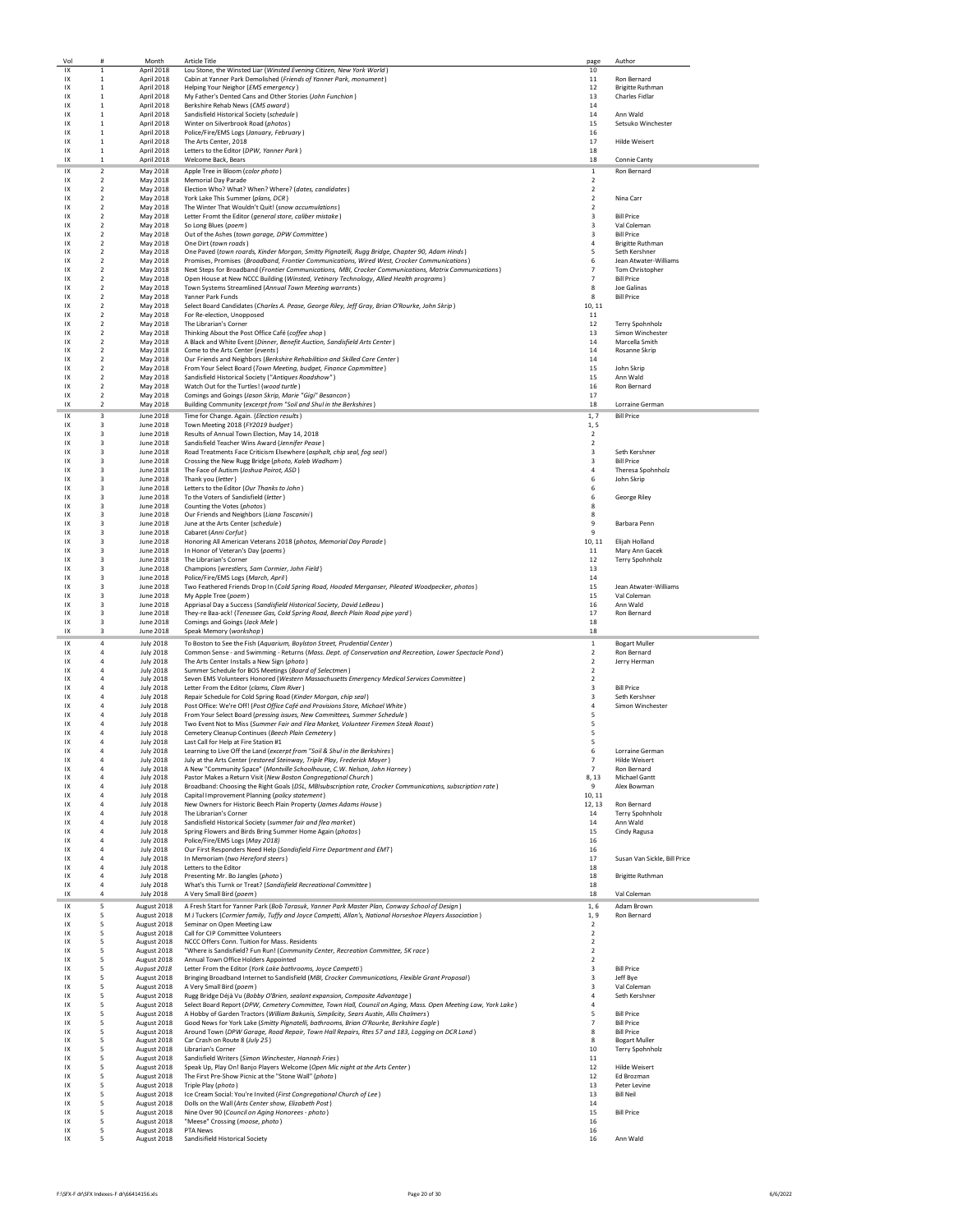| Vol      | #                                | Month                        | <b>Article Title</b>                                                                                                                                                                                     | page                             | Author                                          |
|----------|----------------------------------|------------------------------|----------------------------------------------------------------------------------------------------------------------------------------------------------------------------------------------------------|----------------------------------|-------------------------------------------------|
| IX       | 5                                | August 2018                  | Comings and Goings (Bjorn Cornelius Spohnholz)                                                                                                                                                           | 17                               |                                                 |
| IX       | 5                                | August 2018                  | Letters to the Editor (Taxation Without Representation)                                                                                                                                                  | 18                               | Joan Kiok                                       |
| IX       | 5                                | August 2018                  | Waiting, Beaks Open (photo)                                                                                                                                                                              | 18                               | Jean Atwater-Williams                           |
| IX       | 6                                |                              | September 2018 The "Where is Sandisfield?" 5K Run (Berkshire Running Center)                                                                                                                             | 1, 2                             | Bill Pachulski, Theresa Spohnholz               |
| IX       | 6                                |                              | September 2018 Pearlshells in Our Rivers (Dr. Peter Hazelton, Farmington River, mussels, Clam River)                                                                                                     | 1, 5                             | Tom Christopher                                 |
| IX       | 6                                |                              | September 2018 Special Town Meeting, Oct. 16 (Rugg Bridge, Yanner Park, zoning bylaws)                                                                                                                   | $\overline{2}$                   |                                                 |
| IX       | 6                                |                              | September 2018 Primary election, Sept. 4 (State primary)                                                                                                                                                 | $\overline{2}$                   | Town Clerk                                      |
| IX<br>IX | 6<br>6                           |                              | September 2018 New Life for Two Stores? (Silverbrook Café, Monterey General Store)                                                                                                                       | $\mathcal{P}$<br>3               | Connie D'Andrea, Bill Rice<br><b>Bill Price</b> |
| IX       | 6                                |                              | September 2018 Letter From the Editor (Seth Kershner)<br>September 2018 Around Town (Selectmen's Meetings, York Lake Bathrooms, Rugg Bridge, Cold Spring Rd, Town Budget Solar Fields, Transfer Station) | $\overline{3}$                   | <b>Bill Price</b>                               |
| IX       | 6                                |                              | September 2018 Town Residents Push for Gun Control (Jeff Kasky, Newton, CT, Sandy Hook Elementary School, Cameron & Holden Kasky)                                                                        | 4                                | <b>Rita Kasky</b>                               |
| IX       | 6                                |                              | September 2018  Who Stole My Brown Plastic Garbage Can? (poem)                                                                                                                                           | 4                                | Val Coleman                                     |
| IX       | 6                                |                              | September 2018 Bradley (Bradley Airport)                                                                                                                                                                 | 6                                | Simon Winchester                                |
| IX       | 6                                |                              | September 2018 Just a Saturday Storm (photos)                                                                                                                                                            | $\overline{7}$                   | Bill Price, Alex Bowman                         |
| IX       | 6                                |                              | September 2018 Board Say "No Thanks" (Tennessee Gas Pipeline, Kinder Morgan)                                                                                                                             | $\overline{7}$                   | <b>Bill Price</b>                               |
| IX       | 6                                |                              | September 2018 Love is Beautiful (poem)                                                                                                                                                                  | $\overline{7}$                   | Mary Ann Gacek                                  |
| IX       | 6                                |                              | September 2018 Thank You One and All (Planning Board, Broadband Committee, Yanner Park Committee)                                                                                                        | 8                                |                                                 |
| IX       | 6                                |                              | September 2018 A Tough Film to Watch ("Dominion")                                                                                                                                                        | 8                                | Seth Kershner                                   |
| IX       | 6                                |                              | September 2018 Another Car Crash on Route 8                                                                                                                                                              | 9                                | <b>Bogart Muller</b>                            |
| IX       | 6                                |                              | September 2018 The Librarian's Corner                                                                                                                                                                    | 10                               | Terry Spohnholz                                 |
| IX       | 6                                |                              | September 2018 Sandisfield Historical Society                                                                                                                                                            | 10                               | Ann Wald                                        |
| IX       | 6<br>6                           |                              | September 2018 The Birds of August (photos)<br>September 2018 Housing Grant Awarded (Community Development Block Grants)                                                                                 | 11                               |                                                 |
| IX<br>IX | 6                                |                              | September 2018 Police/Fire/EMS Logs                                                                                                                                                                      | 12                               |                                                 |
| IX       | 6                                |                              | September 2018 A Recent Arts Center Exhibit (Linda Mironti, Marcella Smith)                                                                                                                              | 12, 13<br>14                     | Val Coleman                                     |
| IX       | 6                                |                              | September 2018 Frederick Moyer (Arts Center)                                                                                                                                                             | 14                               |                                                 |
| IX       | 6                                |                              | September 2018 "Soil & Shul" Now Available                                                                                                                                                               | 14                               |                                                 |
| IX       | 6                                |                              | September 2018 September at the Arts Center (Lincoln, Shakespeare, J.D. Logan, "Soil and Shul")                                                                                                          | 15                               | Barbara Penn                                    |
| IX       | 6                                |                              | September 2018 Learning about Open Meeting Laws (photos)                                                                                                                                                 | 16                               | <b>Bill Price</b>                               |
| IX       | 6                                |                              | September 2018 The Steak Roast, 2018 (photos)                                                                                                                                                            | 17                               |                                                 |
| IX       | 6                                |                              | September 2018 Good News from the State House (Senator Adam Hinds, EMT's)                                                                                                                                | 18                               | Seth Kershner                                   |
| IX       | 6                                |                              | September 2018 Letters to the Editor (Taxation)                                                                                                                                                          | 18                               |                                                 |
| IX       | $\overline{7}$                   | October 2018                 | And They're Off! First Annual Sandisfield 5K Run a Winner (Berkshire Running Center of Pittsfield)                                                                                                       | $\mathbf 1$                      | Ron Bernard                                     |
| IX       | $\overline{7}$                   | October 2018                 | Call for Grant Applications (Sandisfield Cultural Council)                                                                                                                                               | $\overline{2}$                   |                                                 |
| IX       | $\overline{7}$                   |                              | October 2018 Special Town Meeting, October 16 (Rugg Bridge repair, CPR system, Yanner Park, zoning changes)                                                                                              | $\overline{2}$                   |                                                 |
| IX       | $\overline{7}$                   | October 2018                 | Bring Your Kids to Playgroup (Southern Berkshire Kids)                                                                                                                                                   | $\overline{2}$                   | Nina Carr                                       |
| IX       | $\overline{7}$                   |                              | October 2018 State-Wide Election, November                                                                                                                                                               | $\overline{2}$                   | <b>Town Clerk</b>                               |
| IX       | $\overline{7}$                   | October 2018                 | DPW Superintendent on Administrative Leave (Robert O'Brien, Dawn Odell-Lemon)                                                                                                                            | 3                                | Brigitte Ruthman, Simon Winchester              |
| IX       | $\overline{7}$                   | October 2018                 | Rugg Bridge Closing Again (J.H. Maxymillian, deck expansion joints, October 8 - 12)                                                                                                                      | 3                                | Seth Kershner                                   |
| IX       | $\overline{7}$<br>$\overline{7}$ | October 2018                 | Hammertown Road Wash Out (Sullivan Road, Silverbrook Road)                                                                                                                                               | 3                                | Ron Bernard                                     |
| IX<br>IX | $\overline{7}$                   | October 2018<br>October 2018 | My Coyote, Wolf<br>Select Board Report (Assessors' Office, Rugg Bridge, illegal campers, Cold Spring Rd, broadband, DPW building)                                                                        | $\overline{a}$<br>$\overline{a}$ | <b>Brigitte Ruthman</b>                         |
| IX       | $\overline{7}$                   | October 2018                 | Magic at Hillside Garden Inn (Steve and Rosanne Hoekstra, Airbnb, the Twining House)                                                                                                                     | 5                                | Seth Kershner                                   |
| IX       | $\overline{7}$                   | October 2018                 | Shakespeare Unchained (Ben Luxon, Jesse Howard, Steven Otfinoski, photos)                                                                                                                                | 6,7                              | Cindy Ragusa                                    |
| IX       | $\overline{7}$                   | October 2018                 | Council on Aging                                                                                                                                                                                         | 8                                |                                                 |
| IX       | $\overline{7}$                   | October 2018                 | Sometimes It Just Doesn't Work (Silverbrook Café)                                                                                                                                                        | 8                                | <b>Bill Price</b>                               |
| IX       | $\overline{7}$                   | October 2018                 | Sandisfield EMS Asks for CPR Machine (Stryker Chest Compression System)                                                                                                                                  | 8                                | <b>Tim Brooks</b>                               |
| IX       | $\overline{7}$                   |                              | October 2018 Gun Owners, At Ease (gun control)                                                                                                                                                           | 9                                | <b>Bill Price</b>                               |
| IX       | $\overline{7}$                   |                              | October 2018 Broadband? (Crocker Communications, Jeff Bye, USDA grant)                                                                                                                                   | $\mathbf{q}$                     | <b>Bill Price</b>                               |
| IX       | $\overline{7}$                   |                              | October 2018 Soil and Shul Is Launched (Lorraine German, Paul Green, Klexmer East)                                                                                                                       | 10                               | Ron Bernard                                     |
| IX       | $\overline{7}$                   |                              | October 2018 End of the Ordeal? (Kinder Morgan, All States Asphalt, Cold Spring Rd, Town Hill Rd)                                                                                                        | 10                               | Ron Bernard                                     |
| IX       | $\overline{7}$                   |                              | October 2018 5K Race Photos/ Race Results                                                                                                                                                                | 11                               | Jean Atwater-williams, Eric Pachulski           |
| IX       | $\overline{7}$                   |                              | October 2018 Special Letter to the Editor, Solar Fields                                                                                                                                                  | 12                               | David Hubbard                                   |
| IX       | $\overline{7}$                   |                              | October 2018 Select Board Member Replies                                                                                                                                                                 | 12                               | George Riley                                    |
| IX       | $\overline{7}$<br>$\overline{7}$ |                              | October 2018 A Reply to the The Reply                                                                                                                                                                    | 12                               | David Hubbard                                   |
| IX<br>IX | $\overline{7}$                   | October 2018                 | DWP Construction (photo)<br>October 2018 Yanner Park Moving Forward                                                                                                                                      | 13<br>13                         | <b>Bill Price</b><br>Adam Brown                 |
| IX       | $\overline{7}$                   |                              | October 2018 The Pat Made New in Spetmenber (Sandisfield Arts Center, Lincoln, Shakespeare, Val Coleman, JD Logan, Susie Crofut)                                                                         | 14                               | <b>Hilde Weisert</b>                            |
| IX       | $\overline{7}$                   |                              | October 2018 A Chance Meeting in Mantua (Simon Winchester)                                                                                                                                               | 15                               | Christopher Bollen                              |
| IX       | $\overline{7}$                   |                              | October 2018 A Call for Building Supplies (Sandisfield Historical Society)                                                                                                                               | 16                               | Anna Wald                                       |
| IX       | $\overline{7}$                   |                              | October 2018 Our Friends and Neighbors (Sandisfield Fire Department, EMS, Provincetown Harbor Swim)                                                                                                      | 16                               |                                                 |
| IX       | $\overline{7}$                   |                              | October 2018 Comings and Goings (Walter Melchior Rodman)                                                                                                                                                 | 17                               |                                                 |
| IX       | $\overline{7}$                   | October 2018                 | Reading at the Post Office (photo: Ethan Cooper Lemon)                                                                                                                                                   | 17                               |                                                 |
| IX       | $\overline{7}$                   | October 2018                 | At the Colebrook Fair (photo: Luca and Craig Maiolo)                                                                                                                                                     | 17                               | Kathryn Boughton                                |
| IX       | $\overline{7}$                   |                              | October 2018 Walking the Clam River (Berkshire Natural Resource Council, Mariah Auman, Nina Carr)                                                                                                        | 18                               | George Riley                                    |
| IX       | $\overline{7}$                   |                              | October 2018 Bureks and Baklava (photo: Dia Klenja, Villa Mia)                                                                                                                                           | 18                               |                                                 |
| IX       | 8                                |                              | November 2018 Local Man Excels in Competitive Shooting (John Field, US Palma Team)                                                                                                                       | 1,4                              | Tom Christopher                                 |
| IX       | 8                                |                              | November 2018 The Superintendent and the Roads (Bobby O'Brien, "voluntarily terminated", Ryle O'Brien)                                                                                                   | 1, 3, 7                          | Brigitte Ruthman, Bill Price                    |
| IX       | 8                                |                              | November 2018 Did Someone Say Penny Auction? (Sandisfield Scholarship Fund Holiday Fair)                                                                                                                 | $\overline{2}$                   |                                                 |
| IX       | 8                                |                              | November 2018 Help With 5K Run (Community Center)                                                                                                                                                        | $\overline{2}$                   | Billie Anderson-Pachulski, Theresa Spohnholz    |
| IX       | 8<br>8                           |                              | November 2018 Special Town Meeting Report (CPR device, Finance Committee)                                                                                                                                | $\overline{2}$<br>3              | Ron Bernard                                     |
| IX<br>IX | R                                |                              | November 2018 Letter From the Editor (What We Are For)<br>November 2018 Request from Sandisfield Cultural Council (ideas and input)                                                                      | $\overline{a}$                   | <b>Bill Price</b><br>Lynn Rubenstein            |
| IX       | я                                |                              | November 2018 Select Board Minutes (Oct. 9: Broadband, Roads, Route 57)                                                                                                                                  | 5                                | Dolores Harasyko, ed. Bill Price                |
| IX       | 8                                |                              | November 2018 Select Board Report (DPW Superintendent, Interim Town Accountant)                                                                                                                          | 5                                | Select Board                                    |
| IX       | R                                |                              | November 2018 Living With Chipseal (West St, Town Hill Rd, All States Asphalt, Cold Spring Rd, Kinder Morgan, Otis)                                                                                      | 6                                | <b>Ron Bernard</b>                              |
| IX       | 8                                |                              | November 2018 Vote, November 6                                                                                                                                                                           | 7                                | <b>Bill Price</b>                               |
| IX       | 8                                |                              | November 2018 Editor's Note (clarification)                                                                                                                                                              | 7                                |                                                 |
| IX       | 8                                |                              | November 2018 Police/Fire/EMS Logs                                                                                                                                                                       | 8                                |                                                 |
| IX       | 8                                |                              | November 2018 A Gift to Sandisfield ("A Tree, A Rock, A Cloud", Karen Allen, Silverbrook Café)                                                                                                           | -9                               | <b>Barbara Penn</b>                             |
| IX       | 8                                |                              | November 2018 Numbers Never Lie. People Do (incomes, Compliance Committee)                                                                                                                               | 10                               | Chandru Paspuletti                              |
| IX<br>IX | 8<br>8                           |                              | November 2018 Book Club (photo)<br>November 2018 To Mail or Not to Mail (Annual Report)                                                                                                                  | 11<br>12                         | <b>Ellen Crobier</b><br><b>Bill Price</b>       |
| IX       | 8                                |                              | November 2018 Sandisfield Historical Society (Norton Fletcher, Memorial date, Christmas Fair)                                                                                                            | 12                               | Ann Wald                                        |
| IX       | 8                                |                              | November 2018 Comings and Goings (Norton Fletcher)                                                                                                                                                       | 13                               |                                                 |
| IX       | 8                                |                              | November 2018 Smitty at Work (Smitty Pignatelli, Northast Canyons and Seamounts Marine National Monument)                                                                                                | 14                               | <b>Tim Brooks</b>                               |
| IX       | 8                                |                              | November 2018 Our Friends and Neighbors (Liana Toscanini)                                                                                                                                                | 15                               |                                                 |
| IX       | $\mathbf{R}$                     |                              | November 2018 Citizen Simon: Author, Journalist, OBE, Sage of Sandisfield (Simon Winchester, prev. published in the Berkshire EDGE)                                                                      | insert                           | Andrew D. Blechman                              |
| IX       | 9                                |                              | December 2018 Sandifield Taps New Highway Chief (Brad Curry, Bobby O'Brien, Mark Newman)                                                                                                                 | 1, 3                             | Seth Kershner                                   |
| IX       | $\mathbf{q}$                     |                              | December 2018 Town Tries New Tack on Campers (Valerie Bird, Brian O'Rourke, Eric Munson)                                                                                                                 | 1, 3                             |                                                 |
| IX       | 9                                |                              | December 2018 Lost dog Beech Plan Vicinity (Moonshine, Nicole Hrychvich)                                                                                                                                 | $\overline{2}$                   |                                                 |
| IX       | 9                                |                              | December 2018 How Do You Want Your Annual Report?                                                                                                                                                        | $\overline{2}$                   | <b>Bill Price</b>                               |
| IX       | 9                                |                              | December 2018 Voting Results: November 6 (Statewide and Country Elections)                                                                                                                               | $\overline{2}$                   |                                                 |
| IX       | $\mathbf{q}$                     |                              | December 2018 Letter From the Editor (annual Appeal)                                                                                                                                                     | 3                                | <b>Bill Price</b>                               |
| IX       | 9                                |                              | December 2018 Tommy Whelan (poem)                                                                                                                                                                        | 3                                | Val Coleman                                     |
| IX       | 9                                |                              | December 2018 Road Superintendent Faces Further Allegations (George Riley, Booby O'Brien, Century Aggregates, Michael Morrison)                                                                          | $\overline{4}$                   | Brigitte Ruthman, Bill Price                    |
| IX       | 9                                |                              | December 2018 Snooper Troopers? (Cold Spring Road, Kinder Morgan, Lt. Jeffrey McDonald, David Procopio, Heather Bellow)                                                                                  | 5                                | Seth Kershner                                   |
| IX<br>IX | 9<br>9                           |                              | December 2018 Winter Advisory (tires)<br>December 2018 "Murder in Sandisfield." Really? (Sam Wilber)                                                                                                     | 5<br>6                           | Ron Bernard                                     |
| IX       | 9                                |                              | December 2018 Murder in Sandsifield ("Hell's Little Corner", Buck Garriner, Simon Cahill, "Scar")                                                                                                        | 6                                | Wilhelmina H. Tryon                             |
| IX       | $\mathbf{q}$                     |                              | December 2018 Select Board Report (Rugg Bridge, Green Communities application, DPW, Keith Larson, Margaret McClellan)                                                                                    | $\overline{7}$                   | Selectmen                                       |
| IX       | $\mathbf{q}$                     |                              | December 2018 Police/Fire/EMS Logs                                                                                                                                                                       | 8                                |                                                 |
| IX       | 9                                |                              | December 2018 Sandisfield Historical Society (Homage to Norton)                                                                                                                                          | 8                                | Ann Wald                                        |
| IX       | 9                                |                              | December 2018 Yuletide Celebration at the Arts Center (Simon Winchester, George Wheeler, Yuletide Festival)                                                                                              | 9                                | <b>Hilde Weisert</b>                            |
| IX       | $\mathbf{q}$                     |                              | December 2018 A Work of Many Hands (exceprt from "Soil and Shul in the Berkshires")                                                                                                                      | 10                               | Lorraine German                                 |
| IX       | $\mathbf{q}$                     |                              | December 2018 "Soil and Shul in the Berkshires" (review)                                                                                                                                                 | 11                               | Simon Winchester                                |
| IX       | $\ddot{q}$                       |                              | December 2018 The Librarian's Corner                                                                                                                                                                     | 12                               | Terry Spohnholz                                 |
| IX       | 9                                |                              | December 2018 "Shouthern Berkshires Through Time" (review)                                                                                                                                               | 12                               | Ron Bernard                                     |
| IX       | $\ddot{q}$                       |                              | December 2018 E-Book Changes (library catalogue)                                                                                                                                                         | 13                               |                                                 |
| IX       | 9                                |                              | December 2018 Farmington River Regional School                                                                                                                                                           | 14                               | Katherine Adams, Aimee Magovern                 |
| IX       | 9<br>9                           |                              | December 2018 Comings and Goings (Carol Elizabeth Campetti)                                                                                                                                              | 15                               |                                                 |
| IX       |                                  |                              | December 2018 Letters to the Editor (Keep on Going, Fond Memories)                                                                                                                                       | 16                               |                                                 |
| IX       | 10                               | Jan/Feb 2019                 | "Here to Work for the People" (Brad Curry)                                                                                                                                                               | 1,6                              | Thomas Christopher                              |
| IX       | 10                               | Jan/Feb 2019                 | A New England Farm in Winter                                                                                                                                                                             | 1, 5                             | <b>Brigitte Ruthman</b>                         |
| IX       |                                  |                              | No Personal Sticker? Prohibited Waste? (Transfer Station)                                                                                                                                                | $\overline{2}$                   | Ron Bernard                                     |
|          | 10                               | Jan/Feb 2019                 |                                                                                                                                                                                                          |                                  |                                                 |
| IX       | 10                               | Jan/Feb 2019                 | Got a VCR? A Broken AC? (Transfer Station, electronics collection, rates)                                                                                                                                | $\overline{2}$                   | <b>Bill Price</b>                               |
| IX<br>IX | 10                               | Jan/Feb 2019                 | Hands Off Those Green Ribbons (State Highway 57, Sandisfield Rd, Old Bumpy)                                                                                                                              | $\overline{2}$<br>3              | <b>Bill Price</b>                               |
| IX       | 10<br>10                         | Jan/Feb 2019<br>Jan/Feb 2019 | Letter From the Editors<br>A Poem for Val                                                                                                                                                                | 3                                | Seth Kershner, Bill Price<br><b>Bill Price</b>  |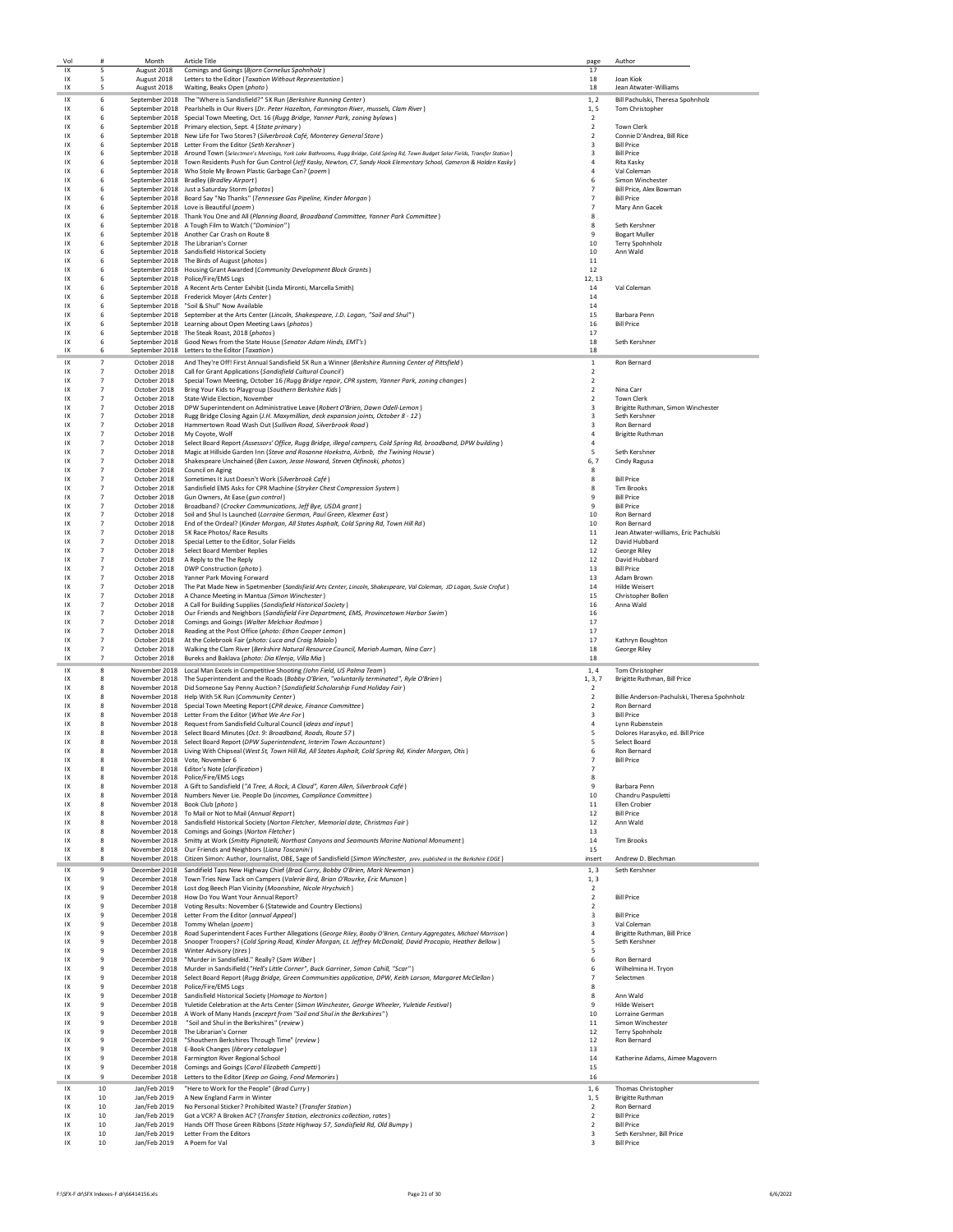| Vol      | #                                  | Month                        | <b>Article Title</b>                                                                                                                                                                       | page                             | Author                                      |
|----------|------------------------------------|------------------------------|--------------------------------------------------------------------------------------------------------------------------------------------------------------------------------------------|----------------------------------|---------------------------------------------|
| IX       | 10                                 | Jan/Feb 2019                 | Police and Fire Chiefs Ask for Full-Time Help (Public Safety Officer)                                                                                                                      | 3                                | Seth Kershner, Bill Price                   |
| IX       | 10                                 | Jan/Feb 2019                 | Select Board Taken to the Woodshed (Berkshire Eagl, Highway Superintendent)                                                                                                                | $\sqrt{4}$                       | <b>Bill Price</b>                           |
| IX<br>IX | 10<br>10                           | Jan/Feb 2019<br>Jan/Feb 2019 | Select Board Report (DPW, Brad Curry, Mark Newman, Berkshire Eagle, Broadband, Crocker, MBI, grant)<br>Where Are We Re Broadband? (MBI, Crocker Communications, FCC, USDA)                 | $\overline{4}$<br>5              | <b>Tim Brooks</b>                           |
| IX       | 10                                 | Jan/Feb 2019                 | Letter to the Editor (Highway Department)                                                                                                                                                  | 6                                | Susan Van Sickle                            |
| IX       | 10                                 | Jan/Feb 2019                 | The Bridge and the Garage (Department of Public Works, Rugg Bridge, Town garage)                                                                                                           | 6                                | Seth Kershner                               |
| IX       | 10                                 | Jan/Feb 2019                 | The Librarian's Corner (Emily Dickinson poem, book news)                                                                                                                                   | $\overline{7}$                   | Terry Spohnholz                             |
| IX       | 10                                 |                              | Jan/Feb 2019 Police/Fire/EMS Logs                                                                                                                                                          | 8                                |                                             |
| IX       | 10                                 | Jan/Feb 2019                 | Council on Aging (Yoga)                                                                                                                                                                    | 9                                | Nina Carr                                   |
| IX       | 10                                 |                              | Jan/Feb 2019 Sandisfield Historical Society (Christmas Fair)                                                                                                                               | 9                                | Ann Wald                                    |
| IX       | 10                                 |                              | Jan/Feb 2019 The good Old Days (reprint - Drug Bust)                                                                                                                                       | 10                               | Phil Blampied                               |
| IX       | 10                                 |                              | Jan/Feb 2019 A Winter Hunter (photo essay, fox)                                                                                                                                            | 11                               | Cindy Ragusa                                |
| IX       | 10                                 |                              | Jan/Feb 2019 Work Local (town administrative positions)                                                                                                                                    | 12                               | <b>Bill Price</b>                           |
| IX       | 10                                 |                              | Jan/Feb 2019 Statewide AirBnB Rules to Take Effect ("An Act Regulating and Insuring Short-Term Rentals")                                                                                   | 12                               | <b>Bill Price</b>                           |
| IX       | 10                                 | Jan/Feb 2019                 | Winter Snowfall and Extremes                                                                                                                                                               | 13                               |                                             |
| IX<br>IX | 10<br>10                           | Jan/Feb 2019<br>Jan/Feb 2019 | Town Going Green (Green Community Committee grant)<br>Villa Mia's Winter Hours                                                                                                             | 13<br>14                         | <b>Bill Price</b>                           |
| IX       | 10                                 | Jan/Feb 2019                 | Memory Lane Quiz (1982 school photos)                                                                                                                                                      | 14                               | Don Victor                                  |
| IX       | 10                                 | Jan/Feb 2019                 | Comings and Goings (Valerie LeBrun Smith)                                                                                                                                                  | 15                               |                                             |
| IX       | 10                                 | Jan/Feb 2019                 | What Happens to that Bottle? (plastic pollution)                                                                                                                                           | 16                               | <b>Bill Price</b>                           |
| IX       | 10                                 | Jan/Feb 2019                 | Letters to the Editor (Vets at Berkshire Rehab)                                                                                                                                            | 18                               | Barbara Morrison                            |
| IX       | 10                                 | Jan/Feb 2019                 | Favorite photos from previous Jan/Feb issues (2018, 2011, 2016, 2016)                                                                                                                      | 18                               |                                             |
| IX       | 11                                 | Mar 2019                     | New Wildlife Sanctuary for Sandisfield/Otis (Mass Audubon, Cold Brook Wildlife Sanctuary, Old Baldy Wildlife Sanctuary)                                                                    | 1, 10                            | Bess Dillman                                |
| IX       | 11                                 | Mar 2019                     | Hew Highway Superintendent Briefs Selectmen (Brad Curry, Town Hill Road, River Road, Rugg Bridge, DPW garage)                                                                              | 1,6                              | <b>Tim Brooks</b>                           |
| IX       | 11                                 | Mar 2019                     | Experienced Hires Join Town Staff (Joanne Grybosh, Brad Curry, Kyle Lawrence)                                                                                                              | $\overline{2}$                   |                                             |
| IX       | 11                                 | Mar 2019                     | Town Meeting and Election Schedule, 2019                                                                                                                                                   | $\overline{2}$                   |                                             |
| IX       | 11                                 | Mar 2019                     | Town of Sandisfield (Town Caucus)                                                                                                                                                          | $\overline{2}$                   |                                             |
| IX       | 11                                 | Mar 2019                     | Nomination Papers Ready                                                                                                                                                                    | $\overline{2}$                   | Dolores Harasyko                            |
| IX       | 11                                 | Mar 2019                     | Letter From the Editors                                                                                                                                                                    | $\overline{\mathbf{3}}$          | <b>Bill Price</b>                           |
| IX       | 11                                 | Mar 2019                     | Sandisfield (poem)                                                                                                                                                                         | $\overline{3}$<br>$\overline{3}$ | Val Coleman                                 |
| IX<br>IX | 11<br>11                           | Mar 2019<br>Mar 2019         | Request for Police/Fire /EMS Help Continues (Public Safety Officer)<br>News from the PTA                                                                                                   | $\overline{a}$                   | Seth Kershner                               |
| IX       | 11                                 | Mar 2019                     | Funds Available for Home Repair (Community Development Block Grant TRA)                                                                                                                    | $\overline{a}$                   | Linda Curtiss, Aimee Magovern<br>Dawn Lemon |
| IX       | 11                                 | Mar 2019                     | Local Man Helps US Team Win Bronze (John Field, 2019 Palma Match, long-range rifle shooting, New Zealand)                                                                                  | 5                                | Tom Christopher                             |
| IX       | 11                                 | Mar 2019                     | Select Board Report                                                                                                                                                                        | 5                                |                                             |
| IX       | 11                                 | Mar 2019                     | Furor over Dodd Road                                                                                                                                                                       | 6                                | Seth Kershner                               |
| IX       | 11                                 | Mar 2019                     | A Road to Remember (Silverbrook Road)                                                                                                                                                      | $\overline{7}$                   | <b>Bogart Muller</b>                        |
| IX       | 11                                 | Mar 2019                     | recreation committee                                                                                                                                                                       | $\overline{7}$                   | Theresa Spohnholz                           |
| IX       | 11                                 | Mar 2019                     | Police/Fire/EMS Logs                                                                                                                                                                       | 8                                |                                             |
| IX       | 11                                 | Mar 2019                     | Winter Snowfall and Extremes                                                                                                                                                               | 8                                |                                             |
| IX       | 11                                 | Mar 2019                     | Jerry Rigging (making do, fixing things)                                                                                                                                                   | 9                                | <b>Brigitte Ruthman</b>                     |
| IX       | 11                                 | Mar 2019                     | Local Audubon Walks, Spring/Early Summer (Cold Brook Sanctuary, Old Baldy Sanctuary)                                                                                                       | 10                               |                                             |
| IX       | 11                                 | Mar 2019                     | The Previous Owners (Cold Brook Sanctuary, George and Caryl Dillman, Bess Dillman, Cora Miller)                                                                                            | 11                               |                                             |
| IX       | 11                                 | Mar 2019                     | Numbers (numerology)                                                                                                                                                                       | 12                               | Simon Winchester                            |
| IX       | 11                                 | Mar 2019<br>Mar 2019         | A Little Vignetter from the Road (RV tour report)                                                                                                                                          | 12                               | Ron Bernard                                 |
| IX<br>IX | 11<br>11                           | Mar 2019                     | Select Board Members, A Long List (town leaders since 1751, Dolores Harasyko, Flora Rhodes)<br>The View From the Road (photo)                                                              | 13<br>13                         | Ron Bernard                                 |
| IX       | 11                                 | Mar 2019                     | Sandisfield Board of Sectmen 1751-2018 (list)                                                                                                                                              | 14, 15                           |                                             |
| IX       | 11                                 | Mar 2019                     | Arts Center Kickoff, Coming Up (schedule)                                                                                                                                                  | 16                               | <b>Hilde Weisert</b>                        |
| IX       | $11\,$                             | Mar 2019                     | Comings and Goings (Stanley F. Koloski, Frank Rowley)                                                                                                                                      | 17                               |                                             |
| IX       | 11                                 | Mar 2019                     | The Librarian's Corner                                                                                                                                                                     | 18                               | Terry Spohnholz                             |
| IX       | 11                                 | Mar 2019                     | Spring is On The Way. Soon.                                                                                                                                                                | 18                               |                                             |
| IX       | 11                                 | Mar 2019                     | Council on Aging                                                                                                                                                                           | 18                               | Nina Carr                                   |
| X        | $\mathbf{1}$                       | April 2019                   | Short-Term Rentals to Pay State Taxes (Airbnb, VBRO, Homeaway)                                                                                                                             | 1.4                              | Roger Kohler                                |
| X        | $\mathbf{1}$                       | April 2019                   | Public Safety Officer Gets a Nod (full time employee, daytime first responder)                                                                                                             | 1.3                              | Seth Kershner, Bill Price                   |
| X        | $\mathbf{1}$                       | April 2019                   | Select Board Report (budget, mud season, town equipment, Chapter 90 funds, DPW)                                                                                                            | $\overline{2}$                   | Select Board                                |
| Χ        | $\mathbf{1}$                       | April 2019                   | Free Paygroups Open (Henry's Big Kaboom)                                                                                                                                                   | $\overline{2}$                   | Nina Carr                                   |
| X        | $\mathbf{1}$                       | April 2019                   | <b>Scholarships Available</b>                                                                                                                                                              | $\overline{2}$                   | Laura Rogers-Castro                         |
| X        | 1                                  | April 2019                   | Letter from the Editors                                                                                                                                                                    | 3                                | Bill Prince, Seth Kershner                  |
| Χ        | 1                                  | April 2019                   | <b>Election Schedule</b>                                                                                                                                                                   | 3                                |                                             |
| X        | 1                                  | April 2019                   | On the Road (mud season, Brad Curry, Rugg Bridge, Dodd Road, "water issues")                                                                                                               | $\overline{4}$                   |                                             |
| X        | $\mathbf{1}$                       | April 2019                   | March Madness: Tips for Surviving Mud Season                                                                                                                                               | $\overline{4}$                   |                                             |
| X        | $\mathbf{1}$                       | April 2019                   | Affirdable Housing? Here? (Construct, Inc., Hilltown community Development Corporation)                                                                                                    | 5                                | Seth Kershner                               |
| X<br>X   | $\mathbf{1}$<br>$\mathbf{1}$       | April 2019<br>April 2019     | Age-Friendly Sandisfield (Seniors, Elder Services Senior Center, Council on Aging)<br>Historic Southfield Home Destroyed by Fire (Fire Chief Charles Loring, water shuttles, Emily Newman) | 6<br>$\overline{7}$              | Rita Kasky<br><b>Brigitte Ruthman</b>       |
| X        | 1                                  | April 2019                   | Police/Fire/EMS Logs                                                                                                                                                                       | 8                                |                                             |
| X        | $\mathbf{1}$                       | April 2019                   | Trespasser: One Hungry Owl (barred owl)                                                                                                                                                    | 9                                | Setsuko Winchester                          |
| X        | $\mathbf{1}$                       | April 2019                   | Council on Aging                                                                                                                                                                           | 10                               | Nina Carr                                   |
| X        | $\mathbf{1}$                       | April 2019                   | Happy Spring (Snow Farm)                                                                                                                                                                   | 10                               | Lindsey Noble Smith, Susan Tarasuk          |
| Χ        | $\,$ 1                             | April 2019                   | Preschool Registration and Screening                                                                                                                                                       | 10                               |                                             |
| Χ        | $\,$ 1                             | April 2019                   | April Ornithology (poem)                                                                                                                                                                   | 10                               | Val Coleman                                 |
| X        | 1                                  | April 2019                   | Get Real, People (Real ID)                                                                                                                                                                 | 11                               | Simon Winchester                            |
| X        | 1                                  | April 2019                   | <b>Recreation Committee</b>                                                                                                                                                                | 12                               | Theresa Spohnholz                           |
| X        | 1                                  | April 2019                   | Behind the Scenes at the Arts Center (electrical work, planning)                                                                                                                           | 12                               | Jerry Herman                                |
| Χ        | $\,1\,$<br>$\mathbf{1}$            | April 2019                   | The Librarian's Corner<br>Sandisfield Historical Society                                                                                                                                   | 13<br>13                         | Terry Spohnholz                             |
| Χ        |                                    | April 2019                   |                                                                                                                                                                                            |                                  | Ann Wald                                    |
|          | 1                                  | April 2019<br>April 2019     | Wetlands in the Woods (wood frogs, vernal pools, spotted salamanders)<br>Our Firends and Neighbors (Simon Winchester)                                                                      | 14<br>14                         | Laura Rogers-Castro                         |
| X        | $\mathbf{1}$                       | April 2019                   | council on Aging                                                                                                                                                                           | 15                               | Linda Curtis, Aimee Magovern                |
| X        | $\mathbf{1}$                       | April 2019                   | A Puzzle a Day (acrossionado, crossword puzzles)                                                                                                                                           | 16                               | Michelle Arnot                              |
| Χ        | $\mathbf{1}$                       | April 2019                   | Emerging (Spring)                                                                                                                                                                          | 16                               | <b>Brigitte Ruthman</b>                     |
| Χ        | $\mathbf{1}$                       | April 2019                   | Making Friends with a Bobcat (photo)                                                                                                                                                       | 16                               | Micheal Loglisci                            |
| Χ        | $\,1\,$                            | April 2019                   | Comings and Goings (Edward O, Riiska, Jr.)                                                                                                                                                 | 17                               |                                             |
| X        | 1                                  | April 2019                   | Another Wrestling Win (Sam Cormier, Caleb Pollard, John Field, Sean Flaherty, Caden O'Rourke, Eli Cormier, Gavin Murray)                                                                   | 18                               | <b>Tim Brooks</b>                           |
| Χ        | $\overline{1}$                     | April 2019                   | Letters to the Editors (Thanks, Thank You, Dodd Road)                                                                                                                                      | 19                               |                                             |
| Χ        | $\overline{2}$                     | May 2019                     | How Do You Want to Spend Your Treasury? (Annual Town Meeting, warrants)                                                                                                                    | 1,6                              | Tom Christopher                             |
| X        | $\overline{2}$                     | May 2019                     | The Return of the Silverbrook? (Melissa Gabso, Seth Fritch)                                                                                                                                | 1, 7                             | Simon Winchester                            |
| X        | $\overline{2}$                     | May 2019                     | Say It Isn't So! (Villa Mia)                                                                                                                                                               | $\overline{2}$                   | <b>Bill Price</b>                           |
| Χ<br>X   | $\boldsymbol{2}$<br>$\overline{2}$ | May 2019                     | Memorial Day Parade                                                                                                                                                                        | $\overline{2}$<br>$\overline{2}$ |                                             |
| Χ        | $\overline{2}$                     | May 2019<br>May 2019         | <b>Bulky Waste and Electronics Collection</b><br>Letter From the Editors (Alex Bowman, Ron Bernard, Karyn Polito)                                                                          | 3                                | Bill Price, Seth Kershner                   |
| X        | $\overline{2}$                     | May 2019                     | Possible New Source of Broadband Money (US Department of Agriculture, Crocker Communications)                                                                                              | 3                                | Simon Winchester                            |
| X        | $\overline{2}$                     | May 2019                     | Board Member Sacked (Alex Bowman, Zoning Board of Appeals, Jed Garfield, Eric Munson)                                                                                                      | $\overline{4}$                   | Simon Winchester                            |
| X        | $\overline{2}$                     | May 2019                     | Plaving Defense (baseball)                                                                                                                                                                 | 5                                | Alex Bowman                                 |
| X        | $\overline{2}$                     | May 2019                     | At Yanner Park (committee report)                                                                                                                                                          | 6                                | Adam Brown                                  |
| X        | $\overline{2}$                     | May 2019                     | Police/Fire/EMS Logs                                                                                                                                                                       | 8                                |                                             |
| Χ        | $\overline{2}$                     | May 2019                     | Select Board Report                                                                                                                                                                        | 9                                | Select Board                                |
| X        | $\overline{2}$                     | May 2019                     | Come to the Arts Center! (Sir William Trio, gala benefit, rear addition, "Charlis and the Chocolate Factory")                                                                              | 9                                | <b>Hilde Weisert</b>                        |
| X        | $\overline{\phantom{a}}$           | May 2019                     | May Deliciious (poem)                                                                                                                                                                      | $\overline{9}$                   | Val Coleman                                 |
| X        | $\overline{2}$                     | May 2019                     | Election 2019 (Jennifer Hibbins, John Skrip, George Riley)                                                                                                                                 | 10                               |                                             |
| X        | $\overline{2}$                     | May 2019                     | Also Running (town caucus results)                                                                                                                                                         | 11                               |                                             |
| X        | $\overline{2}$                     | May 2019                     | Plain Talk (1950 issues)                                                                                                                                                                   | 11                               |                                             |
| Χ        | $\overline{2}$                     | May 2019                     | On The Road - Again (Dodd Road)                                                                                                                                                            | 12, 13                           | David Hubbard                               |
| Χ<br>X   | $\overline{2}$<br>$\overline{2}$   | May 2019                     | Sandisfield Historical Society (Appraisal Day)                                                                                                                                             | 14<br>14                         | Ann Wald<br>Nina Carr                       |
| X        | $\overline{2}$                     | May 2019<br>May 2019         | Council on Aging<br>Our Friends and Neighbors (Berkshire Rehabiliatation and Skilled Care Center)                                                                                          | 14                               |                                             |
| X        | $\overline{2}$                     | May 2019                     | For Love of an Old House (Max and Ida Linder, Sylvia German)                                                                                                                               | 15                               | Lorraine German                             |
| X        | $\overline{2}$                     | May 2019                     | Hello, After All These Years (photo)                                                                                                                                                       | 15                               | Jean Atwater-Williams                       |
| Χ        | $\boldsymbol{2}$                   | May 2019                     | The Librarian's Corner                                                                                                                                                                     | 16                               | Terry Spohnholz                             |
| Χ        | $\overline{2}$                     | May 2019                     | Comings and Goings (Bob Peterson)                                                                                                                                                          | 17                               |                                             |
| X        | $\mathcal{P}$                      | May 2019                     | A Memoir of Bob Peterson                                                                                                                                                                   | 17                               | Chandru Paspuletti                          |
| X        | $\overline{2}$                     | May 2019                     | Letters to the Editors (Dodd Road)                                                                                                                                                         | 18                               |                                             |
| X        | $\overline{2}$                     | May 2019                     | They're Baack (photo)                                                                                                                                                                      | 18                               | Ron Bernard                                 |
|          |                                    |                              | All Warrants Pass Except the Real Big One (Farmington River Regional School, AFSCME, Article 10)                                                                                           |                                  | Tom Christopher                             |
| X        | $\overline{\mathbf{3}}$            | June 2019                    |                                                                                                                                                                                            | 1, 5                             |                                             |
| X        | $\overline{\mathbf{3}}$            | June 2019                    | Town Chooses Charter for Broadband (USDA grant, MBI, "Last Mile Broadband)                                                                                                                 | 1, 7                             | Ron Bernard                                 |
| X        | 3                                  | June 2019                    | <b>Transfer Station Hours Expand</b>                                                                                                                                                       | $\overline{2}$                   |                                             |
| Χ        | 3                                  | June 2019                    | The Vote Getters (town election2019)                                                                                                                                                       | $\overline{2}$                   |                                             |
| X<br>Χ   | 3<br>3                             | June 2019<br>June 2019       | The Winning Write-In Candidate (John Field)<br>York Lake Open                                                                                                                              | $\overline{2}$<br>$\overline{2}$ | <b>Bill Price</b><br>Nina Carr              |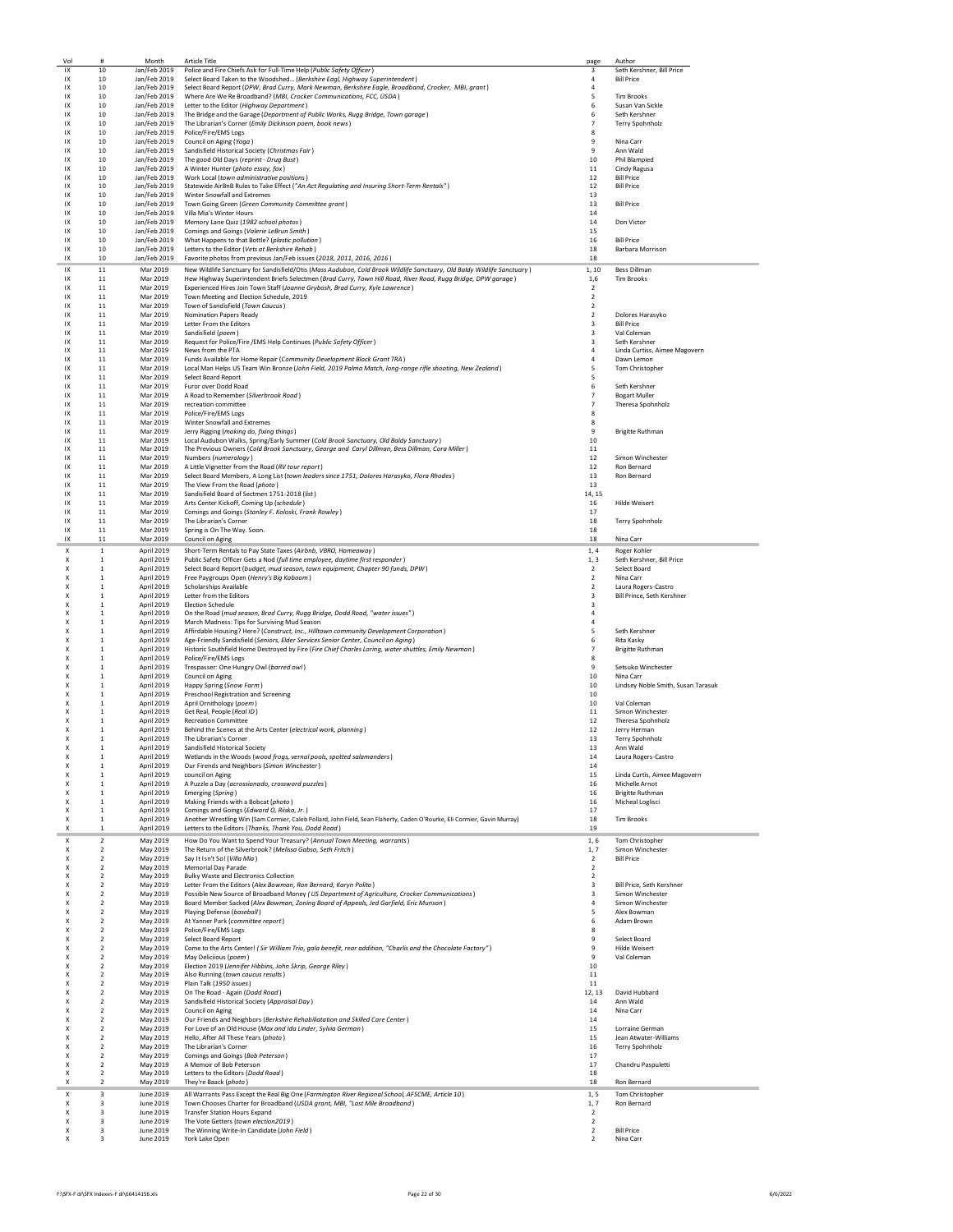|        | #                            | Month                  | <b>Article Title</b>                                                                                                                                           | page                    | Author                                         |
|--------|------------------------------|------------------------|----------------------------------------------------------------------------------------------------------------------------------------------------------------|-------------------------|------------------------------------------------|
| X      | 3                            | June 2019              | Letter From the Editor                                                                                                                                         | $\overline{2}$          | <b>Bill Price</b>                              |
| Χ      | 3                            | June 2019              | Police Chief, Son Hurt on Rt. 8 Crash (Francis Costanzo)                                                                                                       | $\overline{\mathbf{3}}$ | <b>Bill Price</b>                              |
| X      | 3                            | June 2019              | Town Votes "No" on School Budget (FRRSD)                                                                                                                       | $\overline{4}$          | <b>Brigitte Ruthman</b>                        |
| х      | 3                            | June 2019              | Distorted Versions of Town Affairs (Alex Bowman, Simon Winchester)                                                                                             | 6                       | George Riley                                   |
| Χ      | 3                            | June 2019              | I Must Die (poem)<br>A Big Check Indeed! (State Department of Energy grant)                                                                                    | $\overline{7}$          | Val Coleman<br>Ron Bernard                     |
| X<br>X | 3<br>$\overline{\mathbf{3}}$ | June 2019<br>June 2019 | Select Board Report (Charter Communications/Spectrum, Green Communities designation, MVP meetings)                                                             | 8<br>9                  | Mark Newman, Brian O'Rourke, George Riley      |
| X      | $\overline{\mathbf{3}}$      | June 2019              | An Ode to the Barn                                                                                                                                             | 10, 11                  | <b>Brigitte Ruthman</b>                        |
| X      | $\overline{\mathbf{3}}$      | June 2019              | The View at Center Cemetery (photo)                                                                                                                            | 11                      |                                                |
| X      | 3                            | June 2019              | Moose Crossing (photos)                                                                                                                                        | 12                      |                                                |
| X      | $\mathbf{a}$                 | June 2019              | My Road to Sandisfield                                                                                                                                         | 12                      | Rita Kasky                                     |
| X      | $\overline{\mathbf{3}}$      | June 2019              | Memorial Day Parade 2019 (photos)                                                                                                                              | 13                      | <b>Barbara Cormier</b>                         |
| X      | $\overline{\mathbf{3}}$      | June 2019              | Lapham's at the Library (Sandisfield Free Public Library)                                                                                                      | 14                      | Simon Winchester                               |
| X      | $\overline{\mathbf{3}}$      | June 2019              | Come Tour the "Chocolate Factory" (Roald Dahl, Sandisfield Players)                                                                                            | 14                      | Barbara Penn                                   |
| X      | 3                            | June 2019              | Something for Everyone in June (Arts Center schedule)                                                                                                          | 15                      | Hilde Weisert                                  |
| Χ      | 3                            | June 2019              | A Puzzle a Day (Annual Crossword Puzzle Tournament, Will Shorz)                                                                                                | 15                      | Michelle Arnot                                 |
| x      | 3                            | June 2019              | Council on Aging                                                                                                                                               | 16                      | Nina Carr                                      |
| X      | 3                            | June 2019              | Fire/EMS Logs                                                                                                                                                  | 16                      |                                                |
| X      | 3                            | June 2019              | Comings and Goings (Fallyn Irma Pease, Robert L. Gacek)                                                                                                        | 17                      |                                                |
| X      | 3                            | June 2019              | Letters to the Editor (Medical Insurance, Dodd Road, Bylaws, Silverbrook Café)                                                                                 | 18                      |                                                |
| X      | $\overline{4}$               | <b>July 2019</b>       | A New Pot Proposal? (Katie Murray, Jennifer Philbin, Jeffrey Marres, Massachusetts Cannabis Commission)                                                        | 1, 13                   | <b>Bill Price</b>                              |
| Χ      | $\overline{4}$               | <b>July 2019</b>       | 4th of July, 1840s (photo)                                                                                                                                     | $1\,$                   | George Wheeler, Ron Bernard                    |
| Χ      | 4                            | <b>July 2019</b>       | Images of the Clam River Reserve (photos)                                                                                                                      | $\overline{2}$          | Peter Baiamonte                                |
| Χ      | $\overline{4}$               | <b>July 2019</b>       | Letter From the Editor (marijuana farming)                                                                                                                     | 3                       | <b>Bill Price</b>                              |
| x      | $\overline{a}$               | <b>July 2019</b>       | Where's the Right Person? (Town Administrator)                                                                                                                 | $\overline{3}$          | Seth Kershner                                  |
| X      | 4                            | <b>July 2019</b>       | images of the Clam River Reserve(photos)                                                                                                                       | 4                       | <b>Bill Price</b>                              |
| X      | $\overline{4}$               | <b>July 2019</b>       | The OWL Problem (Otis Wood Lands, internet service)                                                                                                            | $\overline{a}$          | Jeff Bye                                       |
| X      | $\overline{4}$               | <b>July 2019</b>       | Once More 'Round the Mulberry Bush (school budget)                                                                                                             | 5                       | <b>Bill Price</b>                              |
| x      | $\overline{4}$               | <b>July 2019</b>       | The Exploding Ambulance (June Wink, Tricia Bergland, Alert Ambulance Service)                                                                                  | 6                       | <b>Bill Price</b>                              |
| x      | $\overline{4}$               | <b>July 2019</b>       | FinComm Chairman Resigns (Joe Galinas)                                                                                                                         | $\overline{7}$          | <b>Bill Price</b>                              |
| X      | $\overline{4}$               | <b>July 2019</b>       |                                                                                                                                                                | $\overline{7}$          | Roger Brown, Katy Jacobs,                      |
|        |                              |                        | For Joe (tribute to Joe Galinas)                                                                                                                               |                         | <b>Bogart Muller</b>                           |
| X      | $\overline{4}$               | <b>July 2019</b>       | New Heights for the Sandisfield Players ("Charlie and the Chocolate Factory" review)                                                                           | 8                       | Barbara Penn                                   |
| Χ      | $\overline{4}$               | <b>July 2019</b>       | Making it Look Easy (notes on the production of "Charley and the Chocolate Factory")                                                                           | 8                       | Barbara Penn                                   |
| Χ      | $\overline{4}$               | <b>July 2019</b>       | A Change of Pace (Arts Center July schedule)                                                                                                                   | 9                       | <b>Hilde Weisert</b>                           |
| Χ      | 4                            | <b>July 2019</b>       | My Modular House (memoir)                                                                                                                                      | 10                      | Rita Kasky                                     |
| Χ      | $\overline{a}$               | <b>July 2019</b>       | On Growing Up in Two Worlds                                                                                                                                    | 11                      | Avery Kim                                      |
| X      | $\overline{a}$               | <b>July 2019</b>       | For Love of an Old House, Part 2 (mantle restoration)                                                                                                          | 11                      | Lorraine German                                |
| X      | $\overline{4}$               | <b>July 2019</b>       | The Librarian's Corner                                                                                                                                         | 12                      | Terry Spohnholz                                |
| Χ      | $\overline{4}$               | <b>July 2019</b>       | The Summer Fair (Sandisfield Historical Society)                                                                                                               | 13                      | Ann Wald                                       |
| Χ      | $\overline{4}$               | <b>July 2019</b>       | Council on Aging                                                                                                                                               | 13                      | Nina Carr                                      |
| Χ      | 4                            | <b>July 2019</b>       | At the New Garage (DPW)                                                                                                                                        | 14                      | Tom Christopher                                |
| Χ      | 4                            | <b>July 2019</b>       | No Slowpoke He (turtle photo)                                                                                                                                  | 15                      | Jean Atwater-Williams                          |
| x      | $\overline{4}$               | <b>July 2019</b>       | Craig B. Cooley Graduates Boot Camp                                                                                                                            | 16                      | <b>Bill Price</b>                              |
| X      | $\overline{4}$               | <b>July 2019</b>       | Dorothee Coleman, 1935 (poem)                                                                                                                                  | 16                      | Val Coleman                                    |
| X      | 4                            | <b>July 2019</b>       | Our Friends and Neighbors (Pauline Bukanis, Kevin Kiwak, speeding dirt bikes)                                                                                  | 17                      |                                                |
| Χ      | 4                            | <b>July 2019</b>       | Letters to the Editor (Charter, Thanks, Rosemary)                                                                                                              | 18                      |                                                |
| Χ      | 5                            | Aug 2019               | There's A Bear Over There (Vic Hrychvich, Kim Spring)                                                                                                          | $\mathbf{1}$            | Ron Bernard                                    |
| Χ      | 5                            | Aug 2019               | Town Continues to Negotiate With Charter (Charter Communications, Jeff Bye, Otis Wood Lands, George Riley)                                                     | $\overline{2}$          | <b>Tim Brooks</b>                              |
| X      | 5                            | Aug 2019               | A Veteran of Many Fields (1937 Model M International Harvester tractor)                                                                                        | $\overline{2}$          | <b>Bill Price</b>                              |
| Χ      | 5                            | Aug 2019               | Local Responder Honored (Chris Joyce, Alert Ambulance Service, EMT Christopher Moccio, EMT Justine Hanselman)                                                  | 3                       | <b>Bill Price</b>                              |
| х      | -5                           | Aug 2019               | Letter From The Editors (Cannabis)                                                                                                                             | 3                       | <b>Bill Price</b>                              |
| X      | -5                           | Aug 2019               | Town Hires Public Safety Officer (Michael Johnson, George Riley, Brian O'Rourke)                                                                               | 4                       | Seth Kershner                                  |
| X      | -5                           | Aug 2019               | No Roadmap for New Hires (Town Bylaws)                                                                                                                         | $\overline{a}$          | Seth Kershner                                  |
| x      | 5                            | Aug 2019               | School Budget Passes (School Committee, Select Board, Micheal Ballway, Jennifer Hibbins)                                                                       | 5                       | <b>Bill Price</b>                              |
| X      | 5                            | Aug 2019               | New Landowner Facing Pipeline Aftermath (Tennessee Gas Pipeline, Leslie Desmond)                                                                               | 5                       | Ron Bernard                                    |
| X      | 5                            | Aug 2019               | The Librarian's Corner                                                                                                                                         | 6                       | Terry Spohnholz                                |
| X      | 5                            | Aug 2019               | Do You Love Sandisfield? (volunteers needed)                                                                                                                   | 6                       |                                                |
| X      | 5                            | Aug 2019               | The Big Snow Plow Painting Project (V-type snowplow, art contest)                                                                                              | $\overline{7}$          | <b>Bogart Muller</b>                           |
| X      | 5                            | Aug 2019               | Learn How to Live Longer, Better (conference notice)                                                                                                           | 8                       | Ellen Crobier                                  |
| X      | 5                            | Aug 2019               | <b>Cultural Council Offers Funding Opportunities</b>                                                                                                           | 8                       |                                                |
| Χ      | 5                            | Aug 2019               | Sandisfield Historical Society (schedule)                                                                                                                      | 8                       | Ann Wald                                       |
| X      | 5                            | Aug 2019               | September at the Rec Committee (schedule)                                                                                                                      | 9                       |                                                |
| X      | -5                           | Aug 2019               | How to Spend \$128K (Green Community Grants)                                                                                                                   | 9                       | Larry Dwyer                                    |
| X      | -5                           | Aug 2019               | The Great Xword Contest (Michelle Arnot)                                                                                                                       | $\mathbf{q}$            |                                                |
| X      | -5                           | Aug 2019               | The Times if Midway Through Volume X                                                                                                                           | 10                      | Simon Winchester                               |
| X      | 5                            | Aug 2019               | Some FrontCovers Over 10 Years                                                                                                                                 | 11                      |                                                |
| X      | 5                            | Aug 2019               | Celebrating Our Xth Volume                                                                                                                                     | 11                      | Bill Price, Seth Kershner                      |
| X      | 5                            | Aug 2019               | Ten Years (poem)                                                                                                                                               | $11\,$                  | Val Coleman                                    |
| x      | 5                            | Aug 2019               | The Baranoffs of Montville (Abe Baranoff, sons Milt, Willie and George, Harry & Gussie Lipshitz, Emily Clark, the Winship House, dance                         | 12, 13                  | Micael Barrie                                  |
|        |                              |                        | hall. Dave Shade \                                                                                                                                             |                         |                                                |
| X      | 5                            | Aug 2019               | Getting to America (Avraham Oksion aka Abe Baranoff, Sonia Gershowitz)                                                                                         | 13                      | <b>Micael Barrie</b>                           |
| X      | 5                            | Aug 2019               | The Baranoff/Barrie Family                                                                                                                                     | 13                      | Ron Bernard                                    |
| X      | 5                            | Aug 2019               | Memory Lane (contest: 1981 Turkey Shoot photo identification)                                                                                                  | 14                      |                                                |
| X      | 5                            | Aug 2019               | Letters to the Editors                                                                                                                                         | 14                      |                                                |
| Χ      | 5                            | Aug 2019               | Shaggy Dog Story Ends Well (Peyton, Amanda Leavenworth, Simon Winchester)<br>For Love of an Old House, Part 3 (parlor)                                         | 15                      | Setsuko Winchester                             |
| X      | 5                            | Aug 2019               |                                                                                                                                                                | 15                      | Lorraine Ger                                   |
|        |                              |                        |                                                                                                                                                                |                         |                                                |
| X      | 5                            | Aug 2019               | Police/Fire/EMS Logs                                                                                                                                           | 16                      |                                                |
| X      |                              | Aug 2019               | August at the Arts Center (schedule)                                                                                                                           | 17                      | Hilde Weisert                                  |
|        | 6                            | Sept 2019              | Ode to Winsted (Flood of 1955, Mad River, Beardsley Library, Italians, Ralph Nader)                                                                            | 1.2                     | Bill Price, Seth Kershner                      |
| Χ      | 6                            | Sept 2019              | Rich History Just South of the Border (Winsted, Winchester, Barkhamsted, "Laurel City")                                                                        | $\overline{2}$          | Verna Gilson                                   |
| Χ      | 6                            | Sept 2019              | Whiting Mills (Winsted Hosiery Company, Eva and Jean-Paul Blachere, American Mural Project)                                                                    | $\overline{\mathbf{3}}$ | Kristina Blachere                              |
| Χ      | 6                            | Sept 2019              | Start Your Career at Home (Northwestern Connecticut Community College)                                                                                         | 3,4                     | Susan Stiller                                  |
| Χ      | 6                            | Sept 2019              | The New Place Just Across the River (Little Red Barn Brewery, Winsted Edge Tool Works, Matthew & Nathan Day, Nils Johnson)                                     | $\it 4$                 | Shaw Israel Izikson                            |
| x<br>X | 6<br>6                       | Sept 2019              | Carbon's Food Stand (Route 8)                                                                                                                                  | -5<br>6                 | <b>Bill Price</b><br>Ron Bernard               |
| X      | 6                            | Sept 2019<br>Sept 2019 | Vintage Sandisfield Images (Frank DeMars)                                                                                                                      |                         | Shaw Israel Izikson                            |
| X      | 6                            |                        | Why Winsted? (Highland Lake, American Museum of Tort Law, Steam Vent Coffee House, Winsted Phoenix)                                                            | 6,7<br>8                |                                                |
| X      | 6                            | Sept 2019              | The DPW at Work (Berkshire Country Highway Superintendents Association, Route 57, Route 183)<br>Down at the Silverbrook (Seth Fritch, Melissa Gabso)           |                         | Seth Kershner                                  |
|        |                              | Sept 2019              |                                                                                                                                                                | 8                       |                                                |
| x      | 6                            | Sept 2019              | What's a Sign Worth? (Sandisfield Arts Center, Berkshire Natural Resources Council)                                                                            | 9                       | <b>Bill Price</b>                              |
| X      | 6                            | Sept 2019              | 30th Annual Steak Roast, 2019 (Zoe Nelson, Milke Morrison, Alec Morrison, Mary Bredenfoerder, Ralph Morrison, Rico Sanchez,<br>Heather Wells, Harm's Way Band) | 10, 11                  | <b>Bill Price</b>                              |
| X      | 6                            | Sept 2019              | Charter OK'd by Select Board (Peter Larkin, MBI, Jeff Bye, FTTH - Fiber to the Home)                                                                           | 12                      | <b>Bill Price</b>                              |
| X      | 6                            | Sept 2019              | Painting the V-Plow (Bogart Muller, Walter Linkovich, Stanley Linkovich, 1930's)                                                                               | 12                      |                                                |
| Χ      | 6                            | Sept 2019              | We're Running Again, 5K (Recreation Committee)                                                                                                                 | $12\,$                  | Billie Anderson-Pachulski, Terry Spohnholz     |
| Χ      | 6                            | Sept 2019              | Kayaks Misplaced, Rules Rule (Silver Lake Reservoir, Department of conservation and Recreation)                                                                | 13                      | Simon Winchester                               |
| x      | 6                            | Sept 2019              | The Librarian's Corner                                                                                                                                         | 13                      | Terry Spohnholz                                |
| Χ      | 6                            | Sept 2019              | More Fun Things (Rec Committee)                                                                                                                                | 14                      |                                                |
| X      | 6                            | Sept 2019              | Select Board Report (broadband, district school budget, special permit for a sign, Transfer Station)                                                           | 14                      | Mssrs. Newman, O'Rouke & Riley                 |
| Χ      | 6                            | Sept 2019              | Letters to the Editor (Missing the Arts Center)                                                                                                                | 15                      |                                                |
| Χ      | 6                            | Sept 2019              | Council on Aging                                                                                                                                               | 15                      | Nina Carr                                      |
| Χ      | 6                            | Sept 2019              | Police/Fire/EMT Logs                                                                                                                                           | 16                      |                                                |
| Χ      | 6                            | Sept 2019              | September "School Day" at the Arts Center (schedule)                                                                                                           | 17                      | Hilde weisert                                  |
| X      | 6                            | Sept 2019              |                                                                                                                                                                | 17                      | Ann Wald                                       |
| X      | 6                            | Sept 2019              | Sandisfield Historical Society ("Family Tree" contest)<br>Barbara Elton Quilts (sashiko)                                                                       | 18                      | Michelle Arnot                                 |
| Χ      | 6                            | Sept 2019              | Monday Playgroup Returns                                                                                                                                       | 18                      |                                                |
| Χ      | 6                            | Sept 2019              | Words (poem)                                                                                                                                                   | 18                      | Val Coleman                                    |
|        |                              |                        |                                                                                                                                                                |                         |                                                |
| Χ      | $\overline{7}$               | Oct 2019               | Dude! The Lost Wilderness Ranch (Elijah Twining, Campetti's New Boston Store, Elliott Cavellier, Gladys Jacques, cowhands, Francis Deming,                     | 1, 10, 11               | Ron Bernard                                    |
| X      | $\overline{7}$               |                        | The Messenger Sisters [Three D's], Golden Nugget Pavillion, Arienne Prince, "Gem" Mahoney, Gordon C. Booth)                                                    |                         | <b>Bill Price</b>                              |
| X      | $\overline{7}$               | Oct 2019               | Second Pot Farm Site Resisted (Jennifer Pilbin, West Hubbard Road, Vinnie and Michele Mauro, Leslie and John Garwood)                                          | 1, 2                    |                                                |
| X      | $\overline{7}$               | Oct 2019               | COA Senior Outreach Project                                                                                                                                    | $\overline{2}$          | Tina deManbey                                  |
| Χ      | $\overline{7}$               | Oct 2019<br>Oct 2019   | Letter From the Editors (Volunteers)                                                                                                                           | 3<br>3                  | Seth Kershner, Bill Price<br><b>Bill Price</b> |
|        | $\overline{7}$               |                        | Tax Bills Coming Your Way                                                                                                                                      |                         |                                                |
| Χ<br>X | $\overline{7}$               | Oct 2019               | New Boston in Line for National Historic District Designation (Mass. Historical Commission)                                                                    | $\it 4$<br>-5           | Ron Bernard<br><b>Bill Price</b>               |
| X      | $\overline{7}$               | Oct 2019<br>Oct 2019   | Public Safety Officer Wears Three Hats (Mike Johnson, Mike Morrison, Ralph Morrison)<br>Special Letter to the Editor                                           | 5                       | Gertrud Michelson                              |
| X      | $\overline{7}$               | Oct 2019               | Income Limits Increaser for Housing Grants (The Resource for Community and Economic Development [TRI])                                                         | 6                       |                                                |
| Χ      | $\overline{7}$               | Oct 2019               | School Committee Update                                                                                                                                        | 6                       | Jennier Hibbins                                |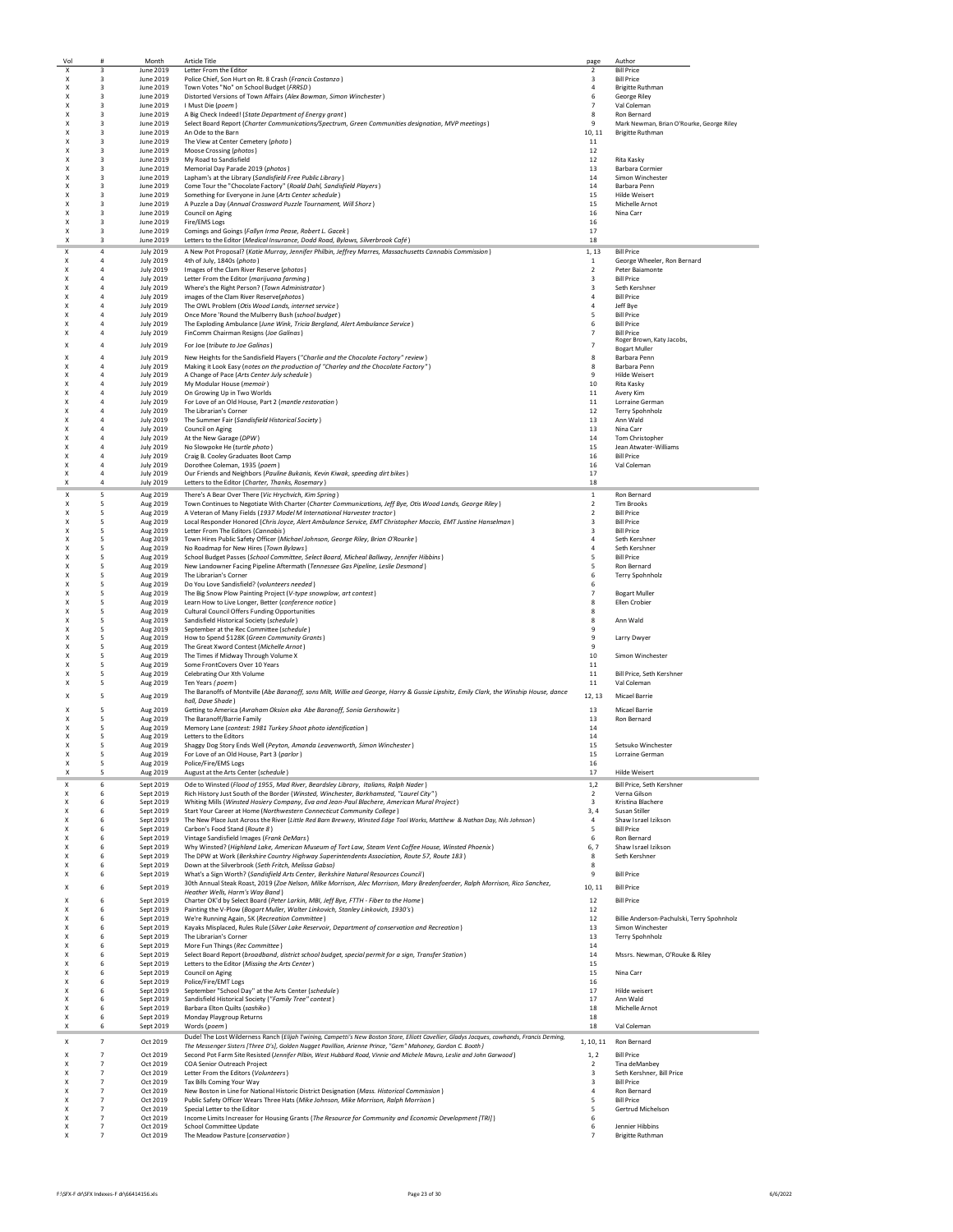| Vol                            |                                  | Month                        | Article Title                                                                                                                                                        | page                             | Author                                                |
|--------------------------------|----------------------------------|------------------------------|----------------------------------------------------------------------------------------------------------------------------------------------------------------------|----------------------------------|-------------------------------------------------------|
| X<br>X                         | $\overline{7}$<br>$\overline{7}$ | Oct 2019<br>Oct 2019         | Happy Birthday, Walter (Walter Linkovich)<br>In Need of a Little Pruning (photos)                                                                                    | 8<br>8                           | Joanne Olsen                                          |
| X                              | $\overline{7}$                   | Oct 2019                     | Old Route 8 Bridge to Be Demolished (U.S. Army Corps of engineers, Colebrook River Lanke, Berlin Iron Bridge Co.)                                                    | $\mathbf{q}$                     | Ron Bernard                                           |
| X                              | $\overline{7}$                   | Oct 2019                     | The Librarian's Corner                                                                                                                                               | 12                               | Terry Spohnholz                                       |
| X<br>Χ                         | $\overline{7}$<br>$\overline{7}$ | Oct 2019<br>Oct 2019         | Grrison and Simon, Live in Person, in New Marlborough (Garrison Keillor, Simon Winchester)<br>Sandisfield Historical Society                                         | 13<br>13                         | <b>Tim Brooks</b><br>Ann Wald                         |
| Χ                              | $\overline{7}$                   | Oct 2019                     | Police/Fire/EMT Logs                                                                                                                                                 | 14                               |                                                       |
| X                              | $\overline{7}$                   | Oct 2019                     | Easy Pickin' at Riiska's (apples)                                                                                                                                    | 15                               | Tom Christopher                                       |
| Χ<br>X                         | $\overline{7}$<br>$\overline{7}$ | Oct 2019<br>Oct 2019         | For Love of an Old House, Part 4<br>Family-Friendly Open House and Barbecue (Arts Center)                                                                            | 16<br>17                         | Lorraine German<br><b>Hilde weisert</b>               |
| X                              | $\overline{7}$                   | Oct 2019                     | Letters to the Edistors (Good Veggies, Thanks But Not My Grandfather, Trapped by the Road)                                                                           | 18                               |                                                       |
| X                              | 8                                | Nov 2019                     | A Good Use for a Vertical Cliff (Hanging Mountain, Route 8, Westem Massachusetts Climber's Coalition, Ragged Mountain Foundation, peregrine falcons)                 | 1,4                              | Alex Bowman                                           |
| X                              | 8                                | Nov 2019                     | The Lost Wilderness Ranch (Dan Civitello, Rex, Roy Rogers, Gene Autry, Bemie Shulkin, Elliott Cavellier, Mike Hawks, Hugh Coulter, Steve and Jappi                   | 2, 8, 9                          | Ron Bernard                                           |
| Χ                              | 8                                | Nov 2019                     | Campetti, Francis Deming, Steven Metz, JoAnna Costello, Clare English, Donna and Bette Civitello)<br>And They're Off! (2nd Annual 5K Race)                           | $\overline{\mathbf{2}}$          |                                                       |
| X                              | 8                                | Nov 2019                     | New EMS/Fire Department Training Center Opens (New Boston, Fire House No. 1, American Legion Post #456)                                                              | 2                                | Ron Bernard                                           |
| X                              | 8                                | Nov 2019                     | Letters From the Editors                                                                                                                                             | 3                                | Seth Kershner, Bill Price                             |
| X<br>X                         | 8<br>8                           | Nov 2019<br>Nov 2019         | New Town Manager Takes Charge (Joanne Grybosh)<br>November (poem)                                                                                                    | 3<br>3                           | <b>Tim Brooks</b><br>Val Coleman                      |
| X                              | 8                                | Nov 2019                     | Results of the Nor'easter (October 17, Department of Public Works, Eversource)                                                                                       | 3                                |                                                       |
| X                              | 8                                | Nov 2019                     | Still Fighting the Good Fight (June Wink, Fortune Magazine, Raging Grannies Walter Wink, Chile, South Africa)                                                        | 5                                |                                                       |
| X<br>X                         | 8<br>8                           | Nov 2019<br>Nov 2019         | Volunteering Can Make You Smile (Literacy Volunteers of Berkshire County)<br>Calling All Stage Hands! (Farmington River Elementary School, Commuity Arts Production) | 6<br>$\overline{7}$              | Rita Kasky                                            |
| X                              | 8                                | Nov 2019                     | Two More by Cindy (photo)                                                                                                                                            | $\overline{7}$                   | Cindy Ragusa                                          |
| X                              | 8                                | Nov 2019                     | Police/Fzire/EMS Logs                                                                                                                                                | $10\,$                           |                                                       |
| X<br>X                         | 8<br>8                           | Nov 2019<br>Nov 2019         | Our Friends and Neighbors (Vicki and Pauline Bakunis, Berkshire Rehabilitation and Skilled Care Center)<br>News From the PTA (Farmington River Elementary School)    | 10<br>10                         |                                                       |
| X                              | 8                                | Nov 2019                     | The Librarian's Corner                                                                                                                                               | 11                               | Terry Spohnholz                                       |
| X                              | 8                                | Nov 2019                     | Council on Aging                                                                                                                                                     | 11                               | Nina Carr                                             |
| X<br>X                         | 8<br>8                           | Nov 2019<br>Nov 2019         | Comings and Goings (Walter Linkovich)<br>November at the Arts Center (schedule)                                                                                      | 12<br>13                         | <b>Hilde Weisert</b>                                  |
| X                              | 8                                | Nov 2019                     | Sandisfield Historical Society                                                                                                                                       | 13                               |                                                       |
| X                              | 8                                | Nov 2019                     | Letters to the Editors (pot farm Proposal)                                                                                                                           | 14                               |                                                       |
| Χ<br>X                         | 8<br>я                           | Nov 2019<br>Nov 2019         | 202 Census is Hiring<br>A Custom Made Outfit (photo)                                                                                                                 | 14<br>14                         | Margo Morrison                                        |
| Χ                              | 9                                | Dec 2019                     | Unsung Local Holiday Legend (Hendrik Rodemore, General Burgoyne, General Stark, Samuel Denslow)                                                                      | 1                                | Lorraine German                                       |
| X                              | 9                                | Dec 2019                     | Special Letter to the Editor (Pot Farm)                                                                                                                              | $\overline{2}$                   |                                                       |
| X<br>X                         | 9<br>9                           | Dec 2019                     | List for Hunters (seasons, dates)                                                                                                                                    | $\overline{\mathbf{2}}$          |                                                       |
| X                              | 9                                | Dec 2019<br>Dec 2019         | Letter From the Editor<br>"The Neighborhood" on Christmas Morning (poem)                                                                                             | 3<br>3                           | Seth Kershner, Bill Price<br>Val Coleman              |
| X                              | 9                                | Dec 2019                     | A Moe Energy efficient Town Hall (town hall annex, Green Committee, Double R Insulation)                                                                             | 3                                | <b>Tim Brooks</b>                                     |
| X<br>X                         | 9<br>9                           | Dec 2019<br>Dec 2019         | Repairs to Rt. 57 to Begin in Spring<br>Sandisfield Broadband at the End of 2019 (Charter Communications, Massachusetts Broadband Institute)                         | 4<br>5                           | Smitty Pignatelli                                     |
| X                              | 9                                | Dec 2019                     | A Writer's Town                                                                                                                                                      | 6                                | Tom Christopher<br>Simon Winchester                   |
| X                              | 9                                | Dec 2019                     | Select Board Report (Route 57, Cold Spring Road Yanner Park, Town Hall Annex, Library)                                                                               | $\overline{7}$                   | Selectmen                                             |
| X                              | 9                                | Dec 2019                     | The Players Present Neil Simon (Sandisfield Players)                                                                                                                 | 8                                | Barbara Penn                                          |
| X<br>X                         | 9<br>$\mathbf{q}$                | Dec 2019<br>Dec 2019         | Sandisfield Arts Center 2019 in Review (season's shows)<br>News from the PTA                                                                                         | 9<br>9                           | <b>Hilde Weisert</b><br>Linda Curtiss, Aimee Magovern |
| X                              | 9                                | Dec 2019                     | Police/Fire/EMS Logs                                                                                                                                                 | 10                               |                                                       |
| X<br>X                         | $\mathbf{q}$<br>9                | Dec 2019                     | Council on Aging                                                                                                                                                     | 10                               | Nina Carr                                             |
| X                              | 9                                | Dec 2019<br>Dec 2019         | The Librarian's Corner<br>Former Rowley Farm Buildings Stabilized (Spectacle Pond, Cold Spring Road, DCR, abattoir, Richard Adams)                                   | 11<br>12, 13                     | Terry Spohnholz<br>Ron Bernard                        |
| X                              | $\mathbf{q}$                     | Dec 2019                     | Sandisfield Historcial Society                                                                                                                                       | 14                               | Ann Wald                                              |
| Χ                              | 10                               | Jan/Feb 2020                 | Ice Storm, Sandifield (photo)                                                                                                                                        | 1                                | <b>Brigitte Ruthman</b>                               |
| X<br>X                         | 10<br>10                         | Jan/Feb 2020<br>Jan/Feb 2020 | Rowley Farm Buildings, 9 Years Ago (photos)<br>Letters From the Editors (Bill Price)                                                                                 | $\overline{2}$<br>3              | Larry Dwyer<br>Simon Winchester                       |
| X                              | 10                               | Jan/Feb 2020                 | Savonara, Sort Of                                                                                                                                                    | 3                                | <b>Bill Price</b>                                     |
| X                              | 10                               |                              | Jan/Feb 2020 Sandisfield Faces Budget Crunch (Berkshire County Retirement Fund)                                                                                      | 3<br>4                           |                                                       |
| X<br>X                         | 10<br>10                         |                              | Jan/Feb 2020 It's Up to the Board, Says the State (Joanne Grybosh, town manager)<br>Jan/Feb 2020 Thanks (donations)                                                  | 5                                | <b>Bill Price</b>                                     |
| X                              | 10                               |                              | Jan/Feb 2020 SilverBrook Renovations (Seth and Melissa Fritch)                                                                                                       | 5                                | Ron Bernard                                           |
| X<br>X                         | 10<br>10                         | Jan/Feb 2020                 | Jan/Feb 2020 2020 Sandisfield Events Calendar<br>Help Wanted (Finance Committee, Secretary/Administrative Assistant)                                                 | 6<br>6                           |                                                       |
| X                              | 10                               | Jan/Feb 2020                 | We Have \$1,300,00 to Help You (Housing Rehabilitation Program)                                                                                                      | 6                                |                                                       |
| X                              | 10                               | Jan/Feb 2020                 | IT Grant Will Help a Lot (Massachusetts Office forAdministration and Finance, Community Compact Cabinet Grant)                                                       | $\overline{7}$                   |                                                       |
| X<br>X                         | 10<br>10                         | Jan/Feb 2020<br>Jan/Feb 2020 | <b>Elections News</b><br>How Do You Get Home Around Here? (photos)                                                                                                   | $\overline{7}$<br>$\overline{7}$ | Zoe Nelson, Ron Bernard                               |
| X                              | 10                               | Jan/Feb 2020                 | Local Resident Escorts Goldens From China to the U.S. (Edward Swiech, Cooper, Yankee Golden Retriever Rescue (YGRR), Gail                                            | 8,9                              | <b>Tim Brooks</b>                                     |
| X                              | 10                               | Jan/Feb 2020                 | Our Friends and Neighbors (Mill River General Store)                                                                                                                 | 9                                |                                                       |
| X<br>X                         | 10<br>10                         | Jan/Feb 2020                 | Planning Board Is Lighting Up (Marajuana ByLaw)<br>Jan/Feb 2020 Winter Snowfall and Extremes                                                                         | 10<br>10                         | <b>Bill Price</b>                                     |
| X                              | 10                               |                              | Jan/Feb 2020 Special Letter to the Editor (Pot Farm Controversy)                                                                                                     | 11                               | <b>Bogart Muller</b>                                  |
| X                              | 10                               |                              | Jan/Feb 2020 Letters to the Editos                                                                                                                                   | 11                               |                                                       |
| X<br>X                         | 10<br>10                         | Jan/Feb 2020<br>Jan/Feb 2020 | Out on the Limb of History (1882 Chinese Exclusion Act, INS, "non-white", "Exclusion" laws)<br>Police/Fire/EMS Logs                                                  | 12<br>13                         | Setsuko Winchester                                    |
| $\boldsymbol{\mathsf{x}}$      | 10                               | Jan/Feb 2020                 | The Librarian's Corner                                                                                                                                               | 13                               | Terry Spohnholz                                       |
| X                              | 10                               | Jan/Feb 2020                 | Council on Aging                                                                                                                                                     | 14                               | Nina Carr                                             |
| X<br>X                         | 10<br>10                         | Jan/Feb 2020<br>Jan/Feb 2020 | Sandisfield Historical Society<br>2020 Rules for Transfer Station                                                                                                    | 14<br>15                         | Ann Wald                                              |
| X                              | 10                               | Jan/Feb 2020                 | Comings and Goings (Charles Fidlar)                                                                                                                                  | 16                               | Ben Luxon                                             |
| X<br>X                         | 10<br>10                         | Jan/Feb 2020<br>Jan/Feb 2020 | FRRSD<br>Comings and Goings (Elizabeth "Betty" Pachulski)                                                                                                            | 16<br>17                         | Val Coleman                                           |
| X                              | 10                               | Jan/Feb 2020                 | Two More by Cindy (photos)                                                                                                                                           | 19                               | Cindy Ragusa                                          |
| Χ                              | 11                               | Mar 2020                     | Further Steep Rise in School Budget Planned (FRRSD)                                                                                                                  | $\mathbf{1}$                     |                                                       |
| X                              | $11\,$                           | Mar 2020                     | Fire Department Seeks Town Funds for New Truck (fire pumper)                                                                                                         | 1, 2                             | <b>Brigette Ruthman</b>                               |
| X<br>X                         | 11<br>11                         | Mar 2020<br>Mar 2020         | Announcing: The Sandisfield Times Essay Contest<br>Town Notices (Facebook, Excise Tax Bills, Transfer Hours)                                                         | $\,$ 1 $\,$<br>$\overline{2}$    | Simon Winchester                                      |
| X                              | 11                               | Mar 2020                     | Select Board Report (budget)                                                                                                                                         | $\mathbf 2$                      |                                                       |
| $\boldsymbol{\mathsf{x}}$<br>X | 11<br>11                         | Mar 2020<br>Mar 2020         | Gratitude for What We Still Have (general stores)<br>News From the PTA                                                                                               | $\overline{\mathbf{3}}$<br>4     | <b>Bill Price</b><br>Linda Curtiss, Aimee Magovern    |
| X                              | 11                               | Mar 2020                     | Historical Commission Re-Established (Sandisifield Historical Commission, MHC)                                                                                       | 4                                | Ron Bernard                                           |
| X                              | 11                               | Mar 2020                     | Council on Aging                                                                                                                                                     | 5                                | Nina Carr                                             |
| X<br>$\boldsymbol{\mathsf{x}}$ | 11<br>11                         | Mar 2020<br>Mar 2020         | Happy Birthday to an American Soldier (Bud Tacy)<br>Octogenarian Ben Luxon Finds Salvation in Work                                                                   | 5<br>6                           | <b>Bernadette Brusco</b>                              |
| x                              | 11                               | Mar 2020                     | Mailbox Mayhem (Town Hill Road)                                                                                                                                      | 6                                |                                                       |
| X                              | 11                               | Mar 2020                     | Goodbye Amy, Hello Amy (Amy Carriveau, Amy Rintoul)                                                                                                                  | $\overline{7}$                   |                                                       |
| X<br>X                         | 11<br>11                         | Mar 2020<br>Mar 2020         | Recognition for Brigette. Again. (Brigette Ruthman)<br>Sandisfielders Perform at Boston's Jordan Hall (Longwood Symphony Orchestra, Katherine Hein, Jack Dennerlein) | $\overline{7}$<br>8              | <b>Bill Price</b><br><b>Tim Brooks</b>                |
| X                              | 11                               | Mar 2020                     | Grow Your Own Shiitakes (Yanner Park)                                                                                                                                | 8                                | <b>Emily Gallagher</b>                                |
| X                              | 11                               | Mar 2020                     | Cultural Council Awards 2020 Grants Doles Out More Than Five Gs                                                                                                      | 9                                | John Skrip, Ellen Croibier                            |
| x<br>X                         | 11<br>11                         | Mar 2020<br>Mar 2020         | ConnectorCare Card to Culture Program (Health Connector)<br>A Reader writes of Town Centers, General Stores and Good Journalism (Beep)                               | 9<br>10                          | Jennifer Hibbins                                      |
| X                              | 11                               | Mar 2020                     | Cannabis Concerns                                                                                                                                                    | $11\,$                           |                                                       |
| X                              | 11                               | Mar 2020                     | Do the right Thing (census)                                                                                                                                          | 12                               |                                                       |
| X<br>X                         | $11\,$<br>11                     | Mar 2020<br>Mar 2020         | Duck! if you see a Delivery Drone (Amazon Prime Air)<br>Can't Win if You Don't Enter ("Home Town", Marie Domato)                                                     | 13<br>13                         | Simon Winchester<br><b>Bill Price</b>                 |
| X                              | $11\,$                           | Mar 2020                     | Earth Day Celebration at Arts Center (April 25th)                                                                                                                    | 14                               | Anne Mihalick                                         |
| X                              | $11\,$                           | Mar 2020                     | Letters to the Editors (Times' Poet, Local Rag, Job Descriptions)                                                                                                    | 15                               |                                                       |
| X<br>X                         | 11<br>$11\,$                     | Mar 2020<br>Mar 2020         | Town Works to Create Job Descriptions<br>Our Friends and Neighbors (Sam Cormier, Caden O'Rourke, Sam Cormer)                                                         | 15<br>15                         | Seth Kershner                                         |
| X                              | $11\,$                           | Mar 2020                     | Comings and Goings (Lila Knapp Innes)                                                                                                                                | 16                               |                                                       |
| X                              | 11                               | Mar 2020                     | The Librarian's Corner                                                                                                                                               | $17\,$                           | Terry Spohnholz                                       |
| X                              | 11                               | Mar 2020                     | Sandisfield Town Directory                                                                                                                                           | 19                               |                                                       |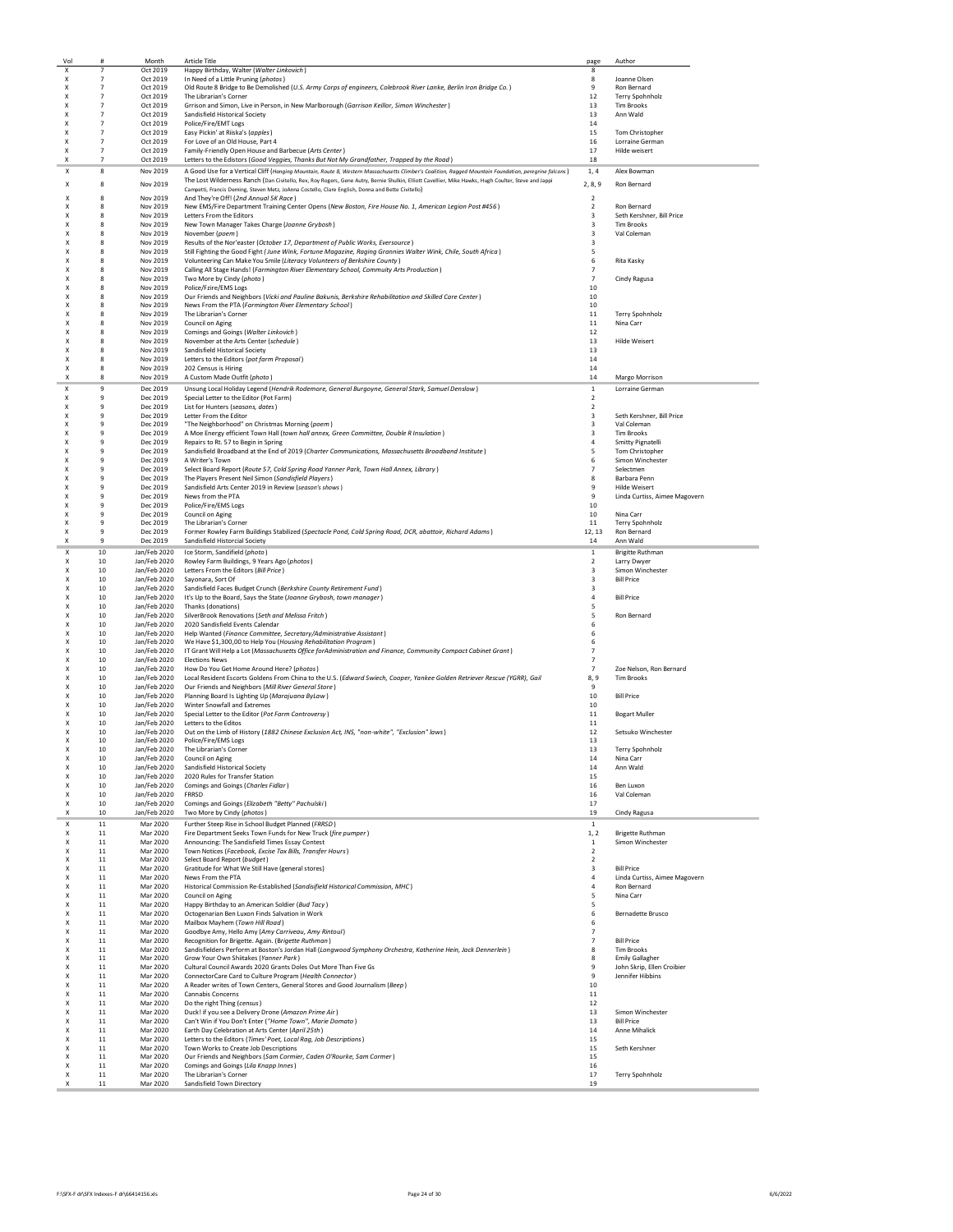| Vol            | #                       | Month                                | <b>Article Title</b>                                                                                                                                       | page                     | Author                                |
|----------------|-------------------------|--------------------------------------|------------------------------------------------------------------------------------------------------------------------------------------------------------|--------------------------|---------------------------------------|
| XI             | $\mathbf{1}$            | Apr 2020                             | Virus Dictates Major Changes to Town Operations (Covid-19)                                                                                                 | 1,4                      | Ron Bernard                           |
| XI             | $\mathbf{1}$            | Apr 2020                             | No Confirmed Cases Here. So Far.                                                                                                                           | $1\,$                    | <b>Brigitte Ruthman</b>               |
| XI             | $\mathbf{1}$            | Apr 2020                             | Year 2020 Calendar of Events                                                                                                                               | $\overline{\phantom{a}}$ |                                       |
| XI             | 1                       | Apr 2020                             | Tax Collector's Woe (April 1, 1938)                                                                                                                        | $\overline{2}$           |                                       |
| XI             | $\mathbf{1}$            | Apr 2020                             | Primary Results, Here, at Home                                                                                                                             | $\overline{2}$           |                                       |
| XI             | $\mathbf{1}$            | Apr 2020                             | Change Afoot at Post Office (Amy Carriveau, Amy Rintoul)                                                                                                   | $\overline{2}$           | Seth Keshner                          |
| XI             | 1                       | Apr 2020                             | OML Complaint Forces Board to Scramble (Alex Bowman, Brian Riley, Brian O'Rourke)                                                                          | 3                        | Ron Bernard, Bill Price               |
| XI             | 1                       | Apr 2020                             | Three Decades, Enough Already (Kim Spring, Animal Control Officer, Marty Clark)                                                                            | 3                        | <b>Bill Price</b>                     |
| XI             | $\mathbf{1}$            | Apr 2020                             | From the Sandisfield Board of Health (social distancing, Berkshire Medical Center, Public Health Nurse)                                                    | $\overline{a}$           |                                       |
| XI             | $\mathbf{1}$            | Apr 2020                             | Ten Years of the Times                                                                                                                                     | 5                        | Simon Winchester                      |
| XI             | $\mathbf{1}$            | Apr 2020                             | South Main Street's Vertical Horizon (Western Mass Climbers Coalition, Hanging Mountain)                                                                   | 6                        | Bogart W. Muller                      |
| XI             | $\mathbf{1}$            | Apr 2020                             | Young Hunter is Frozen to Death in Sandisfield (Nov. 22, 1937, Donald Shores)                                                                              | 6                        |                                       |
| XI             | 1                       | Apr 2020                             | Sandisfield Wrestlers Compete in Regional Tourney (Caden O'Rourle, Sam Cormier, Eli Cormier, Coach Simon Jones)                                            | $\overline{7}$           | <b>Tim Brooks</b>                     |
| XI             | $\mathbf{1}$            | Apr 2020                             | Pot Bylaw in Pipeline (Jennifer Philbin, Roger Kohler, Ed Brozman)                                                                                         | 8                        | Tom Christopher                       |
| XI             | $\mathbf{1}$            | Apr 2020                             | Arts Center Events Cancelled Until June                                                                                                                    | 8                        | Barbara Penn                          |
| XI             | $\mathbf{1}$            | Apr 2020                             | Select Board Report (Covid-19, 2020/2021 Budget, Transfer Station Swap Shop, Yanner Park, DPW equipment)                                                   | -9                       |                                       |
| XI             | $\mathbf{1}$            | Apr 2020                             | Where Everyone Knew YourName (Villa Mia, Nathra Nader, Suicide Hill, Ralph Nader, Palmer's, Grace Allan's, MJ Tuckers, Cottage                             | 10.11                    | Ron Bernard                           |
| XI             | $\mathbf{1}$            | Apr 2020                             | Police/Fire/EMS Logs                                                                                                                                       | 12                       |                                       |
| XI             | $\mathbf{1}$            | Apr 2020                             | Scam Warning                                                                                                                                               | 12                       | Hanna Colby                           |
| XI             | $\mathbf{1}$            | Apr 2020                             | Winter Snowfall and Extremes                                                                                                                               | 12                       |                                       |
| XI             | $\mathbf{1}$            | Apr 2020                             | A Rite of Spring? (photos, mailboxes, Town Hill Road, Rt. 57)                                                                                              | 13                       | <b>Bill Price</b>                     |
| XI             | $\mathbf{1}$            | Apr 2020                             | Memory Lane (photo, quiz)                                                                                                                                  | 14                       |                                       |
| XI             | $\mathbf{1}$            | Apr 2020                             | Manager of Ski Jumper Drowns in New York (June 8, 1939, Carl Thomlevold)                                                                                   | 14                       |                                       |
| XI             | $\mathbf{1}$            | Apr 2020                             | A Crossword Solution: How Can We Help Our Panel? (crossword puzzle, event cancelled)                                                                       | 15                       | Anne Mihalick                         |
| XI             | $\mathbf{1}$            | Apr 2020                             | Photo (Melissa Gabso, Seth Fritch, Silverbrook Café)                                                                                                       | 16                       |                                       |
| XI             | $\mathbf{1}$            | Apr 2020                             | Our Friends and Neighbors (Chelsea Ferreira, Catherine Layne, Deb Mccuin-Stone, Ellen Flynn Folmer, Lori Murphy, Petrina Folsom)                           | 16                       |                                       |
| XI             | 1                       | Apr 2020                             | An Ode to a Bear Sighting                                                                                                                                  | 16                       | <b>Brigitte Ruthman</b>               |
| XI             | $\mathbf{1}$            | Apr 2020                             | June Wink: Living in Wild Times (WalterWink, Dancing Oil Flame Lamps)                                                                                      | 17                       | <b>Greta Phinney</b>                  |
| XI             | $\mathbf{1}$            | Apr 2020                             | Letters to the Editors                                                                                                                                     | 18                       |                                       |
| XI             | 1                       | Apr 2020                             | Council On Aging                                                                                                                                           | 18                       | Nina Carr                             |
| XI             | $\overline{2}$          | May 2020                             | Living with Covid-19 (Sandisfield, Southeast Berkshire County, Board of Health, Roger Kohler, Ray Stollerman)                                              | 1, 4, 5                  | Bill Price, Ron Bernard               |
| XI             | $\overline{2}$          | May 2020                             | School Budget Presented (Farmington Regional School District)                                                                                              | 1, 8                     | Seth Kershner                         |
| XI             | $\overline{\mathbf{c}}$ | May 2020                             | Going Away, Dreaming of Fish - and Gold (Tony Melloni)                                                                                                     | 1, 8                     | Simon Winchester                      |
| XI             | $\overline{2}$          | May 2020                             | Paying Those Darn Taxes (extension)                                                                                                                        | $\overline{2}$           | <b>Bill Price</b>                     |
| XI             | $\overline{2}$          | May 2020                             | New Dates, Jobs, Who's Running for What? (schedules, etc.)                                                                                                 | $\overline{2}$           | <b>Bill Price</b>                     |
| XI             | $\overline{2}$          | May 2020                             | Thanks to Our Donors                                                                                                                                       | $\overline{2}$           |                                       |
| XI             | $\overline{2}$          | May 2020                             | Moving Forward with Broadband (Charter Communications, Otis Woodlands)                                                                                     | $\overline{\mathbf{3}}$  | Tom Christopher                       |
| XI             | $\overline{2}$          | May 2020                             | The Fire Chief Says  (status)                                                                                                                              | 3                        | Seth Kershner, Bill Price             |
| XI             | 2                       | May 2020                             | Select Board Rep)ort (Town Budget, pandemic report, Yanner Park, schedule)                                                                                 | 3                        |                                       |
| XI             | $\overline{2}$          | May 2020                             | A Poem for Val                                                                                                                                             | 3                        | <b>Bill Price</b>                     |
| XI             | $\overline{2}$          | May 2020                             | At the Nursing Home (Berkshire Rehabilitation and Skilled Nursing Center)                                                                                  | 6                        | <b>Bill Price</b>                     |
| XI             | $\overline{2}$          | May 2020                             | To Help Families Cope (South Berkshire Kids)                                                                                                               | 6                        | Nina Carr                             |
| XI             | $\overline{2}$          | May 2020                             | The "We Miss You" Parade (Farmington Regional School)                                                                                                      | 6                        |                                       |
| XI             | $\overline{2}$          | May 2020                             | Looking fo Local Food Sources? (Hill Town food shops, etc.)                                                                                                | $\overline{7}$           |                                       |
| XI             | $\overline{\mathbf{c}}$ | May 2020                             | Stores With Designated Shopping Hours (seniors)                                                                                                            | 7                        |                                       |
| XI             | $\boldsymbol{2}$        | May 2020                             | Places to get food and take out in Otis                                                                                                                    | 7                        |                                       |
| XI             | 2                       | May 2020                             | The More the Bearier (Lynn Rubenstein, Bear Hunt)                                                                                                          | 9                        | <b>Bill Price</b>                     |
| XI             | $\overline{2}$          | May 2020                             | Complete the Census!                                                                                                                                       | $\mathbf{q}$             |                                       |
| XI             | $\overline{2}$          | May 2020                             | A Walk in Sandisfield and Otis (photos)                                                                                                                    | 10                       | Cindy Ragusa                          |
| XI             | $\overline{2}$          | May 2020                             | Xenophobia: What a Difference It Made Being "Asian" (racism)                                                                                               | 11                       | Setsuko Winchester                    |
| XI             | $\overline{2}$          | May 2020                             | Police/Fire/EMS Logs                                                                                                                                       | 12                       |                                       |
| XI             | $\overline{2}$          | May 2020                             | A Wild Thing Among Us (The Boston Herald reprint, 1895, John G. Hall, gorilla)                                                                             | 13                       |                                       |
| XI             | $\overline{2}$          | May 2020                             | Memory Lane                                                                                                                                                | 13                       |                                       |
| XI             | $\mathcal{P}$           | May 2020                             | Sandisfield Rocks! (Abiel's Rock, Roosterville Rock, Big Rock, Church Rock, Tipping Rock)                                                                  | 14                       | Gary T. Leveille                      |
| XI             | $\overline{2}$          | May 2020                             | Taxes, by George (Land Value Tax)                                                                                                                          | 15                       | Simon Winchester                      |
| XI             | $\overline{2}$          | May 2020                             | Our Friends and Heighbors (NCCC students)                                                                                                                  | 16                       |                                       |
| XI             | $\overline{2}$          | May 2020                             | Maybe Penguins in August (Arts Center schedule)                                                                                                            | 16                       | <b>Hilde Weisert</b>                  |
| XI             | $\overline{\mathbf{c}}$ | May 2020                             | Sandisfield Historical Society                                                                                                                             | 16                       | Ann Wald                              |
| XI             | $\overline{2}$          | May 2020                             | Comings and Goings (Ray Stollerman)                                                                                                                        | 17                       |                                       |
|                |                         |                                      |                                                                                                                                                            |                          |                                       |
| XI             | $\overline{2}$          | May 2020                             |                                                                                                                                                            | 18                       |                                       |
| XI             | 2                       | May 2020                             | Letters to the Editors (Thank You, Don't Want to Miss an Issue, Hall's General Store)<br>Wait 'Till Next Year (Memorial Day Parade)                        | 19                       |                                       |
| XI             | 3                       |                                      |                                                                                                                                                            | 1.2                      |                                       |
| XI             | 3                       | June 2020<br>June 2020               | Annual Town Meeting and Town Election Preview<br><b>Candidate Statements</b>                                                                               | 1, 2                     | <b>Tim Brooks</b>                     |
| XI             | 3                       |                                      |                                                                                                                                                            |                          |                                       |
|                | 3                       | June 2020                            | Thank You, Veterans! (drive-by Memorial Day Parade)                                                                                                        | 1, 2<br>$\overline{2}$   | Ron Bernard                           |
| XI             | 3                       | June 2020                            | <b>Select Board Meetings</b>                                                                                                                               |                          |                                       |
| XI<br>XI       | з                       | June 2020<br>June 2020               | Aggressive Bear (or Bears) (sheep killed, West New Boston)<br>The Sandisfield Times Essay Contest                                                          | 2,18<br>3                | <b>Bill Price</b><br>Simon Winchester |
| XI             | 3                       | June 2020                            | Where Mutual Respect and Civility Reign (essay winner)                                                                                                     | $\overline{\mathbf{3}}$  | Peter Rock                            |
| XI             | 3                       | June 2020                            | Freedom and Serenity (runner up)                                                                                                                           | $\overline{\mathbf{3}}$  | Callie Hyland                         |
| XI             | 3                       | June 2020                            | Helpting Hands (responses to Covid-19)                                                                                                                     | $\overline{4}$           | <b>Bill Price</b>                     |
| XI             | 3                       | June 2020                            | Local School Provides Help in Real Time (FRRSD, food deliveries)                                                                                           | 5                        | <b>Bill Price</b>                     |
| XI             | 3                       | June 2020                            | Staying Good, So Far (Berkshire Rehabilitation & Skilled Nursing Center)                                                                                   | 5                        | <b>Bill Price</b>                     |
| XI             | 3                       | June 2020                            | Teachers as Parents/Parents as Teachers (home schooling)                                                                                                   | 5                        | Maxene Kupperman-Guinals              |
| XI             | 3                       | June 2020                            | Legal Notice of Environmental Clean-Up (DEP, Route 8 SB MM 6.2)                                                                                            | 6                        |                                       |
|                |                         |                                      | Select Board Report (budget, warrant items, Yanner Park, Ambulance Enterprise Fund, Open Meeting Law complaint, Transfer Station                           |                          |                                       |
| XI             | 3                       | June 2020                            | attendant)                                                                                                                                                 | 6                        |                                       |
|                |                         | June 2020                            | Eagles as Our Neighbors                                                                                                                                    |                          | <b>Brigitte Ruthman</b>               |
| XI             | 3                       | June 2020                            | Police/Fire/EMS Logs                                                                                                                                       | $\overline{7}$           |                                       |
| XI             | 3                       | <b>June 2020</b>                     | The Beaver Pond (photo)                                                                                                                                    | 8                        | Suzanne Avery                         |
| XI             | 3                       | June 2020                            | Colebrook Store Closing/But Reopening (Daniel Wilcox, Jodi Marinelli)                                                                                      | 9                        | <b>Bill Price</b>                     |
| XI             | $\overline{a}$          | June 2020                            | Sandisfield's New Social Director (Keith Larson)                                                                                                           | $\mathbf{q}$             |                                       |
| XI             | $\mathbf{a}$            | <b>June 2020</b>                     | The Good Old Golden Rule Days (Sandisfield Scools, circa 1840)                                                                                             | 10, 11                   | Ron Bernard                           |
| x <sub>1</sub> | $\overline{\mathbf{3}}$ | June 2020                            | Who Brings You This News? (Laura Rogers-Castro)                                                                                                            | 12                       | <b>Bill Price</b>                     |
| XI             | 3                       | June 2020                            | Broadband Push Becomes More Urgent in Area (Covid-19, MBI, Fiber Connect, Yale Chamber Music Festival, Northwest ConnCT,<br><b>Charter Communications)</b> | 13                       | Thomas Chrstopher, Seth               |
| x <sub>1</sub> | $\overline{\mathbf{3}}$ |                                      |                                                                                                                                                            |                          | Kershner                              |
| XI             | 3                       | June 2020<br>June 2020               | TRI Continuing to Help Homeowners (funds available, The Resource for Community and Economic Development)                                                   | 14<br>15                 | Dawn Odell Lemon                      |
| XI             | 3                       |                                      | Be a Better Gardener (gardening with children)                                                                                                             |                          | Thomas Chrstopher                     |
| XI             | 3                       | <b>June 2020</b>                     | Comings and Goings (Warren Ball, Mary A. Veselic, Robin Thew)                                                                                              | 16, 17                   |                                       |
| XI             | 3                       | June 2020                            | The Spirit (poem)                                                                                                                                          | 16                       | Mary Anne Gacek                       |
| XI             | 3                       | June 2020                            | Letters to the Editors                                                                                                                                     | 18                       |                                       |
| XI             | 3                       | <b>June 2020</b><br><b>June 2020</b> | MRNA (poem)                                                                                                                                                | 18<br>19                 | Karen Garfield<br>Val Coleman         |
|                |                         |                                      | Viral (poem)                                                                                                                                               |                          |                                       |
| XI             | 4                       | <b>July 2020</b>                     | Whatever Happened to Sandisfield's Capital Improvement Plan?                                                                                               | 1, 3                     | Seth Krshner, Setsuko Winchester      |
| XI             | 4                       | <b>July 2020</b>                     | Sandisfield's Annual Town Meeting (report)                                                                                                                 | 1, 5                     | Thomas Christopher                    |
| XI             | 4                       | <b>July 2020</b>                     | <b>Election Results</b>                                                                                                                                    | $\overline{2}$           |                                       |
| XI             |                         | <b>July 2020</b>                     | At the Swap Shop (Transfer Station)                                                                                                                        | $\overline{2}$           | <b>Bill Price</b>                     |
| XI             | 4                       | <b>July 2020</b>                     | Full-Time DPW Person Needed                                                                                                                                | $\overline{2}$           |                                       |
| XI             | $\overline{a}$          | <b>July 2020</b>                     | Covid Still Here?                                                                                                                                          | 3                        | <b>Bill Price</b>                     |
| x <sub>1</sub> | 4                       | <b>July 2020</b>                     | Tuckers, Al Fresco (Marty Cormier, Joshua Cormier)                                                                                                         | $\overline{\mathbf{3}}$  | <b>Bill Price</b>                     |
| XI             | $\overline{a}$          | <b>July 2020</b>                     | At a Sandisfield Family Farm (Andy and Sandy Snyder, When Pigs Fly Farm)                                                                                   | $\overline{4}$           | Callie Hyland                         |
| XI             | $\overline{a}$          | <b>July 2020</b>                     | Select Board Report                                                                                                                                        | $\overline{4}$           |                                       |
| XI             | $\overline{4}$          | <b>July 2020</b>                     | Police/Fire/EMS Logs                                                                                                                                       | 6                        |                                       |
| XI             | 4                       | <b>July 2020</b>                     | Who Brings You This News (Online)? (Jean Atwater-Williams)                                                                                                 | $\overline{7}$           | <b>Bill Price</b>                     |
| XI             | 4                       | <b>July 2020</b>                     | Parents as Teachers (home schooling)                                                                                                                       | 8                        | Maxene Kupperman-Guinals              |
| XI             | 4                       | <b>July 2020</b>                     | Cultural Council News (Covid pandemic)                                                                                                                     | 8                        | Rosanne Skrip                         |
| XI             | 4                       | <b>July 2020</b>                     | Finding Home (Brigitte Ruthman, NPR, Kai Rysdall, Joshua's Farm)                                                                                           | -9                       | <b>Bill Price</b>                     |
| XI             | 4                       | <b>July 2020</b>                     | The Librarian's Corner (curbside service)                                                                                                                  | 10                       | Terry Spohnholz                       |
| XI             | $\overline{4}$          | <b>July 2020</b>                     | Town of Sandisfield recalls when it was Berkshire's Queen (Feb 27, 1937 reprint)                                                                           | 10                       |                                       |
| XI             | $\overline{4}$          | <b>July 2020</b>                     | Has This Bridge Been Fixed Yet? (June 18, 1942 reprint)                                                                                                    | 10                       | Barbara Pellesier                     |
| XI             | 4                       | <b>July 2020</b>                     | Do We Really Need Our Own Police Force? (opinion piece)                                                                                                    | 11                       | Simon Winchester                      |
| XI             | 4                       | <b>July 2020</b>                     | A Cloud of Jewels (dragonflies, Christine Cook, "hilltopping")                                                                                             | 12                       | Thomas Christopher                    |
| XI             | 4                       | <b>July 2020</b>                     | Rare Speicies Spotted, Claims Local Birder (Margaret O'Clair, griffin, red-headed woodpecker, Thom Smith)                                                  | 13                       | Simon Winchester                      |
| XI             | $\overline{a}$          | <b>July 2020</b>                     | Gardens Forged by Glaciers (Gary Leveille, glacial erratics, Snowball Earth)                                                                               | 14                       | Camille H. Dwyer                      |
| XI             | $\overline{4}$          | <b>July 2020</b>                     | The World Has Fallen Down in Patches (poem)                                                                                                                | 15                       | Miriam Karmel                         |
| XI             | $\overline{4}$          | <b>July 2020</b>                     | A Sandisfield Bluebird (bird photos)                                                                                                                       | 15                       | Cindy Ragusa                          |
| XI             | 4                       | <b>July 2020</b>                     | Comings and Goings (Jane Shanklin, Travis Madden)                                                                                                          | 16, 17                   |                                       |
| XI             | 4                       | <b>July 2020</b>                     | Letters to the Editors                                                                                                                                     | 18                       |                                       |
| XI<br>XI       | 4<br>4                  | <b>July 2020</b><br><b>July 2020</b> | Covid Spring (poem)<br>Our Friends and Neighbors (Charlene and Don Peet, Peter Levine and Ellen Croibier)                                                  | 18<br>19                 | Karen Garfild                         |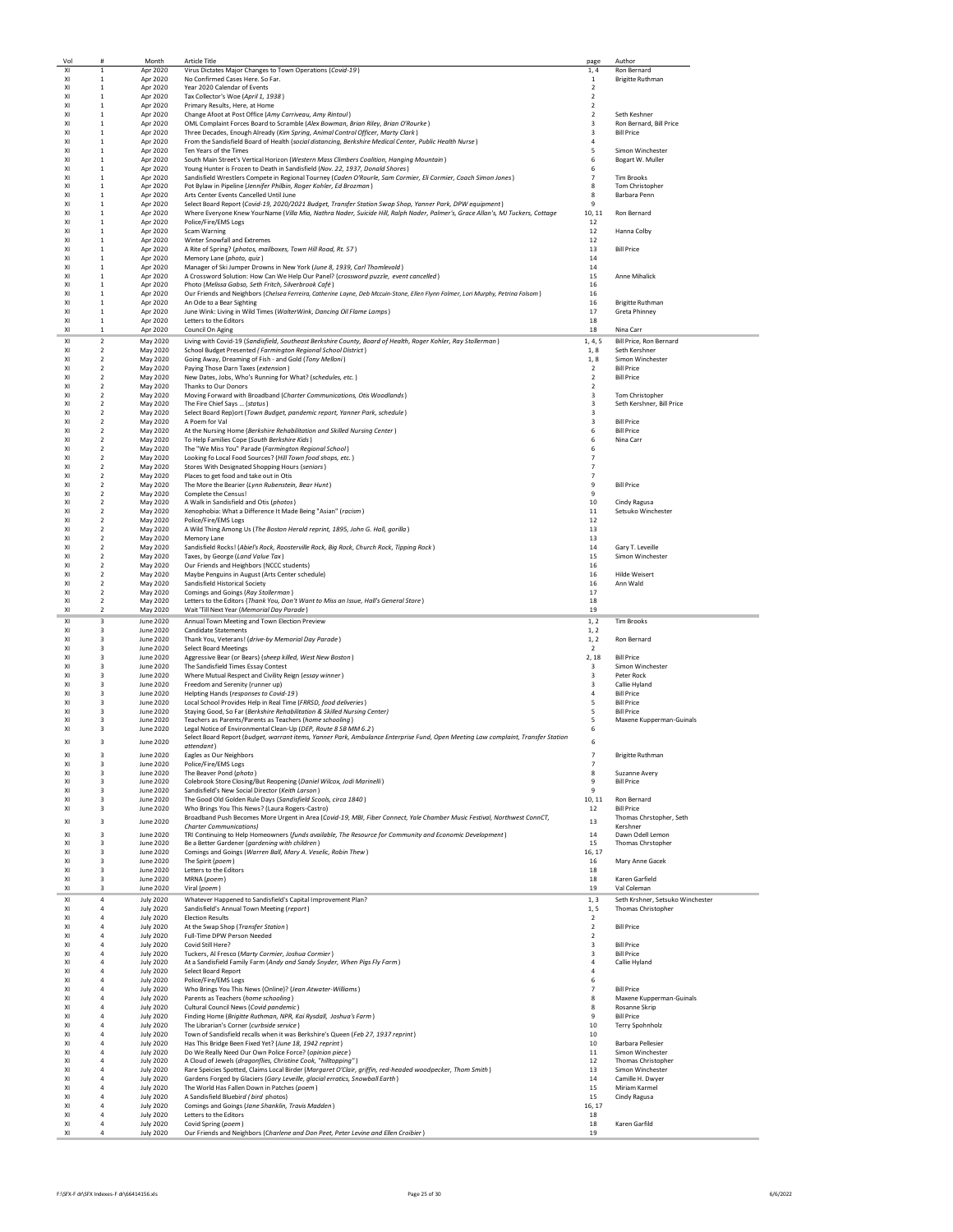| Vol      | #                                | Month                  | <b>Article Title</b>                                                                                                                                      | page                             | Author                                |
|----------|----------------------------------|------------------------|-----------------------------------------------------------------------------------------------------------------------------------------------------------|----------------------------------|---------------------------------------|
| XI       | 5                                | Aug 2020               | Mothers and Sons (cows)                                                                                                                                   | $\mathbf 1$                      | <b>Brigitte Ruthman</b>               |
| XI       | 5                                | Aug 2020               | Tolland to the Rescus (police aid, Ed Deming, Brad Curry, Brian O'Roarke)                                                                                 | 1, 14                            |                                       |
| XI       | 5                                | Aug 2020               | Good News from Yanner Park (Adam Brown, Kevin Kiwak, Woloschuk Enterprises, Greenagers)                                                                   | $\overline{2}$                   | Thomas Christopher                    |
| XI       | 5                                | Aug 2020               | "Maybe I Have Covid" (Covid-19, Berkshire County)                                                                                                         | $\overline{2}$                   | <b>Bill Price</b>                     |
| XI       | -5                               | Aug 2020               | The Covid Blues (poem)                                                                                                                                    | $\overline{2}$                   | Karen Garfield                        |
| XI       | 5                                | Aug 2020               | Select Board Report                                                                                                                                       | $\overline{3}$                   | Selectment                            |
| XI       | 5                                | Aug 2020               | Maggie (poem)                                                                                                                                             | $\overline{\mathbf{3}}$          | Val Coleman                           |
| XI       | 5                                | Aug 2020               | Congressional Candidate Forum (Richard Neal, Alex Morse)                                                                                                  | $\overline{4}$                   |                                       |
| XI       | 5                                | Aug 2020               | Voting Early Works Here                                                                                                                                   | 5                                | <b>Bill Price</b>                     |
| x1       | 5                                | Aug 2020               | State Primary (election process)                                                                                                                          | 5                                | Delores Harasyko                      |
| x1       | 5                                | Aug 2020               | Will Cold Spring Road Finally Be Paved? (Tennessee Gas/Kinder Morgan)                                                                                     | 6                                | Ron Bernard                           |
| XI       | 5                                | Aug 2020               | Who Brings You This News? (Tom Christopher)                                                                                                               | $\overline{7}$                   | <b>Bill Price</b>                     |
| XI<br>XI | 5                                | Aug 2020               | "Do We Really Need a Police Force?" (reader responses)                                                                                                    | 8<br>9                           |                                       |
| XI       | 5<br>5                           | Aug 2020               | Simon Winchester Responds<br>Police/Fire/EMS Log                                                                                                          | 9                                |                                       |
|          |                                  | Aug 2020               | Missing the "Community" in Community Theater (Sandisfield Arts Center)                                                                                    |                                  |                                       |
| XI<br>XI | 5<br>-5                          | Aug 2020<br>Aug 2020   | SArC Responds: Covid-19 Cancelled a Family-Focused Summer Season                                                                                          | 10<br>10                         | Will deManbey<br><b>Hilde Weisert</b> |
| XI       | -5                               | Aug 2020               | Sandisfield Scholarship Update (Alex Green, Caden O'Roarke, Rosemary Snyder)                                                                              | 11                               |                                       |
| XI       | -5                               | Aug 2020               | Our Friends and Neighbors (Joshua Cormier, John Kuzmech, Ed Munson)                                                                                       | 11                               |                                       |
| XI       | 5                                | Aug 2020               | Be Better Gardener (weeds, Larry Weaner)                                                                                                                  | 12                               | Thomas Christopher                    |
| XI       | 5                                | Aug 2020               | Parents as Teachers (home schooling)                                                                                                                      | 13                               | Maxene Kupperman-Guinals              |
| XI       | 5                                | Aug 2020               | The Cardillos of Sandisfield, 1930s (Nicholas Cordillo)                                                                                                   | 14                               | North Adams Transcript, 1933          |
| XI       | 5                                | Aug 2020               | Local Author Pens New Book (book review - "Humanual", Betsy Polatin)                                                                                      | 15                               | Simon Winchester                      |
| XI       | 5                                | Aug 2020               | Comings and Goings (Marty Clark, Joanna Cole, Gary Pease, Danial Manacher)                                                                                | 16, 17                           |                                       |
| XI       | 5                                | Aug 2020               | Letters to the Editors (Me Too, My Lost Diamond)                                                                                                          | 18                               |                                       |
| XI       | 6                                | Sept 2020              | It's All About the Climb (Hanging Mtn, Western Massachusetts Climbers Coalition, Jeff Squire, Ragged Mtn Foundation)                                      | 1,4                              | <b>Bill Price</b>                     |
| XI       | 6                                | Sept 2020              | Attention Readers (free postal distribution)                                                                                                              | 1                                |                                       |
| XI<br>XI | 6<br>6                           | Sept 2020<br>Sept 2020 | Vehicle Break-in Spree Rattles Sandisfield<br>Tropical Storm Isaias (photos)                                                                              | $\,$ 1<br>$\overline{2}$         | <b>Heather Bellows</b>                |
| XI       | 6                                | Sept 2020              | Barbara Hotchkiss Injured (Monterey Fire Department)                                                                                                      | $\overline{2}$                   | <b>Bill Price</b>                     |
| XI       | 6                                | Sept 2020              | Morse Announces Rural Coalition (Mayor Alex Morse, Rural Coaltition, Rep. Neal)                                                                           | $\overline{\mathbf{3}}$          | Seth Kershner                         |
| XI       | 6                                | Sept 2020              | Remember to Vote                                                                                                                                          | $\overline{\mathbf{3}}$          |                                       |
| XI       | 6                                | Sept 2020              | Otis Gazette Folds (Angelina Duborg)                                                                                                                      | $\overline{\mathbf{3}}$          | Ron Bernard                           |
| XI       | 6                                | Sept 2020              | Who Brings You This News? (Tina Sotis)                                                                                                                    | 5, 6                             | <b>Bill Price</b>                     |
| XI       | 6                                | Sept 2020              | Keeping Up With Cannabis Control (Marijuana Establishment Zoning Bylaw, Community Host Agreement)                                                         | 6                                |                                       |
| XI       | 6                                | Sept 2020              | Real Estate is Crazy Hot! (Chapin Fish, Amanda Wiss)                                                                                                      | $\overline{7}$                   | Ron Bernard                           |
| XI       | 6                                | Sept 2020              | A Really Big Pumpkin (Catherine Layne)                                                                                                                    | 8                                | <b>Bill Price</b>                     |
| XI       | 6                                | Sept 2020              | Cold Spring Road Resurfacing (Tennessee Gas Co., Rep. Pignatelli, Kinder Morgan)                                                                          | 8                                | Ron Bernard                           |
| XI       | 6                                | Sept 2020              | Vandals Target Road Signs, Yanner Park (DPW, Brad Curry, Joanne Grybosh)                                                                                  | 9                                |                                       |
| XI       | 6                                | Sept 2020              | The Pandemic Right Here (Ted Goldsmith, Zoe Nelson, Jennifer Hibbins, The Lemon Kids, masks)                                                              | 10, 11                           |                                       |
| XI       | 6                                | Sept 2020<br>Sept 2020 | Our Town, So Far (Covid-19 report)                                                                                                                        | 10                               | Roger Kohler                          |
| XI<br>x1 | 6<br>6                           | Sept 2020              | Life As We Knew It (poem)                                                                                                                                 | 11<br>12                         | Karen Garfield                        |
| XI       | 6                                | Sept 2020              | Be a Better Gardener (Sam Van Aken, fruit trees, Governor's Island)<br>The Librarian's Corner                                                             | 13                               | Thomas Christopher<br>Terry Spohnholz |
| XI       | 6                                | Sept 2020              | Council on Aging (July, September events)                                                                                                                 | 14                               | Nina Carr                             |
| XI       | 6                                | Sept 2020              | Visiting a Lonely Grave (Joshua Smith, Dodd Road)                                                                                                         | 14                               |                                       |
| XI       | 6                                | Sept 2020              | Social Distancing on the Clam River Trials (BNRC, Clam River Loop, Clam River Trail, Hammertown Loop)                                                     | 15                               | <b>Bill Price</b>                     |
| XI       | 6                                | Sept 2020              | Parents as Teachers                                                                                                                                       | 16                               | Maxene Kupperman-Guinals              |
| XI       | 6                                | Sept 2020              | Our Friends and Neighbors (Hilde Weisert, Suzanne O'Connell, The New Boston Inn, Barbara Colorio)                                                         | 16                               |                                       |
| XI       | 6                                | Sept 2020              | Comings and Goings (Nicholas Moore, Marty Clark)                                                                                                          | 17                               |                                       |
| XI       | 6                                | Sept 2020              | Letters to the Editors (Police Presence, Arts Center, praise)                                                                                             | 18                               |                                       |
| XI       | $\overline{7}$                   | Oct 2020               | Finance to Select Board: Let's Fix It (Scanlon & Associates, Kathy Jacobs, Roger brown, School Budget)                                                    | 1, 2                             | Simon Winchester                      |
| XI       | $\overline{7}$                   | Oct 2020               | Back Home Again (MJ Tuckers, Joshua Cormier)                                                                                                              | 1,4                              | <b>Bill Price</b>                     |
| XI       | $\overline{7}$                   | Oct 2020               | State and Presidential Election                                                                                                                           | $\overline{2}$                   | Delores Harasyko                      |
| XI       | $\overline{7}$                   | Oct 2020               | Throw Away That Bulky Waste (Transfer station schedule)                                                                                                   | $\overline{2}$                   |                                       |
| XI       | $\overline{7}$                   | Oct 2020               | The Sandisfield Primary Vote (results)                                                                                                                    | $\overline{2}$                   |                                       |
| XI       | $\overline{7}$                   | Oct 2020               | Rt. 57 Finally Ready for Its Closeup (Massworks grant, Tasco Construction, Brad Curry, LB Corporation)                                                    | $\overline{3}$                   | Seth Kershner                         |
| XI       | $\overline{7}$                   | Oct 2020               | Apply Now for 2021 Grant (Sandisfield Cultural Council)                                                                                                   | $\overline{3}$                   |                                       |
| XI       | $\overline{7}$                   | Oct 2020               | Covid News - Reopening Slowly and Gently (Roger Kohler, New Boston Inn, MJ Tuckers, Riiska Brook Orchards)                                                | 5                                | <b>Bill Price</b>                     |
| XI       | $\overline{7}$                   | Oct 2020               | <b>Two Covid Poems</b>                                                                                                                                    | 5                                | Karen Garfield                        |
| XI       | $\overline{7}$                   | Oct 2020               | Lack of Broadband Hurting Sandisfield Students (Boston Globe, Hiawatha Bray, Jeff Bye)                                                                    | 6                                | Ron Bernard & Bill Price              |
| XI<br>XI | $\overline{7}$<br>$\overline{7}$ | Oct 2020<br>Oct 2020   | Our Readers Are All Over the Place (Sandisfield Times distribution)                                                                                       | $\overline{7}$<br>$\overline{7}$ | Ron Bernard<br>Val Coleman            |
| XI       | $\overline{7}$                   | Oct 2020               | So Long Blues (poem)<br>Happy Birthday, Val (Val Coleman)                                                                                                 | 8                                | <b>Bill Price</b>                     |
| XI       | $\overline{7}$                   | Oct 2020               | Starting the Solar Journey (solar power)                                                                                                                  | 9                                | Simon Winchester                      |
| XI       | $\overline{7}$                   | Oct 2020               | Parents as Teachers                                                                                                                                       | 10                               | Maxene Kupperman-Guinals              |
| XI       | $\overline{7}$                   | Oct 2020               | Hostoric Bridge Demolition Delayed (truss bridge, Farmington River, Rt. 8 below New Boston, Army Corps of Engineers)                                      | 10                               | Ron Bernard                           |
| XI       | $\overline{7}$                   | Oct 2020               | Bulbs and Humans: Rising Above the Squirrel Mentality (David Burdick)                                                                                     | 11                               | Thomas Christopher                    |
| XI       | $\overline{7}$                   | Oct 2020               | The Cardillos of Sandisfield (reprint 1930)                                                                                                               | 12                               |                                       |
| XI       | $\overline{7}$                   | Oct 2020               | Girl's Leg is Shattered by Gunshot (reprint 1930)                                                                                                         | 12                               |                                       |
| XI       | $\overline{7}$                   | Oct 2020               | Child Loses Life in Shallow Pond (reprint 1934)                                                                                                           | 12                               |                                       |
| XI       | $\overline{7}$                   | Oct 2020               | Good News for Hanging Mountain (Massachusetts Trails Grant, WMCC)                                                                                         | 13                               | <b>Bill Price</b>                     |
| XI       | $\overline{7}$                   | Oct 2020               | Town of Sandisfield Recalls When it Was Berkshire's Queen (reprint 1937)                                                                                  | 14                               |                                       |
| XI       | $\overline{7}$                   | Oct 2020               | Police/Fire/EMS Logs (July, August)                                                                                                                       | 15                               |                                       |
| XI       | $\overline{7}$                   | Oct 2020               | Cindy's Moose (photo)<br>Our Friends and Neighbors (Alex Bowman, Jess Dofrin, Hannah Van Sickle, Peter Biamonte)                                          | 16                               | Cindy Ragusa                          |
| XI       | $\overline{7}$                   | Oct 2020               |                                                                                                                                                           | 16                               |                                       |
| XI       | $\overline{7}$                   | Oct 2020<br>Oct 2020   | Comings and Goings (Donna Fredsall)<br>Troopers in Town (woman hunt, KP team)                                                                             | 17<br>18                         |                                       |
|          |                                  |                        |                                                                                                                                                           |                                  |                                       |
| XI<br>XI | 8<br>8                           | Nov 2020<br>Nov 2020   | Town Landfill in Peril, Says DEP Report (transfer station, Berkshire Engineering, Lower West St, Conservation Commission)<br>Cindy's Bear (photos)        | $\,$ 1<br>1                      | Seth Kershnei<br>Cindy Ragusa         |
| XI       | 8                                | Nov 2020               | Homage for an Apple Tree (Tom Christopher, John Field, Hulets of Connecticut)                                                                             | $\overline{2}$                   | Ron Bernard                           |
| x1       | 8                                | Nov 2020               | Select Board Report (Rt 57 culvert, town paving projects, Broadband, Town Hall)                                                                           | $\overline{3}$                   | Selectmen                             |
| XI       | 8                                | Nov 2020               | Point of View (poem)                                                                                                                                      | $\overline{\mathbf{3}}$          | Val Coleman                           |
| XI       | 8                                | Nov 2020               | Shall We Keep Them on the Front Line? (special town meeting, mandatory retirement age)                                                                    | $\overline{\mathbf{3}}$          |                                       |
| XI       | 8                                | Nov 2020               | Covid-19 News (Berkshire County)                                                                                                                          | $\overline{\mathbf{3}}$          | <b>Bill Price</b>                     |
| XI       | 8                                | Nov 2020               | Parents as Teachers (math)                                                                                                                                | $\overline{4}$                   | Maxene Kupperman-Guinals              |
| XI       | 8                                | Nov 2020               | Mix and Mingle (poem)                                                                                                                                     | $\overline{4}$                   | Karen Garfield                        |
| XI       | 8                                | Nov 2020               | The Librarian's Corner (soft opening)                                                                                                                     | 5                                | Terry Spohnholz                       |
| XI<br>XI | 8<br>8                           | Nov 2020<br>Nov 2020   | Have You Voted Already? (November 3rd)                                                                                                                    | 5<br>6.7                         | <b>Bill Price</b><br>Ron Bernard      |
| XI       | 8                                | Nov 2020               | Why Hanging Mountain? (Western Massachusetts Climbers Coalition, George Shepard, John Hoyt Lockwood)<br>Who Brings You This News? (The Sandisfield Times) | 8,9                              | <b>Bill Price</b>                     |
| XI       | 8                                | Nov 2020               | What's for Dinner? Meatloaf - Mac and Cheese - Beef Stew (The Roadside Store and Café)                                                                    | 10                               | <b>Bill Price</b>                     |
| XI       | 8                                | Nov 2020               | Sean Carr, Deceased                                                                                                                                       | 10                               |                                       |
| x1       | $\mathbf{R}$                     | Nov 2020               | Local Man Arrested, Held (Brian Hohman)                                                                                                                   | 10                               | <b>Bill Price</b>                     |
| XI       | 8                                | Nov 2020               | Police / Fire/ EMS Logs                                                                                                                                   | 11                               |                                       |
| XI       | 8                                | Nov 2020               | Letters to the Editor                                                                                                                                     | 12                               |                                       |
| XI       | 8                                | Nov 2020               | Picnic Tables at Yanner Park (photo)                                                                                                                      | 15                               | Adam Brown                            |
| XI       | 9                                | Dec 2020               | Compactor Grant to Bring Big Savings (card-board compactor)                                                                                               | $1\,$                            |                                       |
| XI       | 9                                | Dec 2020               | Knox Trail Emerges From the Woods (Tom Ragusa, Bonnie Parsons, Henry Spring's Tavern, Col. Henry Knox, Sonia Morrison)                                    | 1,6                              | Ron Bernard                           |
| XI       | 9                                | Dec 2020               | Cultural Council Grants Deadline Extended                                                                                                                 | $\overline{2}$                   |                                       |
| XI       | $\ddot{q}$                       | Dec 2020               | <b>Election Results</b>                                                                                                                                   | $\overline{2}$                   | <b>Bill Prince</b>                    |
| XI       | 9                                | Dec 2020               | Thanks From the Front Lines (Sandisfield Emergency Services)                                                                                              | $\overline{2}$                   |                                       |
| XI       | 9                                | Dec 2020               | Santa is Coming to Sandisfield (Recreation Committee)                                                                                                     | $\overline{2}$                   |                                       |
| XI       | 9                                | Dec 2020               | A Little Privacy Please (voting)                                                                                                                          | $\overline{\mathbf{3}}$          | Simon Winchester                      |
| XI       | 9                                | Dec 2020               | Special Town Meeting Moves on Public Safety Law (municipal signs, serving liquor on Sunday, retirement at 65)                                             | $\overline{3}$                   |                                       |
| XI<br>XI | 9                                | Dec 2020               | There Have Been Moment (poem)                                                                                                                             | 3<br>4                           | Val Coleman                           |
| XI       | 9<br>9                           | Dec 2020<br>Dec 2020   | Judgement Day (open meeting law complaints, Alex Bowman)<br>Town Needs Transparency (open meeting law requirements)                                       |                                  | Seth Kershner<br>Alex Bowman          |
| XI       | 9                                | Dec 2020               | Select Board Report (annual budget, cemetery policies, senior transportation, business license, Cold Spring Rd paving)                                    | 4, 5<br>5                        | Selectmen                             |
| XI       | 9                                | Dec 2020               | In the Aftermath (error acknowledgement)                                                                                                                  | $\overline{7}$                   | Simon Winchester                      |
| XI       | 9                                | Dec 2020               | Selling Sandisfield (real estate statistics)                                                                                                              | 7.9                              | <b>Bill Prince</b>                    |
| XI       | 9                                | Dec 2020               | Cold Spring Road Paved. Finally! (photos)                                                                                                                 | 8                                | Ron Bernard                           |
| x1       | $\,9$                            | Dec 2020               | Covid News (update)                                                                                                                                       | 10                               | <b>Bill Prince</b>                    |
| x1       | $\ddot{q}$                       | Dec 2020               | On the Bright Side (poem)                                                                                                                                 | 10                               | Karen Garfield                        |
| XI       | 9                                | Dec 2020               | Our Thanks to All of You (contributions)                                                                                                                  | 11                               |                                       |
| XI       | 9                                | Dec 2020               | Were Gremlins to Blame? (charred utility pole photo)                                                                                                      | 12                               |                                       |
| XI<br>XI | 9                                | Dec 2020               | The Librarian's Corner                                                                                                                                    | 12                               | Terry Spohnholz                       |
|          | 9                                | Dec 2020               | Bring Data to the School Budget Debate (Massachusetts Department of Elementary & Secondary Education)                                                     | 13                               | Carl Nicholas Nett                    |
| XI       | 9                                | Dec 2020               | Volunteers Keep the Town Working (acknowlegements)                                                                                                        | 14                               | <b>Bill Prince</b>                    |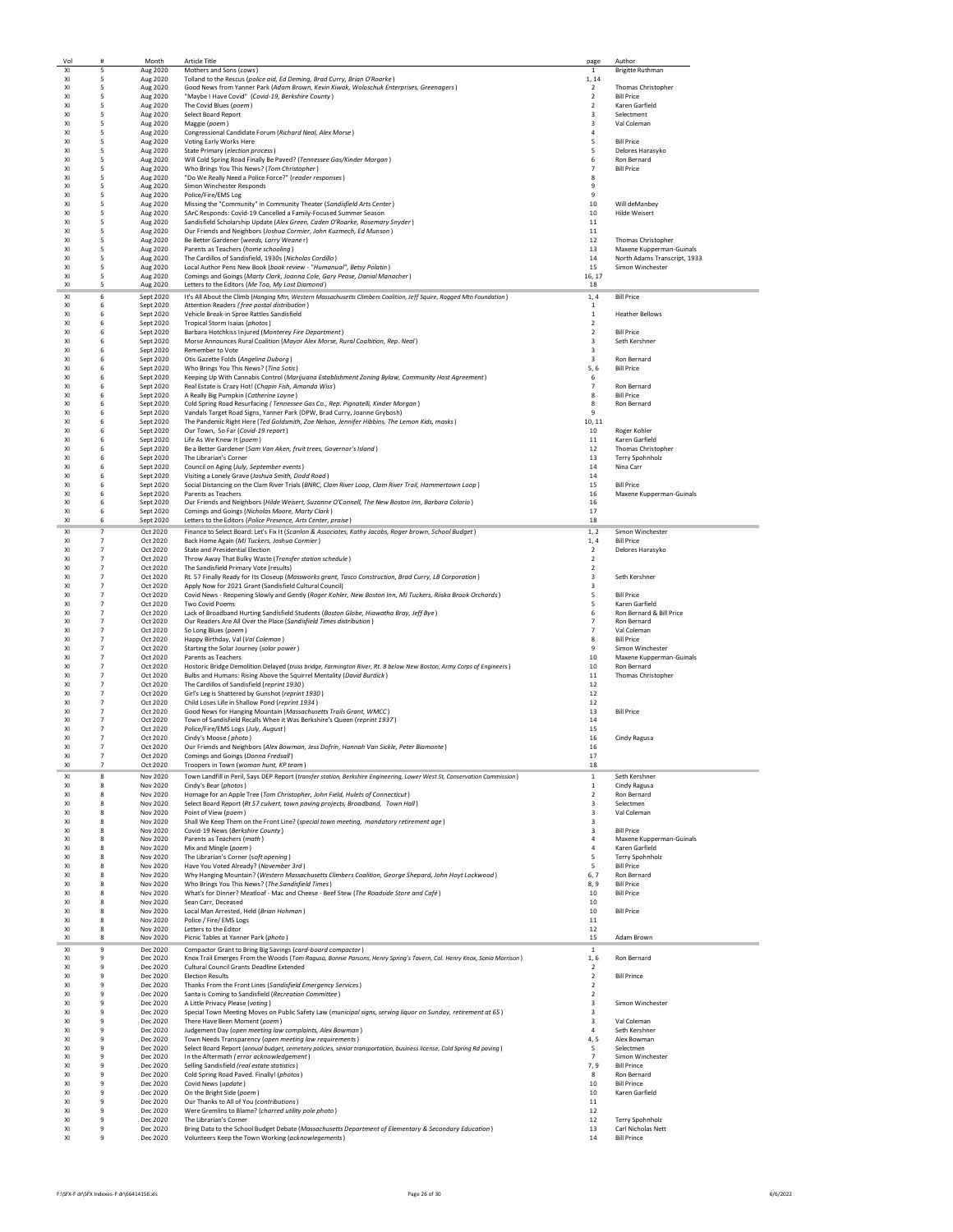| Vol        |                                           | Month                        | <b>Article Title</b>                                                                                                                                                                                             | page                             | Author                                            |
|------------|-------------------------------------------|------------------------------|------------------------------------------------------------------------------------------------------------------------------------------------------------------------------------------------------------------|----------------------------------|---------------------------------------------------|
| XI<br>XI   | 9<br>9                                    | Dec 2020<br>Dec 2020         | Police / Fire / EMS Logs<br>Comings and Goings (Sean Carr, Dante "Dan" Civitello)                                                                                                                                | 15<br>16, 17                     |                                                   |
| XI         | 9                                         | Dec 2020                     | Visitors in the Woods (animal photos)                                                                                                                                                                            | 18                               | <b>Bill Prince</b>                                |
| XI         | 9                                         | Dec 2020                     | Book on Sandisfield's Jewish Colony Reviewed in Historical Journal of Massachusetts                                                                                                                              | 18                               | <b>Bill Prince</b>                                |
| XI         | 10                                        | Jan/Feb 2021                 | Doris (Lincovitch) Hryckvich (obituary)                                                                                                                                                                          | 1, 4, 5                          | Nina Hryckvich                                    |
| XI<br>XI   | 10<br>10                                  | Jan/Feb 2021<br>Jan/Feb 2021 | What's Going on with Rt. 57? (Brian O'Rourke, Smitty Pignatelli, Tasco Construction, Brad Curry, Andy Snyder, LB Corporation)<br>Town Meeting and Election (schedule)                                            | 1, 12<br>$\overline{2}$          | Seth Kershner                                     |
| XI         | 10                                        | Jan/Feb 2021                 | School Options Exploration Committee Being Formed                                                                                                                                                                | $\overline{2}$                   |                                                   |
| XI         | 10                                        | Jan/Feb 2021                 | Barbara Recovering (Barbara Hotchkiss)                                                                                                                                                                           | $\overline{2}$                   | <b>Bill Price</b>                                 |
| XI<br>XI   | 10<br>10                                  | Jan/Feb 2021<br>Jan/Feb 2021 | Two by Simon (Simon Winchester, movie and book reviews)<br>New Potential Pot Farming in Sandisfield? (Sama Production LLC)                                                                                       | 3<br>6                           | <b>Bill Price</b>                                 |
| XI         | 10                                        | Jan/Feb 2021                 | Covid News for Now (update)                                                                                                                                                                                      | $\overline{7}$                   | <b>Bill Price</b>                                 |
| XI         | 10                                        | Jan/Feb 2021                 | The Music (poem)                                                                                                                                                                                                 | $\overline{7}$                   | Karen Garfield                                    |
| XI<br>XI   | 10<br>10                                  | Jan/Feb 2021                 | The Sandsifield Times is your community newspaper<br>Jan/Feb 2021 Op-Ed (opinions)                                                                                                                               | $\overline{7}$<br>8              | Hilde Weisert, Melissa Bye                        |
| XI         | 10                                        | Jan/Feb 2021                 | New FinComm Chair Seeks Savings (Roger Brown, Capital planning, FRRSD)                                                                                                                                           | 9                                | Seth Kershner                                     |
| XI         | 10                                        |                              | Jan/Feb 2021 Whose Land is This? (ownership)                                                                                                                                                                     | 10                               | SimonWinchester                                   |
| x1         | 10                                        |                              | Jan/Feb 2021 Our Thanks to All of You (contributors)                                                                                                                                                             | 11                               |                                                   |
| XI<br>XI   | 10<br>10                                  | Jan/Feb 2021<br>Jan/Feb 2021 | <b>Recreation Committee News</b><br>Sandisfield Wants Some Help (part time admin positions available)                                                                                                            | 11<br>$11\,$                     | Lynn Rubenstien                                   |
| XI         | 10                                        | Jan/Feb 2021                 | One-Person Clean -up Crew (Marcella Smith)                                                                                                                                                                       | 12                               |                                                   |
| XI         | 10                                        | Jan/Feb 2021                 | Police / Fire / EMS Log                                                                                                                                                                                          | 13                               |                                                   |
| XI<br>XI   | 10<br>10                                  | Jan/Feb 2021<br>Jan/Feb 2021 | Otis Library & Museum Receives National Grant (American Library Association, Gloria Mamokhin)<br>Winter Snowfall to Date                                                                                         | 13<br>13                         |                                                   |
| XI         | 10                                        | Jan/Feb 2021                 | Comings and Goings (Val Coleman, John Grammer, Ivan Fiddelke, David Fiddelke, Paul Ferreira, Scott Brignolo)                                                                                                     | 14, 15, 16                       |                                                   |
| XI         | 10                                        | Jan/Feb 2021                 | Parent a Teachers (math)                                                                                                                                                                                         | 17                               | Maxene Kupperman-Guinals                          |
| XI<br>XI   | 10<br>10                                  | Jan/Feb 2021<br>Jan/Feb 2021 | A Wheel Rim, Lost in the Woods<br>Our Friends and Neighbors (Cassilis Farm, John Dewey Academy)                                                                                                                  | 18<br>18                         | <b>Brigitte Ruthman</b>                           |
| XI         | 11                                        | Mar 2021                     | Cannabis Project Moving Too Fast for Some (Host Community Agreement, SAMA Productions LLC)                                                                                                                       | 1.9                              |                                                   |
| XI         | 11                                        | Mar 2021                     | Native American Presence in Sandisfield (Mohican Indians, John Sergeant, Chief Konkapot, Stockbridge Indians)                                                                                                    | 1, 6, 7                          | Ron Bernard                                       |
| XI         | 11                                        | Mar 2021                     | A Beautifil Place, Even in Winter (New Boston Inn)                                                                                                                                                               | $\overline{2}$                   |                                                   |
| XI<br>XI   | 11<br>11                                  | Mar 2021<br>Mar 2021         | A Nice Small Business ( Nick and Megan Smigel, The Farmington River General Store )<br>Covid News for Now - Sandisfield's Third Covid Death (Jane Hason, Ray Stollerman)                                         | $\overline{2}$<br>$\overline{3}$ | <b>Bill Price</b><br><b>Bill Price</b>            |
| XI         | 11                                        | Mar 2021                     | Town Meeting May 15                                                                                                                                                                                              | 3                                |                                                   |
| XI         | 11                                        | Mar 2021                     | Regional School Review Committee Holds Initial Meetings (alternative options)                                                                                                                                    | $\overline{4}$                   | <b>Bill Price</b>                                 |
| XI         | 11                                        | Mar 2021                     | Second Annual Writing Contest                                                                                                                                                                                    | $\overline{4}$                   |                                                   |
| XI<br>XI   | 11<br>11                                  | Mar 2021<br>Mar 2021         | Help Needed to Help Each Other (mutual aid, Fire Department, EMT, volunteers)<br>Monterey Food Pantry Serves All of South County (Pantry PickUp, Monterey United Church of Christ)                               | 5<br>8                           | Sandisfield Fire Department<br>Andrea DuBrow      |
| XI         | 11                                        | Mar 2021                     | Rec Undate (Bunny Hon)                                                                                                                                                                                           | 9                                | Lynn Rubenstein                                   |
| XI         | 11                                        | Mar 2021                     | Cannabis Forum (Leslie Garwood, Roger Brown, George Riley, Samantha Chamberlain, Bill Taylor, Jon Reideman, Faye Alison                                                                                          | 10, 11, 12,                      |                                                   |
| XI         | $11\,$                                    | Mar 2021                     | Moscariello, Daniel S. Keener, Lorrain and Jay Greenwell)<br>Berkshire Botanical Garden's Annual Bulb Show Returns                                                                                               | 13<br>14                         |                                                   |
| XI         | 11                                        | Mar 2021                     | A Good Book (noem)                                                                                                                                                                                               | 14                               | Karen Gardield                                    |
| XI         | 11                                        | Mar 2021                     | Our Transfer Station (comments)                                                                                                                                                                                  | 15                               |                                                   |
| XI<br>XI   | 11<br>11                                  | Mar 2021<br>Mar 2021         | Comings and Goings (Herbert Burtis, Eleanor Pinsky Skolnick, Jane Hason)<br>Letters to the Editor                                                                                                                | 16, 17<br>18                     |                                                   |
| XI         | 11                                        | Mar 2021                     | Our Friends and Neighbors (Road Crew)                                                                                                                                                                            | 18                               |                                                   |
| XII        | 1                                         | Apr 2021                     | Cannabis: With a Decision Imminent, a Fight is Beginning (SAMA Productions, LLC, Tier Eleven Facility)                                                                                                           | 1,9                              | Simon Winchester                                  |
| XII<br>XII | 1<br>1                                    | Apr 2021<br>Apr 2021         | Cultural Council Announces Grants<br>Turtle Effigy (photo)                                                                                                                                                       | $\overline{2}$<br>$\overline{2}$ |                                                   |
| XII        | 1                                         | Apr 2021                     | Signs of Spring (photo)                                                                                                                                                                                          | $\overline{2}$                   |                                                   |
| XII        | 1                                         | Apr 2021                     | The New Store in Our Future (Farmington River General Store, Nick and Megan Smigel)                                                                                                                              | $\overline{3}$                   |                                                   |
| XII<br>XII | 1<br>$\mathbf{1}$                         | Apr 2021<br>Apr 2021         | Town Participates in Rural Dirt Roads Project (Municipal Vulnerability Preparedness grant)                                                                                                                       | $\overline{3}$<br>$\mathbf{a}$   |                                                   |
| XII        | $\mathbf{1}$                              | Apr 2021                     | Second Annual Essay Contest (announcement)<br>Walk the "Great Road" (Knox Trail, Tom Ragusa)                                                                                                                     | $\overline{3}$                   |                                                   |
| XII        | 1                                         | Apr 2021                     | Kids Explore & Play (activity)                                                                                                                                                                                   | $\overline{3}$                   |                                                   |
| XII        | $\mathbf{1}$                              | Apr 2021                     | New Candidate for Select Board (Chris Joyce)                                                                                                                                                                     | $\overline{4}$                   | <b>Bill Price</b>                                 |
| XII<br>XII | $\mathbf{1}$<br>$\mathbf{1}$              | Apr 2021<br>Apr 2021         | Part-Time Police Officer Hired (Mary Bredenfoerder)<br>College Scholarships Available (Sandisfield Scholarship Fund Committee)                                                                                   | $\overline{4}$<br>4              | <b>Bill Price</b><br>Laura Rogers-Castro          |
| XII        | 1                                         | Apr 2021                     | Three Dams Make One Right (Covid News)                                                                                                                                                                           | 5                                | <b>Bill Price</b>                                 |
| XII        | 1                                         | Apr 2021                     | Roads and Audits                                                                                                                                                                                                 | 6                                | David Hubbard                                     |
| XII<br>XII | 1<br>1                                    | Apr 2021<br>Apr 2021         | Town Budget Process (forecast method)<br>Sandisfield Arts Center Coming Back, 2021 (events)                                                                                                                      | $\overline{7}$<br>$\overline{7}$ | George Riley<br>Hilde Weisert                     |
| XII        | $\mathbf{1}$                              | Apr 2021                     | Woods to Retaining Walls (SAMA)                                                                                                                                                                                  | $\overline{7}$                   | Alex Bowman                                       |
| XII        | 1                                         | Apr 2021                     | SAMA: The Case Against                                                                                                                                                                                           | 8                                | Edward Brozman                                    |
| XII        | $\mathbf{1}$                              | Apr 2021                     | Five Prospective Pot Farmers Line Up (select board submission requirements, Jennifer Philbin, SAMA Productions, Daydreamz Estates,<br>LLC. Berkshire Mountain Cannabis. Green Patriot)                           | 8                                | <b>Bill Price</b>                                 |
| XII        | 1                                         | Apr 2021                     | About that "Vacation"  (Brian O'Rourke)                                                                                                                                                                          | 8,9                              | <b>George Riley</b>                               |
| XII        | 1                                         | Apr 2021                     | Native American Presence in Sandisfield, Part II (Tennessee Gas, Ceremonial Stone Landscapes (CSL), Cold Springs Road)                                                                                           | 10, 11                           | Ron Bernard                                       |
| XII<br>XII | 1<br>1                                    | Apr 2021<br>Apr 2021         | <b>Recreation Committee News</b><br>Farmington River Regional School (announcement)                                                                                                                              | 12<br>12                         |                                                   |
| XII        | 1                                         | Apr 2021                     | Sandisfielders See Benefit from Starlinl Internet (satellite service, Elon Musk, Roger Kohler, Lindsay and Will Pennington)                                                                                      |                                  |                                                   |
| XII        | 1                                         |                              |                                                                                                                                                                                                                  | 13                               | Simon Winchester                                  |
| XII<br>XII | 1<br>1                                    | Apr 2021                     | Mud Season, 2021 (DPW Update)                                                                                                                                                                                    | 14                               |                                                   |
| XII        |                                           | Apr 2021                     | Sandisfield's 5 <sup>th</sup> Season (between winter and spring)                                                                                                                                                 | 14                               | <b>Brigitte Ruthman</b>                           |
|            | $\mathbf{1}$                              | Apr 2021<br>Apr 2021         | Police/Fire/EMS Logs<br>Winter Snowfall and Extremes                                                                                                                                                             | 15<br>15                         |                                                   |
| XII        | 1                                         | Apr 2021                     | The Librarian's Corner                                                                                                                                                                                           | 16                               | Terry Spohnholz                                   |
| XII        | 1                                         | Apr 2021                     | Sandisfield Historical Society (Request for Help)                                                                                                                                                                | 16                               | Ann Wald                                          |
| XII        | $\mathbf{1}$                              | Apr 2021                     | Comings and Goings (Oscar Edward Brown, Ilsa Dawn Sulner)                                                                                                                                                        | 17                               |                                                   |
| XII        | Special Online Edition<br>$\overline{2}$  | Apr 6, 2021                  | Special Pot Permit Approved (SAMA Productions, LLC)                                                                                                                                                              | 1, 2                             | Simon Winchester                                  |
| XII        | 2                                         | May 2021<br>May 2021         | All Eyes on Town Meeting, Testing the Voters' Mood<br>Late News: Town Hall to Reopen                                                                                                                             | 1, 13<br>$\mathbf{1}$            | Simon Winchester                                  |
| XII        | $\overline{2}$                            | May 2021                     | Lock Your Cars and Trucks (vehicle thefts)                                                                                                                                                                       | $\overline{2}$                   |                                                   |
| XII<br>XII | $\overline{2}$<br>$\overline{2}$          | May 2021                     | <b>Transfer Station Bulky Waste</b>                                                                                                                                                                              | $\mathcal{P}$                    |                                                   |
| XII        | $\overline{2}$                            | May 2021<br>May 2021         | Memorial Day Parade, 2021<br>Thank You From the Sandisfield Fire Department                                                                                                                                      | $\overline{2}$<br>$\overline{2}$ |                                                   |
| XII        | $\overline{2}$                            | May 2021                     | Free Ice Cream at Memorial Day Parade                                                                                                                                                                            | $\overline{2}$                   |                                                   |
| XII        | $\overline{\mathbf{2}}$                   | May 2021                     | Small Store, Big Expectations (New Boston Store, Peter & Susan Murray, Nick Megan Smigel, Farmington River General Store)                                                                                        | 3                                | Ron Bernard                                       |
| XII<br>XII | $\overline{2}$<br>$\overline{2}$          | May 2021<br>May 2021         | New Deadline for Essay Contest                                                                                                                                                                                   | 3                                | Ron Bernard                                       |
| XII        | $\overline{2}$                            | May 2021                     | The Colorful Past of a Montville Gateway Property (Hen Manley, 90 Sandisfield Rd, Tara & Dana Beardsley)<br>Hen Manley News Items & Quips: A Sampler                                                             | 4,5<br>5                         |                                                   |
| XII        | $\overline{2}$                            | May 2021                     | Cannabis Forum (letters to the Editor)                                                                                                                                                                           | 6                                |                                                   |
| XII        | $\overline{\mathbf{2}}$                   | May 2021                     | What's the Point? (zoning by-laws, SAMA, select board)                                                                                                                                                           | $\overline{7}$                   | Leslie Garwood                                    |
| XII<br>XII | $\overline{\mathbf{2}}$<br>$\overline{2}$ | May 2021<br>May 2021         | The Wild and Scenic River Episode. A Legacy of Resentment<br>Special Experience on the Woods (Knox Trial hike, Tom Ragusa, Abiel's Rock)                                                                         | $\overline{7}$<br>8,9            | Ron Bernard<br>Ron Bernard                        |
| XII        | $\overline{2}$                            | May 2021                     | A Road of Many Uses, Many Names Over Many Years                                                                                                                                                                  | 9                                |                                                   |
| XII        | $\overline{\phantom{a}}$                  | May 2021                     | Recreation Committee News (Flowers and Flags)                                                                                                                                                                    | 9                                |                                                   |
| XII<br>XII | $\overline{2}$<br>$\overline{\mathbf{2}}$ | May 2021<br>May 2021         | Meet the Candidates for the Select Board (Christopher Joyce, Alex Bowman)<br>Candidates for Town Offices (Dominic Konstam, Jr., Kathy Burrows, Billie Anderson Pachulski, Carl Nett, William Taylor, John Field) | 10, 11<br>10, 11, 12             |                                                   |
| XII        | $\overline{2}$                            | May 2021                     | The Librarian's Corner                                                                                                                                                                                           | $12\,$                           | Terry Spohnholz                                   |
| XII        | 2                                         | May 2021                     | What Can Be Saved? (town records and items)                                                                                                                                                                      | 14                               |                                                   |
| XII<br>XII | $\overline{2}$<br>$\overline{2}$          | May 2021<br>May 2021         | Historical Society Seeks New Members<br>Pileated Woodpecker (photo)                                                                                                                                              | 15<br>15                         | Cindy Ragusa                                      |
| XII        | $\overline{2}$                            | May 2021                     | Critter Corner (photos)                                                                                                                                                                                          | 16                               |                                                   |
| XII        | $\overline{2}$                            | May 2021                     | Nominees for Town Government (election Tuesday, May 17)                                                                                                                                                          | 16                               |                                                   |
| XII<br>XII | $\overline{2}$<br>$\overline{\mathbf{2}}$ | May 2021                     | Do-Gooders Do Good (Earth Day Clean Up, Nina Carr, Lynn Rubenstein, Connie Canty, Keith Larson)                                                                                                                  | 16<br>17                         |                                                   |
| XII        | $\overline{2}$                            | May 2021<br>May 2021         | Comings and Goings (Sara Elaine Rodman)<br>Letters to the Editor                                                                                                                                                 | 18                               |                                                   |
| XII        | $\mathcal{P}$                             | May 2021                     | Arts Center Season Launches (partial schedule)                                                                                                                                                                   | 18                               | Hilde Weisert                                     |
| XII        | 3                                         | June 2021                    | "No Crisis" Claim After Three Officials Quit (Town Manager, Town Clerk, Assistant Town Clerk)                                                                                                                    | 1,8                              | Simon Winchester                                  |
| XII<br>XII | 3<br>3                                    | June 2021<br>June 2021       | SAMA Public Hearing #2 (new site)<br>Town Election 2021 (results, photo)                                                                                                                                         | 1<br>$\overline{2}$              | Simon Winchester, Bill Price<br><b>Bill Price</b> |
| XII        | 3                                         | June 2021                    | Honoring Heroes With Heros and Ice Cream (first responders, Rec Committee)                                                                                                                                       | $\overline{2}$                   | Lynn Rubernstein                                  |
| XII        | 3<br>3                                    | June 2021                    | Local Chiefs Assess Police Reform's Imact (training)                                                                                                                                                             | 3                                | Seth Keshner                                      |
| XII<br>XII | 3                                         | June 2021<br>June 2021       | Flag Day, June 14 (burning ceremony)<br>Last Call for Essay Contest (\$250 prize)                                                                                                                                | 3<br>$\overline{\mathbf{3}}$     |                                                   |
| XII        | 3                                         | June 2021                    | Dolores Sets a Record (Dolores Harasyko, Town Clerk)                                                                                                                                                             | $\sqrt{4}$                       | <b>Bill Price</b>                                 |
| XII<br>XII | 3<br>3                                    | June 2021<br>June 2021       | Another Loss for the Town (Pauline Bakunis)<br>une at the Arts Center (schedule)                                                                                                                                 | $\overline{4}$<br>5              | Hilde Weisert                                     |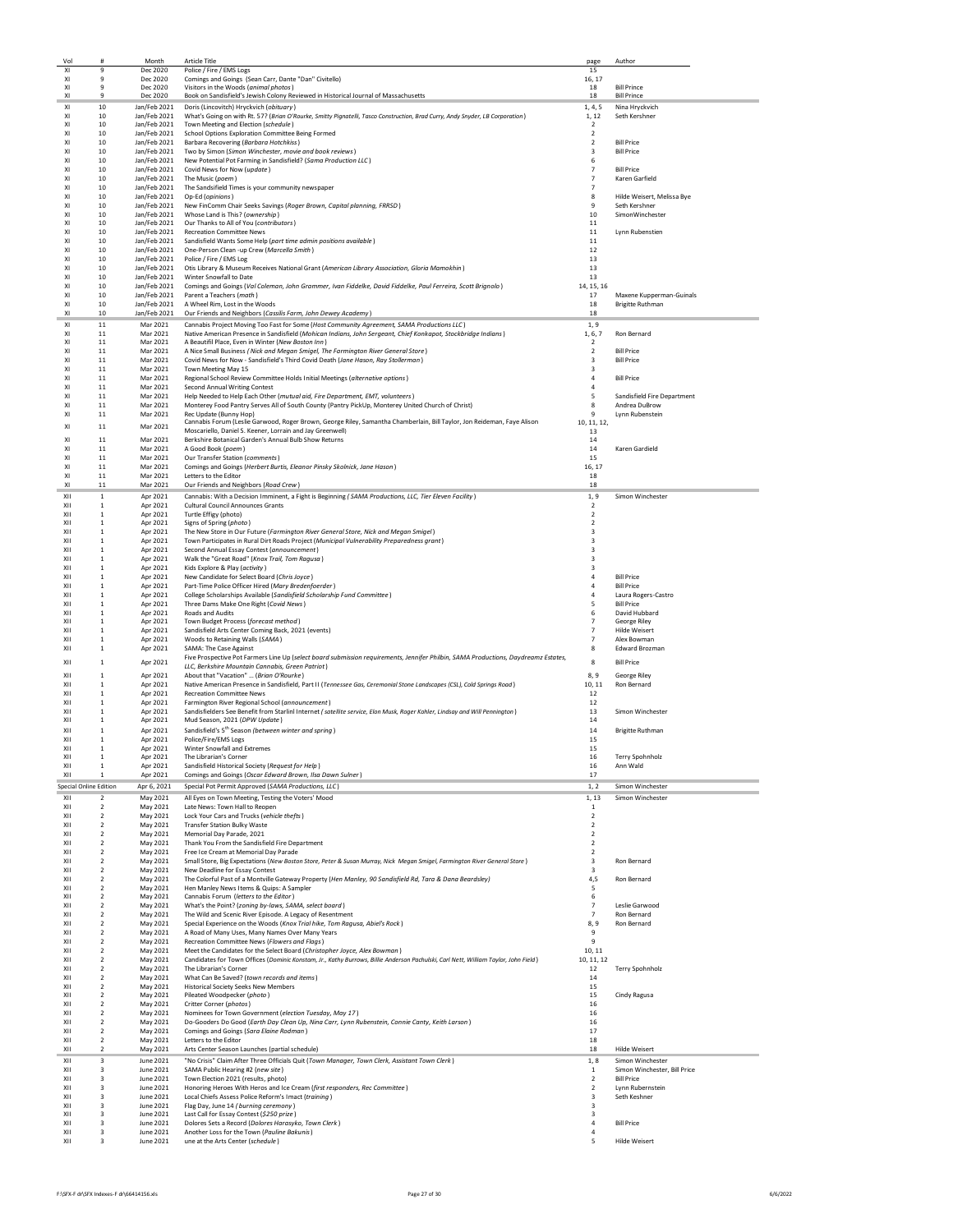| Vol        | #                                | Month                                | <b>Article Title</b>                                                                                                                                                                                                                               | page                             | Author                                |
|------------|----------------------------------|--------------------------------------|----------------------------------------------------------------------------------------------------------------------------------------------------------------------------------------------------------------------------------------------------|----------------------------------|---------------------------------------|
| XII<br>XII | 3<br>3                           | June 2021<br>June 2021               | Housing Rehab Loan Program Returns (home repair grants)<br>Town Meeting 2021 (Cannabis ByLaw Fails to Pass)                                                                                                                                        | 5<br>6                           | <b>Bill Price</b>                     |
| XII        | 3                                | June 2021                            | Congratulations to Sandisfield's High School Graduates                                                                                                                                                                                             | $\overline{7}$                   |                                       |
| XII        | 3                                | June 2021                            | Hinds Announces \$3 Million in Aid to Rural Schools (Berkshire, Hampshire, Franklin and Hampden Counties)                                                                                                                                          | 7                                |                                       |
| XII        | 3                                | June 2021                            | Outdoor Sculpture Exhibit to Benefit the Arts Center (July, Liana Toscanini)                                                                                                                                                                       | $\overline{\phantom{a}}$         |                                       |
| XII        | 3                                | June 2021                            | Our Own Tom Christopher Wins Big (Garden Club or America, Sarah Chapman Francis Medal)                                                                                                                                                             | 8                                | Simon Winchester                      |
| XII        | 3                                | June 2021                            | Toward Better Sandisfield (proposals)                                                                                                                                                                                                              | 9                                | David Hubbard                         |
| XII<br>XII | 3<br>3                           | June 2021<br>June 2021               | The Colorful Past of a Montville Gateway Property (Henry Manley, Nathan Pinsky, Martin Pinsky)<br>Memorial Day Parade, 2021 (photos)                                                                                                               | 10, 11<br>12                     | Ron Bernard                           |
| XII        | 3                                | June 2021                            | The Librarian's Corner                                                                                                                                                                                                                             | 13                               | Terry Sphnholz                        |
| XII        | 3                                | June 2021                            | The Clam River rail (hiking, Town Hall Annex, BNRC)                                                                                                                                                                                                | 14                               | Ron Bernard                           |
| X11        | 3                                | June 2021                            | <b>The Arrival</b>                                                                                                                                                                                                                                 | 15                               | <b>Tracy Hohman</b>                   |
| XII        | 3                                | June 2021                            | The Story Behind New England Indian Baskets (Mohican, Stockbridge, Schaghticoke, Iroquois, Berkshire Path)                                                                                                                                         | 16                               | Lorraine German                       |
| XII<br>XII | 3<br>3                           | June 2021<br>June 2021               | Critter Corner (bird photos)<br>When You're Young (poem)                                                                                                                                                                                           | 17<br>17                         | George Wheeler<br>Karen Garfield      |
| XII        | 3                                | June 2021                            | Mother's Day (deer photos)                                                                                                                                                                                                                         | 17                               | Catherine Nadelman Pincus             |
| XII        | 3                                | June 2021                            | Comings and Goings (Robert Freeman)                                                                                                                                                                                                                | 18                               |                                       |
| XII        | $\overline{4}$                   | <b>July 2021</b>                     | And Then There Were None (Great Horned Owls, Cindy Ragusa, Mike Loglisci, Tom Ricardi, Mary Bredenfoerder, Robin Margraf)                                                                                                                          | 1, 5                             | Ron Bernard                           |
| XII        | 4                                | <b>July 2021</b>                     | Auditor Faults Handling of Money (Scanlon & Associates, Theresa Spohnholz)                                                                                                                                                                         | 1,6                              | Simon Winchester                      |
| XII        | $\overline{4}$                   | <b>July 2021</b>                     | At the New Boston Inn Car Show (Barbara Colorio, photos)                                                                                                                                                                                           | $\overline{2}$                   |                                       |
| XII        | $\overline{4}$                   | <b>July 2021</b>                     | School Review Committee to Present Report                                                                                                                                                                                                          | $\overline{2}$                   | <b>Bill Price</b>                     |
| XII        | $\overline{4}$                   | <b>July 2021</b>                     | Cannabis to the Right of Us, Cannabis to the Left of Us, Into the Valley of Pot (SAMA, Berkshire Mountain Cannabis, MiaVilla,<br>Daydreamz Estates, Jennifer Pilbin)                                                                               | 3.4                              | <b>Bill Price</b>                     |
| XII        | $\overline{a}$                   | <b>July 2021</b>                     | Help Wanted: Town Hall - What's the Right Path Forward? (Town Manager, Clerk, Asst. Clerk, Webmaster)                                                                                                                                              | 3                                | <b>Bill Price</b>                     |
| XII        | 4                                | <b>July 2021</b>                     | "Like loud"Floating on a Cloud (Route 57, LB Corporation)                                                                                                                                                                                          | 4                                | TR = Times Reporter                   |
| XII        | 4                                | <b>July 2021</b>                     | Broadband (Charter Communications, Broadband Access Services, MBI)                                                                                                                                                                                 | $\overline{4}$                   | <b>TR</b>                             |
| XII<br>XII | $\overline{4}$<br>$\overline{4}$ | <b>July 2021</b>                     | 2021 Graduate on Her Way to Tokyo (Jessica Kopiec)                                                                                                                                                                                                 | $\overline{7}$<br>8              | <b>Bill Price</b>                     |
| XII        | $\overline{4}$                   | <b>July 2021</b><br><b>July 2021</b> | Sandisfield's Farmers' Market<br>The Librarian's Corner                                                                                                                                                                                            | 8                                | Terry Spohnholz                       |
| XII        | $\overline{4}$                   | <b>July 2021</b>                     | Hail, Caesar! (X avier Caesar)                                                                                                                                                                                                                     | 9                                | Simon Winchester                      |
| XII        | $\overline{4}$                   | <b>July 2021</b>                     | The Colorful Past of a Montville Gateway Property (Adriel and Dorothy Bidwell, Zigmund and Sophie Lutynski, Dana and Tara Beardsley)                                                                                                               | 10, 11                           | Ron Bernard                           |
| X11        | $\overline{4}$                   | <b>July 2021</b>                     | The New Look of Old Stone Walls (Tom Christopher, Wambui Ippolito)                                                                                                                                                                                 | 12                               | TR                                    |
| XII        | $\overline{4}$                   | <b>July 2021</b>                     | Remember This? (photos)                                                                                                                                                                                                                            | 13                               | Cindy Ragusa                          |
| XII<br>XII | $\sqrt{4}$<br>$\overline{4}$     | <b>July 2021</b><br><b>July 2021</b> | Arts Center Opens After Covid<br>Sculpture on Display (photo)                                                                                                                                                                                      | $14\,$<br>14                     | Barbara Penn                          |
| XII        | $\overline{a}$                   | <b>July 2021</b>                     | The Recreation Committee Strikes Again (photo, Sandsifield Heroes)                                                                                                                                                                                 | 15                               |                                       |
| XII        | $\overline{a}$                   | <b>July 2021</b>                     | Sandisfield Historical Society                                                                                                                                                                                                                     | 16                               | Ann Wald                              |
| XII        | 4                                | <b>July 2021</b>                     | Northwestern Conn. Community College Announces Fall Reopening Plans                                                                                                                                                                                | 16                               |                                       |
| XII        | $\overline{4}$                   | <b>July 2021</b>                     | Comings and Goings (Willard R. Platt, Jr.)                                                                                                                                                                                                         | 17                               |                                       |
| XII        | $\overline{4}$                   | <b>July 2021</b>                     | Letters to the editor                                                                                                                                                                                                                              | 18                               |                                       |
| XII        | 5                                | Aug 2021                             | An Open Letter to the Sandisfield Community (Town Hall)<br>From Pizza to Cannabis (Villa Mia, Berkshire Mountain Cannibis)                                                                                                                         | $1\,$                            | George Riley                          |
| XII<br>XII | 5<br>5                           | Aug 2021<br>Aug 2021                 | Read the Signs. Please. (black plastic, plastic bags, Town Dump)                                                                                                                                                                                   | $\overline{2}$<br>$\overline{2}$ | Simon inchester<br><b>TR</b>          |
| XII        | 5                                | Aug 2021                             | Watcha Got in Your House? (town wide tag sale)                                                                                                                                                                                                     | 2                                | Maxene Kuuperman-Guinals              |
| XII        | 5                                | Aug 2021                             | A Resignation, and a New Beginning (Mary Kronholm, Janey Beardsley, Mark Newman)                                                                                                                                                                   | 3                                | Simon inchester                       |
| XII        | 5                                | Aug 2021                             | The Times Returns to the Transfer Station (Ron Bernard, Keith Larsen, Mark Newman, Mike Loring)                                                                                                                                                    | 3                                | <b>Bill Price</b>                     |
| XII<br>XII | 5                                | Aug 2021                             | Meet Our New Town Clerk (Mary Kronholm)                                                                                                                                                                                                            | $\overline{4}$<br>$\overline{4}$ | <b>Bill Price</b>                     |
| XII        | 5<br>5                           | Aug 2021<br>Aug 2021                 | A Letter to the Planning Board (Cannibis)<br>Mr. Hayden (poem)                                                                                                                                                                                     | 5                                | Karen Garfield                        |
| XII        | 5                                | Aug 2021                             | Sandisfield Times Essay Contest (winners: Janey Beardsley, Marnie deManbey)                                                                                                                                                                        | 6, 7                             | Simon inchester                       |
| XII        | 5                                | Aug 2021                             | Delores Honored on Her Last Day at Work (photo)                                                                                                                                                                                                    | $\overline{7}$                   | Lynn Rubenstein                       |
| XII        | 5                                | Aug 2021                             | Flooding in Sandisfield (Department of Public Works, Brad Curry, Cold Springs Rd, West Street)                                                                                                                                                     | 8                                | <b>STR</b>                            |
| XII<br>XII | 5                                | Aug 2021                             | Why Don't Young People Volunteer Anymore?                                                                                                                                                                                                          | 9<br>9                           | Larry Dwyer                           |
| XII        | 5<br>5                           | Aug 2021<br>Aug 2021                 | Planning Board Opportunity (open seat)<br>Think You Can Outsmart an Otter? Think Again                                                                                                                                                             | 10, 11                           | Ron Bernard                           |
| XII        | 5                                | Aug 2021                             | Meanwhile, At Yanner Park                                                                                                                                                                                                                          | 12                               | Adam Brown                            |
| XII        | 5                                | Aug 2021                             | Samdisfield at the Cannes Film Festival (Diego Ongaro, Bob Tarasuk, Freddie Gibbs)                                                                                                                                                                 | 13                               | <b>Bill Price</b>                     |
| XII        | 5                                | Aug 2021                             | The Librarian's Corner                                                                                                                                                                                                                             | 14                               | Terry Spohnholz                       |
| XII<br>XII | 5                                | Aug 2021                             | One Survived (Great Horned Owl chicks)                                                                                                                                                                                                             | 14                               | Val Coleman                           |
| XII        | 5<br>5                           | Aug 2021<br>Aug 2021                 | Sculpture Show a Success (Sandisfield Arts Center, photo)<br>Critter Corner (Barred Owls, Racoons, Wood Thrush, photos)                                                                                                                            | 15<br>16                         | <b>Richard Migot</b>                  |
| XII        | 5                                | Aug 2021                             | Talent and Energy (Bill Taylor, Jaye Moscariello)                                                                                                                                                                                                  | 17                               | Ron Bernard                           |
| XII        | 5                                | Aug 2021                             | Letters to the Editor (Eversource, Delores Harasyko)                                                                                                                                                                                               | 18                               |                                       |
| XII        | 5                                | Aug 2021                             | Sandisfield is Bugging Out (lecture)                                                                                                                                                                                                               | 18                               |                                       |
| XII        | 5                                | Aug 2021                             | Friends and Neighbors (Jeff Squire, Mill River Store)                                                                                                                                                                                              | 18                               |                                       |
| XII        | 5                                | Aug 2021                             | Sandisfield Historical Society                                                                                                                                                                                                                     | 19                               | Ann Wald                              |
| XII<br>XII | 6<br>6                           | Sept 2021<br>Sept 2021               | The First New Farm Here in Years (Phillip Blume, cannabis, Daydreamz, Paul Jonnes, Charles Maxfield)<br>Growing Concern Over School Decline (Farmington River Elementary, School Options Exploration Committee)                                    | 1, 8<br>1, 4                     | <b>Bill Price</b><br>Simon Winchester |
| XII        | 6                                | Sept 2021                            | Chris Joyce, Candidate for Selct Board (statement)                                                                                                                                                                                                 | $\overline{2}$                   | Chris Joyce                           |
| XII        | 6                                | Sept 2021                            | George: Non Endorsement                                                                                                                                                                                                                            | $\overline{2}$                   | George Riley                          |
| X11        | 6                                | Sept 2021                            | Steve Seddon, Candidate for Select Board (statement)                                                                                                                                                                                               | $\overline{\mathbf{3}}$          | Steve Seddon                          |
| XII        | 6                                | Sept 2021                            | Steven Seddon for Selectman (endorsement)                                                                                                                                                                                                          | 3                                | Larry Dwyer                           |
| XII<br>XII | 6<br>6                           | Sept 2021<br>Sept 2021               | The Good Sandisfield News (Town Treasurer, Open Meeting, Webmaster, Town Administrator, Jobs)<br>Letter to the Editor                                                                                                                              | 5                                | <b>Bill Price</b>                     |
| XII        | 6                                | Sept 2021                            |                                                                                                                                                                                                                                                    |                                  |                                       |
| XII        | 6                                |                                      |                                                                                                                                                                                                                                                    | 5                                |                                       |
| XII        |                                  | Sept 2021                            | Old Route 8 Bridge Gets a Repreive (Colebrook Reservoir, U.S. Army Corps of Engineers, Matthew Coleman)<br><b>Select Board Report</b>                                                                                                              | 6<br>$\overline{7}$              | Ron Bernard<br>George Riley           |
| XII        | 6                                | Sept 2021                            | A New Invasive Species (photo)                                                                                                                                                                                                                     | $\overline{7}$                   | Ron Bernard                           |
|            | 6                                | Sept 2021                            | Critter Corner (photos)                                                                                                                                                                                                                            | 9                                |                                       |
| XII<br>XII | 6                                | Sept 2021                            | Grant Opportunities (Cultural Council)                                                                                                                                                                                                             | 10<br>10                         |                                       |
| XII        | 6<br>6                           | Sept 2021<br>Sept 2021               | <b>Horse/Road Etiquette</b><br>FYI: Tax Rates for South Berkshire County                                                                                                                                                                           | $11\,$                           | Rose Nelson                           |
| XII        | 6                                | Sept 2021                            | Going, Going, Gone (photos)                                                                                                                                                                                                                        | $11\,$                           | <b>Bill Price</b>                     |
| XII        | 6                                | Sept 2021                            | The Highs of Summer (Town-Wide Tag Sale, Steak Roast, All-Town Picnic, Arts Center Concert, photos)                                                                                                                                                | 12                               | <b>Bill Price</b>                     |
| XII        | 6                                | Sept 2021                            | The Librarian's Corner                                                                                                                                                                                                                             | 13                               | Terry Spohnholz                       |
| XII<br>XII | 6                                | Sept 2021                            | LLove the Sandisfield Library<br>Our New Road (Route 57 photo)                                                                                                                                                                                     | 13<br>14                         | Julia Salzano                         |
| XII        | 6<br>6                           | Sept 2021<br>Sept 2021               | Cannabis Bylaws Survey (Planning Board, on-line)                                                                                                                                                                                                   | 15                               | <b>Bill Taylor</b>                    |
| XII        | 6                                | Sept 2021                            | Mohican Tribal Historians to Speak Here (Bonney Hartley, Sandisfield Arts Center)                                                                                                                                                                  | 15                               | Ron Bernard                           |
| XII        | 6                                | Sept 2021                            | Comings and Goings (Stephen German, Johanna Garfield)                                                                                                                                                                                              | 16, 17                           |                                       |
| XII        | 6                                | Sept 2021                            | Letters to the Editor                                                                                                                                                                                                                              | 18                               |                                       |
| XII        | $\overline{7}$                   | Oct 2021                             | Tuckers Lost to Fire (Marty Cormier, Jeff Blacker, Eric Pachulski)                                                                                                                                                                                 | 1.2                              | <b>Bill Price</b>                     |
| XII        | $\overline{7}$                   | Oct 2021                             | Assessor's Report (property tax rate)                                                                                                                                                                                                              | 3                                | Jacki Bitso                           |
| XII<br>XII | $\overline{7}$<br>$\overline{7}$ | Oct 2021                             | Report from Town Hall, September 2021 (Town Manager Search Committee, staff)                                                                                                                                                                       | 3, 4<br>3                        | George Riley<br><b>Bill Price</b>     |
| XII        | 7                                | Oct 2021<br>Oct 2021                 | Select Board Whole Again<br>Covid Cluster Closes School (Farmington River Elementary School)                                                                                                                                                       | 4                                | Christine Nadelman Pincus             |
| XII        | $\overline{7}$                   | Oct 2021                             | Winsted College Awarded \$750,000 National Science Foundation Grant (Northwestern Connecticut Community College)                                                                                                                                   | 4                                |                                       |
| XII        | $\overline{7}$                   | Oct 2021                             | Good Government: a New Normal (report on Select Board meeting)                                                                                                                                                                                     | 5                                | Simon Winchester                      |
| XII        | $\overline{7}$                   | Oct 2021                             | Apple Fest, October 9 (Sandisfield Historical Society)                                                                                                                                                                                             | 6                                | Ann Wald                              |
| XII<br>XII | $\overline{7}$<br>$\overline{7}$ | Oct 2021                             | The Coming of Broadband (photo)                                                                                                                                                                                                                    | 6<br>$\overline{7}$              | <b>Bill Price</b>                     |
| XII        | $\overline{7}$                   | Oct 2021<br>Oct 2021                 | \$18 Million, Just Down the Road (Atwater Pond property, Judi and Lou Friedman)<br>Carl's Bear Farm (photo)                                                                                                                                        | 8                                | <b>Heather Bellow</b><br>Carl Nett    |
| XII        | $\overline{7}$                   | Oct 2021                             | Visit a Dairy Farm and Enjoy Halloween Afternoon (Recreation Committee, Joshua's Farm)                                                                                                                                                             | 9                                | Lynn Rubenstein                       |
| XII        | $\overline{7}$                   | Oct 2021                             | Driving Sandifield (Colebrook, Rt. 183, Rock School, State Line Road, Rood Hill Road, Philomon Sage House, Norfolk Road)                                                                                                                           | 10, 11                           | <b>Bill Price</b>                     |
| XII        | $\overline{7}$                   | Oct 2021                             | <b>Librarian's Corner</b>                                                                                                                                                                                                                          | 12                               | Terry Spohnholz                       |
| XII        | $\overline{7}$                   | Oct 2021                             | Women Win, 11-5 (1881 report)                                                                                                                                                                                                                      | $14\,$                           | Bill Price, Lorraine German           |
| XII<br>XII | $\overline{7}$<br>7              | Oct 2021<br>Oct 2021                 | Coming and Going: Wilbur (photo)<br>Letters to the Editor (Good News, Greater School Scrutiny)                                                                                                                                                     | 14<br>15                         | <b>Brigitte Ruthman</b>               |
| XII        | 7                                | Oct 2021                             | Sandisfield News (Bershire County Eagle, September 5, 1930, Strange Bird, Mrs. Emma Williams)                                                                                                                                                      | 15                               |                                       |
| XII        | $\overline{7}$                   | Oct 2021                             | Coming and Goings (Brian Litchfield, Betty Annecharico)                                                                                                                                                                                            | 16, 17                           |                                       |
| XII        | $\overline{7}$                   | Oct 2021                             | Apple Picking Season is Upon Us (Riiska Brook Orchard)                                                                                                                                                                                             | 19                               | Thomas Chrisopher                     |
| XII        | $\overline{7}$                   | Oct 2021                             | Ode to Riiska Brook Orchard                                                                                                                                                                                                                        | 19                               | Melissa Bye                           |
| XII        | 8                                | Nov 2021                             | How Covid Changed Sandsifield Real Estate (Linda and Craig Storms, Maureen White Kirby, Berkshire Hathaway Barnbrook Realty,                                                                                                                       | $\mathbf{1}$                     | Tom Christopher                       |
|            |                                  |                                      | Smitty Pignatelli, CommonWealth Builder Program)                                                                                                                                                                                                   |                                  |                                       |
| XII<br>XII | 8<br>8                           | Nov 2021<br>Nov 2021                 | Public Information Meeting for Proposed New Boston Historic District Set for November 30 (MHC, Sandisfield Historic Commission)<br>Town Solar Arrays Approved (Sandisfield Green Committee, Town Hall Annex, DPW Town Garage, DOER, Grenergy, VNM) | $\mathbf 2$<br>3                 | Ron Bernard<br>Larry Dwyer            |
| XII        | 8                                | Nov 2021                             | Letters to the Editor                                                                                                                                                                                                                              | 4                                |                                       |
| XII        | 8                                | Nov 2021                             | Covid Challenges Our School (Farmington River Regional School)                                                                                                                                                                                     | $\overline{4}$                   | Sandy Balayan                         |
| XII<br>XII | 8<br>8                           | Nov 2021<br>Nov 2021                 | School Makes Progress on MCAS Tests (Farmington River Regional School District)<br>Nothing but Praise for Local School (Farmington River Elementary School)                                                                                        | $\overline{4}$<br>5              | Jennifer Hibbins<br>Aimee Macgovern   |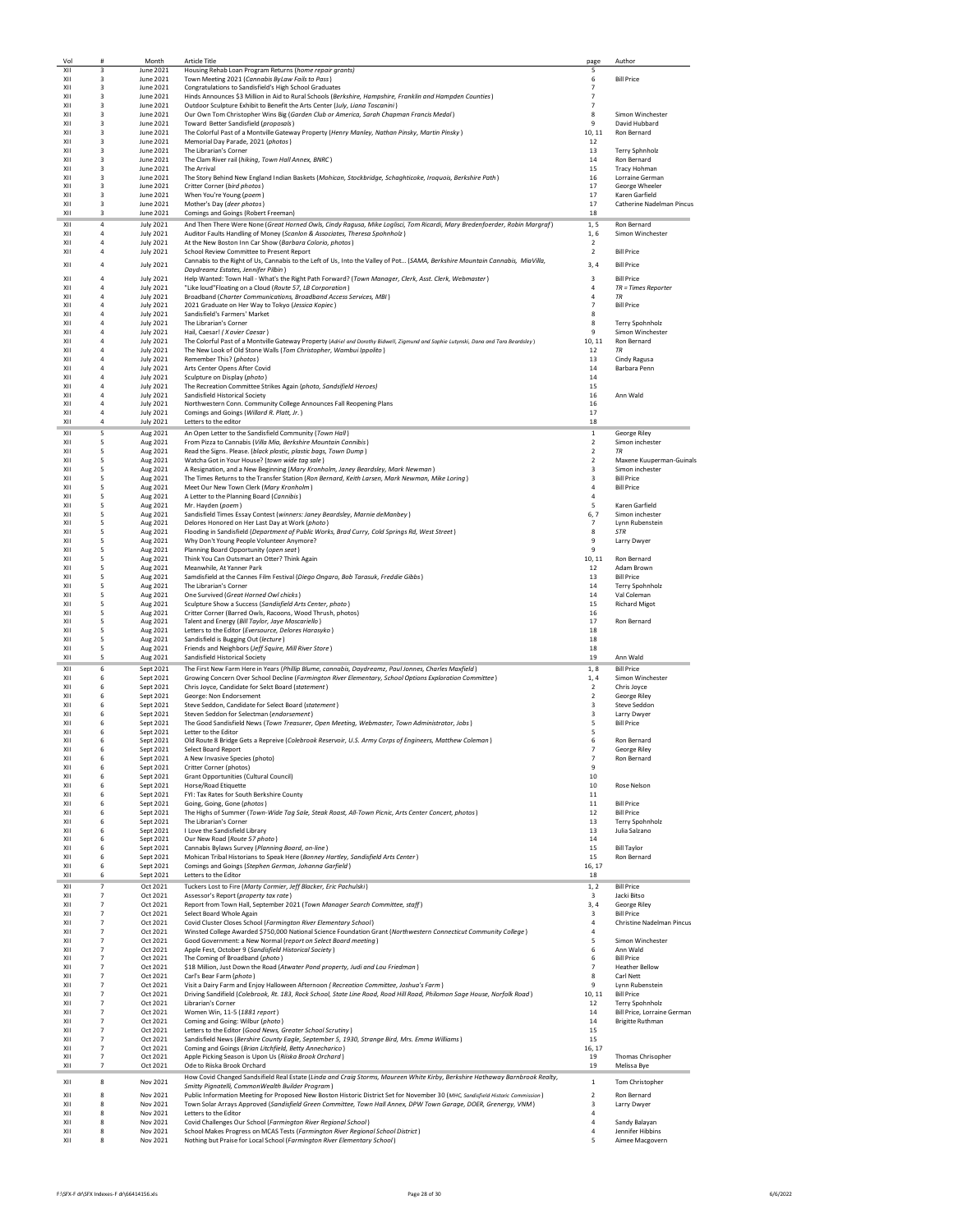| Vol          | #                                    | Month                        | <b>Article Title</b>                                                                                                             | page                             | Author                               |
|--------------|--------------------------------------|------------------------------|----------------------------------------------------------------------------------------------------------------------------------|----------------------------------|--------------------------------------|
| XII          | 8                                    | Nov 2021                     | Broadband Update (Charter Communications)                                                                                        | 6                                |                                      |
| XII          | 8                                    | Nov 2021                     | Holiday Time Is Near (Recreation Committee)                                                                                      | 6                                | Lynn Rubinstein                      |
| XII<br>XII   | 8<br>8                               | Nov 2021<br>Nov 2021         | See You at Mario's (Council on Aging)<br>A Tribute to Val Coleman (poems)                                                        | 6<br>$\overline{7}$              | Nina Carr<br>Lauren Paul             |
| XII          | 8                                    | Nov 2021                     | Benefit Bake Sale (Sandisfield Historical Society)                                                                               | 8                                | Ann Wald                             |
| XII          | 8                                    | Nov 2021                     | Hunting Season in Sandisfield (Clam River Trail)                                                                                 | 9                                | Linda Storms                         |
| XII          | 8                                    | Nov 2021                     | The Librarian's Corner                                                                                                           | 10                               | Terry Spohnholz                      |
| XII          | 8                                    | Nov 2021                     | Hanging Mountain Open for Climbers (Jeff Squire, Western Massachusetts Climbers Coalition, Rt. 8)                                | 11                               | <b>Bill Price</b>                    |
| XII          | 8                                    | Nov 2021                     | Maybe the Silverbrook? Maybe a General Store? (A Revival of The Silverbrook)                                                     | 12                               | <b>TR</b>                            |
| XII          | 8                                    | Nov 2021                     | The Farmington River General Store (Nick Smigel)                                                                                 | 12                               | <b>TR</b>                            |
| XII<br>X11   | 8<br>8                               | Nov 2021<br>Nov 2021         | Comings and Goings (Paul Van Sickle)<br>Critter Corner (photos)                                                                  | 12<br>13                         |                                      |
| XII          | 8                                    | Nov 2021                     | Virtual Event Aims to Recruit Volunteers (Berkshire United Way, Nonprofit Center of the Berkshires)                              | 14                               | Liana Toscanini                      |
| XII          | 8                                    | Nov 2021                     | Free Workshops for Veterans (AHEC Health Scholar's Program, Berkshire Community College)                                         | 14                               |                                      |
| XII          | 9                                    | Dec 2021                     | Why Bob Tarasuk? (Berkshire Film Festival, Diego Ongaro, "Down With the King", Freddie Gibbs)                                    | 1.6                              | <b>Bill Price</b>                    |
| XII          | 9                                    | Dec 2021                     | Town Hires New Town Manager, Treasurer/Collector (Kevin Flynn, Gina Campbell)                                                    | 1, 2                             |                                      |
| XII          | 9                                    | Dec 2021                     | New Address for Town Governance, Commissions                                                                                     | $\overline{2}$                   |                                      |
| XII          | 9                                    | Dec 2021                     | Free Well Water Testing (Mass DEP)                                                                                               | $\overline{2}$                   |                                      |
| X11          | 9                                    | Dec 2021                     | SandisfieldMa.Gov (town website)                                                                                                 | 3                                | Larry Dwyer                          |
| XII          | 9                                    | Dec 2021                     | What's Going on at Tuckers? (Martin Cormier)                                                                                     | 3                                | <b>Bill Price</b>                    |
| XII<br>XII   | 9<br>9                               | Dec 2021<br>Dec 2021         | Return of the Country Schoolhouse?<br>FRRSD Contretemps (Farmington River School)                                                | 4<br>5                           | Simon Winchester<br>Barbara Cormier  |
| XII          | 9                                    | Dec 2021                     | Council on Aging                                                                                                                 | 6                                | Nina Carr                            |
| XII          | 9                                    | Dec 2021                     | Evergreen Ally of our Woods: Eastern Hemlock                                                                                     | $\overline{7}$                   | Elizabeth Orenstein                  |
| XII          | 9                                    | Dec 2021                     | The CCC Tradgedy (memorial ceremony, Kevin Titus)                                                                                | 8                                |                                      |
| X11          | 9                                    | Dec 2021                     | How 'Bout Them Apples (photo)                                                                                                    | 8                                | Tami Spohnholz                       |
| XII          | 9                                    | Dec 2021                     | Cultural Council                                                                                                                 | 9                                | Ellen Croibier                       |
| XII          | 9                                    | Dec 2021                     | One More Event at the Sandisfield Arts Center                                                                                    | 9                                |                                      |
| XII<br>XII   | 9<br>9                               | Dec 2021<br>Dec 2021         | The Librarian's Corner<br>Who's That Stoking the Fire? (circa 1950 photo)                                                        | 10<br>11                         | Terry Spohnholz                      |
| XII          | $\mathbf{q}$                         | Dec 2021                     | Comings and Goings (Paul Robert Van Sickle, Mary Brock)                                                                          | 12, 13                           |                                      |
| X11          | $\mathbf{q}$                         | Dec 2021                     | Letters to the Editor                                                                                                            | 14                               |                                      |
| XII          | 9                                    | Dec 2021                     | Friends and Neighbors (Sarah Pease)                                                                                              | $14\,$                           |                                      |
| XII          | 9                                    | Dec 2021                     | Holiday Time is Here (Holiday Fair)                                                                                              | 15                               |                                      |
| XII          | 9                                    | Dec 2021                     | Letter From the Founding Editor                                                                                                  | 16                               | Simon Winchester                     |
| XII          | 9                                    | Dec 2021                     | <b>Town Directory</b>                                                                                                            | 19                               |                                      |
| XII          | 10                                   | Jan/Feb 2022                 | A Big Question, A Big Change (town clerk)                                                                                        | 1, 3                             | Simon Winchester                     |
| XII<br>X11   | 10<br>10                             | Jan/Feb 2022<br>Jan/Feb 2022 | School District Finds Savings (federal grant, after-school program)                                                              | 1, 3<br>$\overline{2}$           | Jennifer Hibbins                     |
| XII          | 10                                   | Jan/Feb 2022                 | Van Driver Wanted (Farmington River School District)<br>Building Commissioner Needed (Sandisfield)                               | $\overline{2}$                   |                                      |
| XII          | 10                                   | Jan/Feb 2022                 | Special Town Meeting, February 26 (town clerk position)                                                                          | $\overline{\mathbf{c}}$          |                                      |
| XII          | 10                                   | Jan/Feb 2022                 | Major Planning Board Meetings Regarding Bylaw Changes (cannabis bylaw, three new proposals)                                      | $\overline{2}$                   |                                      |
| XII          | 10                                   | Jan/Feb 2022                 | Town Directory Additions (notary public, police-local)                                                                           | 2                                |                                      |
| XII          | 10                                   | Jan/Feb 2022                 | Transfer Station Ready for New Year                                                                                              | 3                                |                                      |
| X11<br>XII   | 10<br>10                             | Jan/Feb 2022<br>Jan/Feb 2022 | Select Board Report                                                                                                              | 4<br>$\overline{4}$              | George Riley<br>Christine Nadelman   |
| XII          | 10                                   | Jan/Feb 2022                 | Staying Safe While Keeping Warm (chimney safety)<br>National Historic District Approved by State Commission (New Boston Village) | 5                                | Ron Bernard                          |
| XII          | 10                                   | Jan/Feb 2022                 | Sandisfield Featured in House Tour (Gary Leveille, Berkshire Eagle)                                                              | 5                                | <b>Bill Price</b>                    |
| XII          | 10                                   | Jan/Feb 2022                 | It's Only Mortar, Right? (Sam Mercier, Sandisfield Arts Center, Tom Christopher)                                                 | 6, 7                             | Geore Wheeler                        |
| XII          | 10                                   | Jan/Feb 2022                 | The Christmas Fair (photos)                                                                                                      | 8                                |                                      |
| X11          | 10                                   | Jan/Feb 2022                 | Sandisfield Census Underway                                                                                                      | 9                                | <b>TR</b>                            |
| XII<br>XII   | 10<br>10                             | Jan/Feb 2022<br>Jan/Feb 2022 | The Goat Man (Archie, Marie Damato, Michelle Sandler Lewis)<br>Sandisfield Historical Society                                    | 10<br>10                         | Ron Bernard<br>Ann Wald              |
| XII          | 10                                   | Jan/Feb 2022                 | A Break, Followed by Chocolates (Recreation Committee)                                                                           | 11                               | Lynn Rubenstein                      |
| XII          | 10                                   | Jan/Feb 2022                 | A Quiet Forest Ceremony (Liana Toscanini, Civilian Conservation Corps)                                                           | 12                               |                                      |
| XII          | 10                                   | Jan/Feb 2022                 | Chair Yoga Returns; Coffee Hours on Back Burner (Council on Aging)                                                               | 13                               | Nina Carr                            |
| XII          | 10                                   | Jan/Feb 2022                 | The Librarian's Corner                                                                                                           | 14                               | Terry Spohnholz                      |
| XII          | 10                                   | Jan/Feb 2022                 | Critter Corner (photos)                                                                                                          | 15                               |                                      |
| XII          | 10                                   | Jan/Feb 2022                 | Comings and Goings (Francis Arnold, Donna Fillion, Judith Davidoff, Nicholas Hryckvich)                                          | 16.17                            |                                      |
|              |                                      |                              |                                                                                                                                  |                                  |                                      |
| XII          | 10                                   | Jan/Feb 2022                 | Letters to the Editor                                                                                                            | 18                               |                                      |
| XII          | 11                                   | Mar 2022                     | Special Town Meeting Turns Special (town clerk, treasurer salary, tax collector, West Street, the Rudolphs)                      | 1, 2, 3                          | Simon Winchester                     |
| XII          | $11\,$                               | Mar 2022                     | A Memoir (Nicholas Hryckvich)                                                                                                    | 1, 10, 11                        | Theresa Hryckvich                    |
| XII<br>XII   | 11<br>11                             | Mar 2022<br>Mar 2022         | Millions for Our Roads: It's Offical (state grants)                                                                              | $\mathbf{1}$<br>2                |                                      |
| XII          | 11                                   | Mar 2022                     | Memorial Day Parade Planning (Recreation Committee)<br>Former Road Superintendent Charged With Ethics Violation (Robert O'Brien) | 3                                | Lynn Rubenstein<br><b>Bill Price</b> |
| XII          | 11                                   | Mar 2022                     | Family Grateful After House Fire (John Armitage, Micheala Bonfiglio, Slater Lane, Mary Slater)                                   | 4, 5                             | <b>Bill Price</b>                    |
| XII          | 11                                   | Mar 2022                     | Suicide Hill, New Boston (Nordic ski jumping, New England Ski Club, Nathra Nader, Johanne Kolstad, Villa Mia, Hanging Mountain)  | 6,7                              | Ron Bernard                          |
| XII          | 11                                   | Mar 2022                     | Protecting Our Dark Sky (light pollution)                                                                                        | 8                                | <b>Bill Taylor</b>                   |
| XII          | $11\,$                               | Mar 2022                     | Planning Board To Discuss Two Bylaw Proposals (light pollution, accessory dwellings)                                             | 8                                |                                      |
| XII<br>X11   | 11<br>11                             | Mar 2022<br>Mar 2022         | Down at the Silverbrook (and Tuckers) II (Seth Fritch, Melissa Gabso, Marty Cormier)<br>Critter Corner (Possums)                 | 9<br>12                          | <b>Bill Price</b>                    |
| XII          | 11                                   | Mar 2022                     | Recreation Committee (Sandisfield Chocolatiers)                                                                                  | 12                               | Lynn Rubenstein                      |
| XII          | 11                                   | Mar 2022                     | Council on Aging                                                                                                                 | 13                               | Nina Carr                            |
| XII          | $11\,$                               | Mar 2022                     | New Boston Store with A Great Car (photo circa 1950)                                                                             | 13                               |                                      |
| XII          | 11                                   | Mar 2022                     | The Librarian's Corner                                                                                                           | 14                               | Terry Spohnholz                      |
| XII<br>XII   | 11<br>11                             | Mar 2022<br>Mar 2022         | Nostalgia (Cina's Restaurant, Tom O'Gara, matchbooks)                                                                            | 15                               |                                      |
| XII          | 11                                   | Mar 2022                     | Anybody Remember This Bear? (photo)<br>Cultural Council Announces New Round of Awards                                            | 16<br>16                         |                                      |
| XII          | 11                                   | Mar 2022                     | Comings and Goings (James I. Margraf, Laura M. Sanchez)                                                                          | 17                               |                                      |
| XII          | $11\,$                               | Mar 2022                     | Letters to the Editor (Arts Center Article, Neighborly help)                                                                     | 18                               |                                      |
| XII          | 11                                   | Mar 2022                     | Winter Snowfall and Extremes                                                                                                     | 18                               |                                      |
|              |                                      | Mar 10 2022                  | Bulletin: Another Town Manager Quits                                                                                             | eblast                           | Simon Winchester                     |
| XIII         | 1                                    | April 2022                   | Broadband Is Here! (Spectrum, phases, services, pricing)                                                                         | 1,4                              | Tom Christopher                      |
| XIII         | 1                                    | April 2022                   | Villa Mia to be Cannabis Shoppe (Berkshire Mountain Cannabis, Brian Shea, "Host Agreement")                                      | 1,6                              | Tom Christopher                      |
| XIII<br>XIII | 1<br>1                               | April 2022                   | Get Ready for Change (recycling, Transfer Station, clothing, CMRKNE)<br>Memorial Day Parade (notice)                             | $\overline{2}$<br>$\overline{2}$ | Ron Bernard                          |
| XIII         | 1                                    | April 2022<br>April 2022     | Election 2022 (interim town clerk, Douglas Miner, Mary Kronholm)                                                                 | 3                                | Hannah Van Sickle                    |
| XIII         | $\mathbf{1}$                         | April 2022                   | Select Board Report (Town Clerk, Town Manager)                                                                                   | 3                                | <b>Select Board</b>                  |
| XIII         | $\mathbf{1}$                         | April 2022                   | Town Manager: One More Out, One More In (Kevin Flynn, Jonathan Sylbert)                                                          | 5                                | Simon Winchester                     |
| XIII         | $\,$ 1                               | April 2022                   | Who's Bringing You This News? (Seth Kershner, Bill Price, Hannah Van Sickle)                                                     | 5                                |                                      |
| XIII         | $\mathbf{1}$                         | April 2022                   | Bright Future for Local Solar Business (Charley Giaimo, Sunrun Solar Systems)                                                    | $\overline{7}$                   | Ron Bernard                          |
| XIII<br>XIII | 1<br>$\mathbf{1}$                    | April 2022                   | Is This Your Trash (illegal dumping, photos)<br>Winter Weather                                                                   | $\overline{7}$<br>$\overline{7}$ |                                      |
| XIII         | $\mathbf{1}$                         | April 2022<br>April 2022     | Got a Burn Pile? Don't Waste It (charcoal, biochar)                                                                              | 8                                | <b>Bill Taylor</b>                   |
| XIII         | $\mathbf{1}$                         | April 2022                   | Scholarship Committee Needs Volunteers                                                                                           | 9                                | Nina Carr                            |
| XIII         | $\,$ 1                               | April 2022                   | Recreation Committee (Easter)                                                                                                    | 9                                | Lynn Rubenstein                      |
| XIII         | $\mathbf{1}$                         | April 2022                   | Town Clerk and Town Manager: Alternative Opinions (electing Town Clerk, need for Town Manager)                                   | 10.11                            | Ron Bernard                          |
| XIII<br>XIII | 1<br>1                               | April 2022                   | <b>Library Events</b>                                                                                                            | 12<br>12                         | Terry Spohnholz<br>Christina Rosetti |
| XIII         | $\,1\,$                              | April 2022<br>April 2022     | Spring (poem)<br>Sandisfield Art Center (summer schedule)                                                                        | 13                               | Sheila Liberman                      |
| XIII         | $\,$ 1                               | April 2022                   | Times Like These (poem)                                                                                                          | 14                               | Karen Garfield                       |
| XIII         | $\mathbf{1}$                         | April 2022                   | Comings and Goings (Juliana Rose Nadelman, Pauline (Pat) Hamilton)                                                               | 15                               |                                      |
| XIII         | $\mathbf{1}$                         | April 2022                   | Sandisfield, Get Ready to Get Connected! (Charter Communications, phases, services, pricing)                                     | 16, 17                           |                                      |
| XIII         | 1                                    | April 2022                   | Letters to the Editor                                                                                                            | 18                               |                                      |
| XIII         | 1                                    | April 2022                   | Financial Help Still Available                                                                                                   | 18                               | <b>Bill Price</b>                    |
| XIII         | $\overline{2}$                       | May 2022                     | When Spectrum Calls (services)                                                                                                   | 1.5                              | <b>Bill Price</b>                    |
| XIII         | $\boldsymbol{2}$                     | May 2022                     | Come 'n Get It! (Olivia Lemon, Ethan Lemon, Layla White, food stand, New Boston)                                                 | 1, 4                             | Hannah Van Sickle                    |
| XIII<br>XIII | $\boldsymbol{2}$<br>$\boldsymbol{2}$ | May 2022<br>May 2022         | Reflections on Memorial Day<br>Memorial Day Parade (2022)                                                                        | $\overline{2}$<br>$\overline{2}$ | Scott Stone                          |
| XIII         | 2                                    | May 2022                     | Revised Cannabis Zoning Bylaw                                                                                                    | $\overline{2}$                   | <b>TR</b>                            |
| XIII         | $\overline{2}$                       | May 2022                     | Meanwhile, Down at Tuckers (update)                                                                                              | $\overline{2}$                   |                                      |
| XIII         | $\overline{2}$                       | May 2022                     | <b>Informal Budget Meeting</b>                                                                                                   | 3                                |                                      |
| XIII         | $\boldsymbol{2}$                     | May 2022                     | Sandisfield Arts Center Launches 2022 Season with Dinner Theater May 21 (schedule)                                               | 3                                | <b>Hilde Weisert</b>                 |
| XIII         | $\overline{2}$<br>$\overline{2}$     | May 2022                     | Select Board Report                                                                                                              | 3                                | Alex Bowman                          |
| XIII<br>XIII | $\overline{2}$                       | May 2022<br>May 2022         | Northern Lights, 1938 (poem)<br>Critter Corner (pheasant - photo)                                                                | 5<br>6                           | Val Coleman<br>Ron Bernard           |
| XIII         | $\overline{2}$                       | May 2022                     | Our Roads This Summer (work scheduled, Route 57, Route 183)                                                                      | 6                                | Tom Christopher                      |
| XIII<br>XIII | $\overline{2}$<br>$\overline{2}$     | May 2022<br>May 2022         | Town Buildings Go Green (Town Hall Annex, DPW Garage)<br>New Boston Inn Is Here and Open                                         | $\overline{7}$<br>$\overline{7}$ | Larry Dwyer<br><b>Bill Price</b>     |